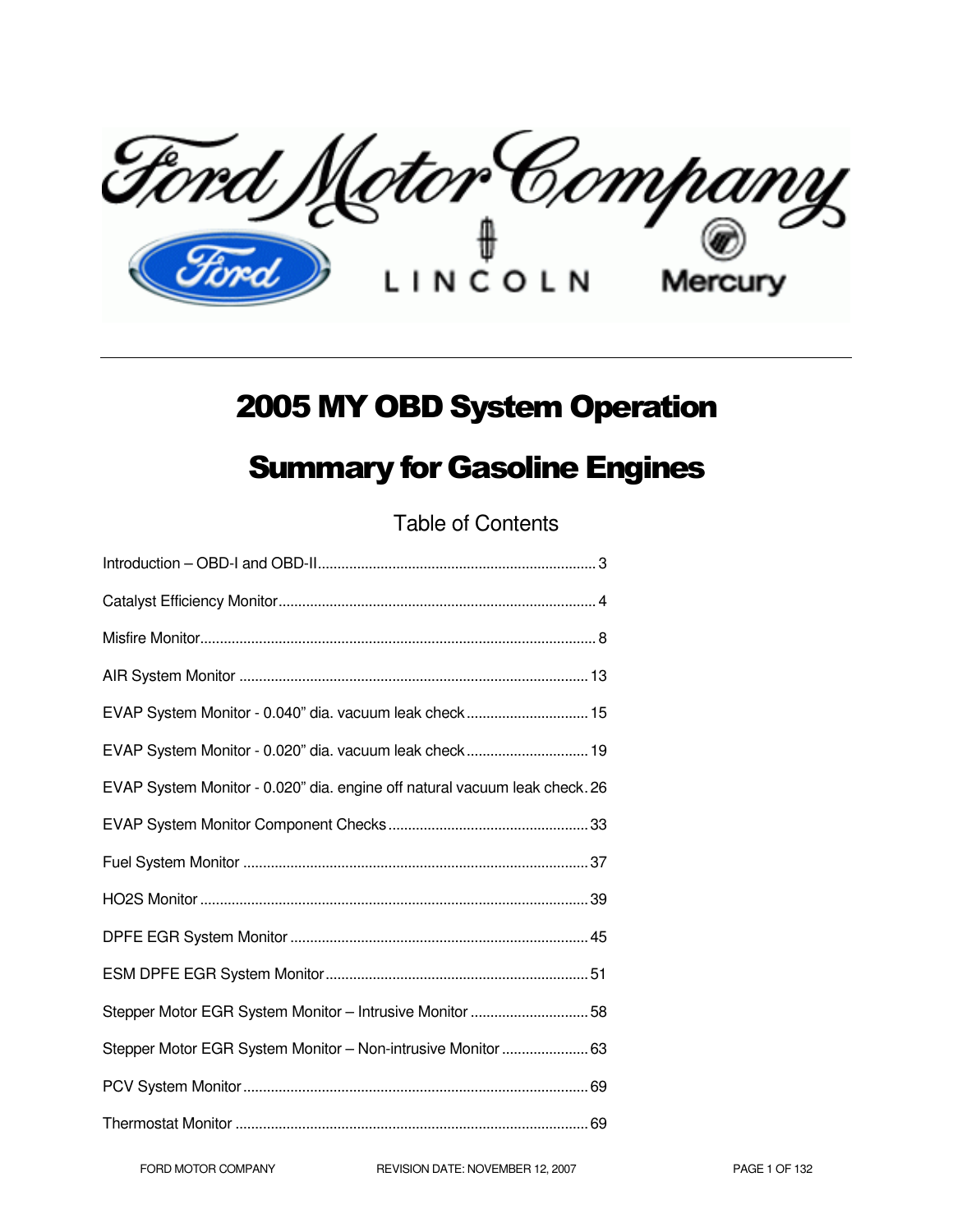| ZF CFT30 (FWD) Continuously Variable Transmission 120 |  |
|-------------------------------------------------------|--|
|                                                       |  |
|                                                       |  |
|                                                       |  |
|                                                       |  |
|                                                       |  |
|                                                       |  |
|                                                       |  |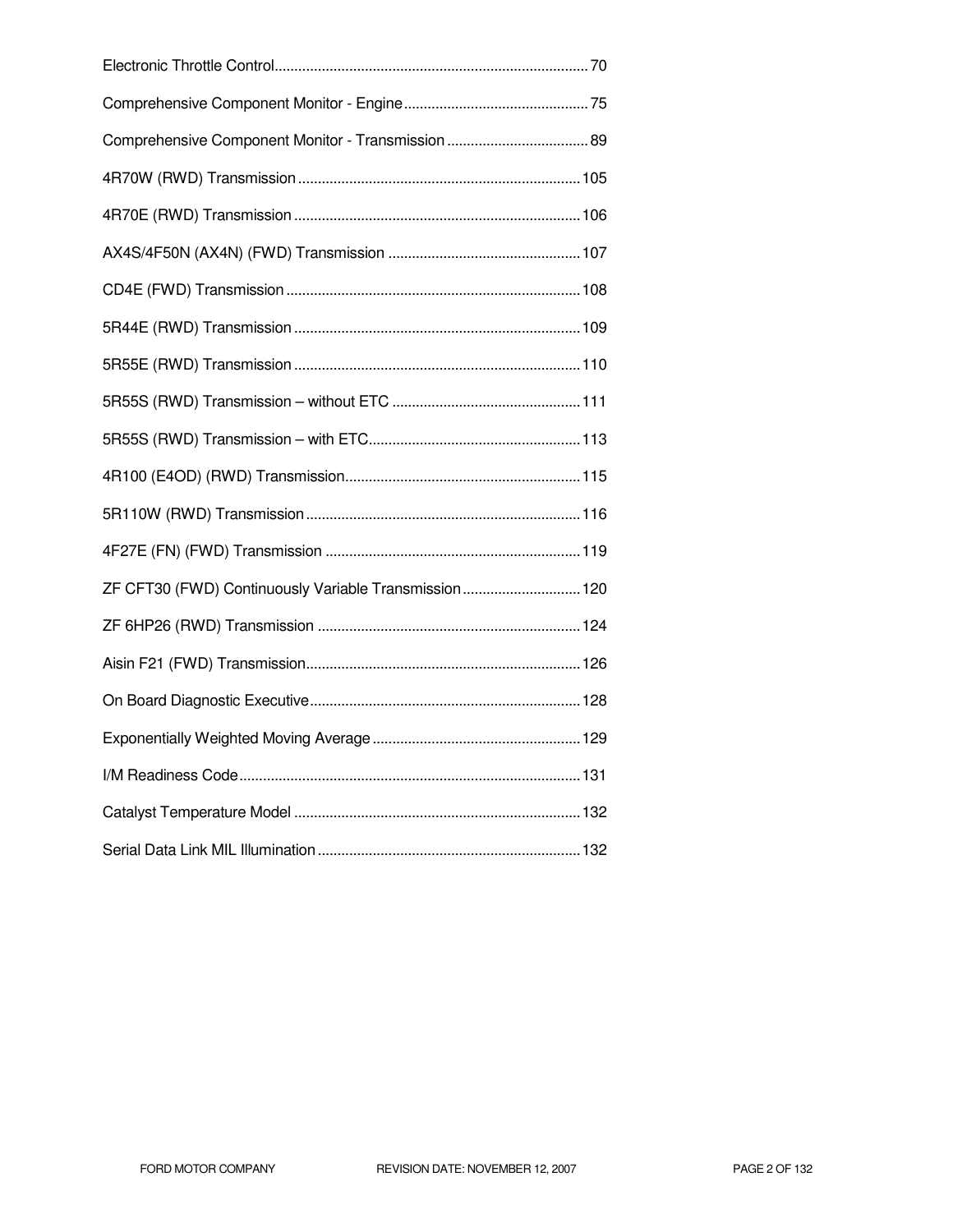## Introduction – OBD-I and OBD-II

#### OBD-II Systems

California OBD-II applies to all gasoline engine vehicles up to 14,000 lbs. Gross Vehicle Weight Rating (GVWR) starting in the 1996 MY and all diesel engine vehicles up to 14,000 lbs. GVWR starting in the 1997 MY.

"Green States" are states in the Northeast that chose to adopt California emission regulations, starting in the 1998 MY. At this time, Massachusetts, New York, Vermont and Maine are Green States. Green States receive California-certified vehicles for passenger cars and light trucks up to 6,000 lbs. GVWR.

Starting in the 2004 MY, Federal vehicle over 8,500 lbs. will start phasing in OBD-II. Starting in 2004 MY, gasolinefueled Medium Duty Passenger Vehicles (MDPVs) are required to have OBD-II.

Federal OBD-II applies to all gasoline engine vehicles up to 8,500 lbs. GVWR starting in the 1996 MY and all diesel engine vehicles up to 8,500 lbs. GVWR starting in the 1997 MY.

OBD-II system implementation and operation is described in the remainder of this document.

#### OBD-I Systems

If a vehicle is not required to comply with OBD-II requirements, it utilizes an OBD-I system. OBD-I systems are used on some over 8,500 lbs. GVWR Federal truck calibrations. With the exception of the 1996 MY carryover EEC-IV OBD-I systems, Federal > 8,500 lbs. OBD-I vehicles use that same PCM, J1850 serial data communication link, J1962 Data Link Connector, and PCM software as the corresponding OBD-II vehicle. The only difference is the possible removal of the rear oxygen sensor(s), fuel tank pressure sensor, canister vent solenoid, and a different PCM calibration.

The following list indicates what monitors and functions have been altered for OBD-I calibrations:

| <b>Monitor / Feature</b>   | <b>Calibration</b>                                                                       |
|----------------------------|------------------------------------------------------------------------------------------|
| <b>Catalyst Monitor</b>    | Not required, monitor calibrated out, rear O2 sensors may be deleted.                    |
| <b>Misfire Monitor</b>     | Calibrated in for service, all DTCs are non-MIL. Catalyst damage misfire criteria        |
|                            | calibrated out, emission threshold criteria set to 4%, enabled between 150 °F and 220    |
|                            | <sup>o</sup> F, 254 sec start-up delay.                                                  |
| Oxygen Sensor Monitor      | Rear O2 sensor test calibrated out, rear O2 sensors may be deleted, front O2 sensor      |
|                            | response test calibrated out, O2 heater current test calibrated out prior to 2002 MY, O2 |
|                            | heater voltage test used for all model years.                                            |
| <b>EGR Monitor</b>         | Same as OBD-II calibration except that P0402 test uses slightly higher threshold.        |
| <b>Fuel System Monitor</b> | Same as OBD-II calibration starting in 2002 MY, earlier calibrations used +/- 40%        |
|                            | thresholds.                                                                              |
| Secondary Air Monitor      | Functional (low flow) test calibrated out, circuit codes are same as OBD-II calibration. |
| Evap System Monitor        | Evap system leak check calibrated out, fuel level input circuit checks retained as non-  |
|                            | MIL. Fuel tank pressure sensor and canister vent solenoid may be deleted.                |
| <b>PCV Monitor</b>         | Same hardware and function as OBD-II.                                                    |
| <b>Thermostat Monitor</b>  | Thermostat monitor calibrated out.                                                       |
| Comprehensive              | All circuit checks same as OBD-II. Some rationality and functional tests calibrated out. |
| <b>Component Monitor</b>   | (MAF/TP rationality, IAC functional)                                                     |
| Communication              | Same as OBD-II, all generic and enhanced scan tool modes work the same as OBD-II         |
| Protocol and DLC           | but reflect the OBD-I calibration that contains fewer supported monitors. "OBD           |
|                            | Supported" PID indicates OBD-I.                                                          |
| <b>MIL Control</b>         | Same as OBD-II, it takes 2 driving cycles to illuminate the MIL.                         |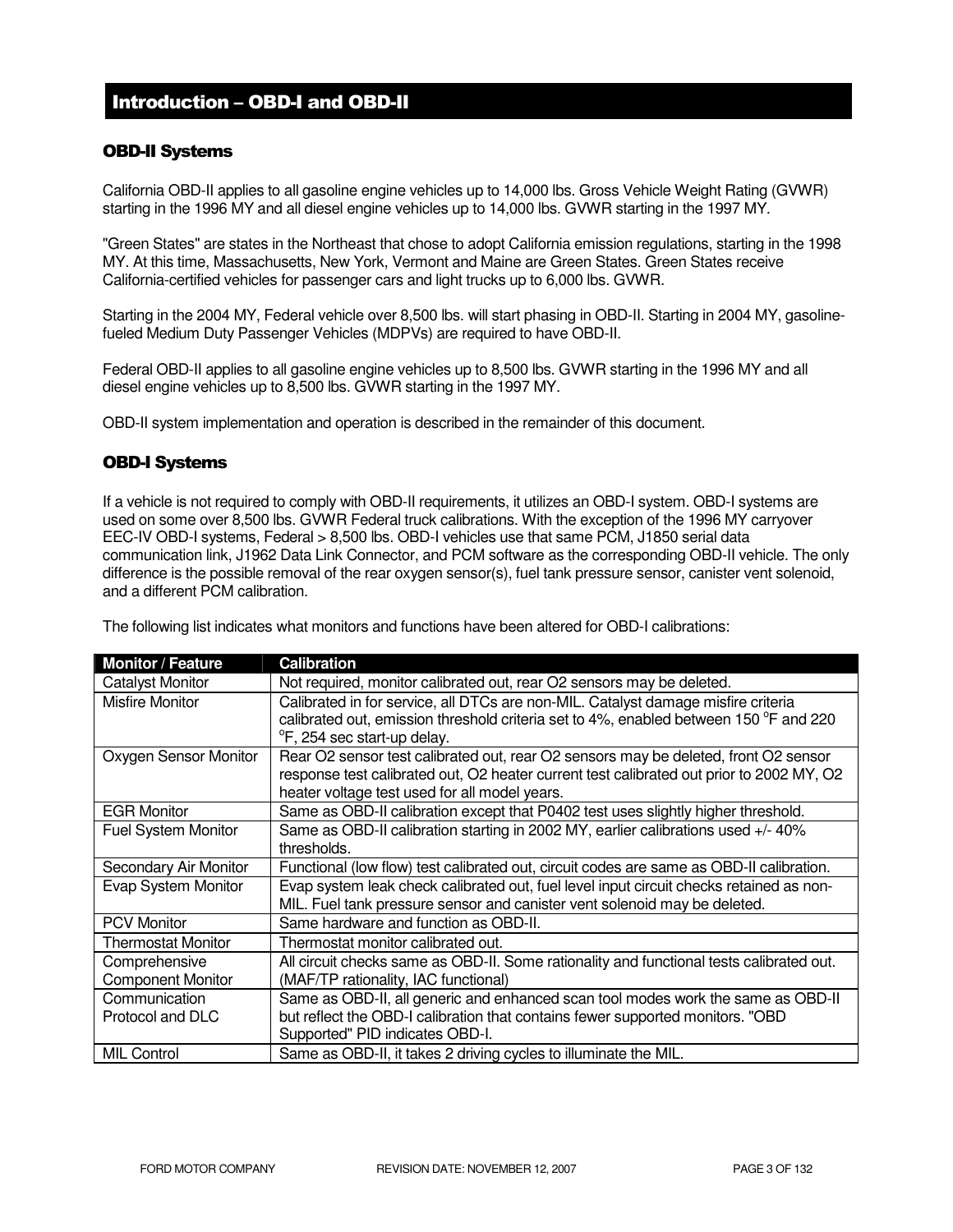## Catalyst Efficiency Monitor

The Catalyst Efficiency Monitor uses an oxygen sensor before and after the catalyst to infer the hydrocarbon efficiency based on oxygen storage capacity of the ceria and precious metals in the washcoat. Under normal, closed-loop fuel conditions, high efficiency catalysts have significant oxygen storage. This makes the switching frequency of the rear HO2S very slow and reduces the amplitude of those switches as compared to the switching frequency and amplitude of the front HO2S. As catalyst efficiency deteriorates due to thermal and/or chemical deterioration, its ability to store oxygen declines. The post-catalyst HO2S signal begins to switch more rapidly with increasing amplitude, approaching the switching frequency and amplitude of the pre-catalyst HO2S. The predominant failure mode for high mileage catalysts is chemical deterioration (phosphorus deposition on the front brick of the catalyst), not thermal deterioration.

All applications utilize an FTP-based (Federal Test Procedure) catalyst monitor. This simply means that the catalyst monitor must run during a standard FTP emission test as opposed to the 20-second steady-state catalyst monitor used in 1994 through some 1996 vehicles. Two slightly different versions of the catalyst monitor are used for 2001 MY and beyond vehicles. Both versions will continue to be used in subsequent model years.

#### Switch Ratio Method (1996 - 2005)

In order to assess catalyst oxygen storage, the monitor counts front and rear HO2S switches during part-throttle, closed-loop fuel conditions after the engine is warmed-up and inferred catalyst temperature is within limits. Front switches are accumulated in up to nine different air mass regions or cells although 3 air mass regions is typical. Rear switches are counted in a single cell for all air mass regions. When the required number of front switches has accumulated in each cell (air mass region), the total number of rear switches is divided by the total number of front switches to compute a switch ratio. A switch ratio near 0.0 indicates high oxygen storage capacity, hence high HC efficiency. A switch ratio near 1.0 indicates low oxygen storage capacity, hence low HC efficiency. If the actual switch ratio exceeds the threshold switch ratio, the catalyst is considered failed.

#### Index Ratio Method (some 2001 and beyond)

In order to assess catalyst oxygen storage, the catalyst monitor counts front HO2S switches during part-throttle, closed-loop fuel conditions after the engine is warmed-up and inferred catalyst temperature is within limits. Front switches are accumulated in up to three different air mass regions or cells. While catalyst monitoring entry conditions are being met, the front and rear HO2S signal lengths are continually being calculated. When the required number of front switches has accumulated in each cell (air mass region), the total signal length of the rear HO2S is divided by the total signal length of front HO2S to compute a catalyst index ratio. An index ratio near 0.0 indicates high oxygen storage capacity, hence high HC efficiency. An index ratio near 1.0 indicates low oxygen storage capacity, hence low HC efficiency. If the actual index ratio exceeds the threshold index ratio, the catalyst is considered failed.

#### General Catalyst Monitor Operation

If the catalyst monitor does not complete during a particular driving cycle, the already-accumulated switch/signallength data is retained in Keep Alive Memory and is used during the next driving cycle to allow the catalyst monitor a better opportunity to complete, even under short or transient driving conditions.

Rear HO2S sensors can be located in various ways to monitor different kinds of exhaust systems. In-line engines and many V-engines are monitored by individual bank. A rear HO2S sensor is used along with the front, fuelcontrol HO2S sensor for each bank. Two sensors are used on an in-line engine; four sensors are used on a Vengine. Some V-engines have exhaust banks that combine into a single underbody catalyst. These systems are referred to as Y-pipe systems. They use only one rear HO2S sensor along with the two front, fuel-control HO2S sensors. Y-pipe system use three sensors in all. For Y-pipe systems, the two front HO2S sensor signals are combined by the software to infer what the HO2S signal would have been in front of the monitored catalyst. The inferred front HO2S signal and the actual single, rear HO2S signal is then used to calculate the switch ratio.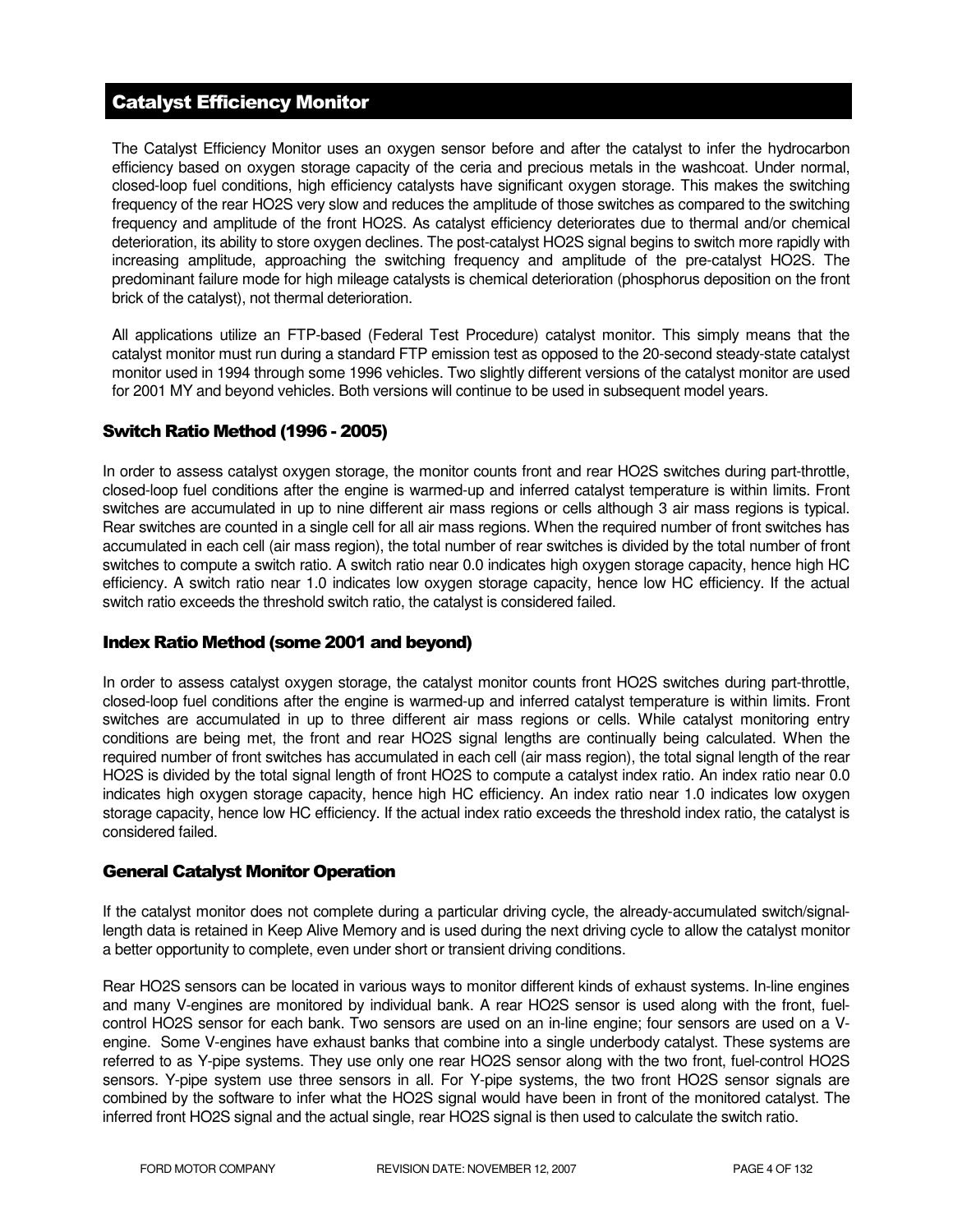Most vehicles that are part of the "LEV" catalyst monitor phase-in will monitor less than 100% of the catalyst volume – often the first catalyst brick of the catalyst system. Partial volume monitoring is done on LEV and ULEV vehicles in order to meet the 1.75<sup>\*</sup> emission-standard. The rationale for this practice is that the catalysts nearest the engine deteriorate first, allowing the catalyst monitor to be more sensitive and illuminate the MIL properly at lower emission standards.

Many applications that utilize partial-volume monitoring place the rear HO2S sensor after the first light-off catalyst can or, after the second catalyst can in a three-can per bank system. (A few applications placed the HO2S in the middle of the catalyst can, between the first and second bricks.)

Index ratios for ethanol (Flex fuel) vehicles vary based on the changing concentration of alcohol in the fuel. The malfunction threshold typically increases as the percent alcohol increases. For example, a malfunction threshold of 0.5 may be used at E10 (10% ethanol) and 0.9 may be used at E85 (85% ethanol). The malfunction thresholds are therefore adjusted based on the % alcohol in the fuel. (Note: Normal gasoline is allowed to contain up to 10% ethanol (E10)).

All vehicles employ an Exponentially Weighted Moving Average (EWMA) algorithm to improve the robustness of the FTP catalyst monitor. During normal customer driving, a malfunction will illuminate the MIL, on average, in 3 to 6 driving cycles. If KAM is reset (battery disconnected), a malfunction will illuminate the MIL in 2 driving cycles. See the section on EWMA for additional information.

| <b>CATALYST MONITOR OPERATION:</b> |                                                                                                                                                                                                                |  |  |  |
|------------------------------------|----------------------------------------------------------------------------------------------------------------------------------------------------------------------------------------------------------------|--|--|--|
| <b>DTCs</b>                        | P0420 Bank 1 (or Y-pipe),<br>P0430 Bank 2                                                                                                                                                                      |  |  |  |
| Monitor execution                  | once per driving cycle                                                                                                                                                                                         |  |  |  |
| <b>Monitor Sequence</b>            | HO2S response test complete and no DTCs (P0133/P0153) prior to<br>calculating switch ratio, no SAIR pump stuck on DTCs (P0412/P1414), no<br>evap leak check DTCs (P0442/P0456), no EGR stuck open DTCs (P0402) |  |  |  |
| Sensors OK                         | ECT, IAT, TP, VSS, CKP                                                                                                                                                                                         |  |  |  |
| <b>Monitoring Duration</b>         | Approximately 700 seconds during appropriate FTP conditions<br>(approximately 100 to 200 oxygen sensor switches are collected)                                                                                 |  |  |  |

| TYPICAL SWITCH RATIO CATALYST MONITOR ENTRY CONDITIONS:                                                                                   |               |                      |  |
|-------------------------------------------------------------------------------------------------------------------------------------------|---------------|----------------------|--|
| Entry condition                                                                                                                           | Minimum       | Maximum              |  |
| Time since engine start-up (70 °F start)                                                                                                  | 330 seconds   |                      |  |
| <b>Engine Coolant Temp</b>                                                                                                                | 170 °F        | 230 °F               |  |
| Intake Air Temp                                                                                                                           | $20^{\circ}F$ | 180 °F               |  |
| Engine Load                                                                                                                               | 10%           |                      |  |
| <b>Throttle Position</b>                                                                                                                  | Part Throttle | <b>Part Throttle</b> |  |
| Time since entering closed loop fuel                                                                                                      | 30 sec        |                      |  |
| <b>Vehicle Speed</b>                                                                                                                      | 5 mph         | 70 mph               |  |
| Inferred Catalyst Mid-bed Temperature                                                                                                     | 900 °F        |                      |  |
| EGR flow (Note: an EGR fault disables EGR)                                                                                                | 1%            | 12%                  |  |
| <b>Fuel Level</b>                                                                                                                         | 15%           |                      |  |
| Steady Air Mass Flow for each Air Mass cell (typically three cells)                                                                       | $1.0$ lb/min  | $5.0$ lb/min         |  |
| (Note: FTP cycle is biased towards the low air mass range, 25 - 35 mph steady state driving must be<br>performed to complete the monitor) |               |                      |  |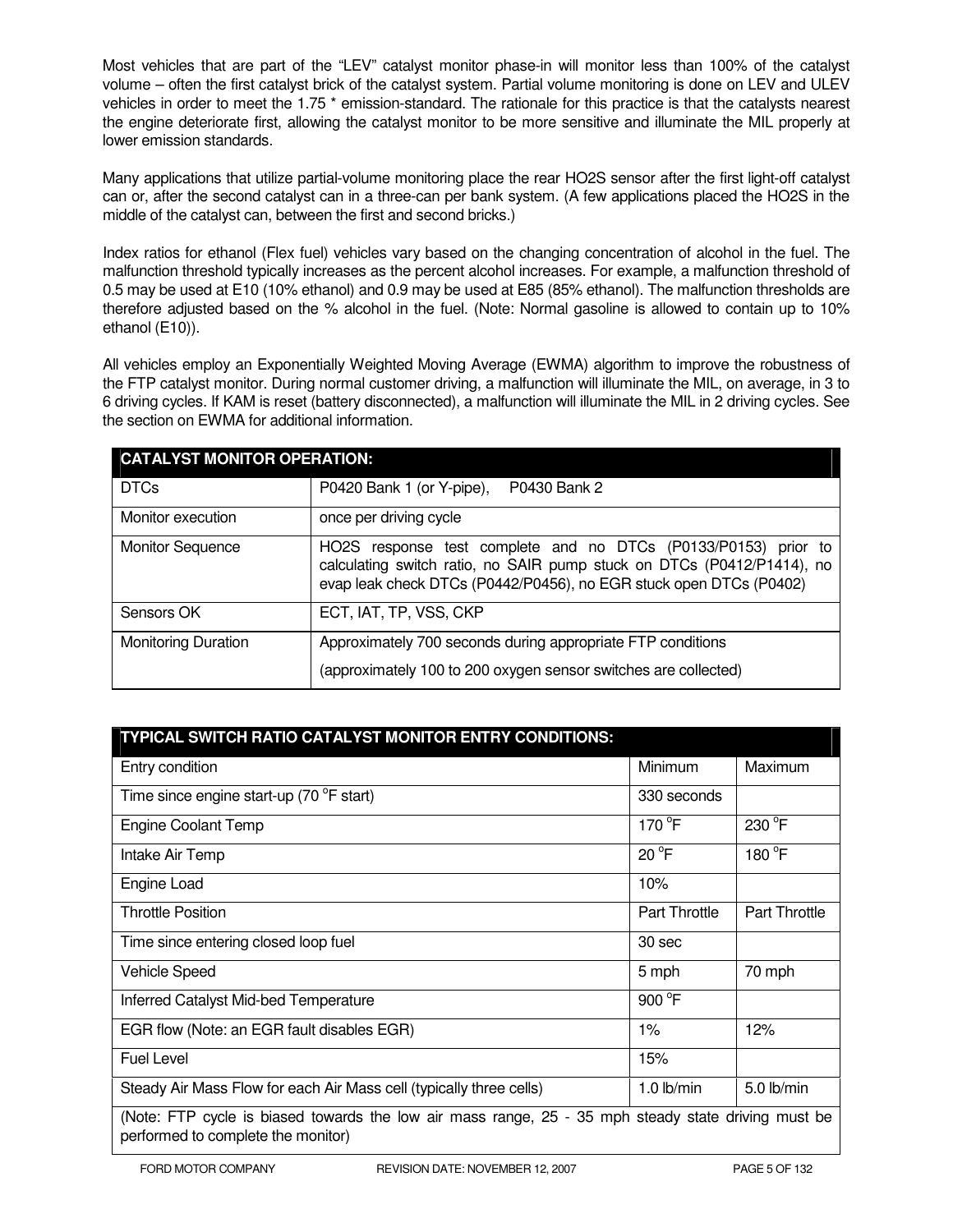| TYPICAL INDEX RATIO CATALYST MONITOR ENTRY CONDITIONS:                                                                                                                       |                |                              |
|------------------------------------------------------------------------------------------------------------------------------------------------------------------------------|----------------|------------------------------|
| Entry condition                                                                                                                                                              | Minimum        | Maximum                      |
| Time since engine start-up (70 °F start)                                                                                                                                     | 330 seconds    |                              |
| <b>Engine Coolant Temp</b>                                                                                                                                                   | 170 °F         | 230 °F                       |
| Intake Air Temp                                                                                                                                                              | $20^{\circ}$ F | 180 °F                       |
| Time since entering closed loop fuel                                                                                                                                         | 30 sec         |                              |
| Inferred Rear HO2S sensor Temperature                                                                                                                                        | 900 °F         |                              |
| EGR flow (Note: an EGR fault disables EGR)                                                                                                                                   | $1\%$          | 12%                          |
| <b>Throttle Position</b>                                                                                                                                                     | Part Throttle  | Part Throttle                |
| Rate of Change of Throttle Position                                                                                                                                          |                | 0.2 volts $/$<br>$0.050$ sec |
| Vehicle Speed                                                                                                                                                                | 5 mph          | 70 mph                       |
| <b>Fuel Level</b>                                                                                                                                                            | 15%            |                              |
| <b>First Air Mass Cell</b>                                                                                                                                                   | $1.0$ lb/min   | 2.0 lb/min                   |
| Engine RPM for first air mass cell                                                                                                                                           | 1,000 rpm      | 1,300 rpm                    |
| Engine Load for first air mass cell                                                                                                                                          | 15%            | 35%                          |
| Monitored catalyst mid-bed temp. (inferred) for first air mass cell                                                                                                          | 850 °F         | 1,200 °F                     |
| Number of front O2 switches required for first air mass cell                                                                                                                 | 50             |                              |
| Second Air Mass Cell                                                                                                                                                         | 2.0 lb/min     | 3.0 lb/min                   |
| Engine RPM for second air mass cell                                                                                                                                          | 1,200 rpm      | 1,500 rpm                    |
| Engine Load for second air mass cell                                                                                                                                         | 20%            | 35%                          |
| Monitored catalyst mid-bed temp. (inferred) for second air mass cell                                                                                                         | 900 °F         | 1,250 °F                     |
| Number of front O2 switches required for second air mass cell                                                                                                                | 70             |                              |
| <b>Third Air Mass Cell</b>                                                                                                                                                   | 3.0 lb/min     | 4.0 lb/min                   |
| Engine RPM for third air mass cell                                                                                                                                           | 1,300 rpm      | 1,600 rpm                    |
| Engine Load for third air mass cell                                                                                                                                          | 20%            | 40%                          |
| Monitored catalyst mid-bed temp. (inferred) for third air mass cell                                                                                                          | 950 °F         | 1,300 °F                     |
| Number of front O2 switches required for third air mass cell                                                                                                                 | 30             |                              |
| (Note: Engine rpm and load values for each air mass cell can vary as a function of the power-to-weight ratio<br>of the engine, transmission and axle gearing and tire size.) |                |                              |

## **TYPICAL MALFUNCTION THRESHOLDS:**

Rear-to-front O2 sensor switch/index-ratio > 0.75 (bank monitor)

Rear-to-front O2 sensor switch/index-ratio > 0.60 (Y-pipe monitor)

Rear-to-front O2 sensor switch/index ratio > 0.50 for E10 to > 0.90 for E85 (flex fuel vehicles)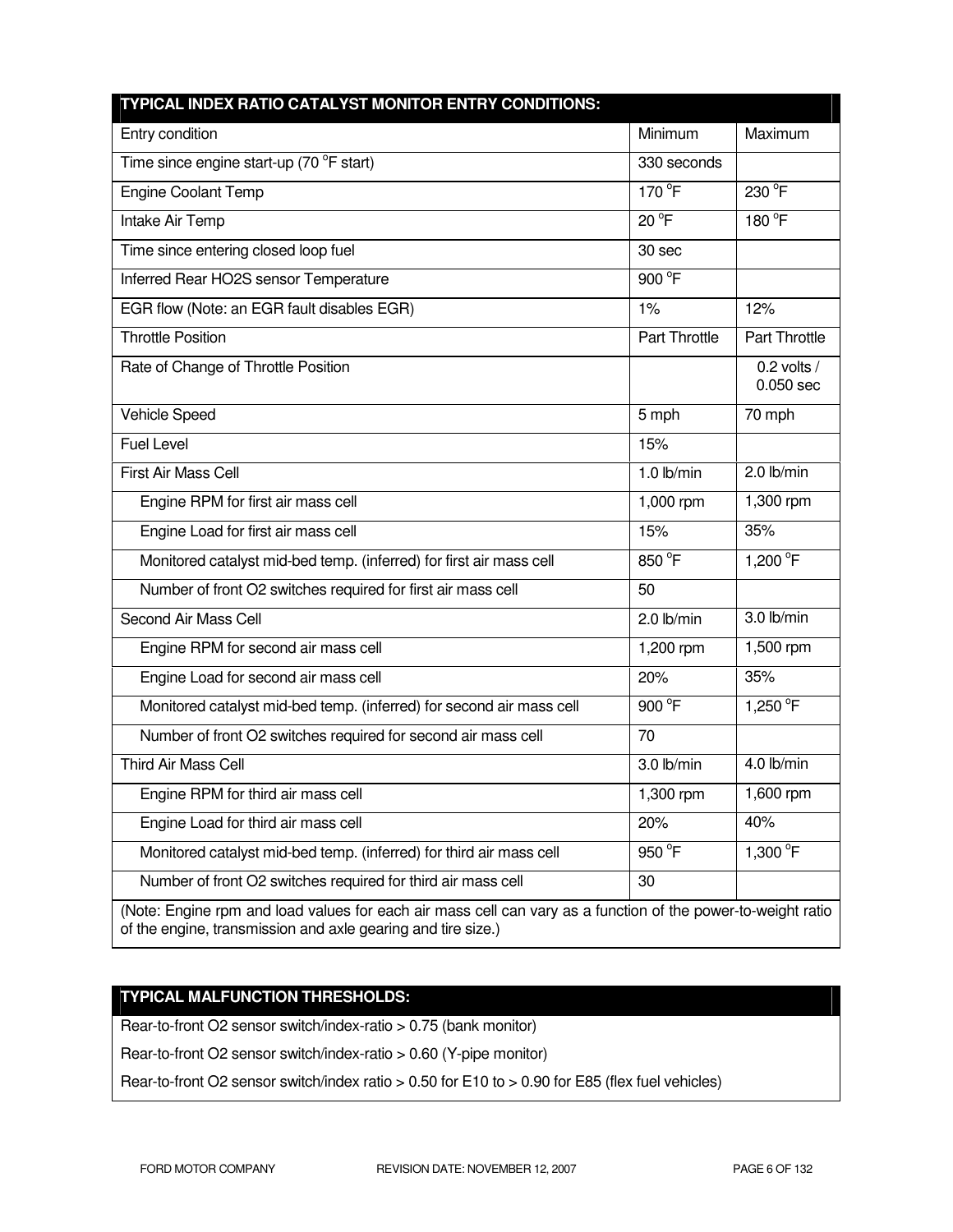| J1979 CATALYST MONITOR MODE \$06 DATA                                              |         |                                    |          |  |
|------------------------------------------------------------------------------------|---------|------------------------------------|----------|--|
| Test ID                                                                            | Comp ID | Description for J1850              | Units    |  |
| \$10                                                                               | \$11    | Bank 1 switch-ratio and max. limit | unitless |  |
| \$10                                                                               | \$21    | Bank 2 switch-ratio and max. limit | unitless |  |
| \$10                                                                               | \$10    | Bank 1 index-ratio and max. limit  | unitless |  |
| \$10                                                                               | \$20    | Bank 2 index-ratio and max. limit  | unitless |  |
| Monitor ID                                                                         | Test ID | Description for CAN                |          |  |
| \$21                                                                               | \$80    | Bank 1 index-ratio and max. limit  | unitless |  |
| \$22                                                                               | \$80    | Bank 2 index-ratio and max. limit  | unitless |  |
| Conversion for J1850 Test ID \$10: multiply by 0.0156 to get a value from 0 to 1.0 |         |                                    |          |  |

\*\* NOTE: In this document, a monitor or sensor is considered OK if there are no DTCs stored for that component or system at the time the monitor is running.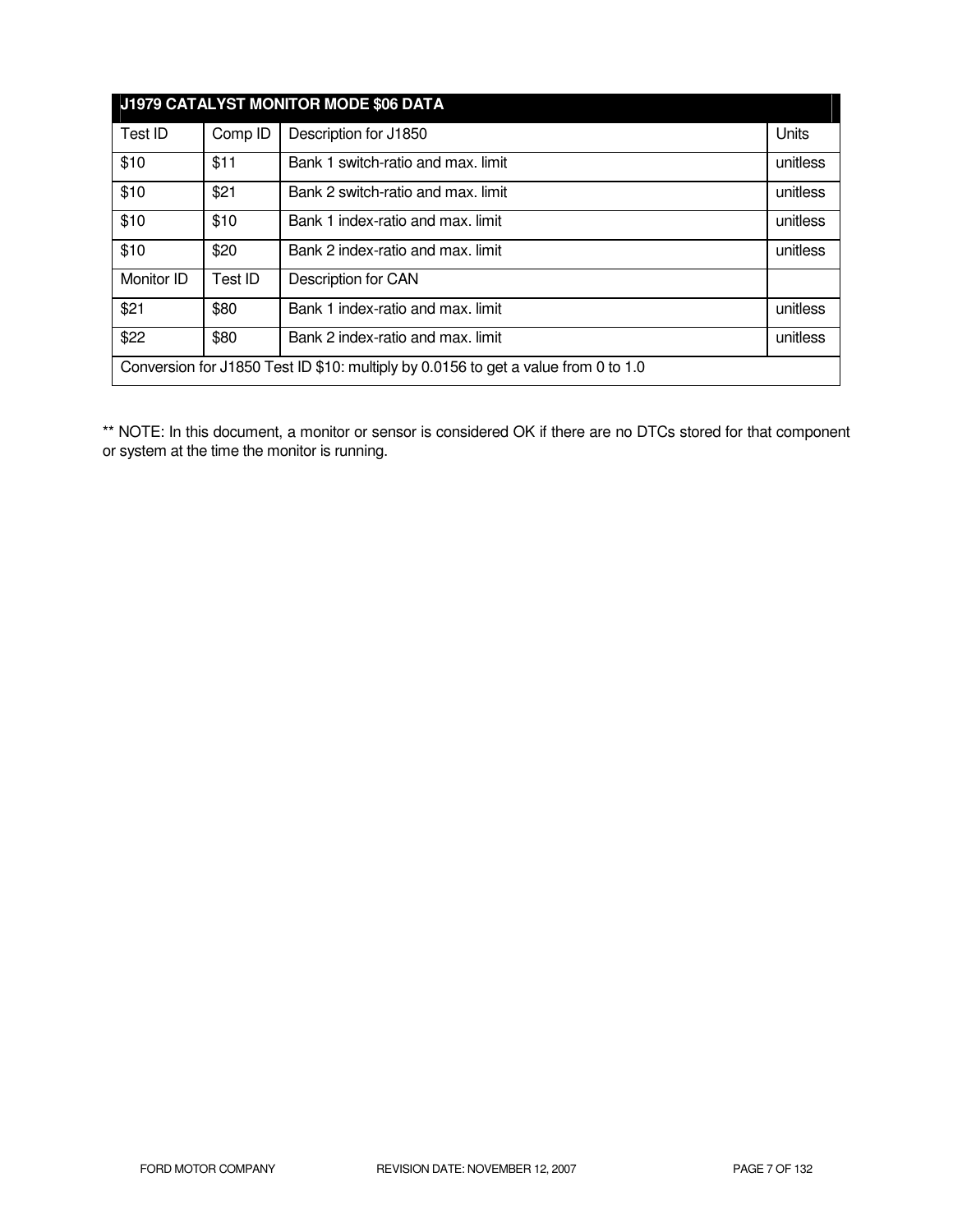## Misfire Monitor

There are two different misfire monitoring technologies used in the 2005 MY. They are Low Data Rate (LDR), and High Data Rate (HDR). The LDR system is capable of meeting the FTP monitoring requirements on most engines and is capable of meeting "full-range" misfire monitoring requirements on 4-cylinder engines. The HDR system is capable of meeting "full-range" misfire monitoring requirements on 6 and 8 cylinder engines. All engines except the 6.8L V-10 are "full-range" capable. All software allows for detection of any misfires that occur 6 engine revolutions after initially cranking the engine. This meets the new OBD-II requirement to identify misfires within 2 engine revolutions after exceeding the warm drive, idle rpm.

### Low Data Rate System

The LDR Misfire Monitor uses a low-data-rate crankshaft position signal, (i.e. one position reference signal at 10 deg BTDC for each cylinder event). The PCM calculates crankshaft rotational velocity for each cylinder from this crankshaft position signal. The acceleration for each cylinder can then be calculated using successive velocity values. The changes in overall engine rpm are removed by subtracting the median engine acceleration over a complete engine cycle. The resulting deviant cylinder acceleration values are used in evaluating misfire in the "General Misfire Algorithm Processing" section below.

"Profile correction" software is used to "learn" and correct for mechanical inaccuracies in crankshaft tooth spacing under de-fueled engine conditions (requires three 60 to 40 mph no-braking decels after Keep Alive Memory has been reset). These learned corrections improve the high-rpm capability of the monitor for most engines. The misfire monitor is not active until a profile has been learned.

### High Data Rate System

The HDR Misfire Monitor uses a high data rate crankshaft position signal, (i.e. 18 position references per crankshaft revolution [20 on a V-10]). This high-resolution signal is processed using two different algorithms. The first algorithm is optimized to detect "hard" misfires, i.e. one or more continuously misfiring cylinders. The low pass filter filters the high-resolution crankshaft velocity signal to remove some of the crankshaft torsional vibrations that degrade signal to noise. Two low pass filters are used to enhance detection capability – a "base" filter and a more aggressive filter to enhance single-cylinder capability at higher rpm. This significantly improves detection capability for continuous misfires on single cylinders at redline. During the filter change, new data must propagate through the single 31 ignition event computational queue on the AICE chip before an accurate misfire determination can be made. The second algorithm, called pattern cancellation, is optimized to detect low rates of misfire. The algorithm learns the normal pattern of cylinder accelerations from the mostly good firing events and is then able to accurately detect deviations from that pattern. Both the hard misfire algorithm and the pattern cancellation algorithm produce a deviant cylinder acceleration value, which is used in evaluating misfire in the "General Misfire Algorithm Processing" section below.

Due to the high data processing requirements, the HDR algorithms could not be implemented in the PCM microprocessor. They are implemented in a separate chip in the PCM called an "AICE" chip. The PCM microprocessor communicates with the AICE chip using a dedicated serial communication link. The PCM microprocessor can send different low pass filters to the AICE chip. The AICE chip send the cylinder acceleration values back to the PCM microprocessor for additional processing as described below. Lack of serial communication between the AICE chip and the PCM microprocessor, or an inability to synchronize the crank or cam sensors inputs sets a P1309 DTC. For 2004 MY software, the P1309 DTC is being split into two separate DTCs. A P0606 will be set if there is a lack of serial communication between the AICE chip and the PCM microprocessor. A P1336 will be set if there is an inability to synchronize the crank or cam sensors inputs. This change was made to improve serviceability. A P0606 generally results in PCM replacement while a P1336 points to a cam sensor that is out of synchronization with the crank.

FORD MOTOR COMPANY REVISION DATE: NOVEMBER 12, 2007 PAGE 8 OF 132 "Profile correction" software is used to "learn" and correct for mechanical inaccuracies in crankshaft tooth spacing under de-fueled engine conditions (requires three 60 to 40 mph no-braking decels after Keep Alive Memory has been reset). If KAM has been reset, the PCM microprocessor initiates a special routine which computes correction factors for each of the 18 (or 20) position references and sends these correction factors back to the AICE chip to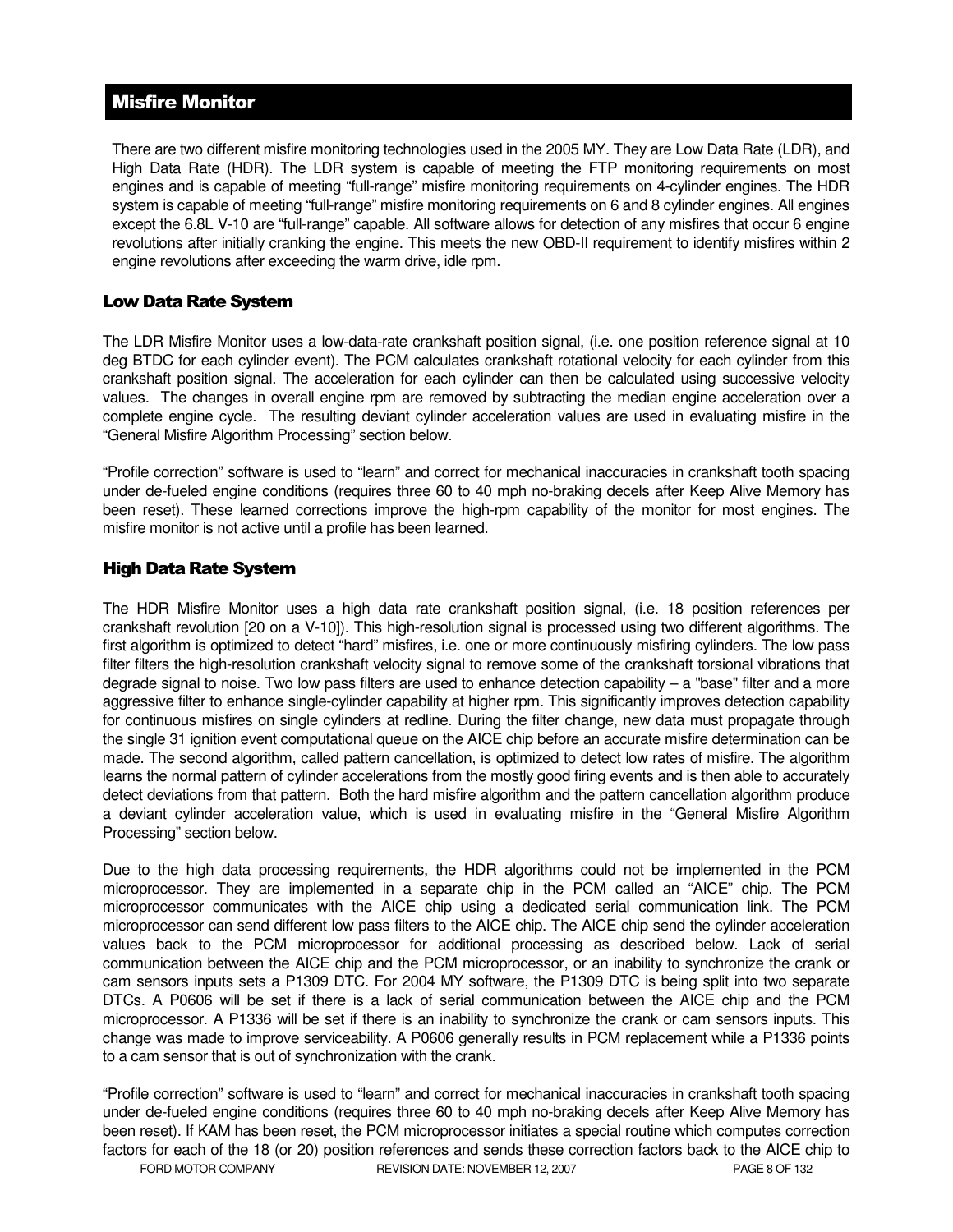be used for subsequent misfire signal processing. These learned corrections improve the high rpm capability of the monitor. The misfire monitor is not active until a profile has been learned.

#### Generic Misfire Algorithm Processing

The acceleration that a piston undergoes during a normal firing event is directly related to the amount of torque that cylinder produces. The calculated piston/cylinder acceleration value(s) are compared to a misfire threshold that is continuously adjusted based on inferred engine torque. Deviant accelerations exceeding the threshold are conditionally labeled as misfires.

The calculated deviant acceleration value(s) are also evaluated for noise. Normally, misfire results in a nonsymmetrical loss of cylinder acceleration. Mechanical noise, such as rough roads or high rpm/light load conditions, will produce symmetrical acceleration variations. Cylinder events that indicate excessive deviant accelerations of this type are considered noise. Noise-free deviant acceleration exceeding a given threshold is labeled a misfire.

The number of misfires are counted over a continuous 200 revolution and 1000 revolution period. (The revolution counters are not reset if the misfire monitor is temporarily disabled such as for negative torque mode, etc.) At the end of the evaluation period, the total misfire rate and the misfire rate for each individual cylinder is computed. The misfire rate evaluated every 200 revolution period (Type A) and compared to a threshold value obtained from an engine speed/load table. This misfire threshold is designed to prevent damage to the catalyst due to sustained excessive temperature (1600°F for Pt/Pd/Rh conventional washcoat, 1650°F for Pt/Pd/Rh advanced washcoat and 1800°F for Pd-only high tech washcoat). If the misfire threshold is exceeded and the catalyst temperature model calculates a catalyst mid-bed temperature that exceeds the catalyst damage threshold, the MIL blinks at a 1 Hz rate while the misfire is present. If the misfire occurs again on a subsequent driving cycle, the MIL is illuminated.

If a single cylinder is determined to be consistently misfiring in excess of the catalyst damage criteria, the fuel injector to that cylinder will be shut off for 30 seconds to prevent catalyst damage. Up to two cylinders may be disabled at the same time on 6 and 8 cylinder engines and one cylinder is disabled on 4 cylinder engines. This fuel shut-off feature is used on all engines starting in the 2005 MY. After 30 seconds, the injector is re-enabled. If misfire on that cylinder is again detected after 200 revs (about 5 to 10 seconds), the fuel injector will be shut off again and the process will repeat until the misfire is no longer present. Note that ignition coil primary circuit failures (see CCM section) will trigger the same type of fuel injector disablement.

Next, the misfire rate is evaluated every 1000 rev period and compared to a single (Type B) threshold value to indicate an emission-threshold malfunction, which can be either a single 1000 rev exceedence from startup or four subsequent 1000 rev exceedences on a drive cycle after start-up. Some vehicles will set a P0316 DTC if the Type B malfunction threshold is exceeded during the first 1,000 revs after engine startup. This DTC is normally stored in addition to the normal P03xx DTC that indicates the misfiring cylinder(s). If misfire is detected but cannot be attributed to a specific cylinder, a P0300 is stored. This may occur on some vehicles at higher engine speeds, e.g., above 3,500 rpm.

## Profile Correction

"Profile correction" software is used to "learn" and correct for mechanical inaccuracies in the crankshaft position wheel tooth spacing. Since the sum of all the angles between crankshaft teeth must equal 360 $^{\circ}$ , a correction factor can be calculated for each misfire sample interval that makes all the angles between individual teeth equal. To prevent any fueling or combustion differences from affecting the correction factors, learning is done during decelfuel cutout.

The correction factors are learned during closed-throttle, non-braking, de-fueled decelerations in the 60 to 40 mph range after exceeding 60 mph (likely to correspond to a freeway exit condition). In order to minimize the learning time for the correction factors, a more aggressive decel-fuel cutout strategy may be employed when the conditions for learning are present. The corrections are typically learned in a single deceleration, but can be learned during up to 3 such decelerations. The "mature" correction factors are the average of a selected number of samples. A low data rate misfire system will typically learn 4 such corrections in this interval, while a high data rate system will learn 36 or 40 in the same interval (data is actually processed in the AICE chip). In order to assure the accuracy of these corrections, a tolerance is placed on the incoming values such that an individual correction factor must be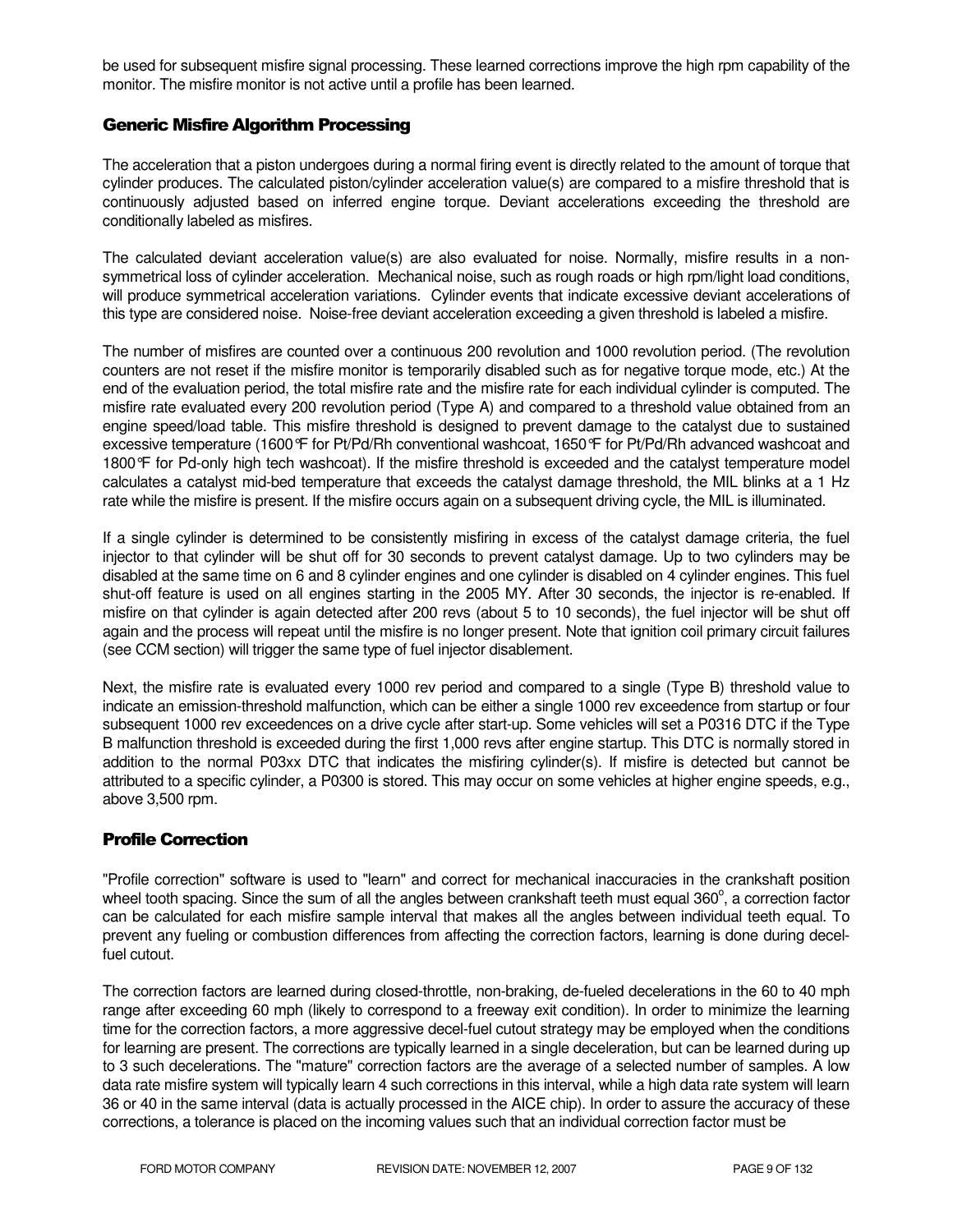repeatable within the tolerance during learning. This is to reduce the possibility of learning corrections on rough road conditions which could limit misfire detection capability.

Since inaccuracies in the wheel tooth spacing can produce a false indication of misfire, the misfire monitor is not active until the corrections are learned. In the event of battery disconnection or loss of Keep Alive Memory the correction factors are lost and must be relearned. If the software is unable to learn a profile after three 60 to 40 mph decels, a P0315 DTC is set.

| <b>Misfire Monitor Operation:</b> |                                                             |
|-----------------------------------|-------------------------------------------------------------|
| <b>DTCs</b>                       | P0300 to P0310 (general and specific cylinder misfire)      |
|                                   | P1309 (no cam/crank synchronization, AICE chip malfunction) |
|                                   | P1336 (no cam/crank synchronization)                        |
|                                   | P0606 (AICE chip malfunction)                               |
|                                   | P0315 (unable to learn profile)                             |
|                                   | P0316 (misfire during first 1,000 revs after start-up)      |
| Monitor execution                 | Continuous, misfire rate calculated every 200 or 1000 revs  |
| <b>Monitor Sequence</b>           | None                                                        |
| Sensors OK                        | CKP, CMP, no EGR stuck open DTCs (P0402)                    |
| <b>Monitoring Duration</b>        | Entire driving cycle (see disablement conditions below)     |

| <b>Typical misfire monitor entry conditions:</b>              |                                                             |                                   |  |  |  |
|---------------------------------------------------------------|-------------------------------------------------------------|-----------------------------------|--|--|--|
| Entry condition                                               | Minimum                                                     | Maximum                           |  |  |  |
| Time since engine start-up                                    | 0 seconds                                                   | 0 seconds                         |  |  |  |
| <b>Engine Coolant Temperature</b>                             | $20^{\circ}$ F                                              | $250^{\circ}$ F                   |  |  |  |
| RPM Range (Full-Range Misfire certified, with 2 rev<br>delay) | 2 revs after exceeding<br>150 rpm below "drive"<br>idle rpm | redline on tach or fuel<br>cutoff |  |  |  |
| Profile correction factors learned in KAM                     | Yes                                                         |                                   |  |  |  |
| Fuel tank level                                               | 15%                                                         |                                   |  |  |  |

#### **Typical misfire temporary disablement conditions:**

Temporary disablement conditions:

Closed throttle decel (negative torque, engine being driven)

Fuel shut-off due to vehicle-speed limiting or engine-rpm limiting mode

High rate of change of torque (heavy throttle tip-in or tip out)

#### **Typical misfire monitor malfunction thresholds:**

Type A (catalyst damaging misfire rate): misfire rate is an rpm/load table ranging from 40% at idle to 4% at high rpm and loads

Type B (emission threshold rate): 1% to 2%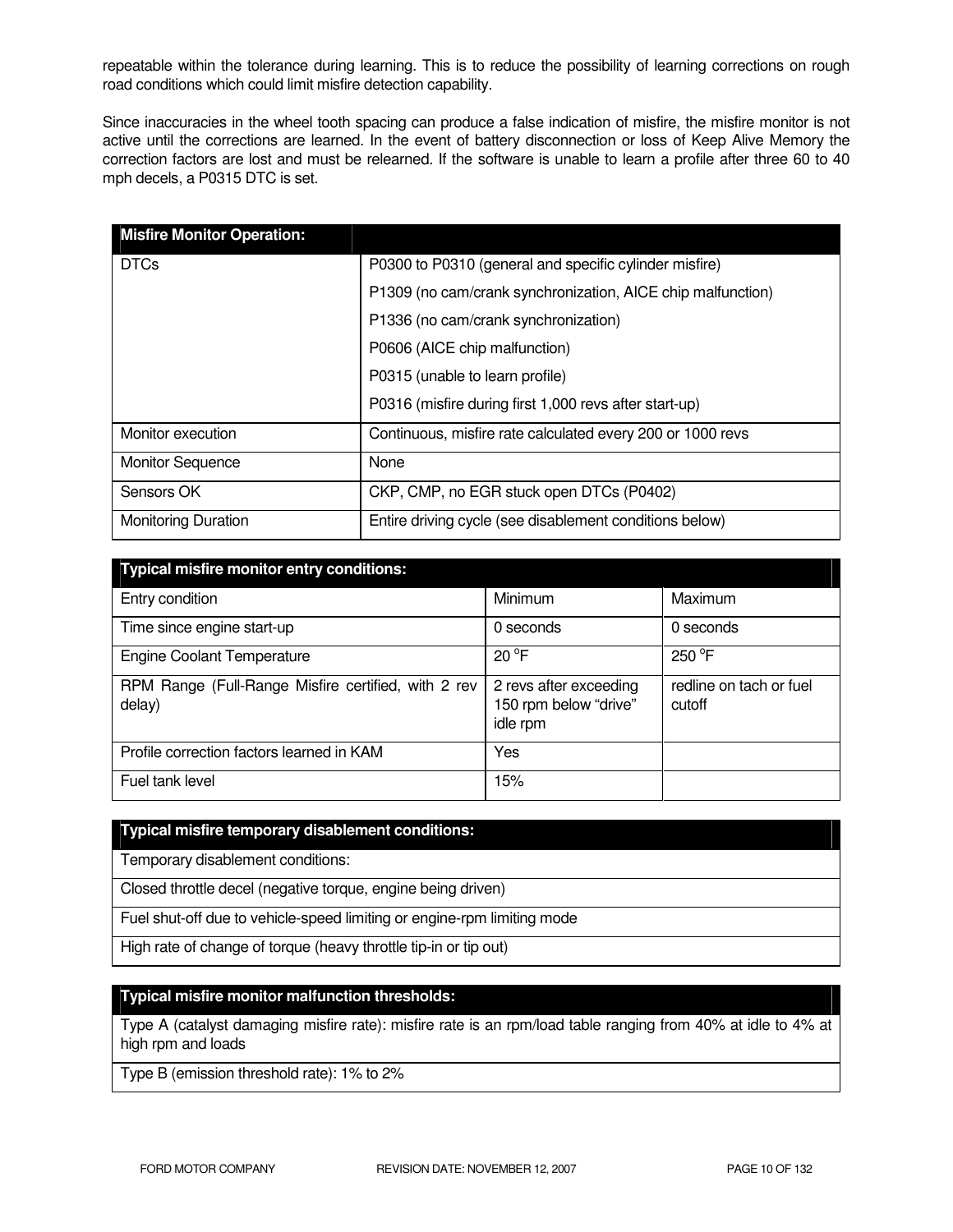| J1979 Misfire Mode \$06 Data                                                   |                  |                                                                                                                                                       |                |  |
|--------------------------------------------------------------------------------|------------------|-------------------------------------------------------------------------------------------------------------------------------------------------------|----------------|--|
| Test ID                                                                        | Comp ID          | Description for J1850                                                                                                                                 | Units          |  |
| \$50                                                                           | \$00             | Total engine misfire and emission threshold misfire rate (updated<br>every 1,000 revolutions)                                                         | percent        |  |
| \$53                                                                           | $$00 - $0A$      | Cylinder-specific misfire and catalyst damage threshold misfire rate<br>(either cat damage or emission threshold) (updated when DTC set or<br>clears) | percent        |  |
| \$54                                                                           | \$00             | Highest catalyst-damage misfire and catalyst damage threshold misfire<br>rate (updated when DTC set or clears)                                        | percent        |  |
| \$55                                                                           | \$00             | Highest emission-threshold misfire and emission threshold misfire rate<br>(updated when DTC set or clears)                                            | percent        |  |
| \$56                                                                           | \$00             | Cylinder events tested and number of events required for a 1000 rev<br>test                                                                           | events         |  |
| Monitor ID                                                                     | Test ID          | Description for CAN                                                                                                                                   |                |  |
| A1                                                                             | \$80             | Total engine misfire and catalyst damage misfire rate (updated every<br>200 revolutions)                                                              | percent        |  |
| A <sub>1</sub>                                                                 | \$81             | Total engine misfire and emission threshold misfire rate (updated<br>every 1,000 revolutions)                                                         | percent        |  |
| A <sub>1</sub>                                                                 | \$82             | Highest catalyst-damage misfire and catalyst damage threshold misfire<br>rate (updated when DTC set or clears)                                        | percent        |  |
| A1                                                                             | \$83             | Highest emission-threshold misfire and emission threshold misfire rate<br>(updated when DTC set or clears)                                            | percent        |  |
| A1                                                                             | \$84             | Inferred catalyst mid-bed temperature                                                                                                                 | $\overline{C}$ |  |
| $A2 - AD$                                                                      | \$0 <sub>B</sub> | EWMA misfire counts for last 10 driving cycles                                                                                                        | events         |  |
| $A2 - AD$                                                                      | \$0C             | Misfire counts for last/current driving cycle                                                                                                         | events         |  |
| $A2 - AD$                                                                      | \$80             | Cylinder X misfire rate and catalyst damage misfire rate (updated<br>every 200 revolutions)                                                           | percent        |  |
| $A2 - AD$                                                                      | \$81             | Cylinder X misfire rate and emission threshold misfire rate (updated<br>every 1,000 revolutions)                                                      | percent        |  |
| Conversion for Test IDs \$50 through \$55: multiply by 0.000015 to get percent |                  |                                                                                                                                                       |                |  |
| Conversion for Test ID \$56: multiply by 1 to get ignition events              |                  |                                                                                                                                                       |                |  |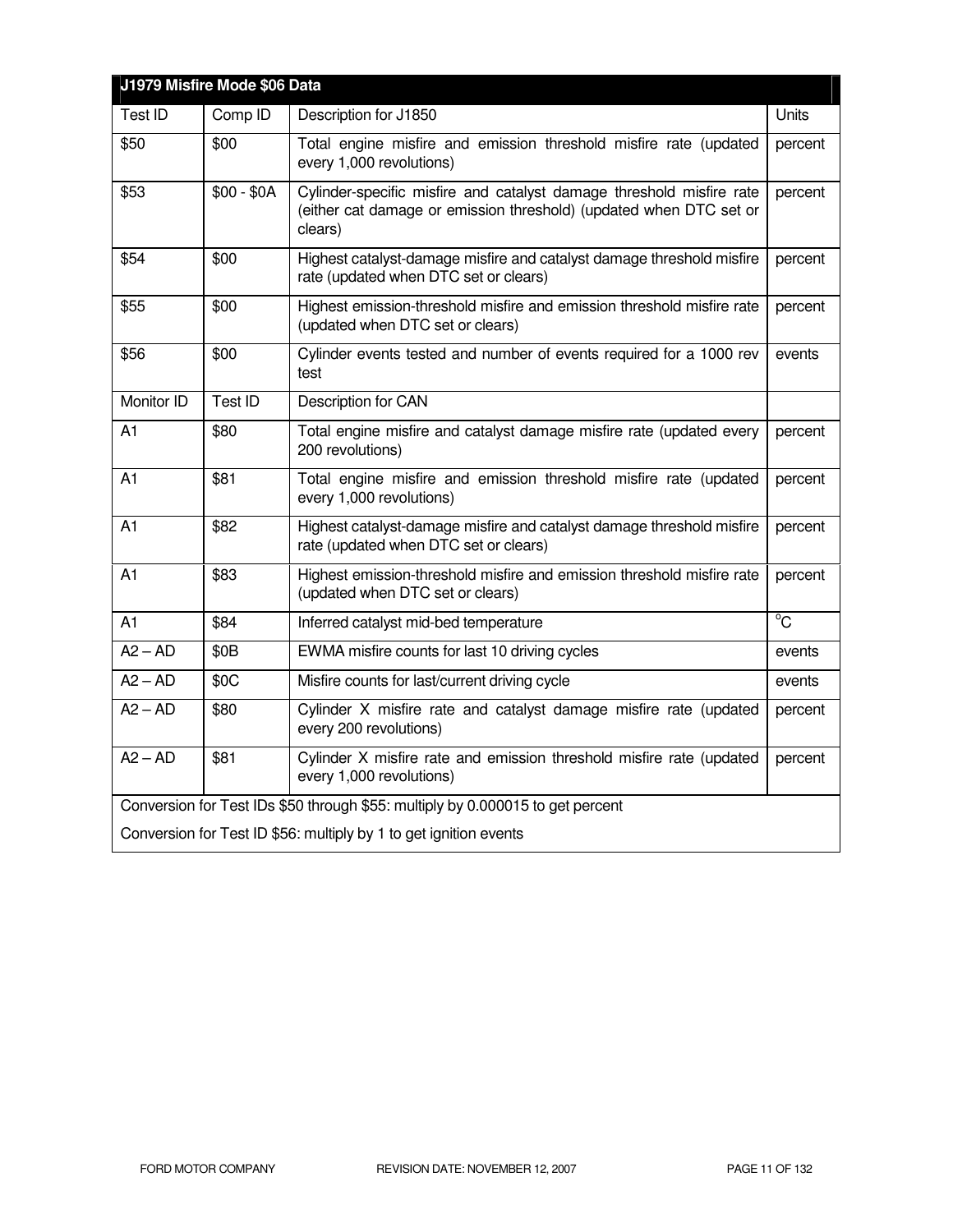| <b>Profile Correction Operation</b> |                                                              |
|-------------------------------------|--------------------------------------------------------------|
| <b>DTCs</b>                         | P0315 - unable to learn profile in three 60 to 40 mph decels |
|                                     | P1309 - AICE chip communication failure                      |
| <b>Monitor Execution</b>            | once per KAM reset.                                          |
| Monitor Sequence:                   | Profile must be learned before misfire monitor is active.    |
| Sensors OK:                         | CKP, CMP, no AICE communication errors, CKP/CMP in synch     |
| Monitoring Duration;                | 10 cumulative seconds in conditions                          |
|                                     | (a maximum of three 60-40 mph defueled decels)               |

| <b>Typical profile learning entry conditions:</b>    |          |                            |  |  |
|------------------------------------------------------|----------|----------------------------|--|--|
| Entry condition                                      | Minimum  | Maximum                    |  |  |
| Engine in decel-fuel cutout mode for 4 engine cycles |          |                            |  |  |
| <b>Brakes applied</b>                                | No       | <b>No</b>                  |  |  |
| Engine RPM                                           | 1300 rpm | 3700 rpm                   |  |  |
| Change in RPM                                        |          | 600 rpm/background<br>loop |  |  |
| <b>Vehicle Speed</b>                                 | 30 mph   | 75 mph                     |  |  |
| Learning tolerance                                   |          | $1\%$                      |  |  |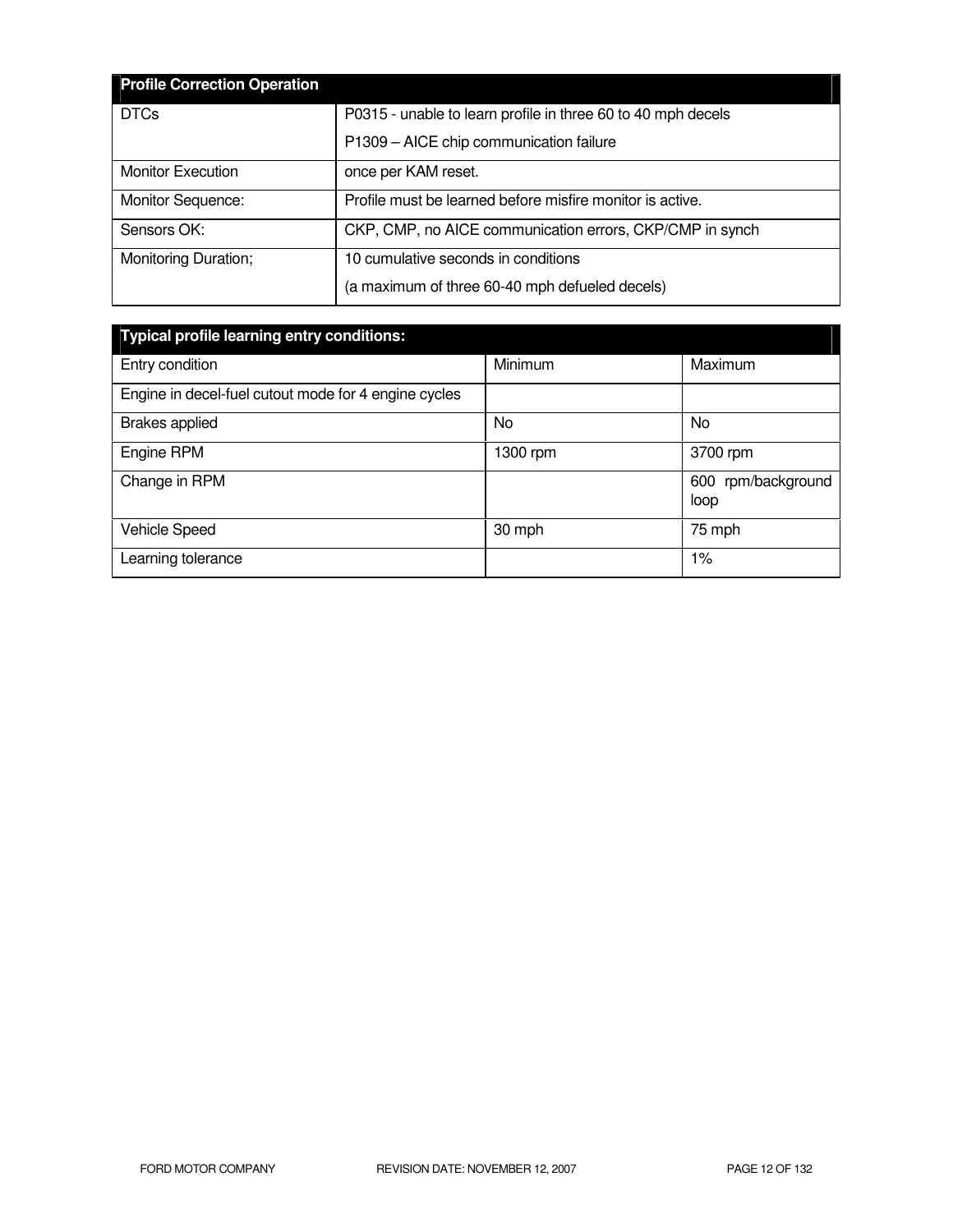## AIR System Monitor

Secondary air systems typically utilize an electric air pump as well as one or two electrically controlled check valves to deliver air into the exhaust manifold.

The only vehicle which uses secondary air in the 2005 MY is the 2.3L PZEV Focus. The Focus uses a system with ported air. This means that airflow is delivered to each individual exhaust port. The secondary air pump is energized soon after start-up while the fuel system is in open loop and icing conditions are not likely. After the O2 sensors warm up, the secondary air pump continues to be energized while the fuel system goes into closed loop fuel. The secondary air system continues to run in closed loop fuel until the air pump is de-energized. The typical time period in which the AIR pump is energized is approximately 12 seconds.

The AIR pump flow check monitors the HO2S signal at idle to determine if secondary air is being delivered into the exhaust system. The air/fuel ratio is commanded open-loop rich, the AIR pump is turned on and the time required for the HO2S signal to go lean is monitored. If the HO2S signal does not go lean within the allowable time limit, a low/no flow malfunction is indicated. (P0411)

The electric air pump draws high current and must be energized through a separate relay. Both the primary and secondary circuits are checked for opens and shorts. First, the output driver within the PCM (primary circuit) is checked for circuit continuity (P0412). This circuit energizes the relay and the vacuum-operated check and control valve(s). Next, a feedback circuit from the secondary side of the relay to the PCM is used to check secondary circuit continuity (P2257, P2258).



# **PZEV Port Oxidation System**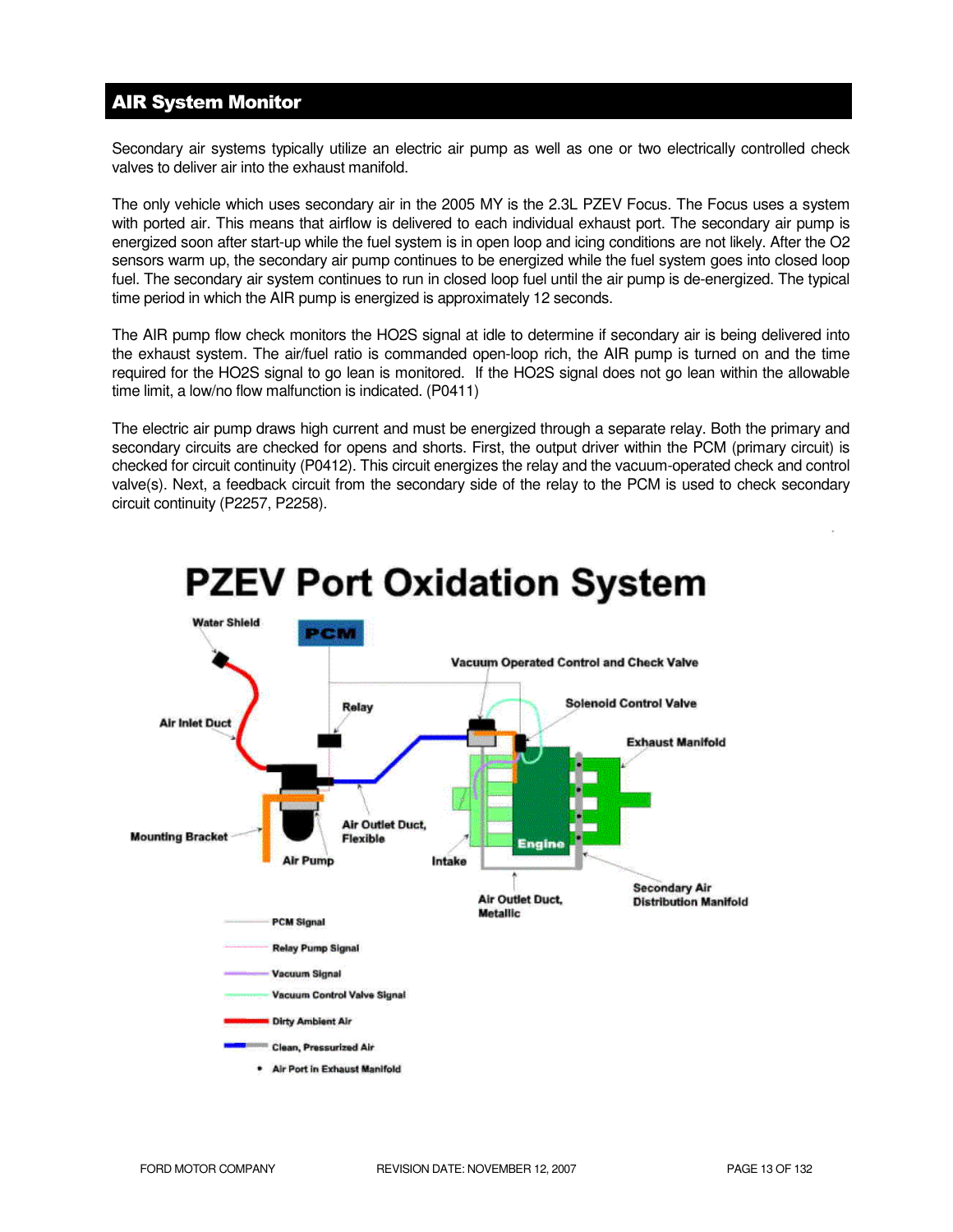| <b>AIR Monitor Operation:</b> |                                                                  |
|-------------------------------|------------------------------------------------------------------|
| <b>DTCs</b>                   | P0411 functional check,                                          |
|                               | P0412 primary side circuit check                                 |
|                               | P2257, P2258 secondary side circuit checks                       |
| Monitor execution             | Functional - once per driving cycle, circuit checks - continuous |
| <b>Monitor Sequence</b>       | Oxygen sensor monitor complete and OK                            |
| Sensors OK                    | ECT, IAT, no fuel system DTCs                                    |
| <b>Monitoring Duration</b>    | 20 seconds at idle                                               |

| Typical AIR functional check entry conditions: |  |
|------------------------------------------------|--|

| . .                                                                                                                  |             |               |  |  |
|----------------------------------------------------------------------------------------------------------------------|-------------|---------------|--|--|
| Entry condition                                                                                                      | Minimum     | Maximum       |  |  |
| Time since engine start-up                                                                                           | 600 seconds |               |  |  |
| <b>Engine Coolant Temperature</b>                                                                                    | 150 °F      |               |  |  |
| Short Term Fuel Trim not too lean                                                                                    |             | 5.0%          |  |  |
| <b>Fuel Tank Pressure</b>                                                                                            |             | 4.5 in $H_2O$ |  |  |
| <b>Closed Throttle</b>                                                                                               | at idle rpm | at idle rpm   |  |  |
| Purge Duty Cycle                                                                                                     |             | 20%           |  |  |
| Purge Fuel Flow                                                                                                      | 0 lb/min    | $0.2$ lb/min  |  |  |
| <b>Battery Voltage</b>                                                                                               | 11 volts    |               |  |  |
| Note: No P0411 DTC is stored if IAT < 20 $\textdegree$ F at the start of the functional test although the test runs. |             |               |  |  |
| (Precludes against identifying a temporary, frozen check valve.)                                                     |             |               |  |  |

## **Typical AIR functional check malfunction thresholds:**

Minimum time allowed for HO2S sensor to indicate lean: < 4 seconds

| J1979 Secondary Air Mode \$06 Data                            |         |                                                               |         |
|---------------------------------------------------------------|---------|---------------------------------------------------------------|---------|
| Test ID                                                       | Comp ID | Description for J1850                                         | Units   |
| \$30                                                          | \$11    | HO2S11 voltage for upstream flow test and rich limit          | volts   |
| \$30                                                          | \$21    | HO2S21 voltage for upstream flow test and rich limit          | volts   |
| \$31                                                          | \$00    | HO2S lean time for upstream flow test and time limit          | seconds |
| Monitor ID                                                    | Test ID | Description for CAN                                           | Units   |
| \$71                                                          | \$80    | HO2S11 voltage for upstream flow test and rich limit          | volts   |
| \$71                                                          | \$81    | HO2S21 voltage for upstream flow test and rich limit          | volts   |
| \$71                                                          | \$82    | HO2S lean time for upstream flow test and time limit          | seconds |
| Conversion for Test ID \$30: multiply by 0.00098 to get volts |         |                                                               |         |
|                                                               |         | Conversion for Test ID \$31: multiply by 0.125 to get seconds |         |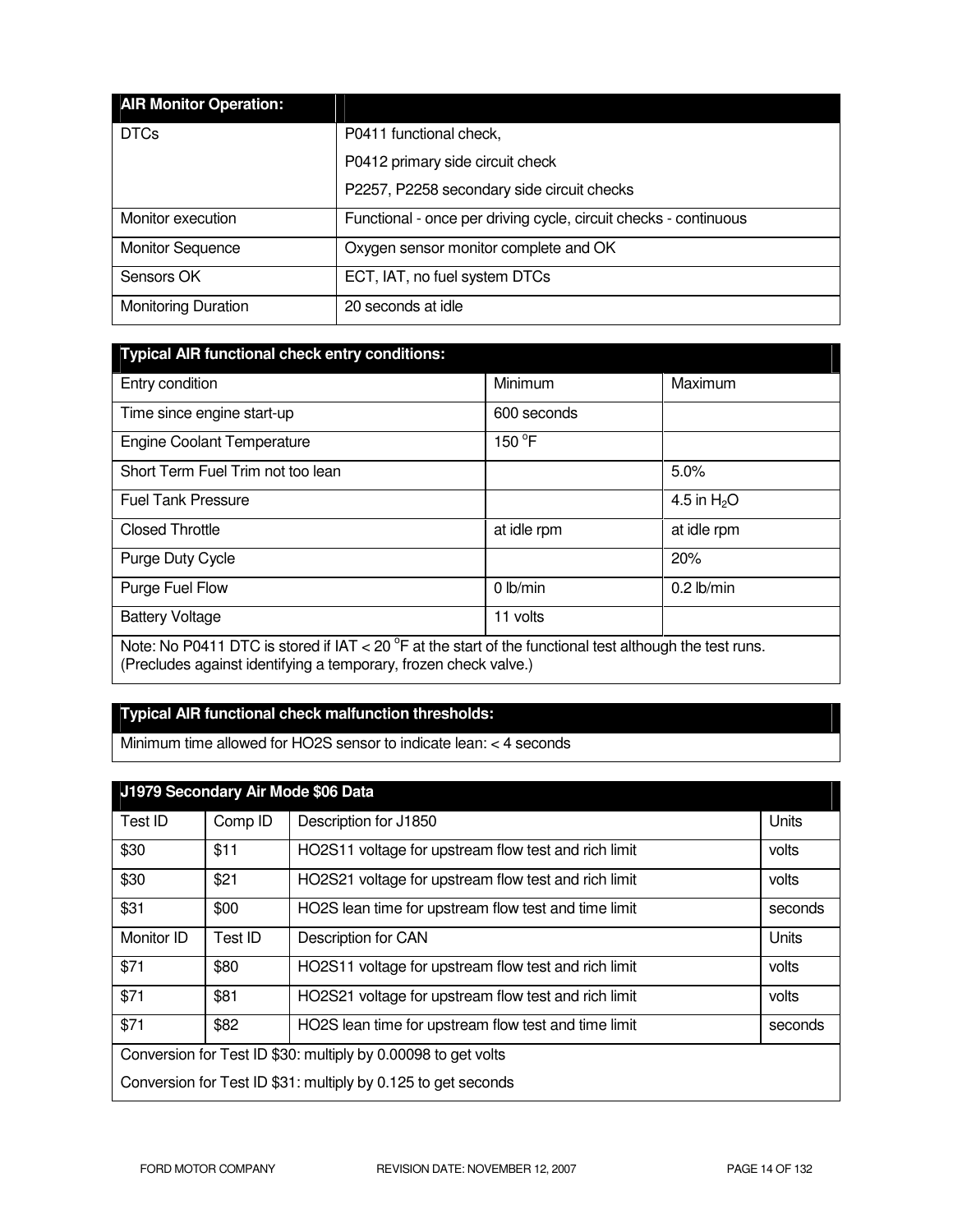## EVAP System Monitor - 0.040" dia. vacuum leak check

Vehicles that meet enhanced evaporative requirements utilize a vacuum-based evaporative system integrity check. The evap system integrity check uses a Fuel Tank Pressure Transducer (FTPT), a Canister Vent Solenoid (CVS) and Fuel Level Input (FLI) along with the Vapor Management Valve (VMV) or Electric Vapor Management Valve (EVMV) to find 0.040" diameter or larger evap system leaks.



The evap system integrity test is done under conditions that minimize vapor generation and fuel tank pressure changes due to fuel slosh since these could result in false MIL illumination. The check is run after a 6 hour cold engine soak (engine-off timer), during steady highway speeds at ambient air temperatures (inferred by IAT) between 40 and  $100^{\circ}$ F.

A check for refueling events is done at engine start. A refuel flag is set in KAM if the fuel level at start-up is at least 20% greater than fuel fill at engine-off. It stays set until the evap monitor completes Phase 0 of the test as described below. Note that on some vehicles, a refueling check may also be done continuously, with the engine running to detect refueling events that occur when the driver does not turn off the vehicle while refueling (in-flight refueling).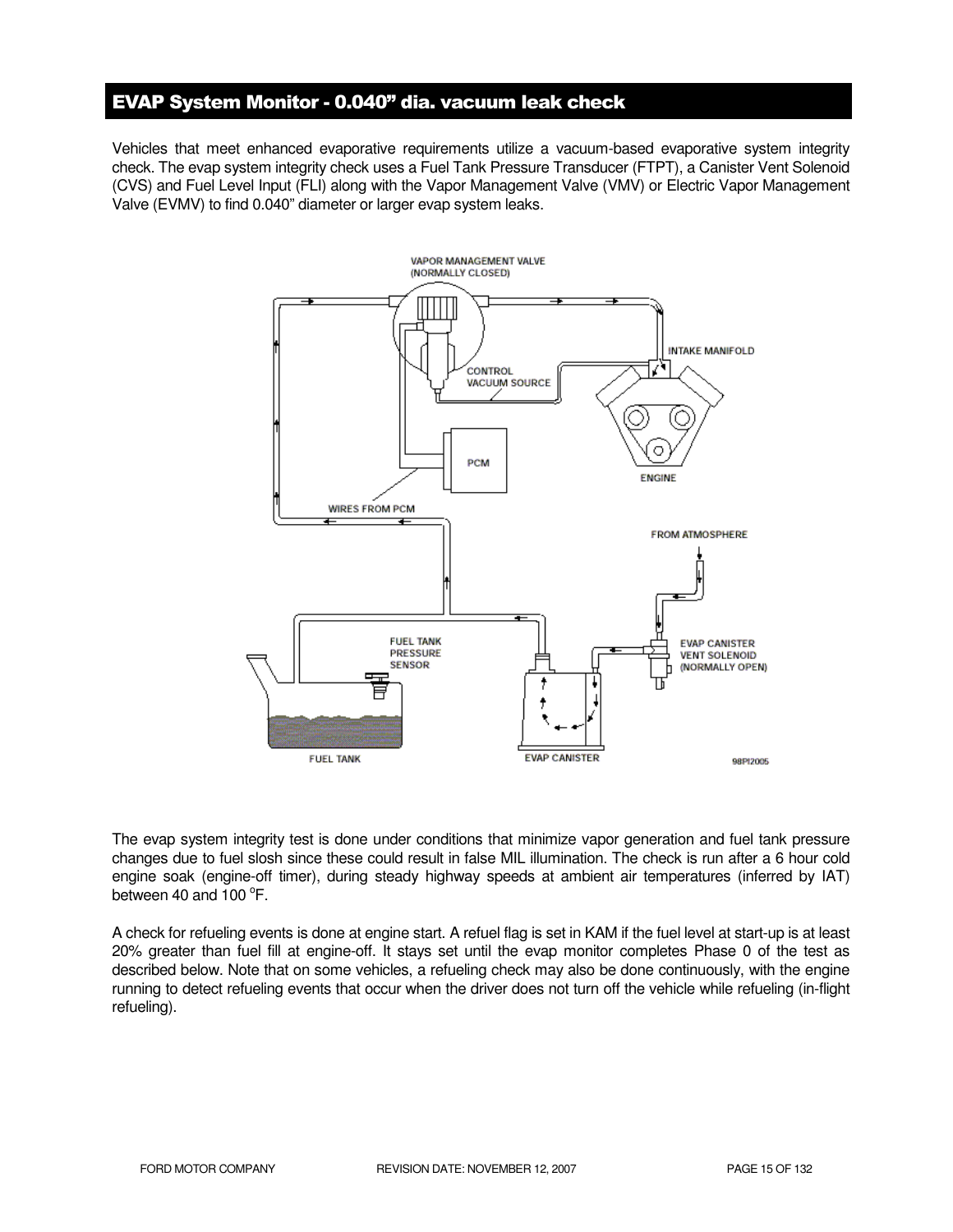The evap system integrity test is done in four phases.

#### (Phase 0 - initial vacuum pulldown):

First, the Canister Vent Solenoid is closed to seal the entire evap system, then the VMV or EVMV is opened to pull a 8" H<sub>2</sub>O vacuum. If the initial vacuum could not be achieved, a large system leak is indicated (P0455). This could be caused by a fuel cap that was not installed properly, a large hole, an overfilled fuel tank, disconnected/kinked vapor lines, a Canister Vent Solenoid that is stuck open, a VMV that is stuck closed, or a disconnected/blocked vapor line between the VMV and the FTPT

If the initial vacuum could not be achieved after a refueling event, a gross leak, fuel cap off (P0457) is indicated and the recorded minimum fuel tank pressure during pulldown is stored in KAM. A "Check Fuel Cap" light may also be illuminated.

If the initial vacuum is excessive, a vacuum malfunction is indicated (P1450). This could be caused by kinked vapor lines or a stuck open VMV. If a P0455, P0457, or P1450 code is generated, the evap test does not continue with subsequent phases of the small leak check, phases 1-4.

Note: Not all vehicles will have the P0457 test or the Check Fuel Cap light implemented. These vehicles will continue to generate only a P0455. After the customer properly secures the fuel cap, the P0457, Check Fuel Cap and/or MIL will be cleared as soon as normal purging vacuum exceeds the P0457 vacuum level stored in KAM.

#### Phase 1 - Vacuum stabilization

If the target vacuum is achieved, the VMV is closed and vacuum is allowed to stabilize for a fixed time. If the pressure in the tank immediately rises, the stabilization time us bypassed and Phase 2 of the test is entered.

Some software has incorporated a "leaking" VMV test, which will also set a P1450 (excessive vacuum) DTC. This test is intended to identify a VMV that does not seal properly, but is not fully stuck open. If more than 1 " $H<sub>2</sub>O$  of additional vacuum is developed in Phase 1, the evap monitor will bypass Phase 2 and go directly to Phase 3 and open the canister vent solenoid to release the vacuum. Then, it will proceed to Phase 4, close the canister vent solenoid and measure the vacuum that develops. If the vacuum exceeds approximately 4 " $H_2O$ , a P1450 DTC will be set.

#### Phase 2 - Vacuum hold and decay

Next, the vacuum is held for a calibrated time and the vacuum level is again recorded at the end of this time period. The starting and ending vacuum levels are checked to determine if the change in vacuum exceeds the vacuum bleed up criteria. Fuel Level Input and ambient air temperature are used to adjust the vacuum bleed-up criteria for the appropriate fuel tank vapor volume. Steady state conditions must be maintained throughout this bleed up portion of the test. The monitor will abort if there is an excessive change in load, fuel tank pressure or fuel level input since these are all indicators of impending or actual fuel slosh. If the monitor aborts, it will attempt to run again (up to 20 or more times). If the vacuum bleed-up criteria is not exceeded, the small leak test is considered a pass. If the vacuum bleed-up criteria is exceeded on three successive monitoring events, a 0.040 " dia. leak is likely and a final vapor generation check is done to verify the leak, phases 3-4. Excessive vapor generation can cause a false MIL.

#### Phase 3 - Vacuum release

The vapor generation check is done by releasing any vacuum, then closing the VMV, waiting for a period of time, and determining if tank pressure remains low or if it is rising due to excessive vapor generation

#### Phase 4 - Vapor generation

If the pressure rise due to vapor generation is below the threshold limit for absolute pressure and change in pressure, a P0442 DTC is stored.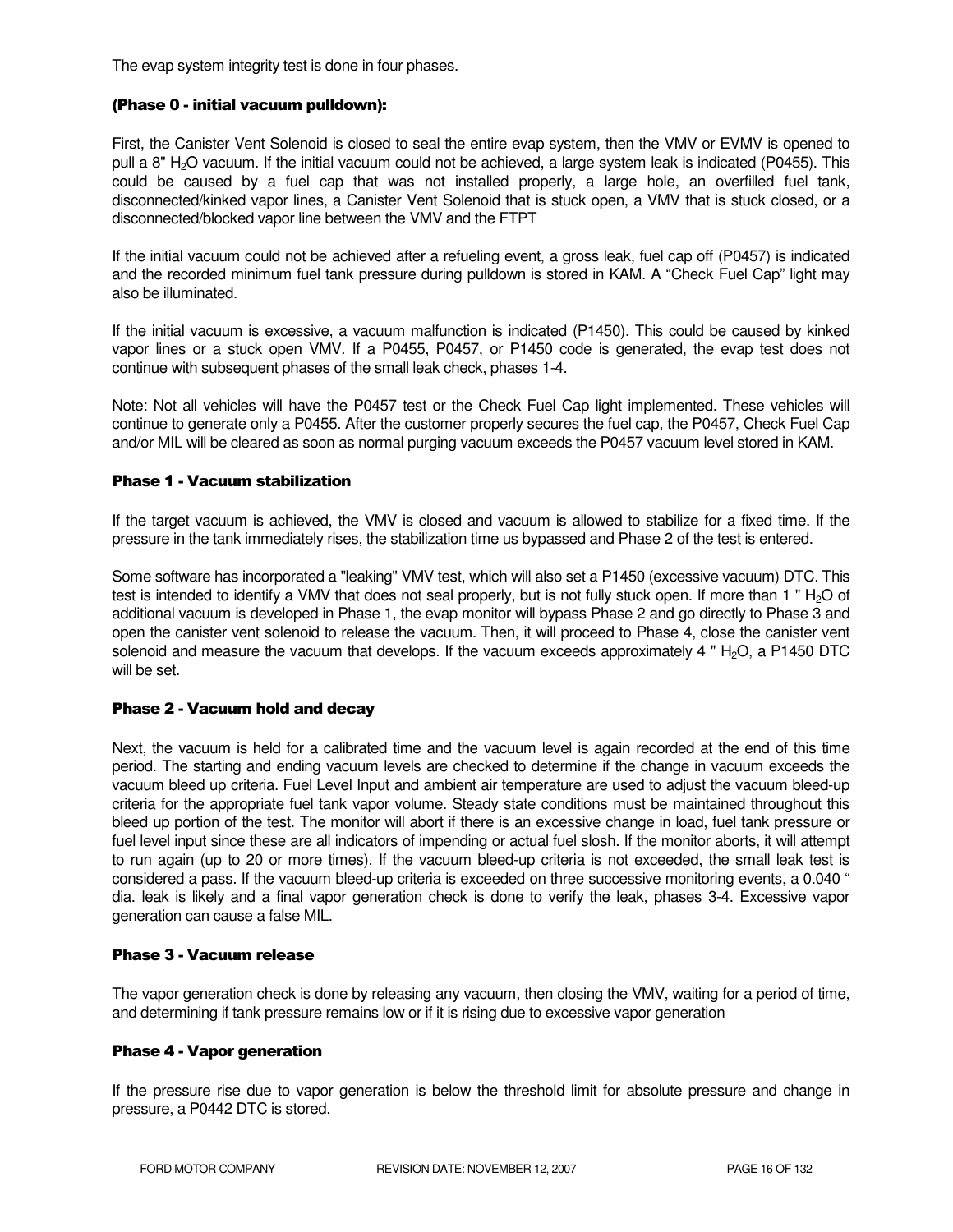| 0.040" EVAP Monitor Operation: |                                                |  |  |
|--------------------------------|------------------------------------------------|--|--|
| <b>DTCs</b>                    | P0455 (gross leak),                            |  |  |
|                                | P1450 (excessive vacuum),                      |  |  |
|                                | P0457 (gross leak, cap off),                   |  |  |
|                                | P0442 (0.040" leak)                            |  |  |
| Monitor execution              | once per driving cycle                         |  |  |
| <b>Monitor Sequence</b>        | HO2S monitor completed and OK                  |  |  |
| Sensors/Components OK          | MAF, IAT, VSS, ECT, CKP, TP, FTP, VMV, CVS     |  |  |
| <b>Monitoring Duration</b>     | 360 seconds (see disablement conditions below) |  |  |

| Typical 0.040" EVAP monitor entry conditions, Phases 0 through 4: |                       |                               |
|-------------------------------------------------------------------|-----------------------|-------------------------------|
| Entry condition                                                   | Minimum               | Maximum                       |
| Engine off (soak) time                                            | 6 hours               |                               |
| Time since engine start-up                                        | 330 seconds           | 1800<br>2700<br>to<br>seconds |
| Intake Air Temp                                                   | 40 $^{\circ}$ F       | 90 - 100 $^{\circ}$ F         |
| BARO (<8,000 ft altitude)                                         | 22.0 "Hg              |                               |
| Engine Load                                                       | 20%                   | 70%                           |
| Vehicle Speed                                                     | 40 mph                | 80 mph                        |
| Purge Dutycycle                                                   | 75%                   | 100%                          |
| Purge Flow                                                        | $0.05$ lbm/min        | $0.10$ lbm/min                |
| Fuel Fill Level                                                   | 15%                   | 85%                           |
| <b>Fuel Tank Pressure Range</b>                                   | - 17 H <sub>2</sub> O | 1.5 $H_2O$                    |

## **Typical 0.040" EVAP abort (fuel slosh) conditions for Phase 2:**

Change in load: > 20%

Change in tank pressure:  $> 1$  " $H<sub>2</sub>O$ 

Change in fuel fill level: > 15%

Number of aborts:  $> 20$  (may be up to 255)

### **Typical 0.040 EVAP monitor malfunction thresholds:**

P1450 (Excessive vacuum):  $<$  -8.0 in H<sub>2</sub>O over a 30 second evaluation time or  $>$  -4. in H<sub>2</sub>O vapor generation

P0455 (Gross leak):  $>$  -8.0 in H<sub>2</sub>O over a 30 second evaluation time.

P0457 (Gross leak, cap off):  $> -8.0$  in H<sub>2</sub>O over a 30 second evaluation time after a refueling event.

P0442 (0.040" leak): > 2.5 in H<sub>2</sub>O bleed-up over a 15 second evaluation time at 75% fuel fill. (Note: bleed-up and evaluation times vary as a function of fuel fill level and ambient air temperature)

P0442 vapor generation limit:  $< 2.5$  in H<sub>2</sub>O over a 120 second evaluation time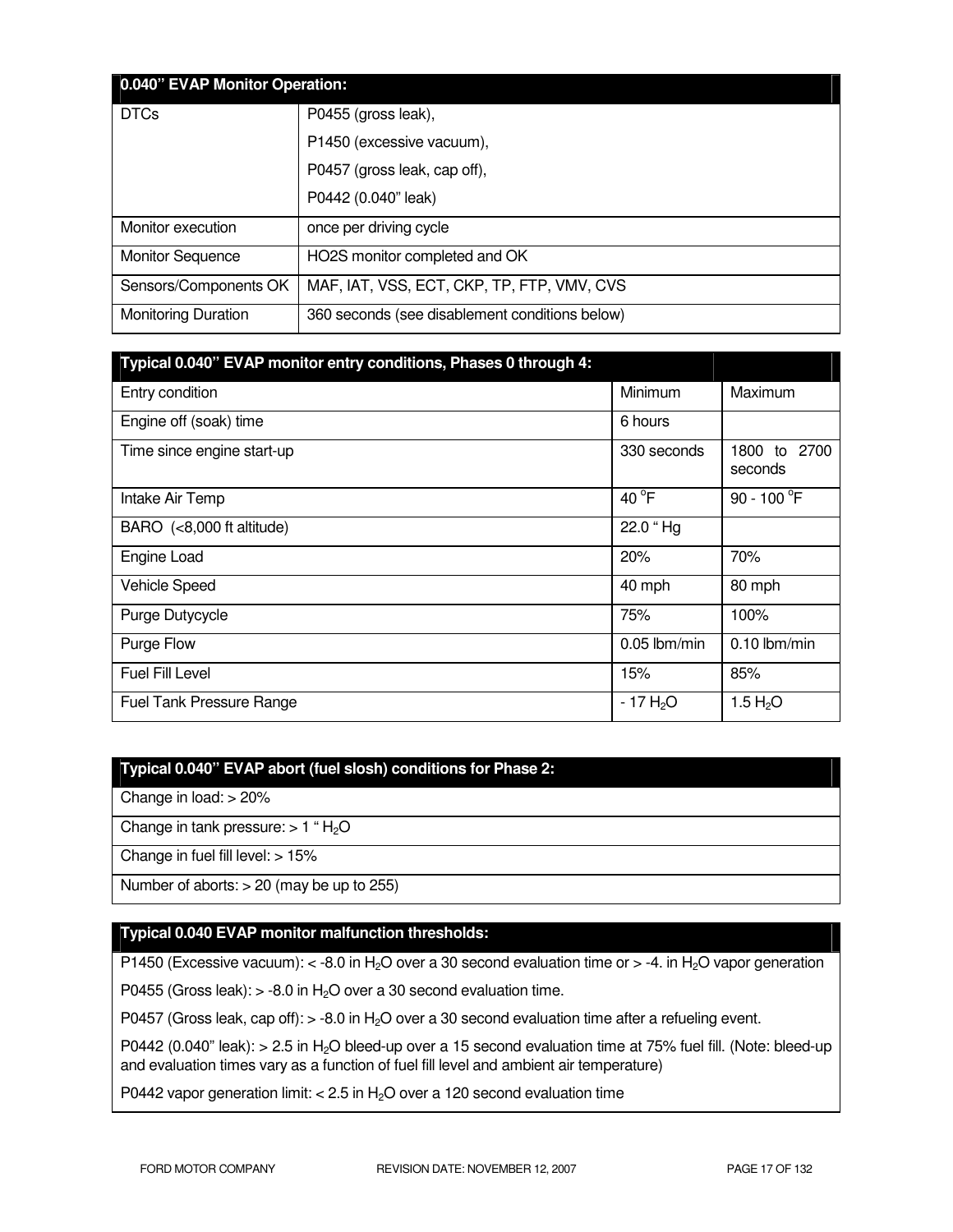| J1979 Evaporative System Mode \$06 Data |         |                                                                              |            |
|-----------------------------------------|---------|------------------------------------------------------------------------------|------------|
| Test ID                                 | Comp ID | Description                                                                  | Units      |
| \$26                                    | \$00    | Phase 0 Initial tank vacuum and minimum limit                                | in $H20$   |
| \$26                                    | \$00    | Phase 0 Initial tank vacuum and maximum limit                                | in $H20$   |
| \$27                                    | \$00    | Phase 2 0.040" cruise leak check vacuum bleed-up and max<br>threshold        | in $H20$   |
| \$2A                                    | \$00    | Phase 4 Vapor generation maximum change in pressure and max<br>threshold     | in $H20$   |
| \$2B                                    | \$00    | Phase 4 Vapor generation maximum absolute pressure rise and max<br>threshold | in $H_2$ 0 |

Conversion for Test IDs \$26 through \$2B: Take value, subtract 32,768, and then multiply result by 0.00195 to get inches of  $H<sub>2</sub>0$ . The result can be positive or negative.

Note: Default values  $(-64 \text{ in H}_20)$  will be display for all the above TIDs if the evap monitor has never completed. If all or some phases of the monitor have completed on the current or last driving cycle, default values will be displayed for any phases that had not completed.

| Test ID | Comp ID | Description                                                                                                      | Units      |
|---------|---------|------------------------------------------------------------------------------------------------------------------|------------|
| \$61    | \$00    | Phase 0 Initial tank vacuum and minimum vacuum limit (data for<br>P1450 - excessive vacuum)                      | in $H_2$ 0 |
| \$62    | \$00    | Phase 4 Vapor generation minimum change in pressure and<br>minimum vacuum limit (data for P1450, VMV stuck open) | in $H20$   |
| \$63    | \$00    | Phase 0 Initial tank vacuum and gross leak maximum vacuum limit<br>(data for P0455/P0457 - gross leak/cap off)   | in $H20$   |
| \$64    | \$00    | Phase 2 0.040" cruise leak check vacuum bleed-up and maximum<br>vacuum limit (data for P0442 - 0.040" leak)      | in $H20$   |

Conversion for Test IDs \$61 through \$64: Take value, subtract 32,768, and then multiply result by 0.00195 to get inches of  $H_2O$ . The result can be positive or negative.

Note: Default values (0.0 in  $H_2$ 0) will be displayed for all the above TIDs if the evap monitor has never completed. Each TID is associated with a particular DTC. The TID for the appropriate DTC will be updated based on the current or last driving cycle, default values will be displayed for any phases that have not completed.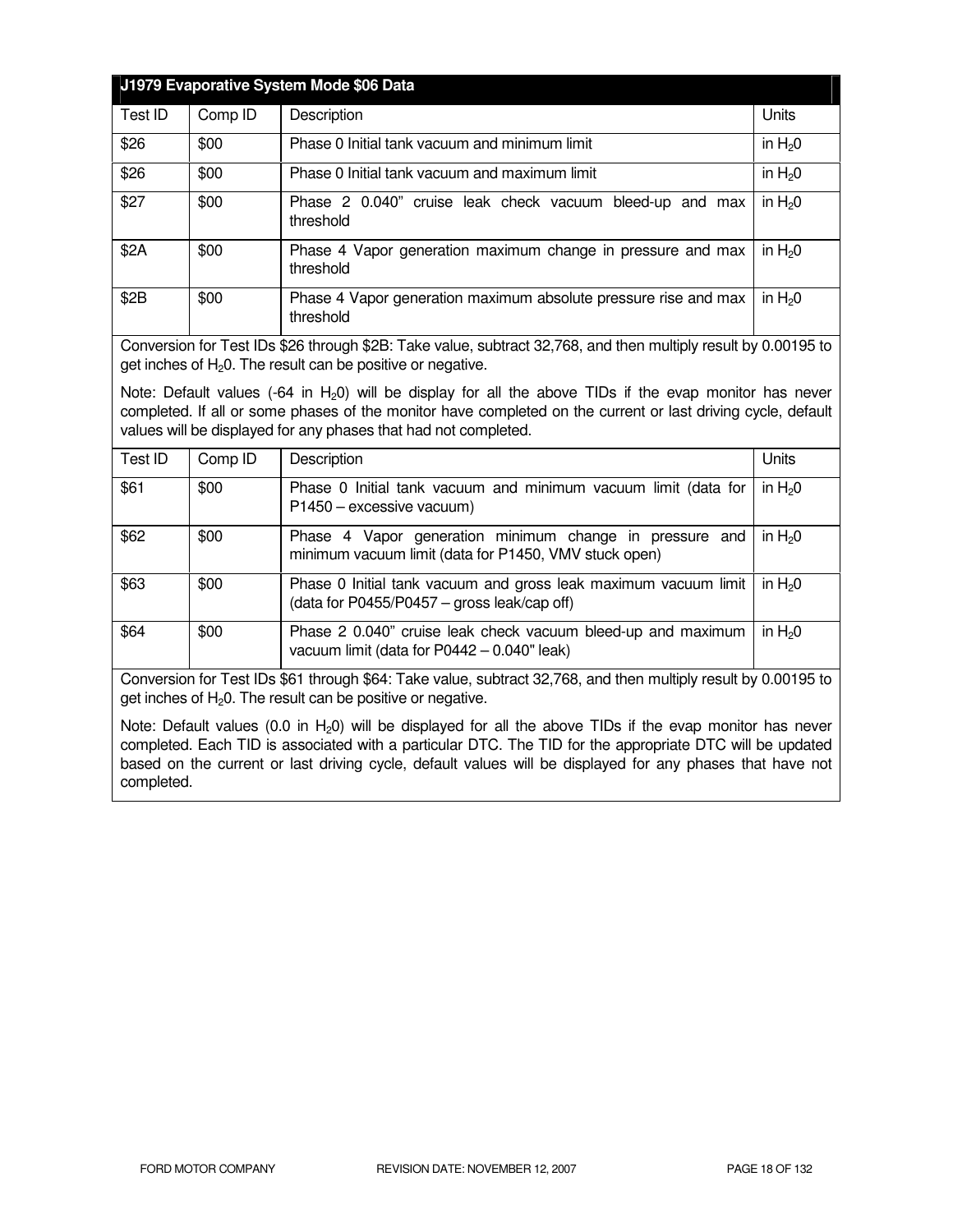## EVAP System Monitor - 0.020" dia. vacuum leak check

Some vehicles that meet enhanced evaporative requirements utilize a vacuum-based evaporative system integrity check that checks for 0.020" dia leaks. The evap system integrity check uses a Fuel Tank Pressure Transducer (FTPT), a Canister Vent Solenoid (CVS) and Fuel Level Input (FLI) along with the Vapor Management Valve (VMV) or Electric Vapor Management Valve (EVMV) to find 0.020" diameter, 0.040" diameter, or larger evap system leaks.



The evap system integrity test is done under two different sets of conditions - first a cruise test is performed to detect 0.040" dia leaks and screen for 0.020" leaks. If a 0.020" dia leak is suspected during the cruise test, an idle test is performed to verify the leak under more restrictive, but reliable, cold-start-idle conditions.

The cruise test is done under conditions that minimize vapor generation and fuel tank pressure changes due to fuel slosh since these could result in false MIL illumination. The check is run after a 6 hour cold engine soak (engine-off timer), during steady highway speeds at ambient air temperatures (inferred by IAT) between 40 and  $100^{\circ}$ F.

A check for refueling events is done at engine start. A refuel flag is set in KAM if the fuel level at start-up is at least 20% greater than fuel fill at engine-off. It stays set until the evap monitor completes Phase 0 of the test as described below. The refueling flag is used to prohibit the 0.020" idle test until the gross leak check is done during cruise conditions. This is done to prevent potential idle concerns resulting from the high fuel vapor concentrations present with a fuel cap off/gross leak condition. Note that on some vehicles, a refueling check may also be done continuously, with the engine running to detect refueling events that occur when the driver does not turn off the vehicle while refueling (in-flight refueling).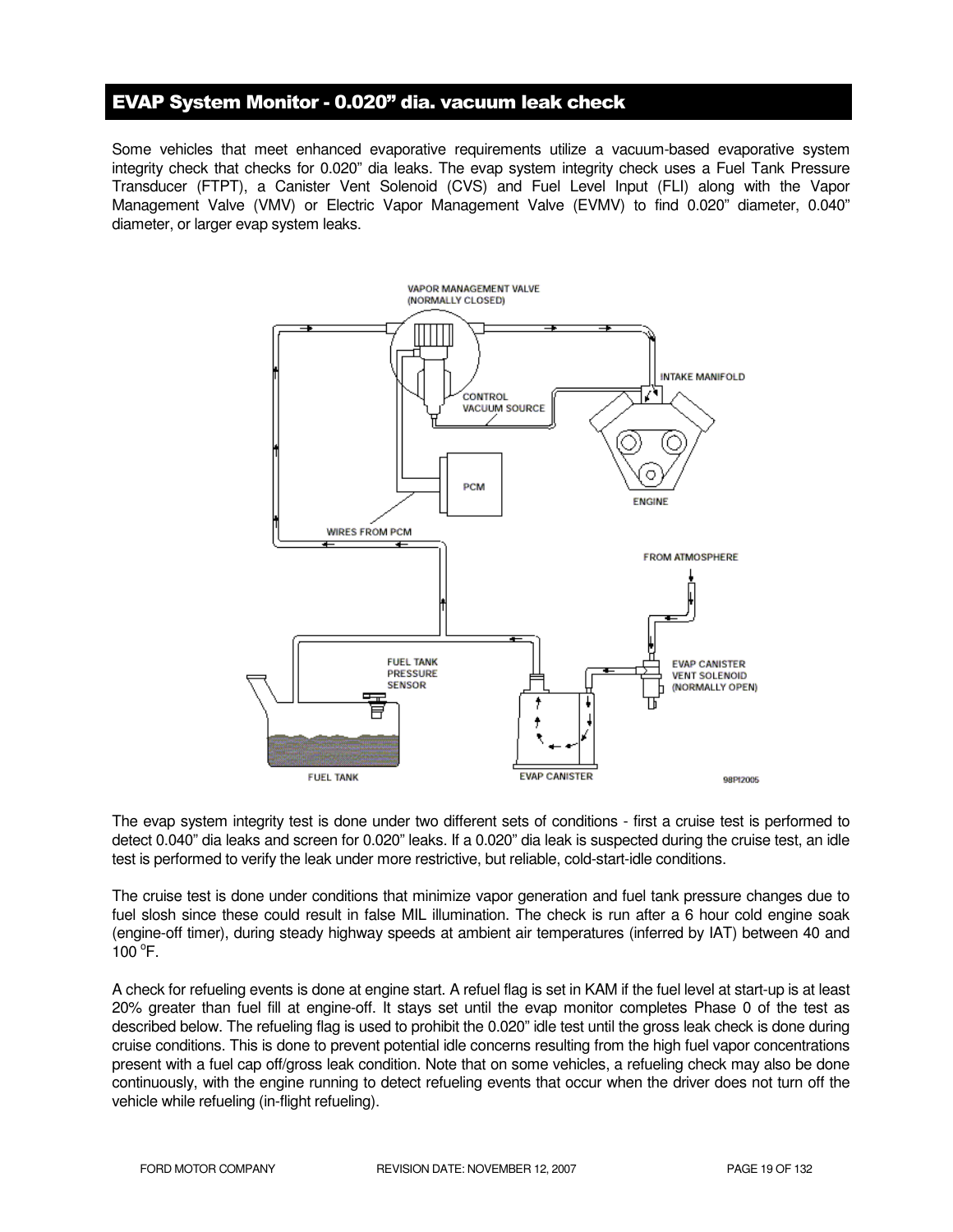The cruise test is done in four phases.

#### Phase 0 - initial vacuum pulldown

First, the Canister Vent Solenoid is closed to seal the entire evap system, then the VMV or EVMV is opened to pull a  $8"$  H<sub>2</sub>O vacuum.

If the initial vacuum could not be achieved, a large system leak is indicated (P0455). This could be caused by a fuel cap that was not installed properly, a large hole, an overfilled fuel tank, disconnected/kinked vapor lines, a Canister Vent Solenoid that is stuck open, a VMV that is stuck closed, or a disconnected/blocked vapor line between the VMV and the FTPT.

If the initial vacuum could not be achieved after a refueling event, a gross leak, fuel cap off (P0457) is indicated and the recorded minimum fuel tank pressure during pulldown is stored in KAM. A "Check Fuel Cap" light may also be illuminated.

If the initial vacuum is excessive, a vacuum malfunction is indicated (P1450). This could be caused by blocked vapor lines between the FTPT and the Canister Vent Solenoid, or a stuck open VMV. If a P0455, P0457, P1443, or P1450 code is generated, the evap test does not continue with subsequent phases of the small leak check, phases 1-4. These codes also prevent the idle portion of the 0.020" dia leak check from executing.

Note: Not all vehicles will have the P0457 test or the Check Fuel Cap light implemented. These vehicles will continue to generate only a P0455. After the customer properly secures the fuel cap, the P0457, Check Fuel Cap and/or MIL will be cleared as soon as normal purging vacuum exceeds the P0457 vacuum level stored in KAM.

#### Phase 1 - Vacuum stabilization

If the target vacuum is achieved, the VMV is closed and vacuum is allowed to stabilize for a fixed time. If the pressure in the tank immediately rises, the stabilization time is bypassed and Phase2 of the test is entered.

Some software has incorporated a "leaking" VMV test, which will also set a P1450 (excessive vacuum) DTC. This test is intended to identify a VMV that does not seal properly, but is not fully stuck open. If more than 1 "  $H_2O$  of additional vacuum is developed in Phase 1, the evap monitor will bypass Phase 2 and go directly to Phase 3 and open the canister vent solenoid to release the vacuum. Then, it will proceed to Phase 4, close the canister vent solenoid and measure the vacuum that develops. If the vacuum exceeds approximately 4 " $H_2O$ , a P1450 DTC will be set.

#### Phase 2 - Vacuum hold and decay

Next, the vacuum is held for a calibrated time. Two test times are calculated based on the Fuel Level Input and ambient air temperature. The first (shorter) time is used to detect 0.040" dia leaks, the second (longer) time is used to detect 0.020" dia leaks. The initial vacuum is recorded upon entering Phase 2. At the end of the 0.040" dia test time, the vacuum level is recorded. The starting and ending vacuum levels are checked to determine if the change in vacuum exceeds the 0.040" dia vacuum bleed up criteria. If the 0.040" dia vacuum bleed-up criteria is exceeded on three successive monitoring attempts, a 0.040" dia leak is likely and a final vapor generation check is done to verify the leak (phases 3 and 4).

If the 0.040" dia bleed-up criteria is not exceeded, the test is allowed to continue until the 0.020" dia leak test time expires. The starting and ending vacuum levels are checked to determine if the change in vacuum exceed the 0.020" dia vacuum bleed-up criteria. If the 0.020" dia vacuum bleed-up is exceed on a single monitoring attempt, a 0.020" dia leak is likely and a final vapor generation check is done to verify the leak (phases 3 and 4).

If the vacuum bleed-up criteria is not exceeded, the leak test (either 0.040" or 0.020" dia is considered a pass. For both the 0.040" and 0.020" dia leak check, Fuel Level Input and Intake Air Temperature is used to adjust the vacuum bleed-up criteria for the appropriate fuel tank vapor volume and temperature. Steady state conditions must be maintained throughout this bleed up portion of the test. The monitor will abort if there is an excessive change in load, fuel tank pressure or fuel level input since these are all indicators of impending or actual fuel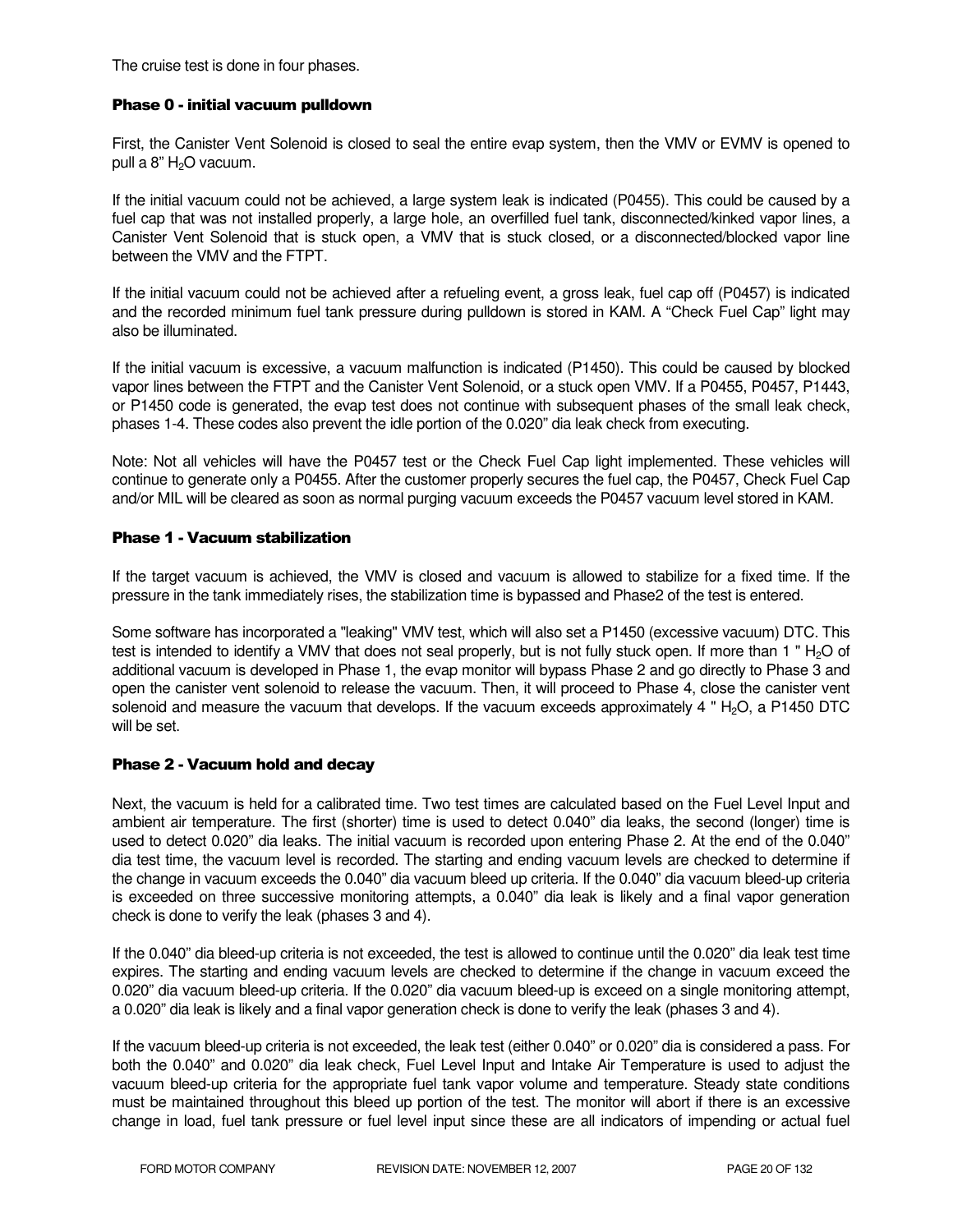slosh. If the monitor aborts, it will attempt to run again (up to 20 or more times) until the maximum time-after-start is reached.

#### Phase 3 - Vacuum release

The vapor generation check is initiated by opening the Canister Vent Solenoid for a fixed period of time and releasing any vacuum. The VMV remains closed.

#### Phase 4 - Vapor generation

In this phase, the sealed system is monitored to determine if tank pressure remains low or if it is rising due to excessive vapor generation The initial tank pressure is recorded. The pressure is monitored for a change from the initial pressure, and for absolute pressure. If the pressure rise due to vapor generation is below the threshold limit for absolute pressure and for the change in pressure, and a 0.040" dia leak was indicated in phase 2, a P0442 DTC is stored. If the pressure rise due to vapor generation is below the threshold limit for absolute pressure and for the change in pressure, and a 0.020" dia leak was indicated in phase 2, a 0.020" idle check flag is set to run the 0.020" leak check during idle conditions.

#### Idle Check

The long test times required to detect a 0.020" dia leak in combination with typical road grades can lead to false 0.020" leak indications while the vehicle is in motion. The Idle Check repeats Phases 0, 1, and 2 with the vehicle stationary to screen out leak indications caused by changes in altitude. The 0.020" idle check is done under coldstart conditions to ensure that the fuel is cool and cannot pick up much heat from the engine, fuel rail, or fuel pump. This minimizes vapor generation. The 0.020" idle check is, therefore, conducted only during the first 10 minutes after engine start.

The 0.020" dia leak test entry conditions, test times and thresholds are used. Unique criteria for excessive changes in load, fuel tank pressure and fuel level are used to indicate fuel slosh. The test is aborted if vehicle speed exceeds a calibrated threshold, approx. 10 mph. The initial vacuum pull-down (phase 0) can start with the vehicle in motion in order to minimize the required time at idle to complete the test. If the vacuum bleed-up is greater than the 0.020" dia max. criteria during a single monitoring event, a P0456 DTC is stored. If the vacuum bleed-up is less than the 0.020" dia min. criteria, the pending P0456 DTC may be cleared. If the vacuum bleed-up is in between, no leak assessment is made. A flowchart of the entire 0.020" test sequence is provided below, on a subsequent page.

Ford's 0.020" evaporative system monitor is designed to run during extended, cold-start idle conditions where the fuel is cool and not likely to generate excessive vapors. These conditions will typically occur at traffic lights or immediately after start-up, (e.g. idle in the driveway).

As indicated previously, the 0.020" idle test uses two sets of malfunction thresholds to screen out test results in the area where "leak" and "no-leak" distributions overlap. Loss of vacuum greater than the 0.020" malfunction criteria is designated as a failure. No/low vacuum loss below the pass criteria is designated a pass. Vacuum loss that is greater than the pass criteria but less that the failure criteria is indeterminate and does not count as a pass or a fail.

Test results in this overlap area can stem from high volatility fuel at high ambient temperatures. These situations are not expected to be encountered routinely by customers. Therefore, this strategy will only temporarily hamper monitor performance, while effectively preventing false MIL illumination.

A more detailed description of the functional characteristics of the Evaporative Monitor is provided in the representative calibration submissions to the agency. Additional calibration information is contained on file by Ford Motor Company and may be obtained via agency request.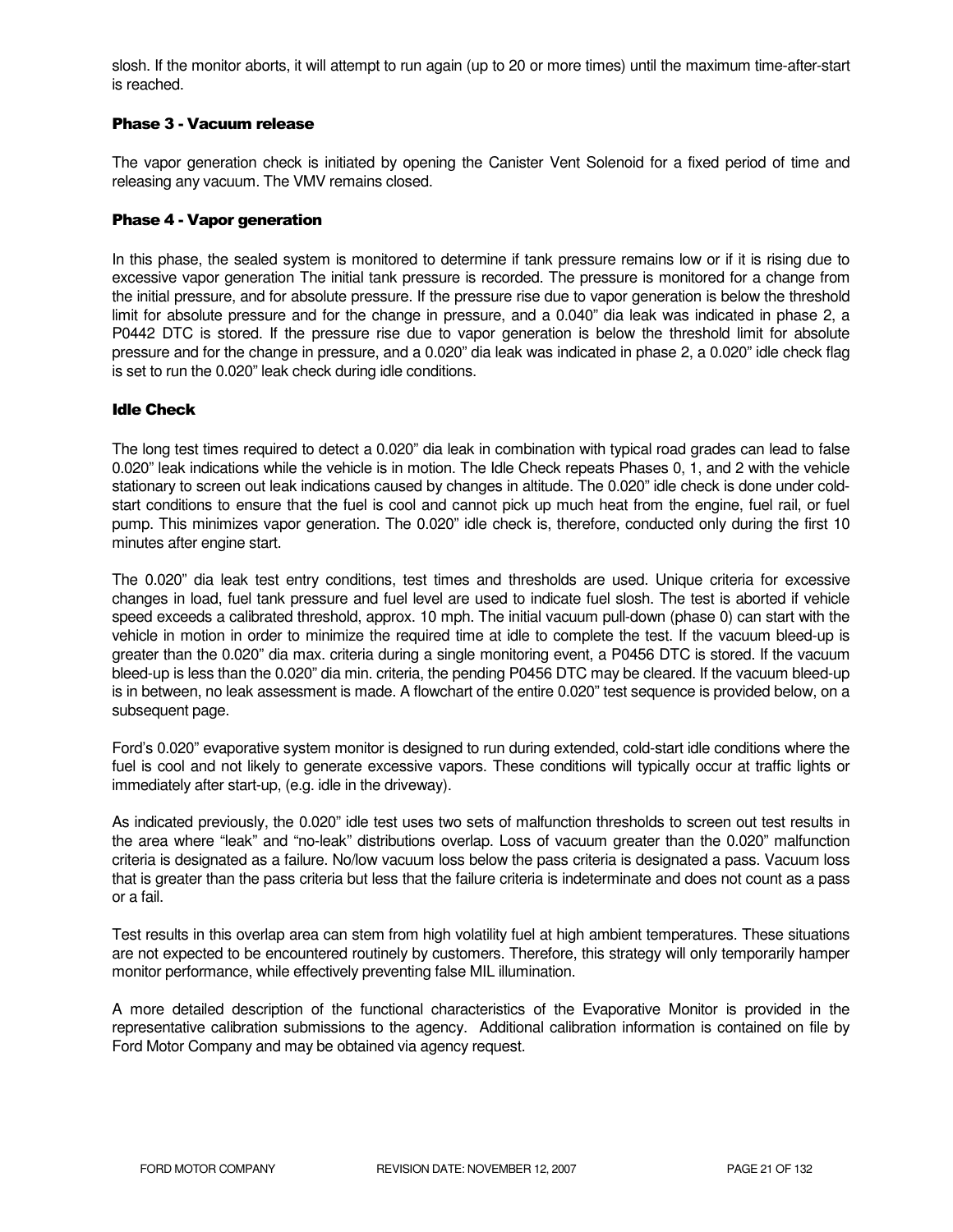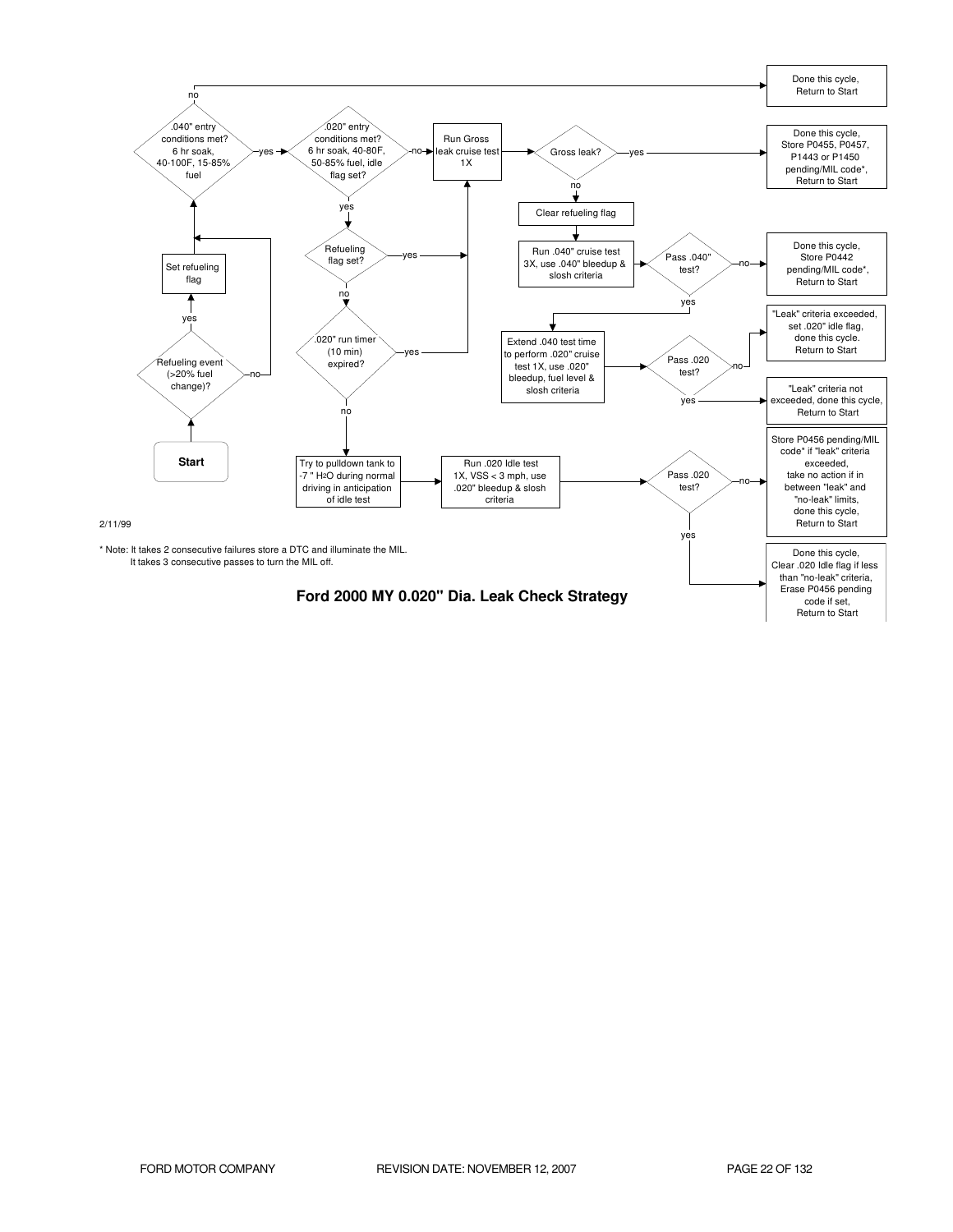|                            | 0.020" EVAP Monitor Operation:                                 |  |  |
|----------------------------|----------------------------------------------------------------|--|--|
| <b>DTCs</b>                | P0455 (gross leak),                                            |  |  |
|                            | P1450, (excessive vacuum),                                     |  |  |
|                            | P0457 (gross leak, cap off),                                   |  |  |
|                            | P0442 (0.040" leak),                                           |  |  |
|                            | P0456 (0.020" leak)                                            |  |  |
| Monitor execution          | once per driving cycle for 0.040" dia leak                     |  |  |
|                            | once per driving cycle, no refueling event for 0.020" dia leak |  |  |
| <b>Monitor Sequence</b>    | HO2S monitor for front sensors completed and OK                |  |  |
| Sensors/Components OK      | MAF, IAT, VSS, ECT, CKP, TP, FTP, VMV, CVS                     |  |  |
| <b>Monitoring Duration</b> | 360 seconds for 0.040" (see disablement conditions below)      |  |  |
|                            | 60 seconds for 0.020" (see disablement conditions below)       |  |  |

| Typical 0.020" EVAP monitor entry conditions, Phases 0 through 4: |               |                         |
|-------------------------------------------------------------------|---------------|-------------------------|
| Entry condition                                                   | Minimum       | Maximum                 |
| Engine off (soak) time                                            | 6 hours       |                         |
| Time since engine start-up for 0.040"                             | 330 seconds   | 1800 to 2700<br>seconds |
| Time since engine start-up for 0.020" idle test                   | 30 seconds    | 600 seconds             |
| Refueling event (for 0.020" idle test only)                       | none          |                         |
| Intake Air Temp for 0.040"                                        | $40^{\circ}F$ | 90 - 100 °F             |
| Intake Air Temp for 0.020"                                        | $40^{\circ}F$ | 90 °F                   |
| Vehicle Speed for cruise test, 0.040 and 0.020"                   | 40 mph        | 80 mph                  |
| Vehicle Speed for idle test, 0.020"                               |               | 3 mph                   |
| Fuel Fill Level for 0.040"                                        | 15%           | 85%                     |
| Fuel Fill Level for 0.020"                                        | $15 - 30%$    | 85%                     |
| BARO (<8,000 ft altitude)                                         | 22.0 "Hg      |                         |
| Engine Load                                                       | 20%           | 70%                     |
| Purge Dutycycle                                                   | 75%           | 100%                    |
| Purge Flow                                                        | 0.05 lbm/min  | $0.10$ lbm/min          |
| Fuel Tank Pressure Range                                          | $-17H2O$      | 16.06 $H_2O$            |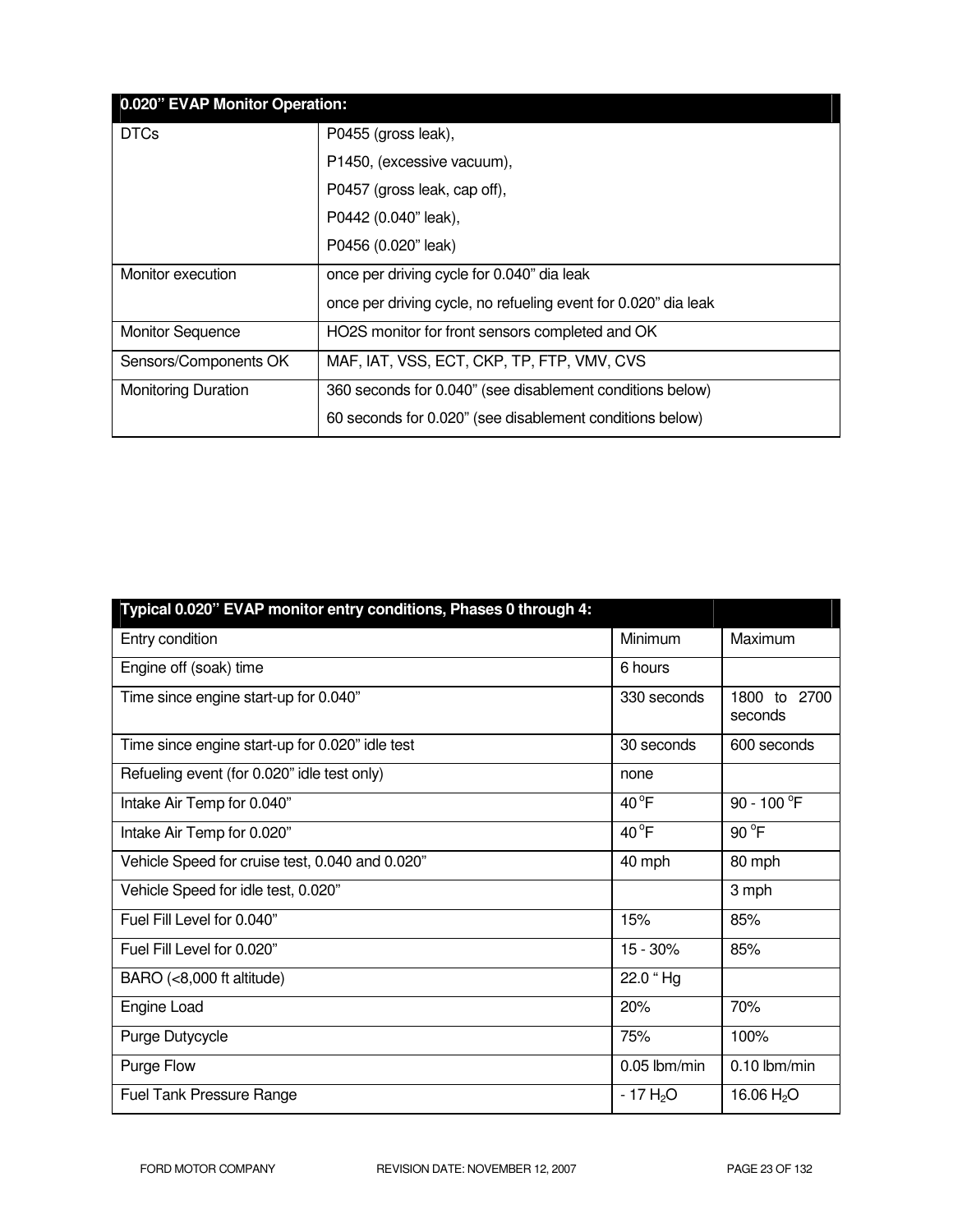#### **Typical 0.020" EVAP abort (fuel slosh) conditions for Phase 2:**

#### Change in load: > 20% for 0.040"

#### Change in load: > 10% for 0.020"

Change in tank pressure:  $> 1$  "H<sub>2</sub>O for 0.040"

Change in tank pressure:  $> 1$  "H<sub>2</sub>O for 0.020"

Change in fuel fill level: > 15% for 0.040"

Change in fuel fill level: > 8% for 0.020"

Number of aborts: > 20 (may be up to 255)

#### **Typical 0.020 EVAP monitor malfunction thresholds:**

P1450 (Excessive vacuum):  $\lt$  -8.0 in H<sub>2</sub>O over a 30 second evaluation time or  $>$  -4. in H<sub>2</sub>O vapor generation.

P0455 (Gross leak):  $> -8.0$  in H<sub>2</sub>O over a 30 second evaluation time.

P0457 (Gross leak, cap off):  $>$  -8.0 in H<sub>2</sub>O over a 30 second evaluation time after a refueling event.

P0442 (0.040" leak):  $> 2.5$  in H<sub>2</sub>O bleed-up over a 15 sec. evaluation time at 75% fuel fill.

(Note: bleed-up and evaluation times vary as a function of fuel fill level and ambient temperature).

P0456 (0.020" leak):  $> 2.5$  in H<sub>2</sub>O bleed-up over a 30 sec. evaluation time at 75% fuel fill.

 (Note: bleed-up and evaluation times vary as a function of fuel fill level and ambient temperature) P0442 vapor generation limit:  $< 2.5$  in H<sub>2</sub>O over a 100 second evaluation time.

| Test ID                                                                                                     | Comp ID | Description for J1850                                                                 | Units      |
|-------------------------------------------------------------------------------------------------------------|---------|---------------------------------------------------------------------------------------|------------|
| \$26                                                                                                        | \$00    | Phase 0 Initial tank vacuum and minimum limit                                         | in $H20$   |
| \$26                                                                                                        | \$00    | Phase 0 Initial tank vacuum and maximum limit                                         | in $H20$   |
| \$27                                                                                                        | \$00    | Phase 2 0.040" cruise leak check vacuum bleed-up and<br>maximum 0.040" leak threshold | in $H20$   |
| \$28                                                                                                        | \$00    | Phase 2 0.020" cruise leak check vacuum bleed-up and max<br>leak threshold            | in $H20$   |
| \$2A                                                                                                        | \$00    | Phase 4 Vapor generation maximum change in pressure and<br>max threshold              | in $H20$   |
| \$2B                                                                                                        | \$00    | Phase 4 Vapor generation maximum absolute pressure rise and<br>max threshold          | in $H20$   |
| \$2C                                                                                                        | \$00    | Phase 2 0.020" idle leak check vacuum bleed-up and maximum<br>"leak" threshold        | in $H20$   |
| \$2D                                                                                                        | \$00    | Phase 2 0.020" idle leak check vacuum bleed-up and max "no-<br>leak" threshold        | in $H_2$ 0 |
| Compromise for Toot IDs COC through COD: Toke value, outrast 20,760, and then multiply requiting 0,0010E to |         |                                                                                       |            |

## **J1979 Evaporative System Mode \$06 Data**

Conversion for Test IDs \$26 through \$2D: Take value, subtract 32,768, and then multiply result by 0.00195 to get inches of H20. The result can be positive or negative.

Note: Default values  $(-64 \text{ in } H_20)$  will be display for all the above TIDs if the evap monitor has never completed. If all or some phases of the monitor have completed on the current or last driving cycle, default values will be displayed for any phases that had not completed.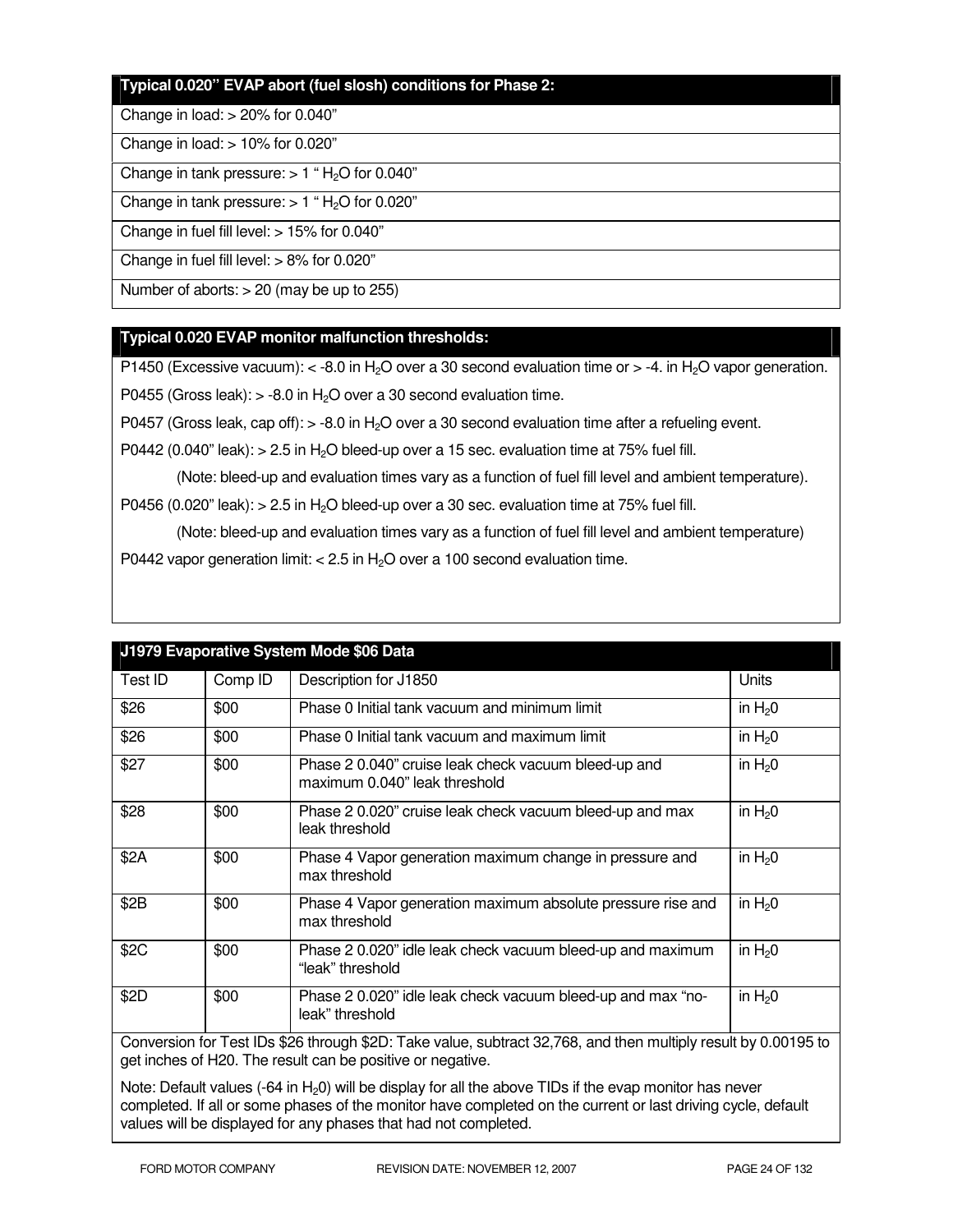| Test ID | Comp ID | Description for J1850                                                                                            | Units    |
|---------|---------|------------------------------------------------------------------------------------------------------------------|----------|
| \$61    | \$00    | Phase 0 Initial tank vacuum and minimum vacuum limit (data for<br>P1450 - excessive vacuum)                      | in $H20$ |
| \$62    | \$00    | Phase 4 Vapor generation minimum change in pressure and<br>minimum vacuum limit (data for P1450, VMV stuck open) | in $H20$ |
| \$63    | \$00    | Phase 0 Initial tank vacuum and gross leak maximum vacuum<br>limit (data for P0455/P0457 - gross leak/cap off)   | in $H20$ |
| \$64    | \$00    | Phase 2 0.040" cruise leak check vacuum bleed-up and<br>maximum vacuum limit (data for P0442 - 0.040" leak)      | in $H20$ |
| \$65    | \$00    | Phase 2 0.020" idle leak check vacuum bleed-up and maximum<br>vacuum limit (data for P0456 - 0.020" leak)        | in $H20$ |

Conversion for Test IDs \$61 through \$65: Take value, subtract 32,768, and then multiply result by 0.00195 to get inches of  $H<sub>2</sub>0$ . The result can be positive or negative.

Note: Default values (0.0 in  $H_2$ 0) will be displayed for all the above TIDs if the evap monitor has never completed. Each TID is associated with a particular DTC. The TID for the appropriate DTC will be updated based on the current or last driving cycle, default values will be displayed for any phases that have not completed.

| Monitor ID                                                                                                                   | Test ID | Description for CAN                                                                                              | Units   |
|------------------------------------------------------------------------------------------------------------------------------|---------|------------------------------------------------------------------------------------------------------------------|---------|
| \$3A                                                                                                                         | \$80    | Phase 0 Initial tank vacuum and minimum vacuum limit (data for<br>P1450 - excessive vacuum)                      | Pascals |
| \$3A                                                                                                                         | \$81    | Phase 4 Vapor generation minimum change in pressure and<br>minimum vacuum limit (data for P1450, VMV stuck open) | Pascals |
| \$3A                                                                                                                         | \$82    | Phase 0 Initial tank vacuum and gross leak maximum vacuum<br>limit (data for P0455/P0457 - gross leak/cap off)   | Pascals |
| \$3B                                                                                                                         | \$80    | Phase 2 0.040" cruise leak check vacuum bleed-up and<br>maximum vacuum limit (data for $P0442 - 0.040$ " leak)   | Pascals |
| \$3C                                                                                                                         | \$80    | Phase 2 0.020" idle leak check vacuum bleed-up and maximum<br>vacuum limit (data for P0456 - 0.020" leak)        | Pascals |
| Matar Dafardt calcas<br>در منصب و مالك مطالب المسلم و مالك المسلم المسلم المسلم المسلم التي يتم التي يتم هو المسلم المسلم ال |         |                                                                                                                  |         |

Note: Default values (0.0 in  $H_2$ 0) will be displayed for all the above TIDs if the evap monitor has never completed. Each TID is associated with a particular DTC. The TID for the appropriate DTC will be updated based on the current or last driving cycle, default values will be displayed for any phases that have not completed.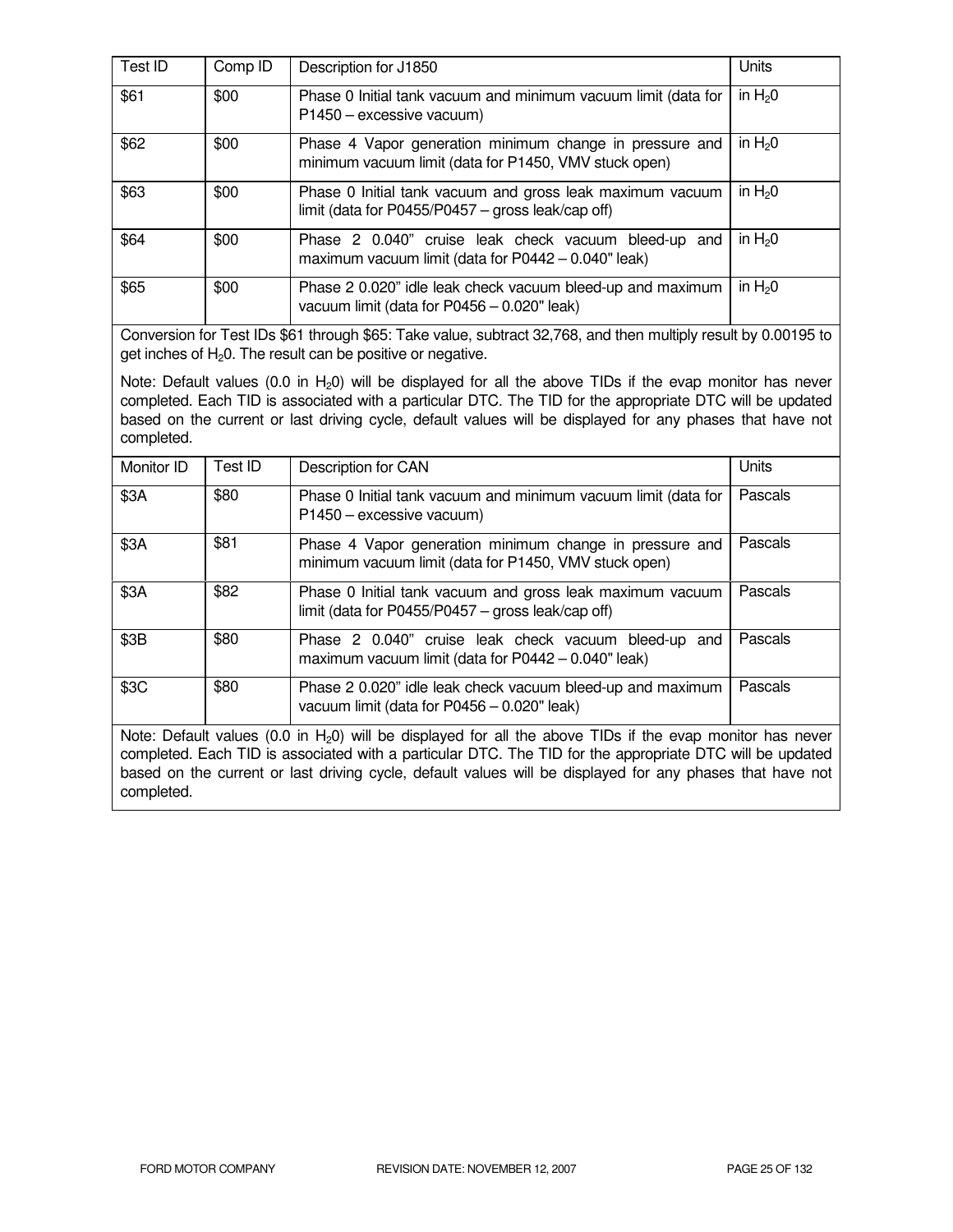## EVAP System Monitor - 0.020" dia. engine off natural vacuum leak check

Some vehicles that meet enhanced evaporative requirements utilize an engine off natural vacuum (EONV) evaporative system integrity check that checks for 0.020" dia. leaks while the engine is off and the ignition key is off. The evap system integrity check uses a Fuel Tank Pressure Transducer (FTPT), a Canister Vent Solenoid (CVS) and Fuel Level Input (FLI) along with the Vapor Management Valve (VMV) or Electric Vapor Management Valve (EVMV) to find 0.020" diameter evap system leaks.



The Ideal Gas Law (PV=mRT) defines a proportional relationship between the Pressure and Temperature of a gas that is contained in a fixed Volume. Therefore, if a sealed container experiences a drop in temperature it will also experience a drop in pressure. In a vehicle, this happens when a sealed evaporative system cools after the engine has been run, or if it experiences a drop in temperature due to external environmental effects. This natural vacuum can be used to perform the leak check, hence the name Engine Off Natural Vacuum (EONV). Condensation of fuel vapor during cooling can add to the vacuum produced by the Ideal Gas Law.

In contrast the to the vacuum produced by drops in temperature, an additional factor can be heat transfer to the evaporative system from the exhaust system immediately after key-off. Heat transfer from the exhaust at key-off aided by fuel vaporization may produce a positive pressure shortly after key-off, which can also be used for leak detection.

The EONV system is used to perform only the 0.020" leak check while 0.040" dia. leaks and larger (including fuel cap off) will continue to be detected by the conventional vacuum leak monitor performed during engine running conditions.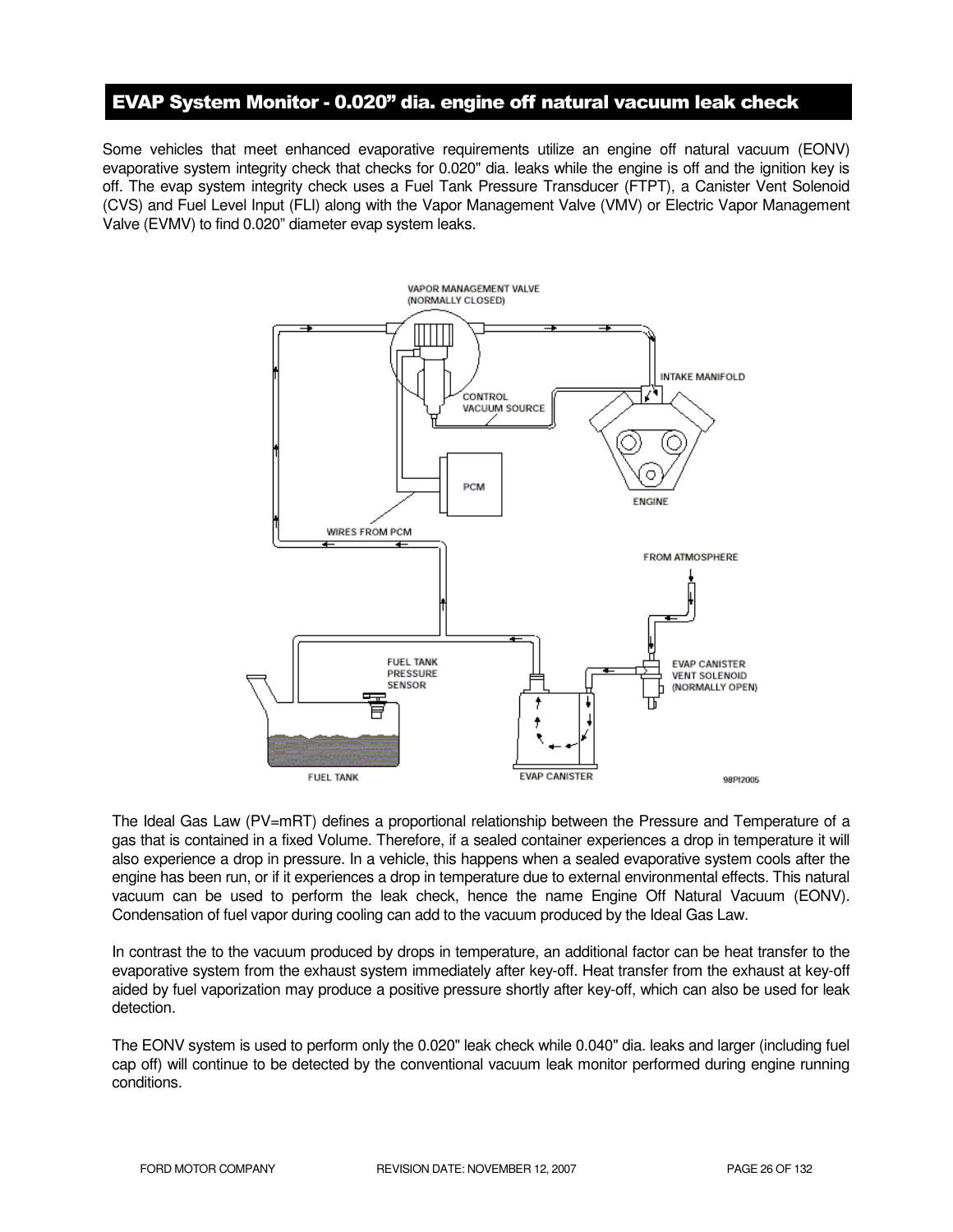Ford's EONV implementation for California and Green State applications uses a Motorola Star-12 microprocessor in the PCM to process the required inputs and outputs while the rest of the PCM is not powered and the ignition key is off. The Star-12 microprocessor draws substantially less battery current than the PCM; therefore, powering only the Star-12 during engine-off conditions extends vehicle battery life and allows the EONV monitor to run more often. The PCM is the only difference between California/Green State and Federal vehicles.

Note that the Neural Network Misfire Monitor also uses the same microprocessor. The pilot EONV implementation is on the 2005 MY F-series Super duty truck with the 5.4L and 6.8L engines.

Inputs to EONV Microprocessor

- Fuel Level Input (via CAN network from Instrument Cluster)
- Fuel Tank Pressure
- Battery Voltage

Outputs from EONV Microprocessor

- **Canister Vent Solenoid**
- 0.020" leak data

# MY2005 EONV System Hardware Design

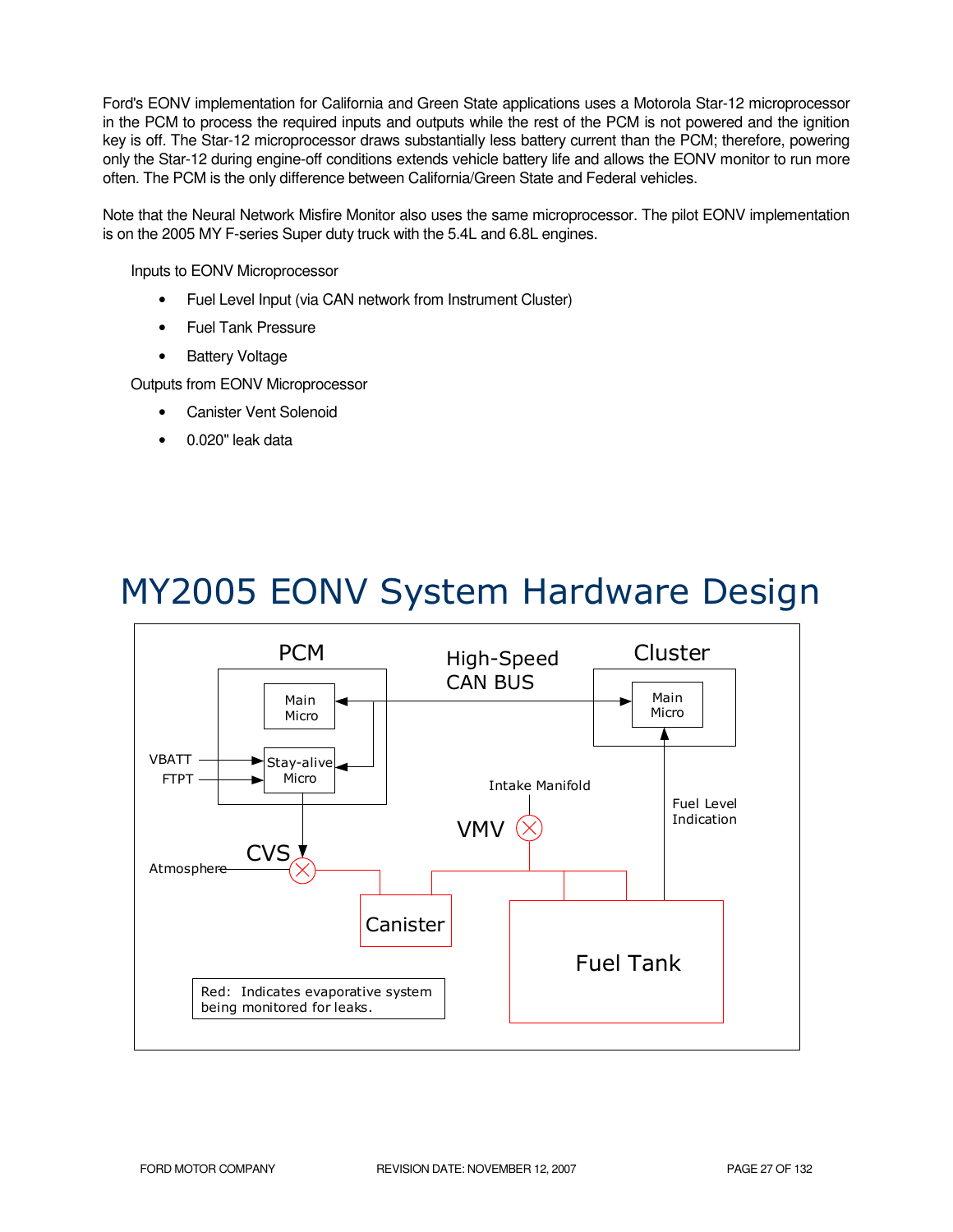#### Phase 0- Stabilization Phase

The purpose of the Stabilization Phase is to allow tank pressure to stabilize after vehicle shutdown (i.e. ignition in the OFF position). During this phase, the Canister Vent Solenoid (CVS) is open, thus allowing the pressure in the fuel tank to stabilize at atmospheric pressure. The duration of the Stabilization Phase is approximately 2 minutes. A fuel volatility check is performed just prior to its completion.

The fuel volatility check measures tank pressure and will abort the test if more than  $1.5$  "H<sub>2</sub>0 is observed in the tank. Because the CVS is open during this test, it would take a good deal of fuel vaporization to produce this level of pressure on a vented system. As an example, this condition may occur when a customer performs a long drive with highly volatile, winter fuel on a 100-deg F day.

If the fuel volatility check passes, a Fuel Tank Pressure Transducer (FTPT) offset correction factor is learned as the last step of this phase. This correction factor is applied to pressure measurements in the next phase to improve FTPT accuracy.

#### Phase 1 – First Test Phase

At the start of this phase, the CVS is commanded shut, thus sealing up the entire evaporative system. If the system is sufficiently sealed, a positive pressure or vacuum will occur during depending on whether the tank temperature change is positive or negative. Other effects such as fuel vaporization and condensation within the fuel tank will also determine the polarity of the pressure. As the leak size increases, the ability to develop a positive pressure or vacuum diminishes. With a 0.020" leak, there may be no measurable positive pressure or vacuum at all depending on test conditions.

During this phase, tank pressure is continuously measured and compared to calibrated detection thresholds (both positive pressure and vacuum) that are based on fuel level and ambient temperature. If either the pressure or vacuum threshold is exceeded, the test will be considered a pass, and the monitor will proceed to "Phase 4 – Test Complete". If a positive plateau occurs in tank pressure without exceeding the pass threshold, the monitor will progress to "Phase 2 – Transition Phase". If a vacuum occurs, the monitor will remain in Phase 1 until the test times out after 45 minutes have elapsed since key-off, or the pass threshold for vacuum is exceeded. In either case, the monitor will transition to "Phase 4 – Test Complete."

#### Phase 2- Transition Phase

This phase will occur if a positive pressure plateau occurred in Phase 1 without the positive pass threshold being exceeded. At the start of the Transition Phase, the CVS is opened and the evaporative system is allowed to stabilize. The Transition Phase lasts approximately 2 minutes, and a new FTPT offset correction is learned just prior to its completion. The monitor will then progress to "Phase 3 – Second Test Phase".

Note: This phase is termed the Transition Phase because there is a chance that a vacuum will be seen in the next phase if a positive pressure plateau occurred in Phase 1. The reason for this is that a positive plateau may be coincident with vapor temperature starting to decrease, which is favorable for developing a vacuum in the fuel tank. This is not always the case, and it is possible to see a positive pressure in Phase 3 as well.

#### Phase 3- Second Test Phase

Upon completion of the Transition Phase, the CVS is commanded shut and the FTPT is monitored for any positive pressure or vacuum that develops. As with "Phase 1 – First Test Phase", if either the positive pressure or vacuum pass threshold is exceeded, the test is considered a pass and proceeds to "Phase 4 – Test Complete". Also, if the test times out after 45 minutes have elapsed since key-off, the test will be considered a fail (i.e. leak detected) and will also proceed to "Phase 4 – Test Complete".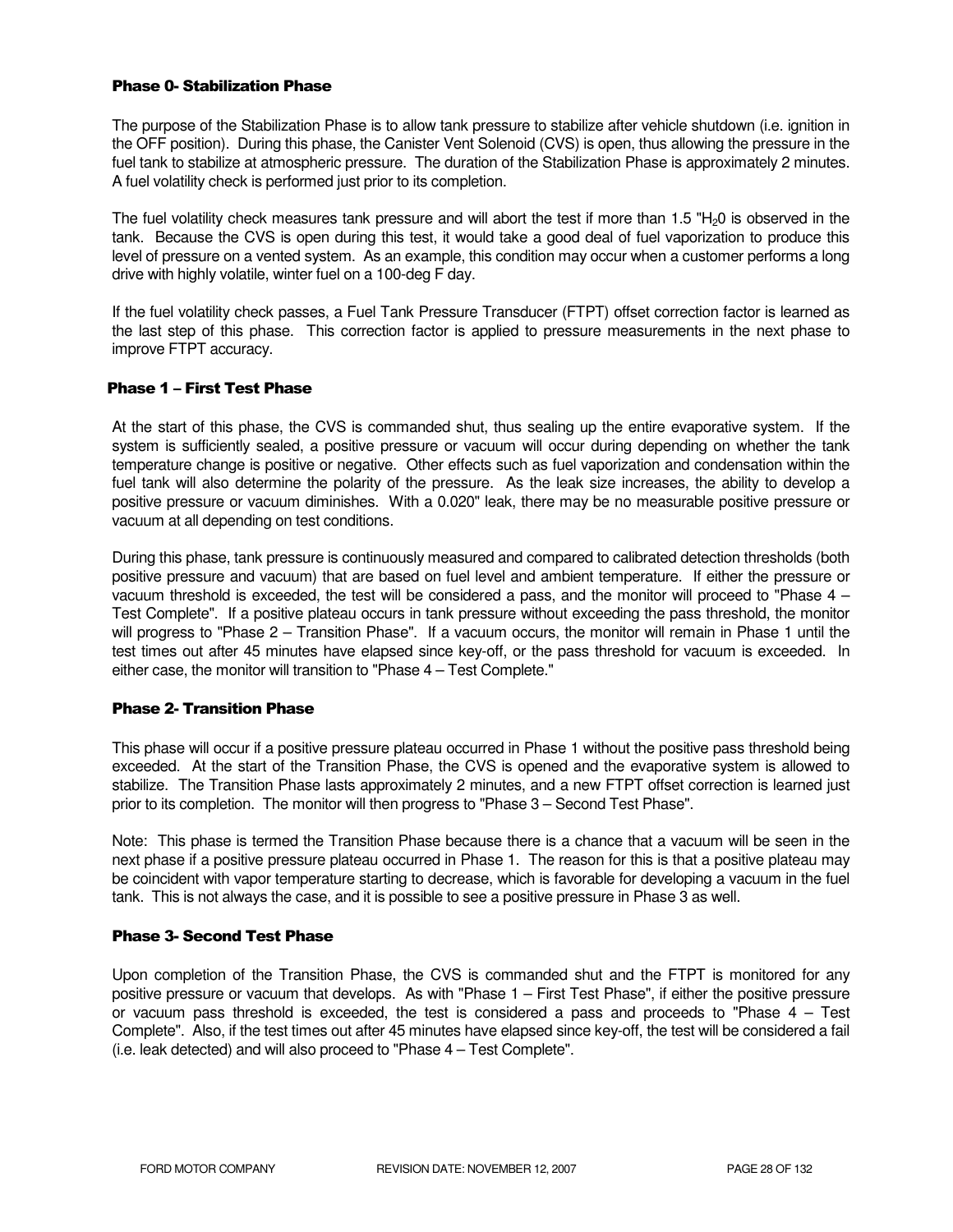#### Phase 4 – Test Complete

In this phase, the EONV test is considered complete for this key-off cycle. The resultant peak pressure and peak vacuum are stored along with total test time and other information. This information is sent to the main microprocessor via CAN at the next engine start. During this phase, the CVS is commanded open and the electrical components performing the EONV test are shutdown to prevent any further power consumption.

#### Test Aborts

During the EONV test, several parameters are monitored to abort the EONV test under certain conditions. The primary abort conditions are instantaneous changes in tank pressure and fuel level. They are used to detect refuel events and rapidly open the CVS upon detection of them. A list of abort conditions is given below.

#### Fault Filtering

Test results are transferred to the main microprocessor upon detection where they are processed to determine if MIL illumination should occur. Because of the inherent variability in vapor temperature changes and fuel volatility, results from multiple EONV runs are normalized and averaged to determine if a malfunction should be set. An average of four key-off EONV runs are used to determine a malfunction. If two malfunctions are set in a row, the MIL will be illuminated. Using this approach, a total of eight, key-off EONV runs will be required to illuminate the MIL.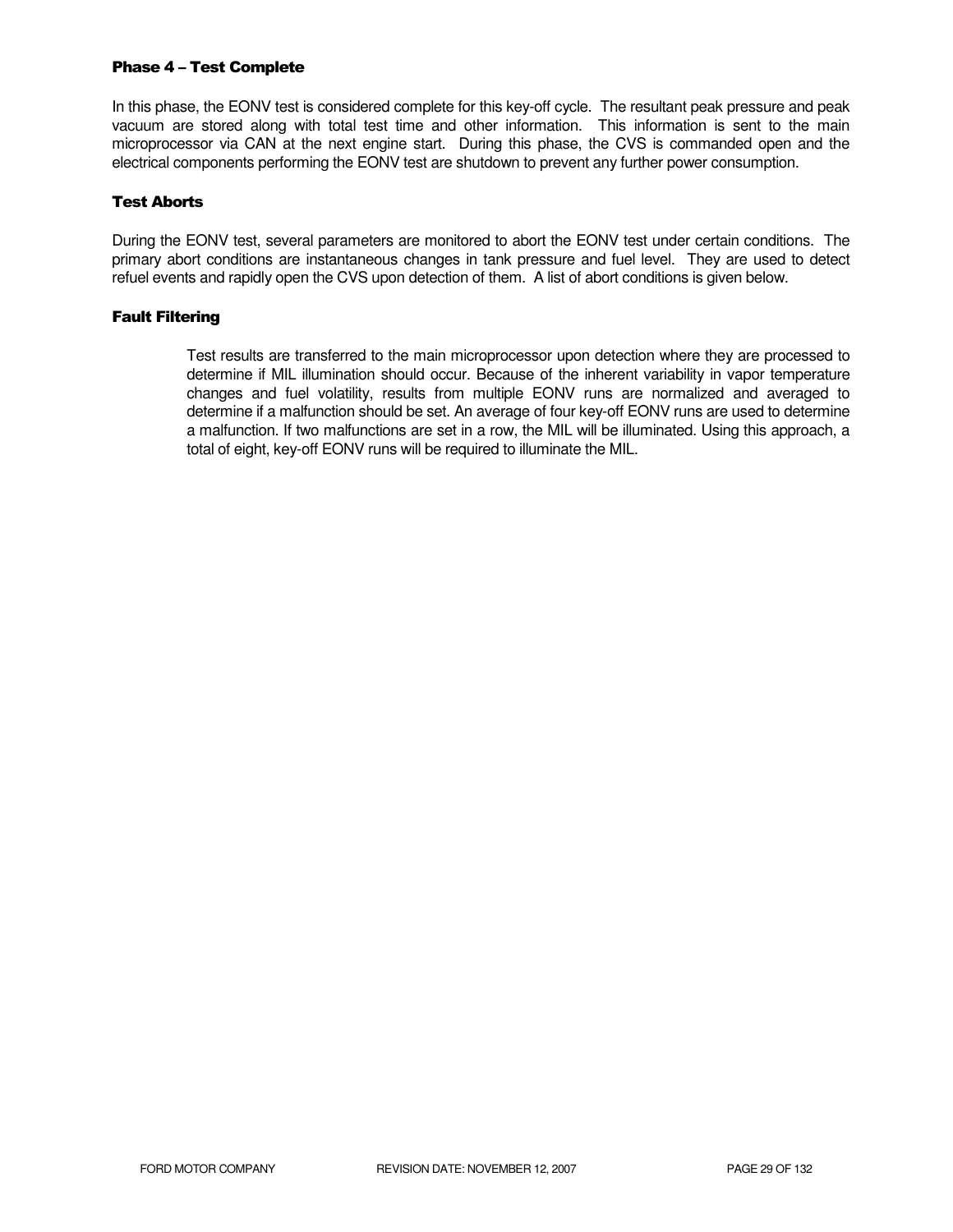#### Phases of EONV Test



P0 = Phase 0, Stabilization Phase – With CVS open, Tank Pressure is allowed to stabilize. A fuel volatility test is performed and FTPT offset correction is learned if volatility test passes.

P1 = Phase 1, First Test Phase – CVS is closed and pressure peaks below positive pass threshold sending test to Phase 2. If the positive pass threshold were exceeded, the test would have completed and a pass would have been recorded.

P2 = Phase 2, Transition Phase – CVS is opened and a second stabilization phase occurs. A second FTPT offset is learned during this time.

P3 = Phase 3, Second Test Phase – CVS is closed again and a vacuum develops that eventually exceeds the negative pass threshold. When this occurs the test proceeds to Phase 4 test complete.

P4 = Phase 4, Test Compete – CVS opens (not pictured in above data file), results are recorded, and stay-alive electronics shutdown.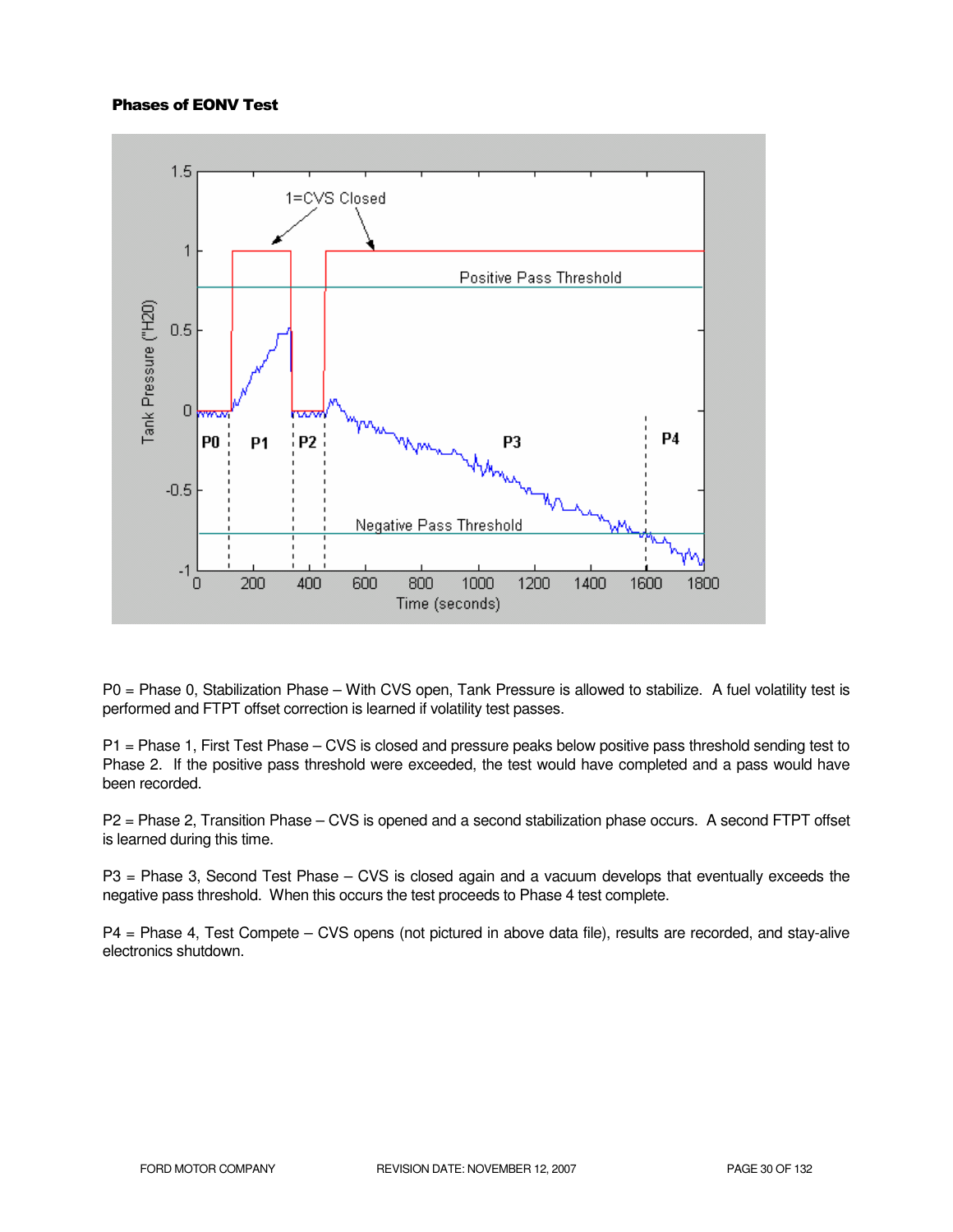| 0.020" EONV EVAP Monitor Operation: |                                                                                                                                                                     |  |
|-------------------------------------|---------------------------------------------------------------------------------------------------------------------------------------------------------------------|--|
| <b>DTCs</b>                         | P0456 (0.020" leak)                                                                                                                                                 |  |
|                                     | P260F (Evaporative System Monitoring Processor Performance)                                                                                                         |  |
| Monitor execution                   | Once per key-off when entry conditions are met during drive. Monitor will run<br>up to 2 times per day, or 90 cumulative minutes per day (whichever comes<br>first) |  |
| <b>Monitor Sequence</b>             | none                                                                                                                                                                |  |
| Sensors/Components OK               | EONV Processor, Canister Vent Solenoid, Fuel Tank Pressure Sensor, Fuel<br>Level Input, Vapor Management Valve, CAN communication link                              |  |
| <b>Monitoring Duration</b>          | 45minutes in key-off state if fault present. Tests will likely complete quicker if<br>no fault is present.                                                          |  |

| Typical 0.020" EONV EVAP monitor entry conditions:    |               |                |
|-------------------------------------------------------|---------------|----------------|
| Entry conditions seen just prior to engine off        | Minimum       | Maximum        |
| Engine off (soak) time                                | $3 - 6$ hours |                |
| Time since engine start-up                            | 20 minutes    | 50 minutes     |
| Ambient Temperature at start-up                       | $40^{\circ}F$ | 95 °F          |
| <b>Battery Voltage</b>                                | 11 volts      |                |
| Number of completed tests in 24hr cycle               |               | $\overline{2}$ |
| Cumulative test time in 24hr cycle                    |               | 90 minutes     |
| Fuel level                                            | 15%           | 85%            |
| No severe slosh conditions seen just prior to key-off |               |                |

## **Typical 0.020" EONV EVAP key-off abort conditions:**

Tank pressure at key-off  $> 1.5$ " H<sub>2</sub>0 during stabilization phase (indicates excessive vapor)

Tank pressure not stabilized for tank pressure offset determination

Rapid change in tank pressure  $> 0.5$ "H<sub>2</sub>0 (used for refuel/slosh detection)

Rapid change in fuel level > 5% (used for refuel/slosh detection)

Battery voltage < 11 Volts

Rapid change in battery voltage > 1 Volt

Loss of CAN network

Canister Vent Solenoid fault detected

Driver turns key-on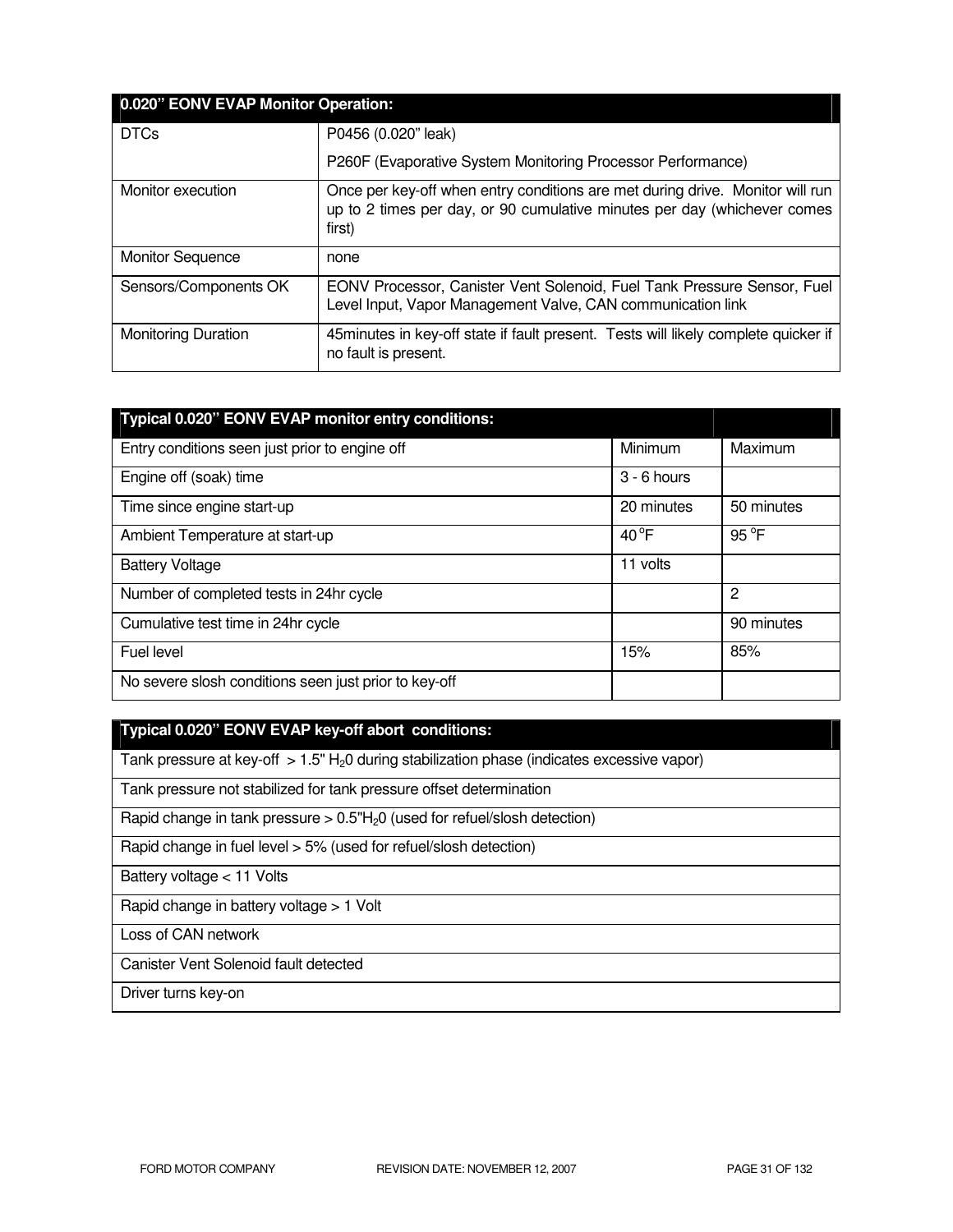## **Typical 0.020 EONV EVAP monitor malfunction thresholds:**

P0456 (0.020" leak): <  $0.75$  in  $H<sub>2</sub>O$  pressure build and

 $<$  0.50 in H<sub>2</sub>O vacuum build over a 45 minute maximum evaluation time

| J1979 EONV EVAP monitor Mode \$06 Data                                                                                                                                                                                                                                                 |         |                                                                                                     |          |
|----------------------------------------------------------------------------------------------------------------------------------------------------------------------------------------------------------------------------------------------------------------------------------------|---------|-----------------------------------------------------------------------------------------------------|----------|
| Test ID                                                                                                                                                                                                                                                                                | Comp ID | Description for CAN                                                                                 | Units    |
| \$3C                                                                                                                                                                                                                                                                                   | \$81    | <b>EONV Positive Pressure Test Result and Limits</b>                                                | in $H20$ |
| \$3C                                                                                                                                                                                                                                                                                   | \$82    | EONV Negative Pressure (Vacuum) Test Result and Limits                                              | in $H20$ |
| \$3C                                                                                                                                                                                                                                                                                   | \$83    | Normalized Average of Four EONV Tests Results and Limits<br>(where $0 = p$ ass, $1 = \text{fail}$ ) | unitless |
| Note: Default values (0.0 in $H_2$ 0) will be displayed for all the above TIDs if the evap monitor has never<br>completed. The appropriate TID will be updated based on the current or last driving cycle, default values will<br>be displayed for any phases that have not completed. |         |                                                                                                     |          |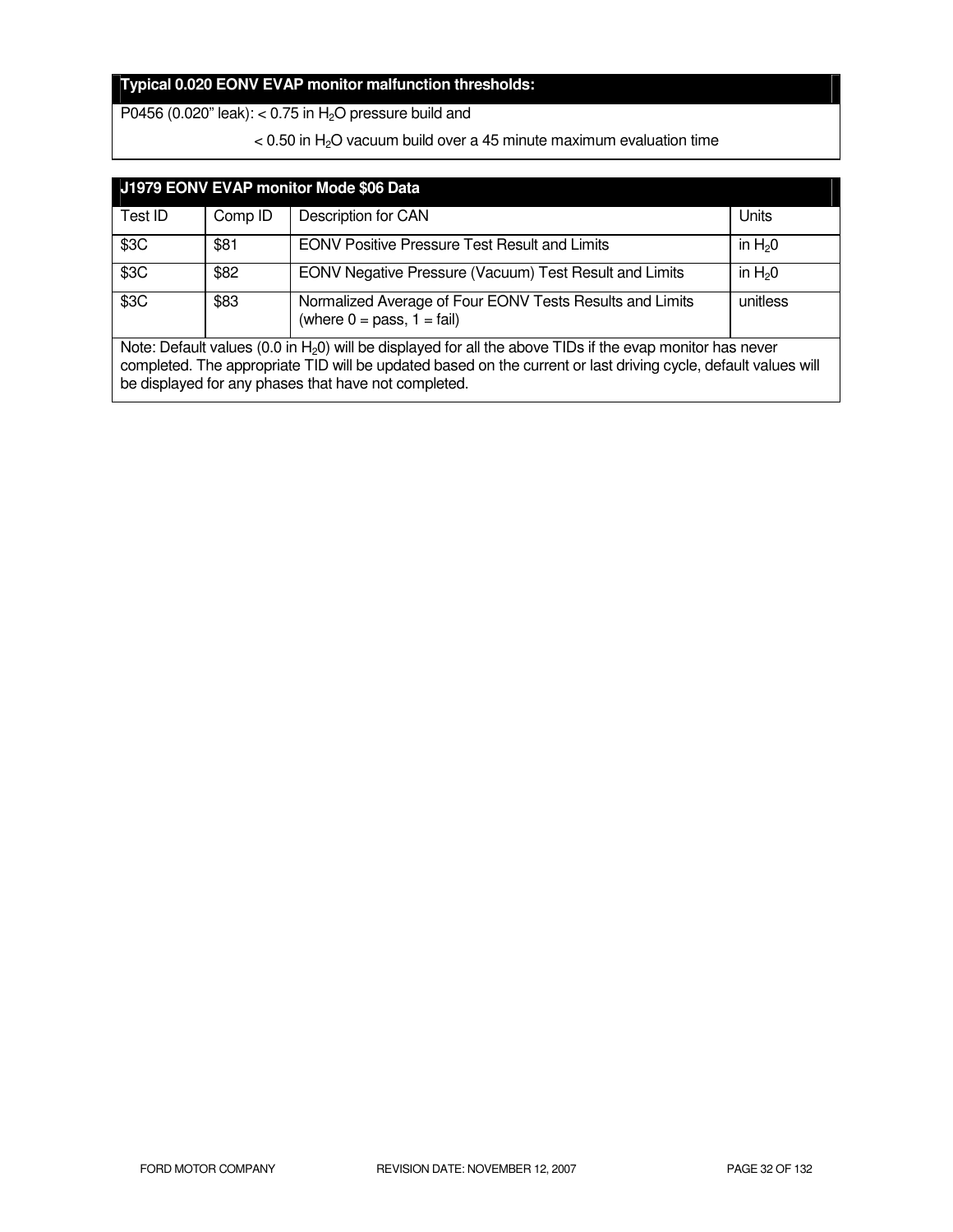## EVAP System Monitor Component Checks

Additional malfunctions that are be identified as part of the evaporative system integrity check are as follows:

The Vapor Management Valve or Electric Vapor Management Valve (EVMV) (purge solenoid) output circuit is checked for opens and shorts (P0443)

Note that a stuck closed VMV generates a P0455, a leaking or stuck open VMV generates a P1450.

| <b>Vapor Management Valve Check Operation:</b> |                                         |  |
|------------------------------------------------|-----------------------------------------|--|
| <b>DTCs</b>                                    | P0443 - Vapor Management Valve Circuit  |  |
| Monitor execution                              | continuous                              |  |
| <b>Monitor Sequence</b>                        | None                                    |  |
| Sensors OK                                     | not applicable                          |  |
| <b>Monitoring Duration</b>                     | 5 seconds to obtain smart driver status |  |

#### **Typical Vapor Management Valve check malfunction thresholds:**

P0443 (Vapor Management Valve Circuit): open/shorted at 0 or 100% duty cycle

The Canister Vent Solenoid output circuit is checked for opens and shorts (P1451 or P0446), a stuck closed CVS generates a P1450, a leaking or stuck open CVS generates a P0455.

| <b>Canister Vent Solenoid Check Operation:</b> |                                                 |  |
|------------------------------------------------|-------------------------------------------------|--|
| <b>DTCs</b>                                    | P1451 or P0446 - Canister Vent Solenoid Circuit |  |
| Monitor execution                              | continuous                                      |  |
| <b>Monitor Sequence</b>                        | None                                            |  |
| Sensors OK                                     | not applicable                                  |  |
| <b>Monitoring Duration</b>                     | 5 seconds to obtain smart driver status         |  |

#### **Typical Canister Vent Solenoid check malfunction thresholds:**

P1451 or P0446 (Canister Vent Solenoid Circuit): open/shorted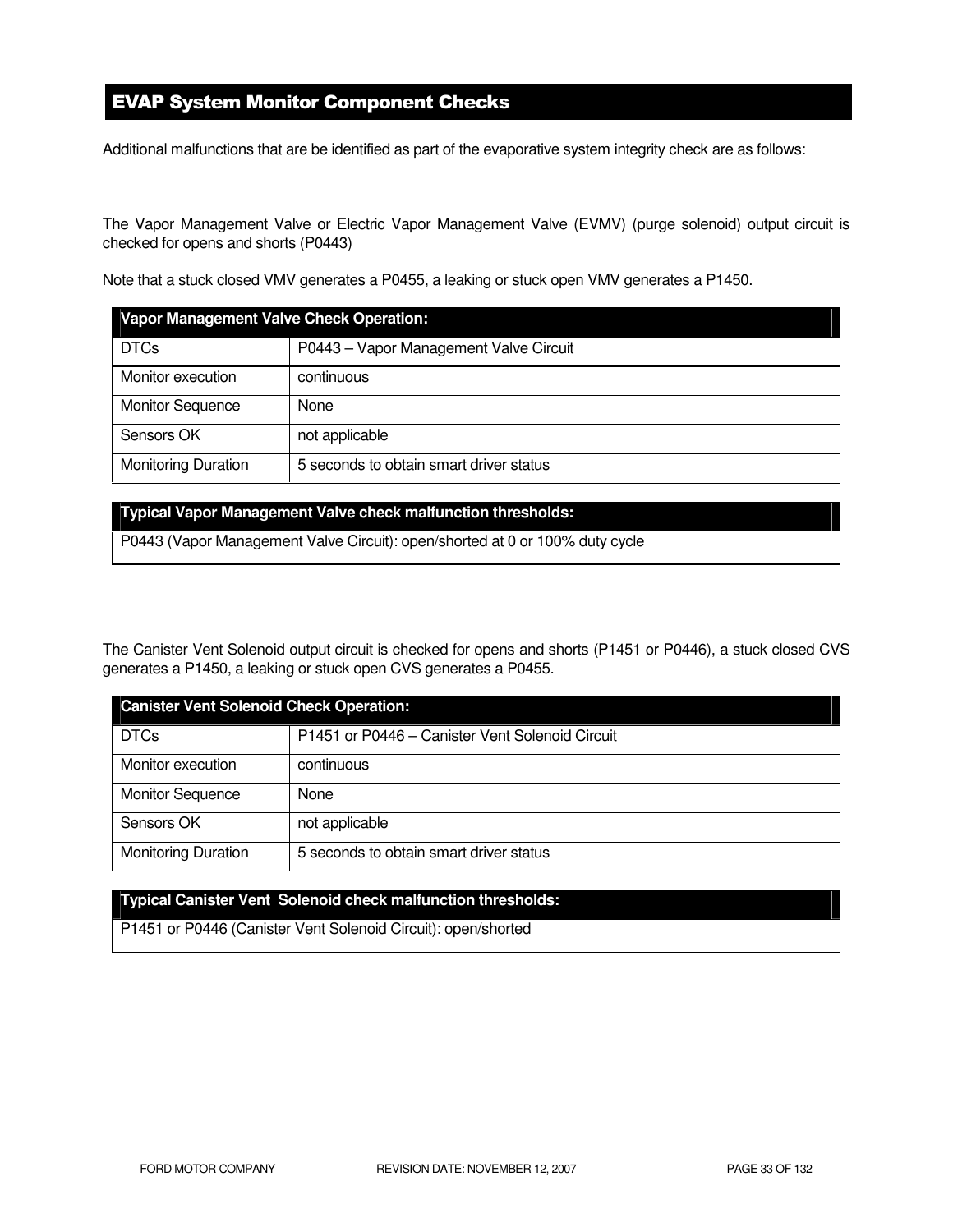The Fuel Tank Pressure Sensor input circuit is checked for out of range values (P0452 short, P0453 open), noisy readings (P0454 noisy) and an offset (P0451 offset). The offset test is new for the 2004 MY.

Note that carryover 2004 MY software and 2003 MY and earlier software will set P0451 for the noisy sensor test.

Note that an open power input circuit or stuck check valve generates a P1450.

| <b>Fuel Tank Pressure Sensor Transfer Function</b>               |                   |                                             |  |
|------------------------------------------------------------------|-------------------|---------------------------------------------|--|
| FTP volts = [ Vref * (0.14167 * Tank Pressure) + 2.6250 ] / 5.00 |                   |                                             |  |
| Volts                                                            | A/D Counts in PCM | Fuel Tank Pressure, Inches H <sub>2</sub> O |  |
| 0.100                                                            | 20                | $-17.82$                                    |  |
| 0.500                                                            | 102               | $-15.0$                                     |  |
| 1.208                                                            | 247               | $-10.0$                                     |  |
| 2.625                                                            | 464               | 0                                           |  |
| 3.475.                                                           | 712               | 6.0                                         |  |
| 4.750                                                            | 973               | 15.0                                        |  |
| 4.90                                                             | 1004              | 16.06                                       |  |

| <b>Fuel Tank Pressure Sensor Check Operation:</b> |                                                                           |  |
|---------------------------------------------------|---------------------------------------------------------------------------|--|
| <b>DTCs</b>                                       | P0452 - Fuel Tank Pressure Sensor Circuit Low                             |  |
|                                                   | P0453 - Fuel Tank Pressure Sensor Circuit High                            |  |
|                                                   | P0454 - Fuel Tank Pressure Sensor Intermittent/Erratic (noisy)            |  |
| Monitor execution                                 | continuous                                                                |  |
| <b>Monitor Sequence</b>                           | None                                                                      |  |
| Sensors OK                                        | not applicable                                                            |  |
| <b>Monitoring Duration</b>                        | 5 seconds for electrical malfunctions, 16.7 minutes for noisy sensor test |  |

**Typical Fuel Tank Pressure Sensor check malfunction thresholds:** 

P0452 (Fuel Tank Pressure Sensor Circuit Low): < -17.82 in H<sub>2</sub>O

P0453 (Fuel Tank Pressure Sensor Circuit High): > 16.06 in H<sub>2</sub>O

P0454 (Fuel Tank Pressure Sensor Circuit Noisy): > 14 in H<sub>2</sub>O change between samples, sampled every 10

seconds, more than 100 fault occurrences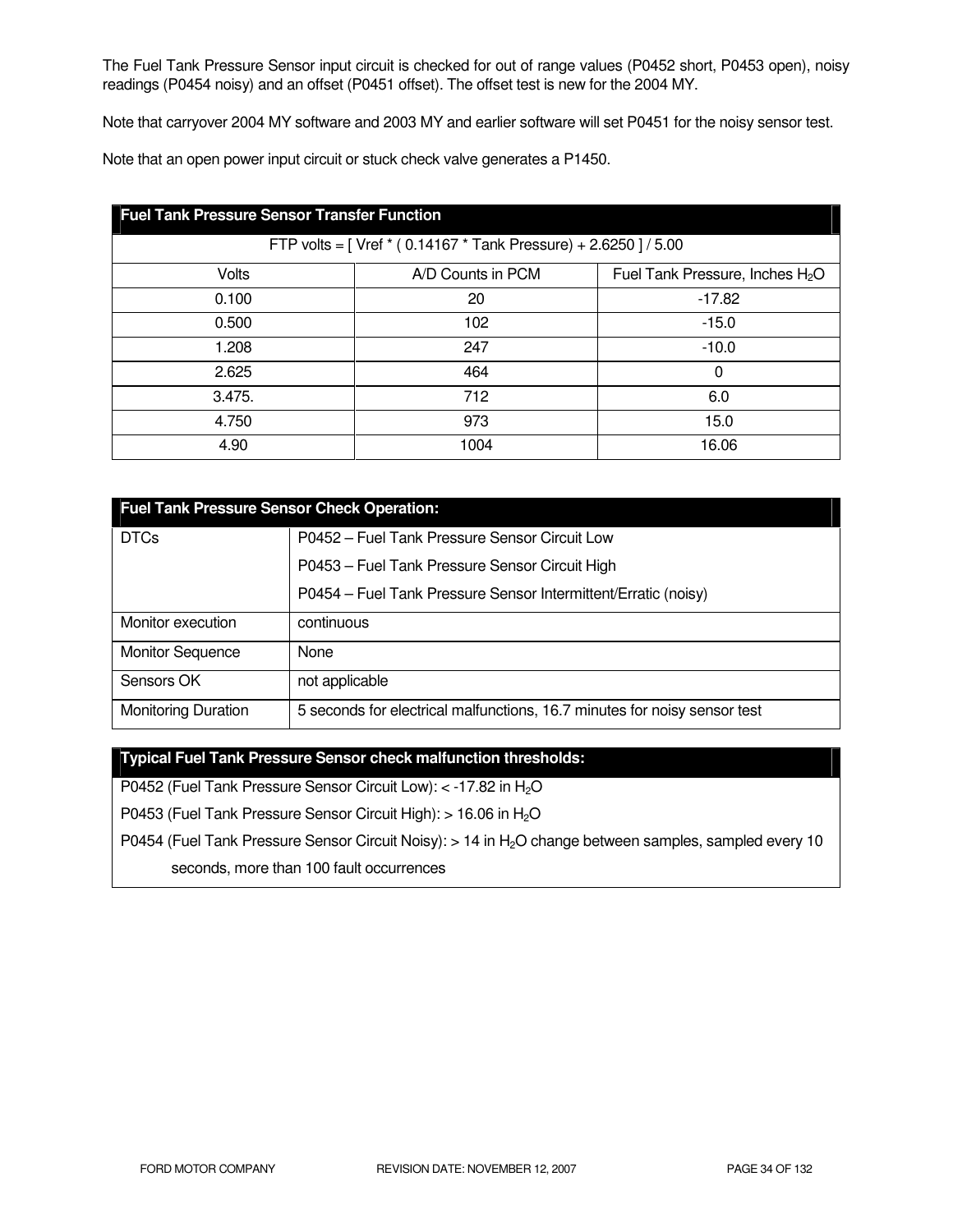| <b>Fuel Tank Pressures Sensor Offset Check Operation</b> |                                                              |  |
|----------------------------------------------------------|--------------------------------------------------------------|--|
| <b>DTCs</b>                                              | P0451 - Fuel Tank Pressure Sensor Range/Performance (offset) |  |
| Monitor execution                                        | once per driving cycle                                       |  |
| <b>Monitor Sequence</b>                                  | No P0443 or P1450 DTCs                                       |  |
| Sensors OK                                               | not applicable                                               |  |
| <b>Monitoring Duration</b>                               | $<$ 1 second                                                 |  |

| Typical Fuel Tank Pressure Sensor Offset Check Entry Conditions: |            |         |
|------------------------------------------------------------------|------------|---------|
| Entry condition                                                  | Minimum    | Maximum |
| Ignition key on, engine off, engine rpm                          |            | 0 rpm   |
| Purge Duty Cycle                                                 |            | 0%      |
| Engine off (soak) time                                           | 2 hours    |         |
| <b>Battery Voltage</b>                                           | 11.0 Volts |         |

#### **Typical Fuel Tank Pressure Sensor Offset Check Malfunction Thresholds:**

Fuel tank pressure at key on, engine off is  $0.0$  in H<sub>2</sub>O +/- 2.0 in H<sub>2</sub>O

The Fuel Level Input is checked for out of range values (opens/ shorts). The FLI input can be hardwired to the PCM or be obtained from the serial data link, typically from the instrument cluster. If the FLI signal is open or shorted, a P0460 is set. Some software will be able to discriminate between an open and short and set the appropriate DCT (P0462 circuit low and P0463 circuit high).

Finally, the Fuel Level Input is checked for noisy readings. If the FLI input changes from an in-range to out-of-range value repeatedly, a P0461 DTC is set.

| <b>Fuel Level Input Check Operation:</b> |                                                                                                               |  |
|------------------------------------------|---------------------------------------------------------------------------------------------------------------|--|
| <b>DTCs</b>                              | P0460 - Fuel Level Input Circuit                                                                              |  |
|                                          | P0461 - Fuel Level Input Circuit Noisy                                                                        |  |
|                                          | P0462 - Fuel Level Input Circuit Low                                                                          |  |
|                                          | P0463 - Fuel Level Input Circuit High                                                                         |  |
| Monitor execution                        | continuous                                                                                                    |  |
| <b>Monitor Sequence</b>                  | None                                                                                                          |  |
| Sensors OK                               | not applicable                                                                                                |  |
| <b>Monitoring Duration</b>               | 30 seconds for electrical malfunctions, Fuel Level Stuck test (P0460) can take up<br>to 120 miles to complete |  |

## **Typical Fuel Level Input check malfunction thresholds:**

P0460 or P0462 (Fuel Level Input Circuit Low): < 5 ohms

P0460 or P0463 (Fuel Level Input Circuit High): > 200 ohms

P0461 (Fuel Level Input Noisy): > 100 circuit low or circuit high exceedences, sampled every 0.100 seconds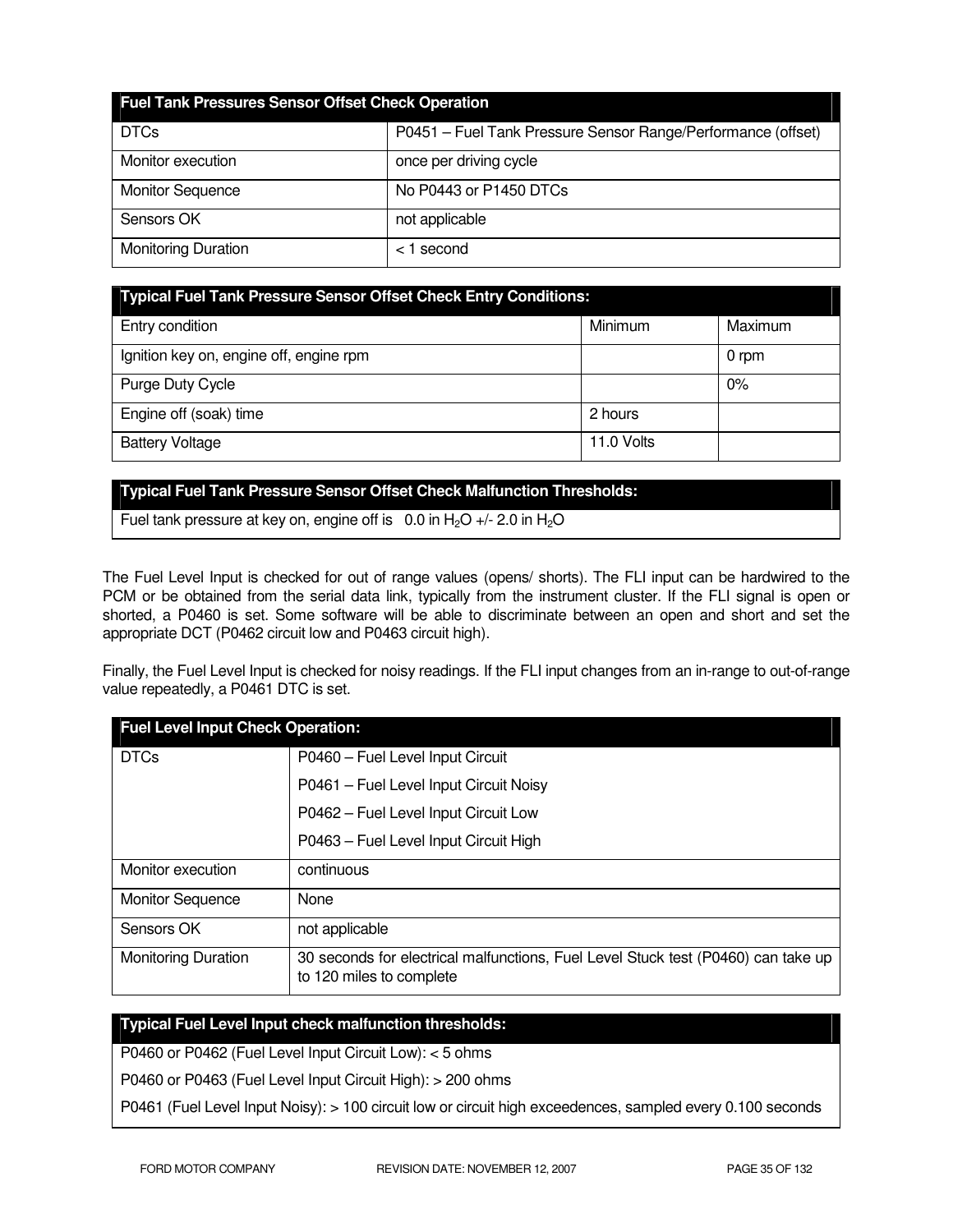The FLI signal is also checked to determine if it is stuck. The PCM calculates the amount of fuel being consumed by accumulating fuel pulse width. (Fuel consumed and fuel gauge reading range are both stored in KAM and reset after a refueling event or DTC storage.) If the there is an insufficient corresponding change in fuel tank level, a P0460 DTC is set.

Different malfunction criteria are applied based on the range in which the fuel level sensor is stuck.

In the range between 15% and 85%, a 30% difference between fuel consumed and fuel used is typical. The actual value is based on the fuel economy of the vehicle and fuel tank capacity.

In the range below 15%, a 40% difference between fuel consumed and fuel used is typical. The actual value is based on reserve fuel in the fuel tank and the fuel economy of the vehicle.

In the range above 85%, a 60% difference between fuel consumed and fuel used is typical. The actual value is based on the overfill capacity of the fuel tank and the fuel economy of the vehicle. Note that some vehicles can be overfilled by over 6 gallons.

| <b>Fuel Level Input Stuck Check Operation:</b> |                                                                           |  |
|------------------------------------------------|---------------------------------------------------------------------------|--|
| <b>DTCs</b>                                    | P0460 - Fuel Level Input Circuit Stuck                                    |  |
| Monitor execution                              | continuous                                                                |  |
| <b>Monitor Sequence</b>                        | None                                                                      |  |
| Sensors OK                                     | not applicable                                                            |  |
| <b>Monitoring Duration</b>                     | Between 15 and 85%, monitoring can take from 100 to 120 miles to complete |  |

#### **Typical Fuel Level Input Stuck check malfunction thresholds:**

P0460 (Fuel Level Input Stuck):

Fuel level stuck at greater than 85%: > 40% difference in calculated fuel tank capacity consumed versus change in fuel level input reading

Fuel level stuck at less than 85%: > 40% difference in calculated fuel tank capacity consumed versus change in fuel level input reading

Fuel level stuck between 15% and 85%: > 60% difference in calculated fuel tank capacity consumed versus change in fuel level input reading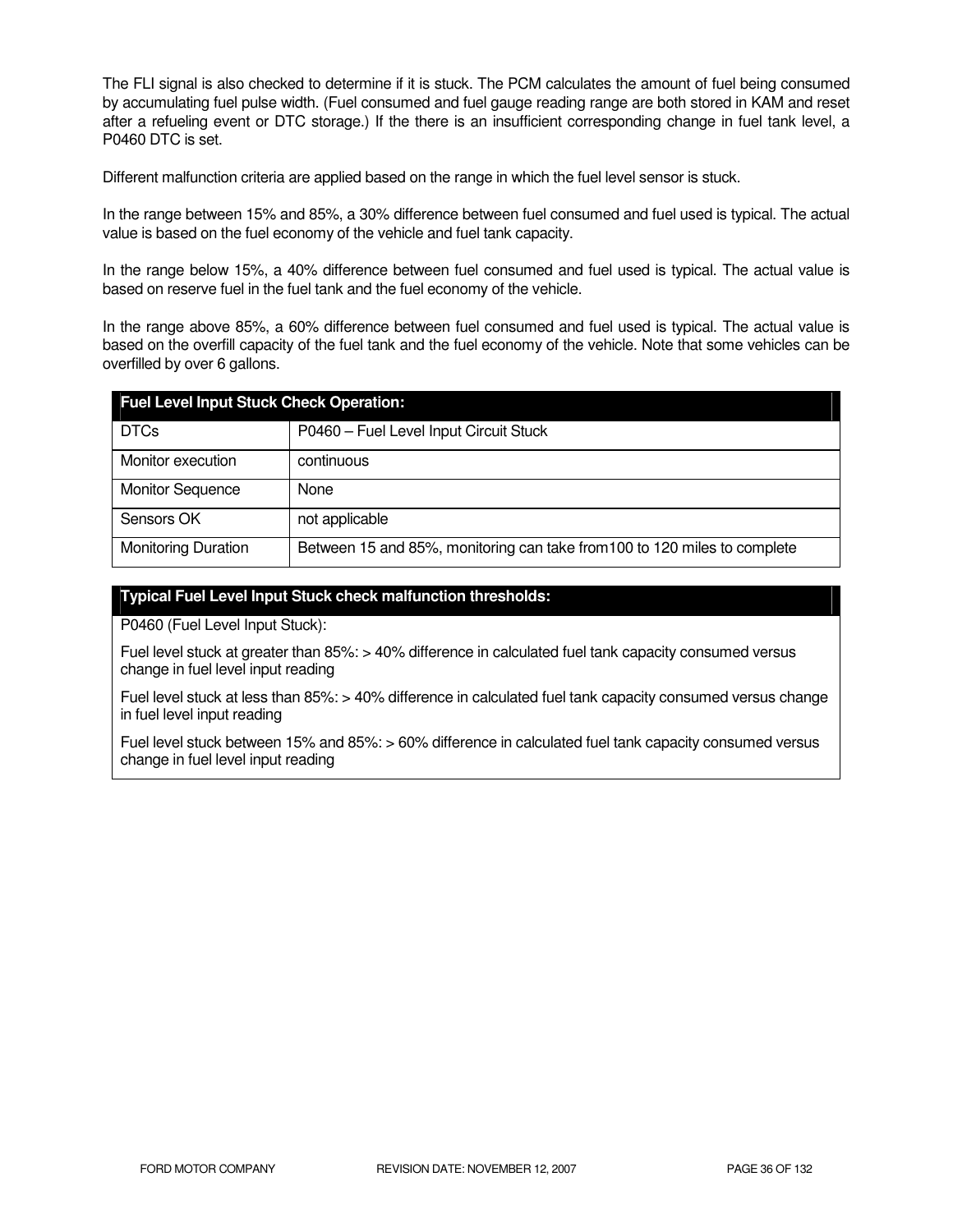# Fuel System Monitor

As fuel system components age or otherwise change over the life of the vehicle, the adaptive fuel strategy learns deviations from stoichiometry while running in closed loop fuel. These learned corrections are stored in Keep Alive Memory as long term fuel trim corrections. They may be stored into an 8x10 rpm/load table or they may be stored as a function of air mass. As components continue to change beyond normal limits or if a malfunction occurs, the long-term fuel trim values will reach a calibratable rich or lean limit where the adaptive fuel strategy is no longer allowed to compensate for additional fuel system changes. Long term fuel trim corrections at their limits, in conjunction with a calibratable deviation in short term fuel trim, indicate a rich or lean fuel system malfunction.

Note that in the PCM, both long and short-term fuel trim are multipliers in the fuel pulse width equation. Scan tools normally display fuel trim as percent adders. If there were no correction required, a scan tool would display 0% even though the PCM was actually using a multiplier of 1.0 in the fuel pulse width equation.

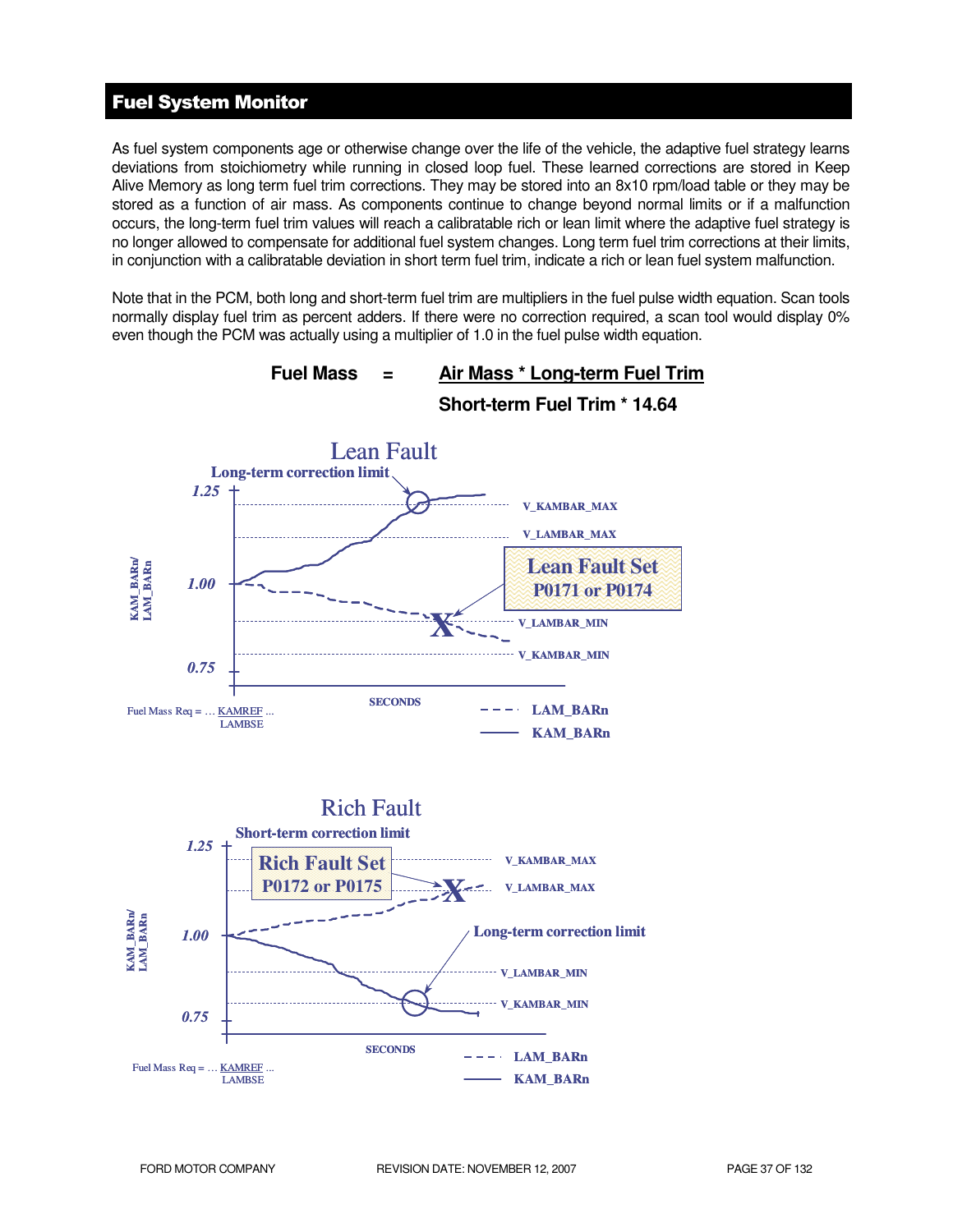| <b>Fuel Monitor Operation:</b> |                                      |
|--------------------------------|--------------------------------------|
| <b>DTCs</b>                    | P0171 Bank 1 Lean, P0174 Bank 2 Lean |
|                                | P0172 Bank 1 Rich, P0175 Bank 2 Rich |
| Monitor execution              | continuous while in closed loop fuel |
| <b>Monitor Sequence</b>        | none                                 |
| Sensors OK                     | Fuel Rail Pressure (if available)    |
| <b>Monitoring Duration</b>     | 2 seconds to register malfunction    |

| Typical fuel monitor entry conditions: |               |         |  |
|----------------------------------------|---------------|---------|--|
| Entry condition                        | Minimum       | Maximum |  |
| <b>RPM Range</b>                       | idle          |         |  |
| Air Mass Range                         | $0.75$ lb/min |         |  |
| Purge Dutycycle                        | 0%            | 0%      |  |

# **Typical fuel monitor malfunction thresholds:**

Long Term Fuel Trim correction cell currently being utilized in conjunction with Short Term Fuel Trim:

Lean malfunction: LONGFT > 25%, SHRTFT > 5%

Rich malfunction: LONGFT < 25%, SHRTFT < 10%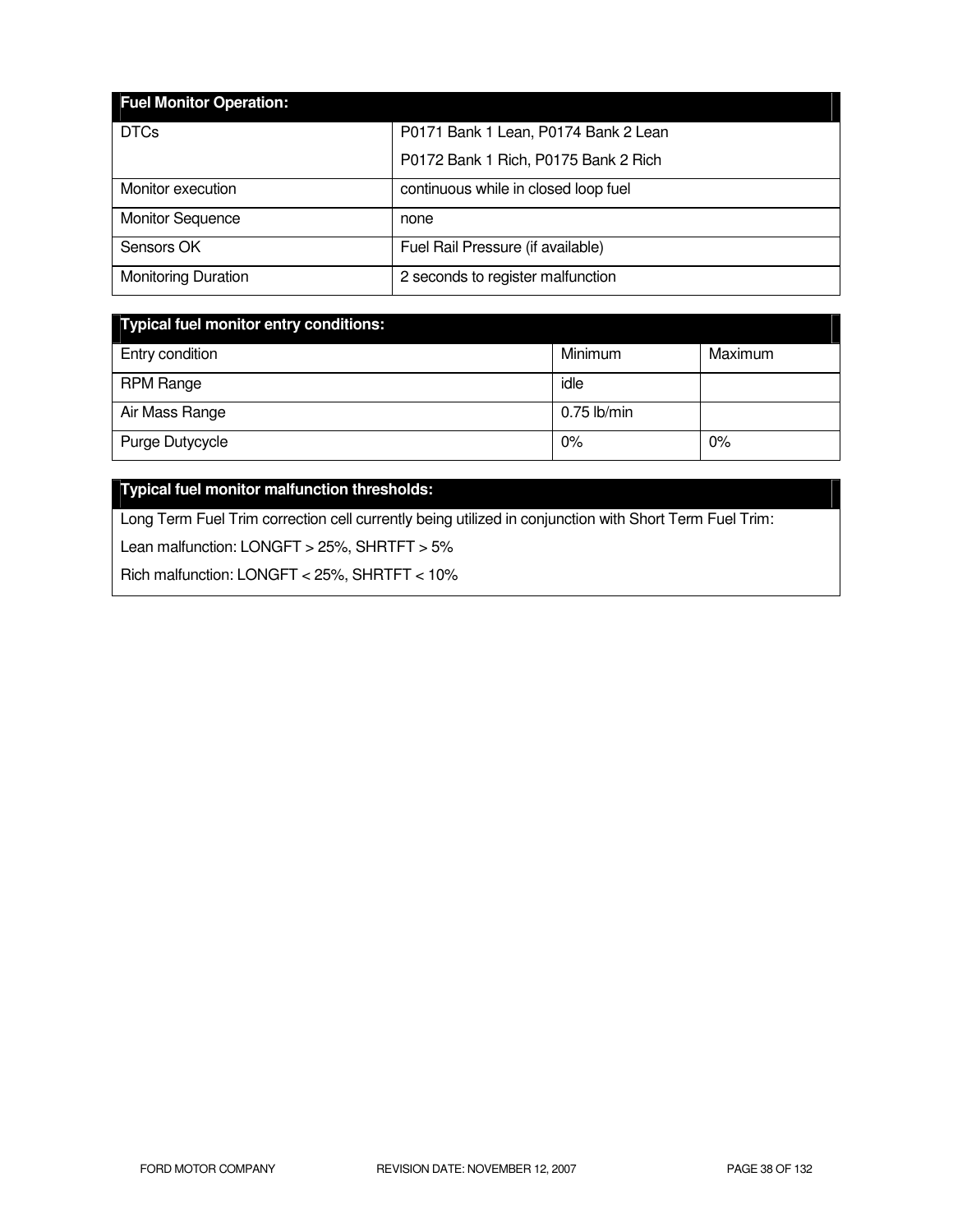### Front HO2S Signal

The time between HO2S switches is monitored after vehicle startup when closed loop fuel has been requested, and during closed loop fuel conditions. Excessive time between switches with short term fuel trim at its limits (up to +/- 40%), or no switches since startup indicate a malfunction. Since "lack of switching" malfunctions can be caused by HO2S sensor malfunctions or by shifts in the fuel system, DTCs are stored that provide additional information for the "lack of switching" malfunction. Different DTCs indicate whether the sensor was always indicates lean/disconnected (P1131 or P2195, P1151 or P2197), or always indicates rich (P1132 or P2196, P1152 or P2198).

2005 MY vehicles will monitor the HO2S signal for high voltage, in excess of 1.1 volts and store a unique DTC. (P0132, P0152). An over voltage condition is caused by a HO2S heater or battery power short to the HO2S signal line.

| HO2S "Lack of Switching" Operation: |                                                                   |
|-------------------------------------|-------------------------------------------------------------------|
| <b>DTCs</b>                         | P1131 or P2195 - Lack of switching, sensor indicates lean, Bank 1 |
|                                     | P1132 or P2196 - Lack of switching, sensor indicates rich, Bank 1 |
|                                     | P0132 Over voltage, Bank 1                                        |
|                                     | P1151 or P2197 - Lack of switching, sensor indicates lean, Bank 2 |
|                                     | P1152 or P2198 - Lack of switching, sensor indicates rich, Bank 2 |
|                                     | P0152 Over voltage, Bank 2                                        |
| Monitor execution                   | continuous, from startup and while in closed loop fuel            |
| <b>Monitor Sequence</b>             | None                                                              |
| Sensors OK                          | TP, MAF, ECT, IAT, FTP, HO2S heaters OK                           |
| <b>Monitoring Duration</b>          | 30 seconds to register a malfunction                              |

| Typical HO2S "Lack of Switching" entry conditions:         |                              |             |  |  |
|------------------------------------------------------------|------------------------------|-------------|--|--|
| Entry condition                                            | Minimum                      | Maximum     |  |  |
| <b>Closed Loop Requested</b>                               |                              |             |  |  |
| Short Term Fuel Trim                                       | At limits (up to $+/- 40$ %) |             |  |  |
| Time within entry conditions                               | 10 seconds                   |             |  |  |
| <b>Fuel Tank Pressure</b>                                  |                              | 10 in $H2O$ |  |  |
| Fuel Level                                                 | 15%                          |             |  |  |
| Inferred O2 sensor temperature (for overvoltage test only) | 400 °F                       |             |  |  |

### **Typical HO2S "Lack of Switching" malfunction thresholds:**

< 5 switches since startup for > 30 seconds in test conditions or > 30 seconds since last switch while closed loop fuel

> 1.1 volts for 30 seconds for over voltage test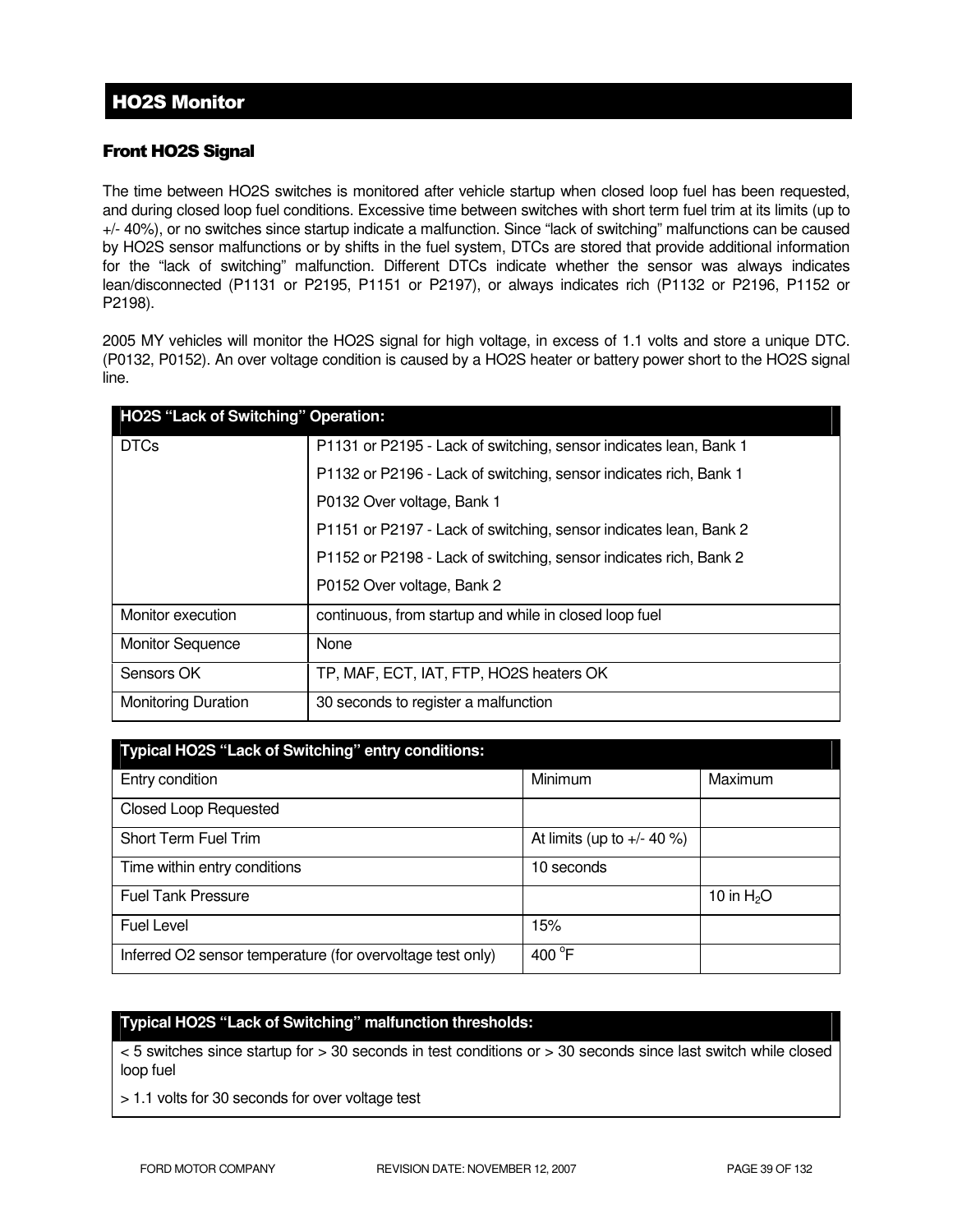The HO2S is also tested functionally. The response rate is evaluated by entering a special 1.5 Hz. square wave, fuel control routine. This routine drives the air/fuel ratio around stoichiometry at a calibratable frequency and magnitude, producing predictable oxygen sensor signal amplitude. A slow sensor will show reduced amplitude. Oxygen sensor signal amplitude below a minimum threshold indicates a slow sensor malfunction. (P0133 Bank 1,, P0153 Bank 2). If the calibrated frequency was not obtained while running the test because of excessive purge vapors, etc., the test will be run again until the correct frequency is obtained.

| <b>HO2S Response Rate Operation:</b> |                                                        |
|--------------------------------------|--------------------------------------------------------|
| <b>DTCs</b>                          | P0133 (slow response Bank 1)                           |
|                                      | P0153 (slow response Bank 2)                           |
| Monitor execution                    | once per driving cycle                                 |
| <b>Monitor Sequence</b>              | None                                                   |
| Sensors OK                           | ECT, IAT, MAF, VSS, CKP, TP, CMP, no misfire DTCs, FRP |
| <b>Monitoring Duration</b>           | 4 seconds                                              |

| Typical HO2S response rate entry conditions: |            |          |
|----------------------------------------------|------------|----------|
| Entry condition                              | Minimum    | Maximum  |
| Short Term Fuel Trim Range                   | 70%        | 130%     |
| <b>Engine Coolant Temp</b>                   | 150 °F     | 240 °F   |
| Intake Air Temp                              |            | 140 °F   |
| Engine Load                                  | 20%        | 50%      |
| Vehicle Speed                                | 30 mph     | 60 mph   |
| Engine RPM                                   | 1000 rpm   | 2000 rpm |
| <b>Fuel Level</b>                            | 15%        |          |
| Time since entering closed loop fuel         | 10 seconds |          |

### **Typical HO2Sresponse rate malfunction thresholds:**

Voltage amplitude: < 0.5 volts

|                                                                             | J1979 Front HO2S Mode \$06 Data |                                                |       |
|-----------------------------------------------------------------------------|---------------------------------|------------------------------------------------|-------|
| Test ID                                                                     | Comp ID                         | Description for J1850                          | Units |
| \$01                                                                        | \$11                            | HO2S11 voltage amplitude and voltage threshold | Volts |
| \$01                                                                        | \$21                            | HO2S21 voltage amplitude and voltage threshold | Volts |
| \$03                                                                        | \$01                            | Upstream O2 sensor switch-point voltage        | Volts |
| Monitor ID                                                                  | Test ID                         | Description for CAN                            |       |
| \$01                                                                        | \$80                            | HO2S11 voltage amplitude and voltage threshold | Volts |
| \$01                                                                        | \$01                            | H02S11 sensor switch-point voltage             | Volts |
| \$05                                                                        | \$80                            | HO2S21 voltage amplitude and voltage threshold | Volts |
| \$05                                                                        | \$01                            | H02S21 sensor switch-point voltage             | Volts |
| Conversion for Test IDs \$01 through \$03: multiply by 0.00098 to get volts |                                 |                                                |       |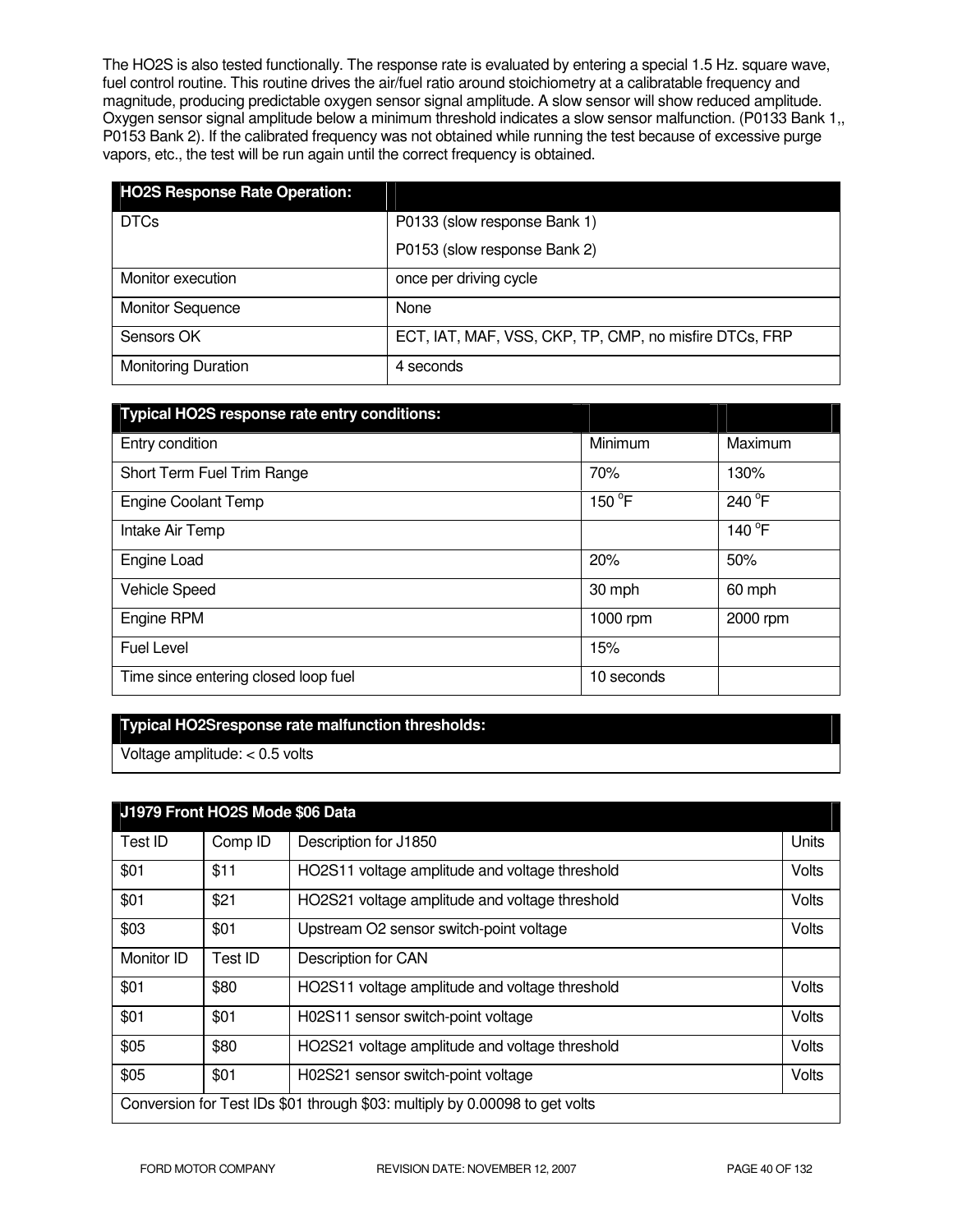### Rear HO2S Signal

A functional test of the rear HO2S sensors is done during normal vehicle operation. The peak rich and lean voltages are continuously monitored. Voltages that exceed the calibratable rich and lean thresholds indicate a functional sensor. If the voltages have not exceeded the thresholds after a long period of vehicle operation, the air/fuel ratio may be forced rich or lean in an attempt to get the rear sensor to switch. This situation normally occurs only with a green catalyst (< 500 miles). If the sensor does not exceed the rich and lean peak thresholds, a malfunction is indicated.

2005 MY vehicles will monitor the rear HO2S signal for high voltage, in excess of 1.1 volts and store a unique DTC. (P0138, P0158). An over voltage condition is caused by a HO2S heater or battery power short to the HO2S signal line.

Some 2005 MY Partial Zero Emission Vehicles (PZEV Focus) will utilize three sets of HO2S sensors. The front sensors (HO2S11/HO2S21) are the primary fuel control sensors. The next sensors downstream in the exhaust are utilized to monitor the light-off catalyst (HO2S12/HO2S22). The last sensors downstream in the exhaust (HO2S13/Ho2S23) are utilized for very long term fuel trim in order to optimize catalyst efficiency (Fore Aft Oxygen Sensor Control). Ford's first PZEV vehicle uses a 4-cylinder engine so only the Bank 1 DTCs are utilized.

| <b>Rear HO2S Check Operation:</b> |                                                                            |
|-----------------------------------|----------------------------------------------------------------------------|
| DTCs Sensor 2                     | P0136 HO2S12 No activity or                                                |
|                                   | P2270 HO2S12 Signal Stuck Lean                                             |
|                                   | P2271 HO2S12 Signal Stuck Rich                                             |
|                                   | P0138 HO2S12 Over voltage                                                  |
|                                   | P0156 HO2S22 No activity or                                                |
|                                   | P2272 HO2S22 Signal Stuck Lean                                             |
|                                   | P2273 HO2S22 Signal Stuck Rich                                             |
|                                   | P0158 HO2S22 Over voltage                                                  |
|                                   |                                                                            |
| DTCs Sensor 3                     | P2274 HO2S13 Signal Stuck Lean                                             |
|                                   | P2275 HO2S13 Signal Stuck Rich                                             |
|                                   | P0144 HO2S13 Over voltage                                                  |
|                                   | P2276 HO2S23 Signal Stuck Lean                                             |
|                                   | P2277 HO2S23 Signal Stuck Rich                                             |
|                                   | P0164 HO2S23 Over voltage                                                  |
| Monitor execution                 | once per driving cycle for activity test, continuous for over voltage test |
| <b>Monitor Sequence</b>           | none                                                                       |
| Sensors OK                        |                                                                            |
| Monitoring Duration               | continuous until monitor completed                                         |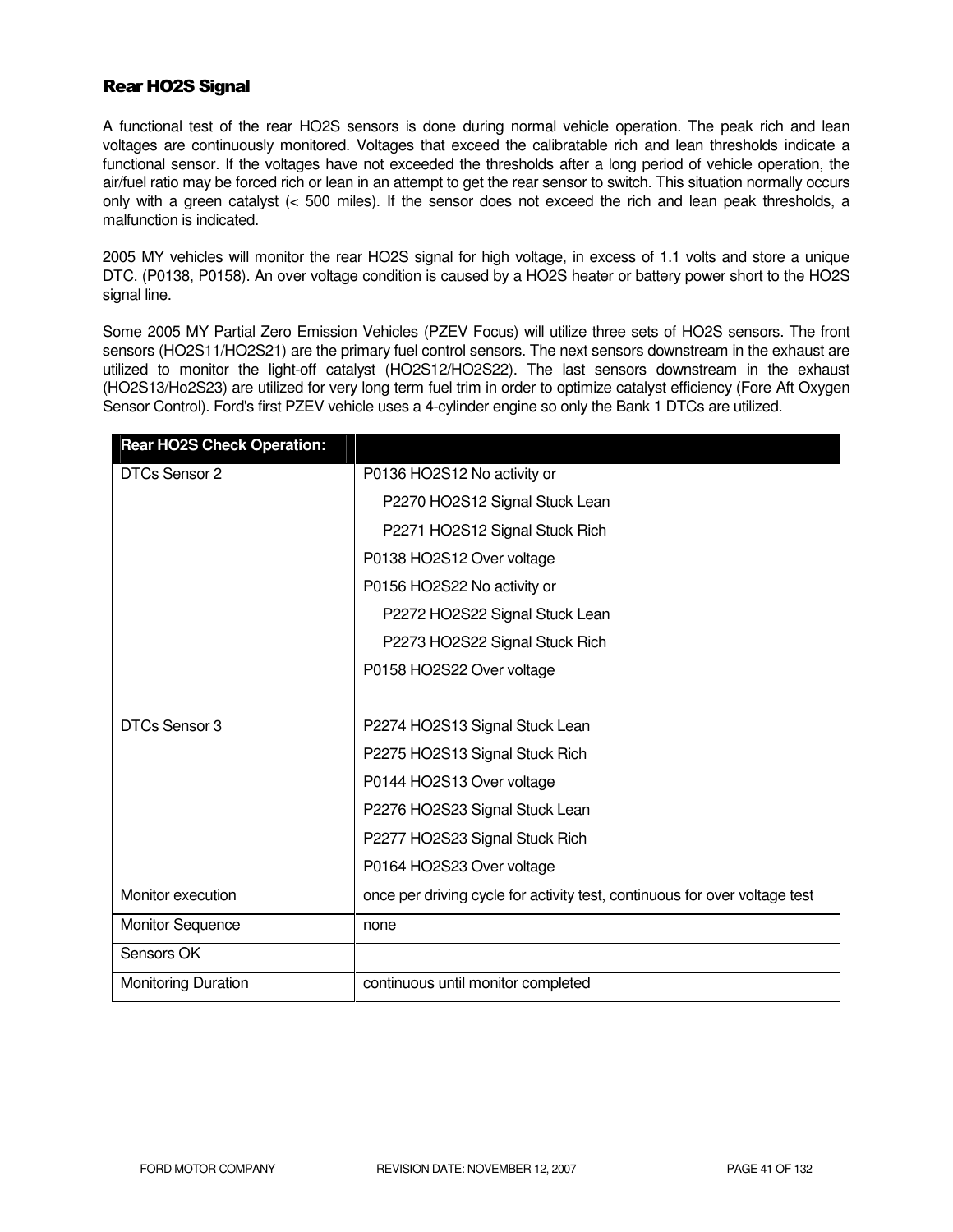| <b>Typical Rear HO2S check entry conditions:</b> |                  |                     |  |  |
|--------------------------------------------------|------------------|---------------------|--|--|
| Entry condition                                  | Minimum          | Maximum             |  |  |
| Inferred exhaust temperature range               | 400 $^{\circ}$ F | 1400 <sup>°</sup> F |  |  |
| Rear HO2S heater-on time                         | 120 seconds      |                     |  |  |
| Throttle position                                | Part throttle    |                     |  |  |
|                                                  |                  |                     |  |  |
| Engine RPM (forced excursion only)               | 1000 rpm         | 2000 rpm            |  |  |

# **Typical Rear HO2S check malfunction thresholds:**

Does not exceed rich and lean threshold envelope:

Rich < 0.25 to 0.42 volts

Lean  $> 0.48$  to 0.65 volts

| J1979 Rear HO2S Mode \$06 Data |                                                               |                                           |       |
|--------------------------------|---------------------------------------------------------------|-------------------------------------------|-------|
| Test ID                        | Comp ID                                                       | Description for J1850                     | Units |
| \$03                           | \$02                                                          | Downstream O2 sensor switch-point voltage | volts |
|                                | Conversion for Test ID \$03: multiply by 0.00098 to get volts |                                           |       |
| Monitor ID                     | Test ID                                                       | Description for CAN                       |       |
| \$02                           | \$01                                                          | HO2S12 sensor switch-point voltage        | volts |
| \$06                           | \$01                                                          | HO2S22 sensor switch-point voltage        | volts |
| \$03                           | \$01                                                          | HO2S13 sensor switch-point voltage        | volts |
| \$07                           | \$01                                                          | HO2S23 sensor switch-point voltage        | volts |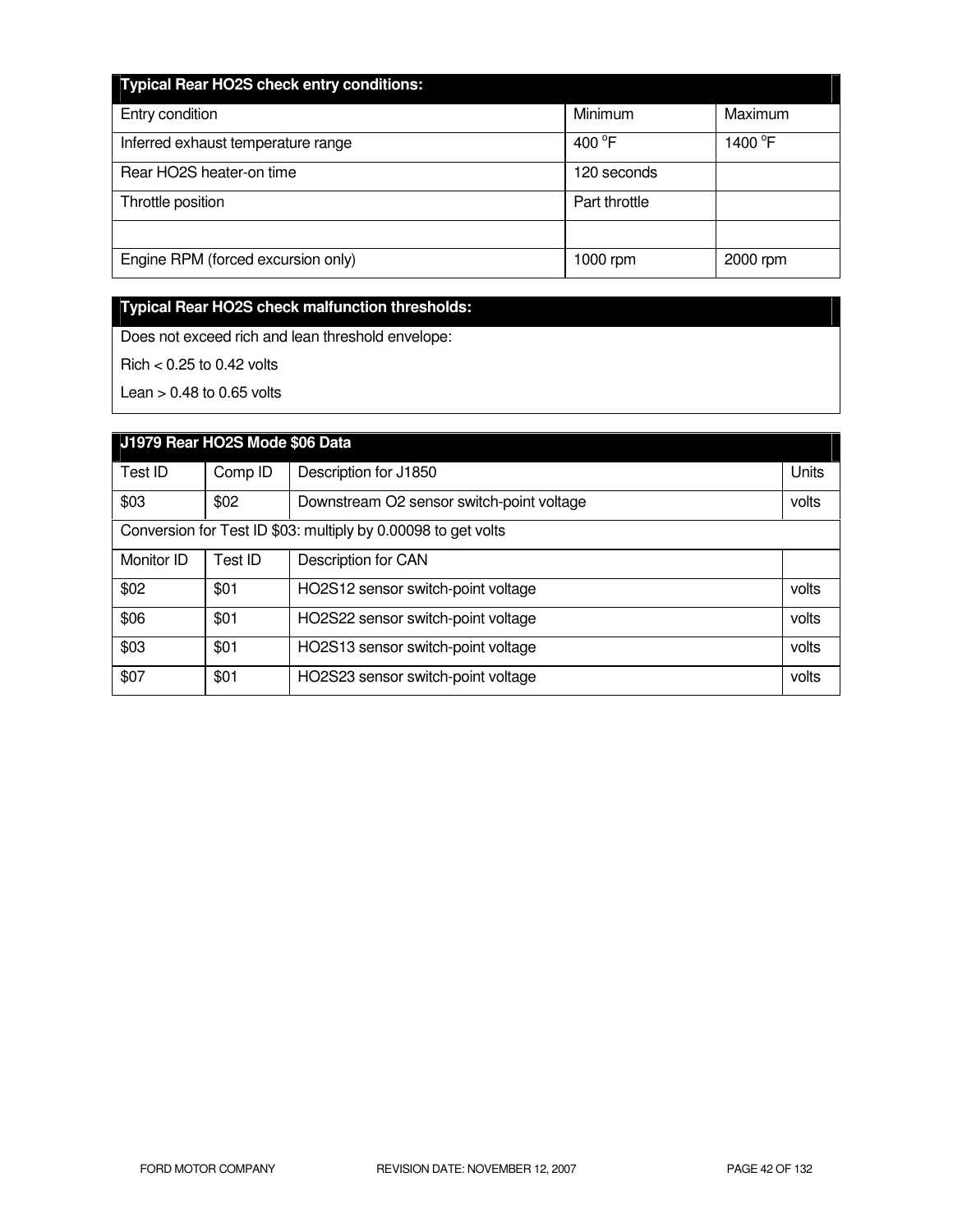### HO2S Heaters, front and rear

The HO2S heaters are monitored for proper voltage and current. A HO2S heater voltage fault is determined by turning the heater on and off and looking for corresponding voltage change in the heater output driver circuit in the PCM.

A separate current-monitoring circuit monitors heater current once per driving cycle. The heater current is actually sampled three times. If the current value for two of the three samples falls below a calibratable threshold, the heater is assumed to be degraded or malfunctioning. (Multiple samples are taken for protection against noise on the heater current circuit.)

| <b>HO2S Heater Monitor Operation:</b> |                                                                              |  |
|---------------------------------------|------------------------------------------------------------------------------|--|
| <b>DTCs</b>                           | Sensor 1 - P0135 Bank 1, P0155 Bank 2                                        |  |
|                                       | Sensor 2 - P0141 Bank 1, P0161 Bank2                                         |  |
|                                       | Sensor 3 - P0055 Bank 1, P0061 Bank 2                                        |  |
| Monitor execution                     | once per driving cycle for heater current, continuous for voltage monitoring |  |
| <b>Monitor Sequence</b>               | heater voltage check is done prior to heater current check                   |  |
| Sensors OK                            |                                                                              |  |
| <b>Monitoring Duration</b>            | $<$ 5 seconds                                                                |  |

| <b>Typical HO2S heater monitor entry conditions:</b> |                  |                   |
|------------------------------------------------------|------------------|-------------------|
| Entry condition                                      | Minimum          | Maximum           |
| Inferred exhaust temperature range                   | 250 $^{\circ}$ F | 1400 $^{\circ}$ F |
| HO2S heater-on time                                  | 120 seconds      |                   |

| Typical HO2S heater check malfunction thresholds:    |                                                    |  |
|------------------------------------------------------|----------------------------------------------------|--|
| Smart driver status indicated malfunction            |                                                    |  |
| Heater current outside limits:                       | $<$ 0.220 amps or $>$ 3 amps, (NTK)                |  |
|                                                      | $< 0.400$ amps or $> 3$ amps, (Bosch)              |  |
|                                                      | $< 0.465$ amps or $> 3$ amps, (NTK Fast Light Off) |  |
| $<$ 0.230 amps or $>$ 3 amps, (Bosch Fast Light Off) |                                                    |  |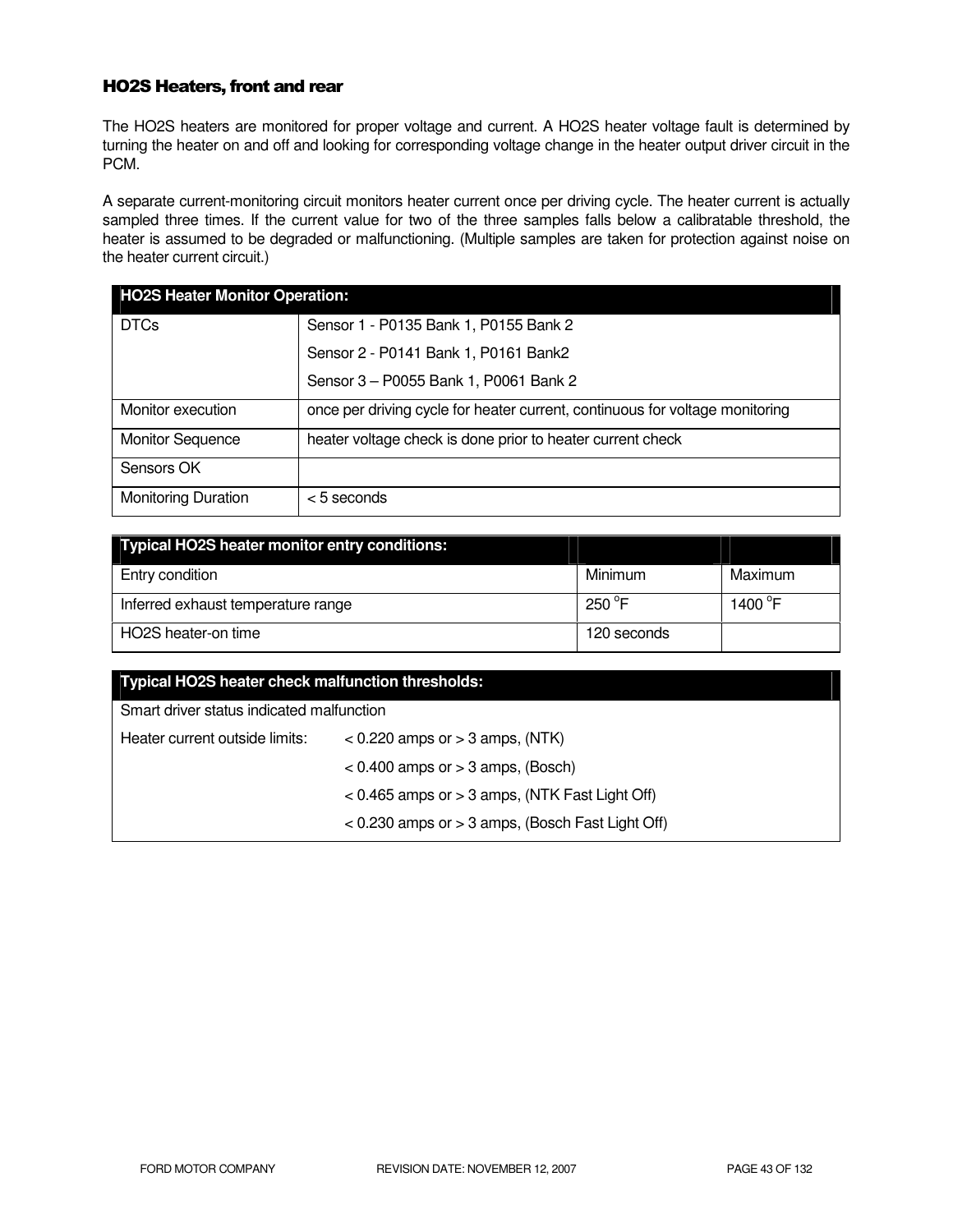| J1979 HO2S Heater Mode \$06 Data |         |                                                                |       |
|----------------------------------|---------|----------------------------------------------------------------|-------|
| Test ID                          | Comp ID | Description for J1850                                          | Units |
| \$04                             | \$11    | Maximum HO2S11 Heater Current                                  | Amps  |
| \$04                             | \$11    | Minimum HO2S11 Heater Current                                  | Amps  |
| \$04                             | \$21    | Maximum HO2S21 Heater Current                                  | Amps  |
| \$04                             | \$21    | Minimum HO2S21 Heater Current                                  | Amps  |
| \$04                             | \$12    | Maximum HO2S12 Heater Current                                  | Amps  |
| \$04                             | \$12    | Minimum HO2S12 Heater Current                                  | Amps  |
| \$04                             | \$22    | Maximum HO2S22 Heater Current                                  | Amps  |
| \$04                             | \$22    | Minimum HO2S22 Heater Current                                  | Amps  |
|                                  |         | Conversion for Test IDs \$04: multiply by 0.003906 to get amps |       |
| Monitor ID                       | Test ID | Description for CAN                                            | Units |
| \$01                             | \$81    | <b>HO2S11 Heater Current</b>                                   | Amps  |
| \$05                             | \$81    | HO2S21 Heater Current                                          | Amps  |
| \$02                             | \$81    | <b>HO2S12 Heater Current</b>                                   | Amps  |
| \$06                             | \$81    | <b>HO2S22 Heater Current</b>                                   | Amps  |
| \$03                             | \$81    | <b>HO2S13 Heater Current</b>                                   | Amps  |
| \$07                             | \$81    | <b>HO2S23 Heater Current</b>                                   | Amps  |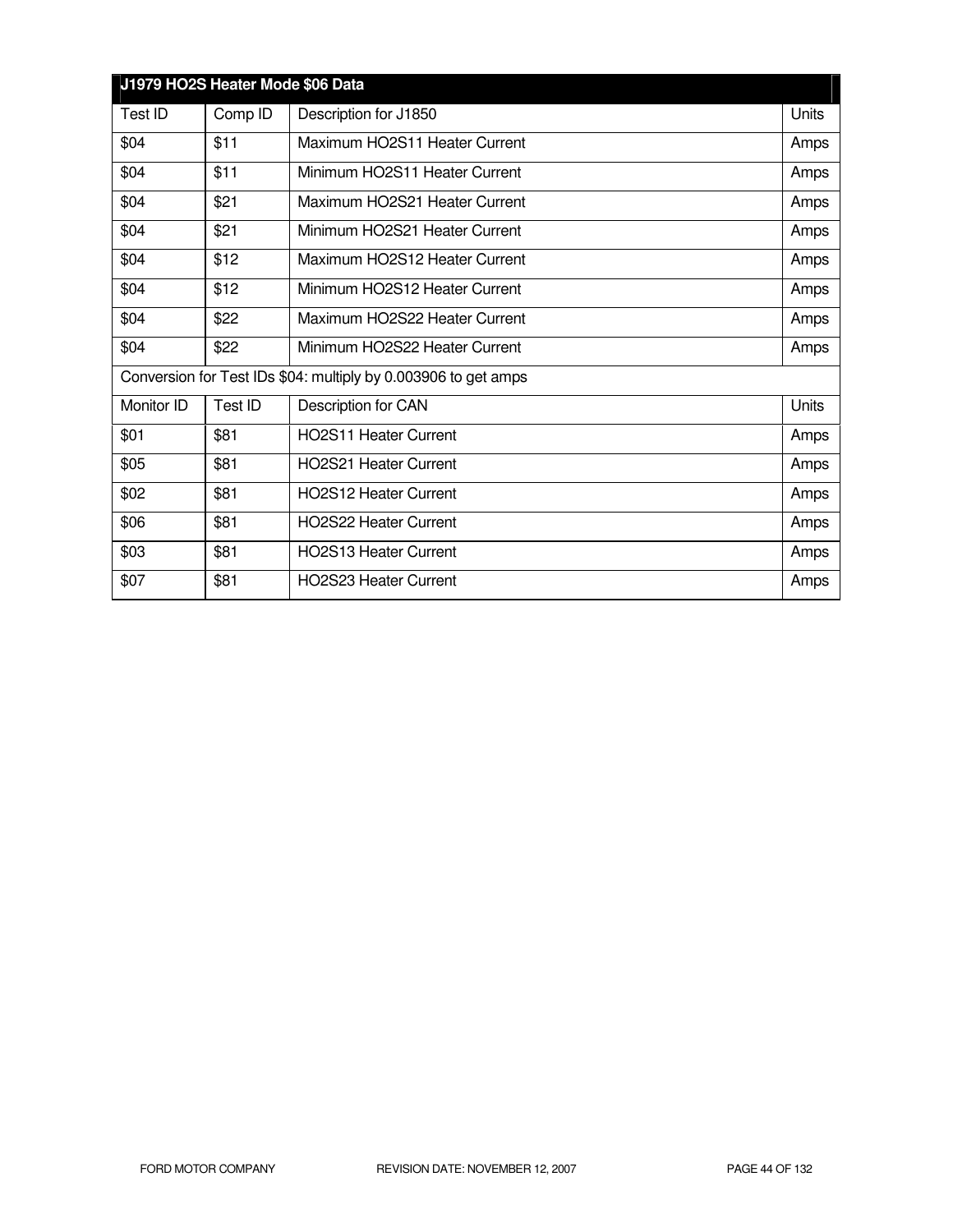# DPFE EGR System Monitor

The Delta Pressure Feedback EGR system is a closed loop EGR control system that uses Delta Pressure Feedback EGR sensor (DPFE) to measure EGR flow across an orifice in the EGR tube. When the EGR valve is open, a pressure differential is created across the orifice and measured by the DPFE sensor. This DPFE measurement is used to control the EGR vacuum regulator (EVR), which provides vacuum to open and modulate the EGR valve itself.

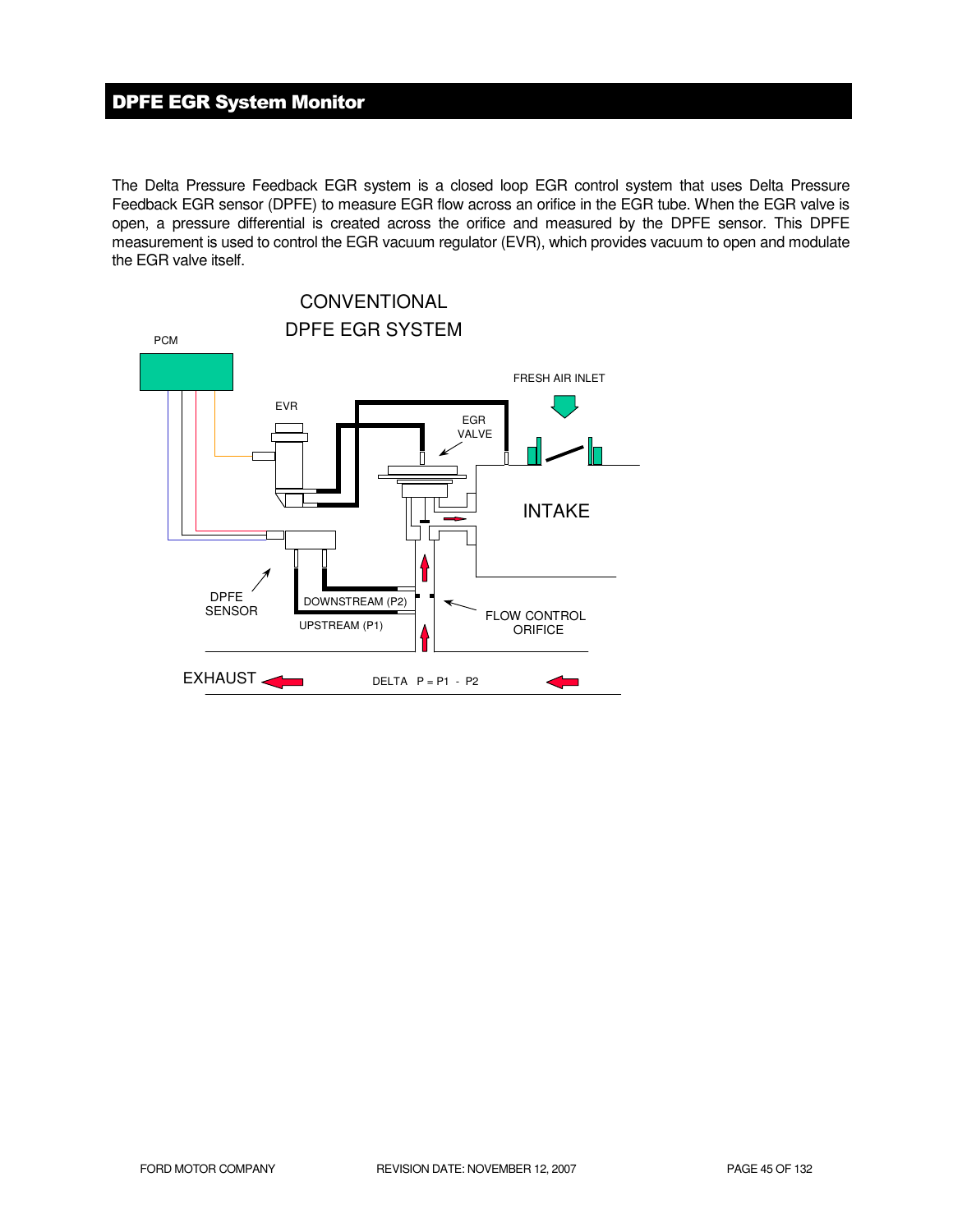The Delta Pressure Feedback EGR Monitor is a series of electrical tests and functional tests that monitor various aspects of EGR system operation.

First, the Delta Pressure Feedback EGR (DPFE) sensor input circuit is checked for out of range values (P1400 or P0405, P1401 or P0406). The Electronic Vacuum Regulator (EVR) output circuit is checked for opens and shorts (P1409 or P0403).

| <b>DPFE EGR Electrical Check Operation:</b> |                                              |  |
|---------------------------------------------|----------------------------------------------|--|
| <b>DTCs</b>                                 | P1400 or P0405 - DPFE Circuit Low            |  |
|                                             | P1401 or P0406 - DPFE Circuit High           |  |
|                                             | P1409 or P0403 - EVR circuit open or shorted |  |
| Monitor execution                           | Continuous, during EGR monitor               |  |
| <b>Monitor Sequence</b>                     | None                                         |  |
| Sensors OK                                  |                                              |  |
| <b>Monitoring Duration</b>                  | 4 seconds to register a malfunction          |  |

### **Typical DPFE EGR electrical check entry conditions:**

EGR system enabled

### **Typical DPFE EGR electrical check malfunction thresholds:**

DPFE sensor outside voltage: > 4.96 volts, < 0.0489 volts

EVR solenoid smart driver status indicates open/short

The DPFE sensor is a ceramic, capacitive-type pressure transducer that monitors the differential pressure across a metering orifice located in the orifice tube assembly. The differential pressure feedback sensor receives this signal through two hoses referred to as the downstream pressure hose (REF SIGNAL) and upstream pressure hose (HI SIGNAL). The HI and REF hose connections are marked on the aluminum DPFE sensor housing for identification (note that the HI signal uses a larger diameter hose). There are two styles of DPFE sensors. The newer, plastic housing utilizes a 1.0-volt offset (zero reading) whereas the older, aluminum housing utilizes either a 0.5-volt or 1.0-volt offset. See the ESM EGR section for the 0.5-volt offset transfer function. The slopes for either offset are identical.

| <b>DPFE Sensor Transfer Function</b>                    |                   |                                         |  |
|---------------------------------------------------------|-------------------|-----------------------------------------|--|
| DPFE volts = Vref $[(0.683 * Delta Pressure) + 20]/100$ |                   |                                         |  |
| Volts                                                   | A/D Counts in PCM | Delta Pressure, Inches H <sub>2</sub> O |  |
| 0.0489                                                  | 10                | $-27.9$                                 |  |
| 0.76                                                    | 156               | $-7.0$                                  |  |
| 1.0                                                     | 204               | 0                                       |  |
| 1.24                                                    | 254               | 7.0                                     |  |
| 2.02                                                    | 415               | 30                                      |  |
| 3.05                                                    | 624               | 60                                      |  |
| 4.07                                                    | 834               | 90                                      |  |
| 4.96                                                    | 1015              | 116                                     |  |

Note: EGR normally has large amounts of water vapor that are the result of the engine combustion process. During cold ambient temperatures, under some circumstances, water vapor can freeze in the DPFE sensor, hoses, as well as other components in the EGR system. In order to prevent MIL illumination for temporary freezing, the following logic is used: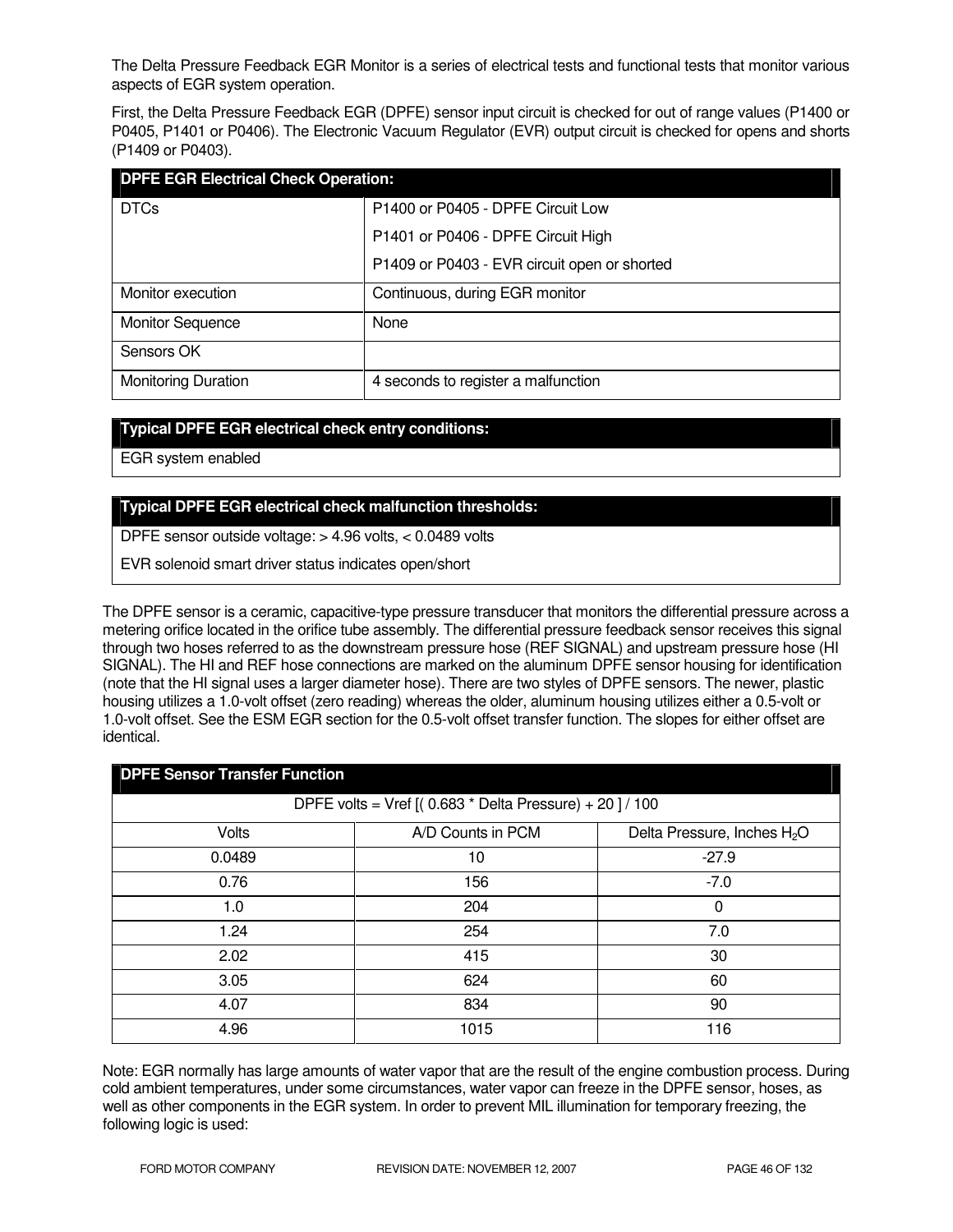If an EGR system malfunction is detected above 32  $\degree$ F, the EGR system and the EGR monitor is disabled for the current driving cycle. A DTC is stored and the MIL is illuminated if the malfunction has been detected on two consecutive driving cycles.

If an EGR system malfunction is detected below 32  $\degree$ F, only the EGR system is disabled for the current driving cycle. A DTC is not stored and the I/M readiness status for the EGR monitor will not change. The EGR monitor, however, will continue to operate. If the EGR monitor determined that the malfunction is no longer present (i.e., the ice melts), the EGR system will be enabled and normal system operation will be restored.

The differential pressure indicated by the DPFE sensor is also checked at idle with zero requested EGR flow to perform the high flow check. If the differential pressure exceeds a calibratable limit, it indicates a stuck open EGR valve or debris temporarily lodged under the EGR valve seat (P0402).

| <b>DPFE EGR Stuck open Check Operation:</b> |                                      |  |
|---------------------------------------------|--------------------------------------|--|
| <b>DTCs</b>                                 | P0402                                |  |
| Monitor execution                           | once per driving cycle               |  |
| <b>Monitor Sequence</b>                     | Done after electrical tests          |  |
| Sensors OK                                  | CPS, ECT, IAT, MAF, TP               |  |
| <b>Monitoring Duration</b>                  | 10 seconds to register a malfunction |  |

| Typical DPFE EGR stuck open check entry conditions: |         |         |
|-----------------------------------------------------|---------|---------|
| <b>Entry Condition</b>                              | Minimum | Maximum |
| EVR dutycycle (EGR commanded off)                   | 0%      | $0\%$   |
| Engine RPM (after EGR enabled)                      | at idle | Idle    |

### **Typical DPFE EGR stuck open check malfunction thresholds:**

DPFE sensor voltage at idle versus engine-off signal: > 0.6 volts

| J1979 DPFE EGR Stuck Open Mode \$06 Data                                                               |         |                                                  |       |
|--------------------------------------------------------------------------------------------------------|---------|--------------------------------------------------|-------|
| Test ID                                                                                                | Comp ID | Description for J1850                            | Units |
| \$45<br>\$20<br>Delta pressure for stuck open test and threshold<br>volts                              |         |                                                  |       |
| Conversion for Test ID \$45: Multiply by 0.0156 to get A/D counts (0-1024) or 0.0000763 to get voltage |         |                                                  |       |
| Monitor ID                                                                                             | Test ID | Description for CAN Conventional DPFE            | Units |
| \$31                                                                                                   | \$84    | Delta pressure for stuck open test and threshold | kPa   |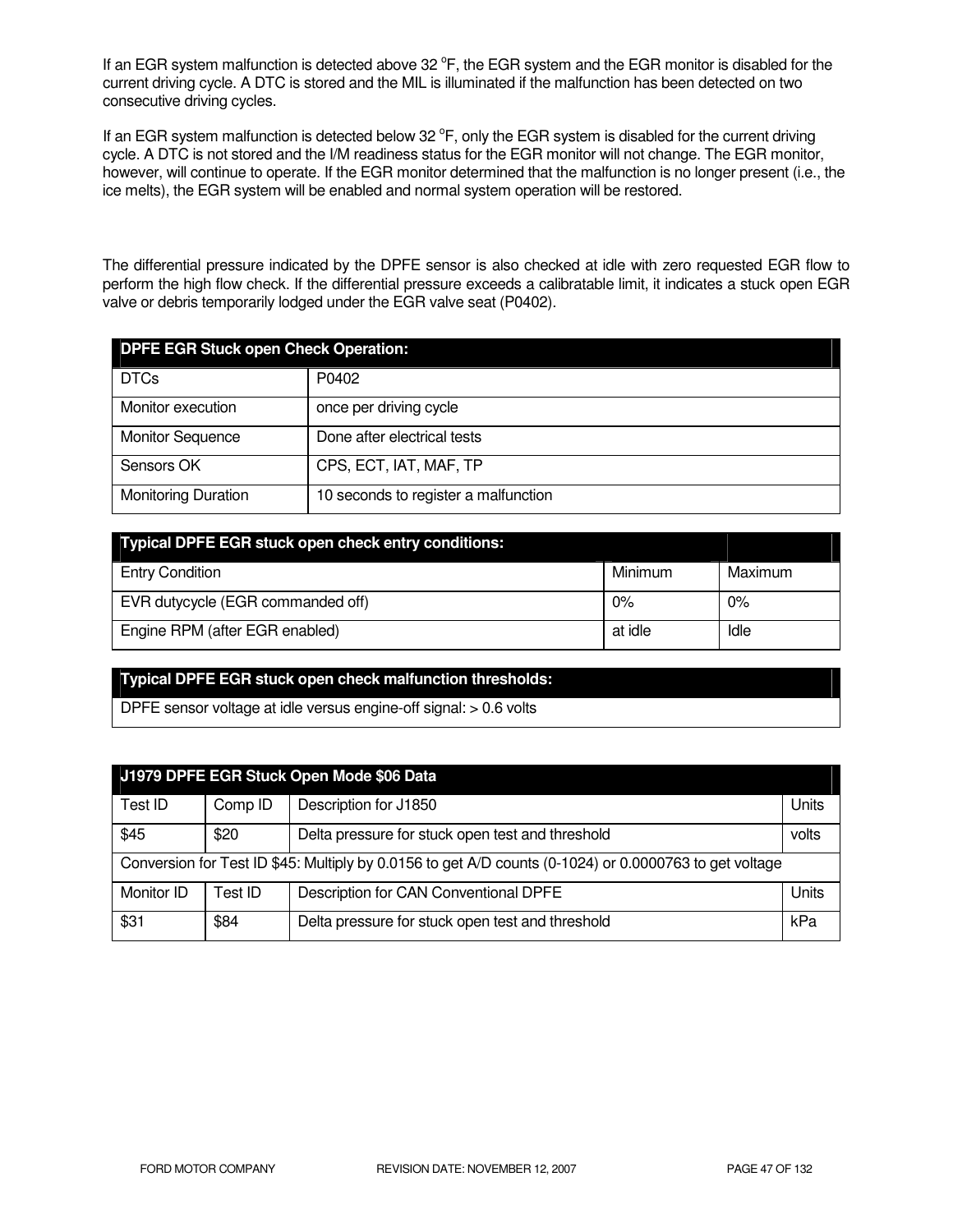On conventional Delta PFE systems, after the vehicle is started, during vehicle acceleration, the differential pressure indicated by the DPFE sensor at zero EGR flow is checked to ensure that both hoses to the DPFE sensor are connected. Under this condition, the differential pressure should be zero. If the differential pressure indicated by the DPFE sensor exceeds a maximum positive threshold, a downstream DPFE hose malfunction is indicated (P1406). If the differential pressure falls below a minimum negative threshold, an upstream DPFE hose malfunction is indicated (P1405).

| <b>DPFE EGR Hose Check Operation:</b> |                                        |  |  |
|---------------------------------------|----------------------------------------|--|--|
| <b>DTCs</b>                           | P1405 - Upstream Hose Off or Plugged   |  |  |
|                                       | P1406 - Downstream Hose Off or Plugged |  |  |
| Monitor execution                     | once per driving cycle                 |  |  |
| <b>Monitor Sequence</b>               | After P0402 test completed             |  |  |
| Sensors OK                            | MAF                                    |  |  |
| <b>Monitoring Duration</b>            | 4 seconds to register a malfunction    |  |  |

| <b>Typical DPFE EGR hose check entry conditions:</b> |             |          |
|------------------------------------------------------|-------------|----------|
| <b>Entry Condition</b>                               | Minimum     | Maximum  |
| EVR dutycycle (EGR commanded off)                    | $0\%$       | $0\%$    |
| Mass Air Flow                                        |             | 8 lb/min |
| Inferred exhaust backpressure                        | 13 in $H2O$ |          |

### **Typical DPFE EGR hose check malfunction thresholds:**

DPFE sensor voltage:  $<$  7 in H<sub>2</sub>O,  $>$  7 in H<sub>2</sub>O

| J1979 DPFE EGR Hose Check Mode \$06 Data                                                                                                                         |         |                                                       |           |
|------------------------------------------------------------------------------------------------------------------------------------------------------------------|---------|-------------------------------------------------------|-----------|
| Test ID                                                                                                                                                          | Comp ID | Description for J1850                                 | Units     |
| \$42                                                                                                                                                             | \$11    | Delta pressure for upstream hose test and threshold   | in. $H20$ |
| \$42<br>\$12<br>in. $H20$<br>Delta pressure for downstream hose test and threshold                                                                               |         |                                                       |           |
| Conversion for Test ID \$42: Take value, subtract 32,768, and then multiply result by 0.0078 to get inches of<br>$H20$ . The result can be positive or negative. |         |                                                       |           |
| Monitor ID                                                                                                                                                       | Test ID | Description for CAN Conventional DPFE                 |           |
| \$31                                                                                                                                                             | \$80    | Delta pressure for upstream hose test and threshold   | kPa       |
| \$31                                                                                                                                                             | \$81    | Delta pressure for downstream hose test and threshold | kPa       |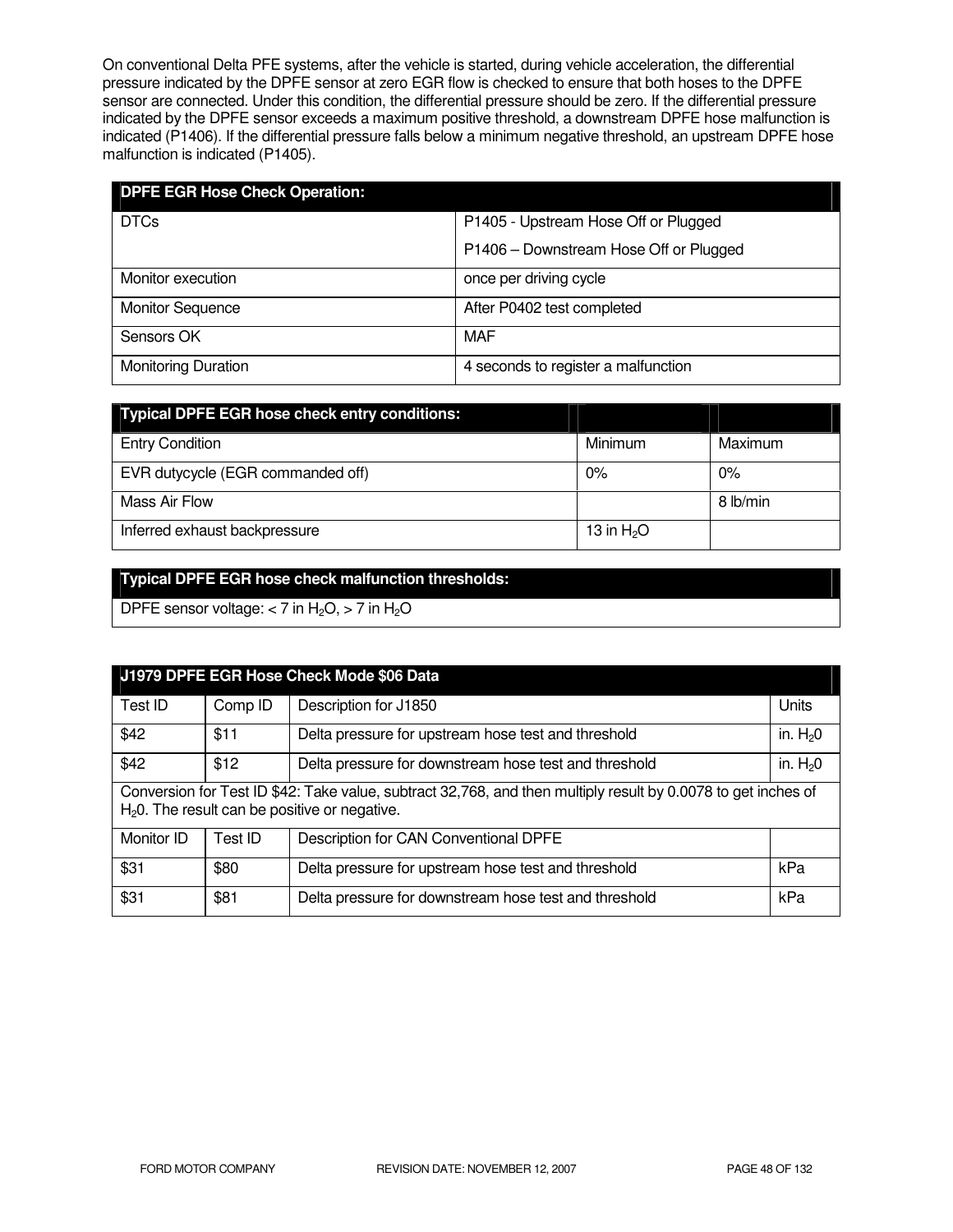After the vehicle has warmed up and normal EGR rates are being commanded by the PCM, the low flow check is performed. Since the EGR system is a closed loop system, the EGR system will deliver the requested EGR flow as long as it has the capacity to do so. If the EVR duty cycle is very high (greater than 80% duty cycle), the differential pressure indicated by the DPFE sensor is evaluated to determine the amount of EGR system restriction. If the differential pressure is below a calibratable threshold, a low flow malfunction in indicated (P0401).

| <b>EGR Flow Check Operation:</b> |                                                                  |
|----------------------------------|------------------------------------------------------------------|
| <b>DTCs</b>                      | P0401 - Insufficient Flow                                        |
| Monitor execution                | once per driving cycle                                           |
| <b>Monitor Sequence</b>          | Done after hose tests for conventional DPFE, after P0402 for ESM |
| Sensors OK                       | CPS, ECT, IAT, MAF, TP                                           |
| <b>Monitoring Duration</b>       | 70 seconds to register a malfunction                             |

| <b>Typical EGR flow check entry conditions:</b> |         |                 |  |  |
|-------------------------------------------------|---------|-----------------|--|--|
| <b>Entry Condition</b>                          | Minimum | Maximum         |  |  |
| <b>EVR Dutycycle</b>                            | 80%     | 100%            |  |  |
| Engine RPM                                      |         | 2500 rpm        |  |  |
| Mass Air Flow Rate of Change                    |         | 6% program loop |  |  |
| Inferred manifold vacuum                        | 6 in Hg | 10 in $Hg$      |  |  |

# **Typical EGR flow check malfunction thresholds:**

DPFE sensor voltage:  $<$  6 in H<sub>2</sub>O

| J1979 EGR Flow Check Mode \$06 Data                                                                                                                           |         |                                            |           |
|---------------------------------------------------------------------------------------------------------------------------------------------------------------|---------|--------------------------------------------|-----------|
| Test ID                                                                                                                                                       | Comp ID | Description for J1850                      | Units     |
| \$49                                                                                                                                                          | \$30    | Delta pressure for flow test and threshold | in. $H20$ |
| \$4B<br>\$30<br>EVR dutycycle for flow test and threshold<br>percent                                                                                          |         |                                            |           |
| Conversion for Test ID \$4B: multiply by 0.0000305 to get percent dutycycle.                                                                                  |         |                                            |           |
| Conversion for Test ID \$49: Take value, subtract 32,768, then multiply result by 0.0078 to get inches of $H_2O$ .<br>The result can be positive or negative. |         |                                            |           |
| Monitor ID                                                                                                                                                    | Test ID | Description for CAN Conventional DPFE      | Units     |
| \$31                                                                                                                                                          | \$85    | Delta pressure for flow test and threshold | kPa       |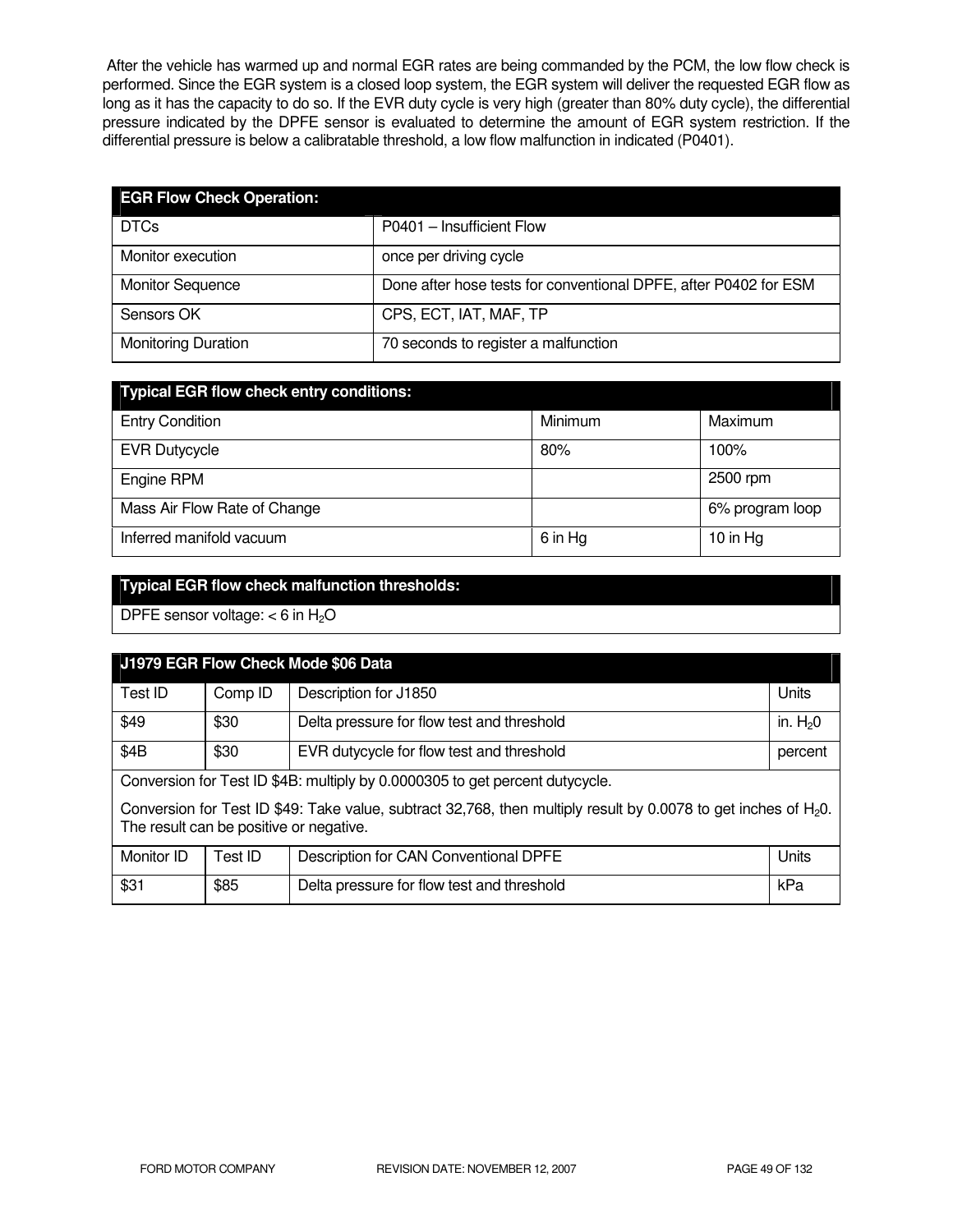## **I/M Readiness Indication**

If the inferred ambient temperature is less than 32  $^{\circ}$ F, or greater than 140  $^{\circ}$ F, or the altitude is greater than 8,000 feet (BARO < 22.5 "Hg), the EGR monitor cannot be run reliably. In these conditions, a timer starts to accumulate the time in these conditions. If the vehicle leaves these extreme conditions, the timer starts decrementing, and, if conditions permit, will attempt to complete the EGR flow monitor. If the timer reaches 500 seconds, the EGR monitor is disabled for the remainder of the current driving cycle and the EGR Monitor I/M Readiness bit will be set to a "ready" condition after one such driving cycle. Starting in the 2002 MY, vehicles will require two such driving cycles for the EGR Monitor I/M Readiness bit to be set to a "ready" condition.

Note: A few 2001 and 2002 MY vehicles do have the above-described bypass logic. If an EGR malfunction is detected below 32 °F, and the EGR system/monitor has been disabled, the EGR Monitor I/M Readiness bit will retain its current status (possibly "not ready" if DTCs had been recently erased).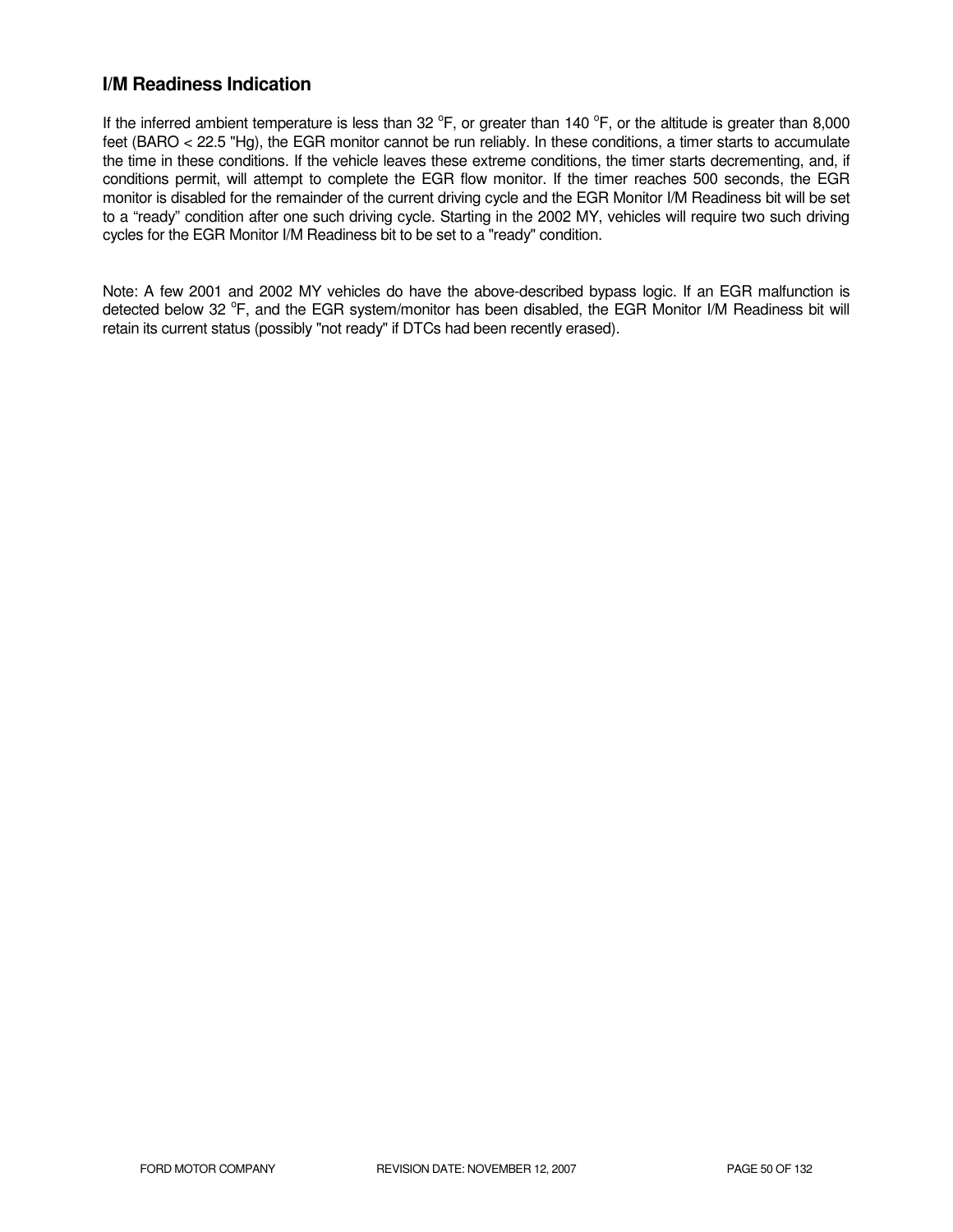### ESM DPFE EGR System Monitor

In the 2002.5 MY, Ford introduced a revised DPFE system. It functions in the same manner as the conventional DPFE system, however, the various system components have been combined into a single component called the EGR System Module (ESM). This arrangement increases system reliability while reducing cost. By relocating the EGR orifice from the exhaust to the intake, the downstream pressure signal measures Manifold Absolute Pressure (MAP). The ESM will provide the PCM with a differential DPFE signal, identical to the conventional DPFE system. The DPFE signal is obtained by electrically subtracting the MAP and P1 pressure signals and providing this signal to the DPFE input on the PCM. 2003 MY and later implementations of the ESM system will add a separate input to the PCM for the MAP sensor signal.

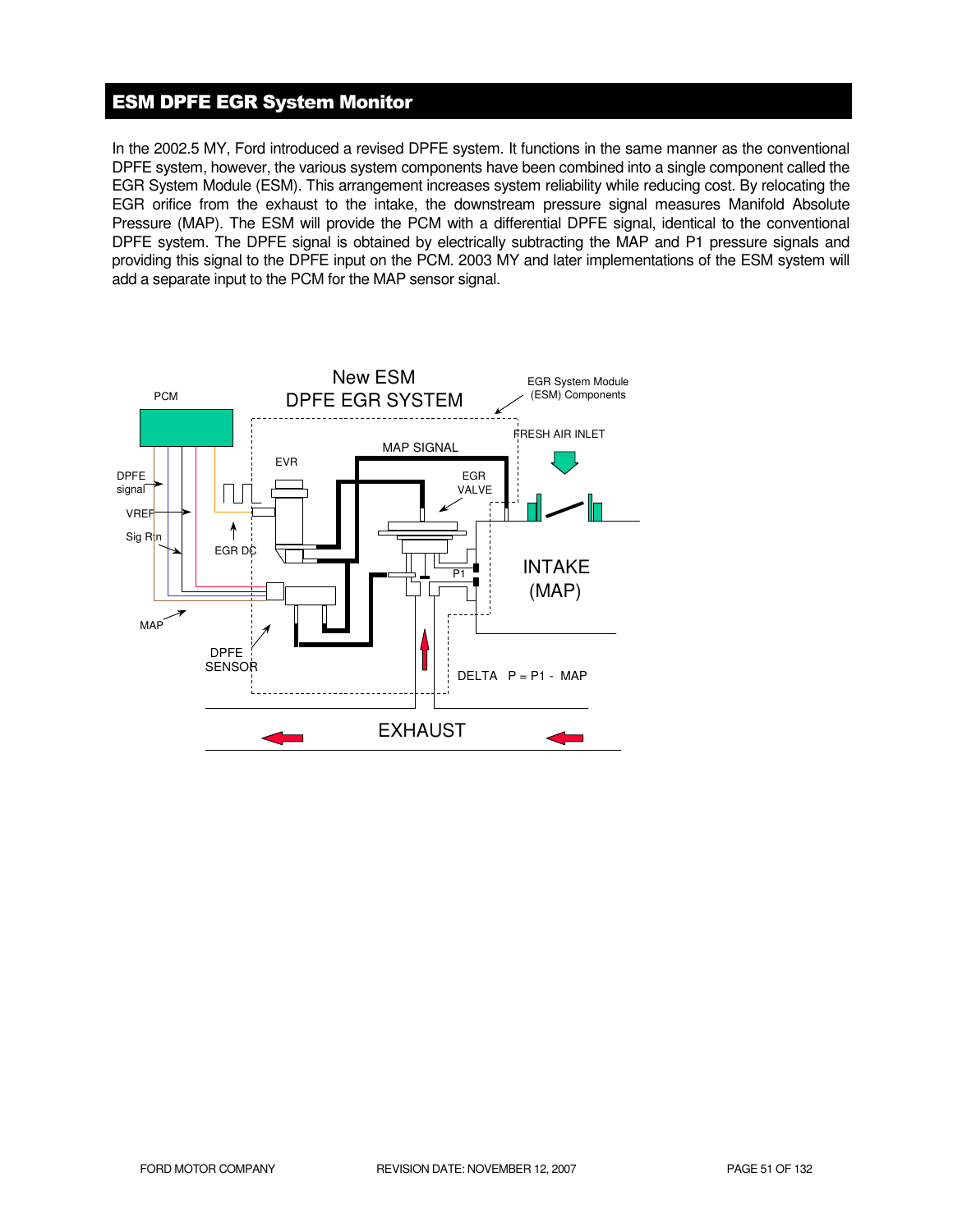The ESM Delta Pressure Feedback EGR Monitor is a series of electrical tests and functional tests that monitor various aspects of EGR system operation.

First, the Delta Pressure Feedback EGR (DPFE) sensor input circuit is checked for out of range values (P1400 or P0405, P1401 or P0406). The Electronic Vacuum Regulator (EVR) output circuit is checked for opens and shorts (P1409 or P0403).

| <b>EGR Electrical Check Operation:</b> |                                              |
|----------------------------------------|----------------------------------------------|
| <b>DTCs</b>                            | P1400 or P0405 - DPFE Circuit Low            |
|                                        | P1401 or P0406 - DPFE Circuit High           |
|                                        | P1409 or P0403 - EVR circuit open or shorted |
| Monitor execution                      | Continuous, during EGR monitor               |
| <b>Monitor Sequence</b>                | None                                         |
| Sensors OK                             |                                              |
| <b>Monitoring Duration</b>             | 4 seconds to register a malfunction          |

#### **Typical EGR electrical check entry conditions:**

EGR system enabled

### **Typical EGR electrical check malfunction thresholds:**

DPFE sensor outside voltage: > 4.96 volts, < 0.0489 volts

EVR solenoid smart driver status indicates open/short

| <b>DPFE Sensor Transfer Function</b>                        |                   |                                         |  |  |
|-------------------------------------------------------------|-------------------|-----------------------------------------|--|--|
| ESM DPFE volts = Vref $[(0.683 * Delta Pressure) + 10]/100$ |                   |                                         |  |  |
| Volts                                                       | A/D Counts in PCM | Delta Pressure, Inches H <sub>2</sub> O |  |  |
| 0.0489                                                      | 10                | $-13.2$                                 |  |  |
| 0.26                                                        | 53                | $-7.0$                                  |  |  |
| 0.5                                                         | 102               | 0                                       |  |  |
| 0.74                                                        | 151               | 7.0                                     |  |  |
| 1.52                                                        | 310               | 30                                      |  |  |
| 2.55                                                        | 521               | 60                                      |  |  |
| 3.57                                                        | 730               | 90                                      |  |  |
| 4.96                                                        | 1015              | 130.7                                   |  |  |

Note: EGR normally has large amounts of water vapor that are the result of the engine combustion process. During cold ambient temperatures, under some circumstances, water vapor can freeze in the DPFE sensor, hoses, as well as other components in the EGR system. In order to prevent MIL illumination for temporary freezing, the following logic is used:

If an EGR system malfunction is detected above 32  $\degree$ F, the EGR system and the EGR monitor is disabled for the current driving cycle. A DTC is stored and the MIL is illuminated if the malfunction has been detected on two consecutive driving cycles.

If an EGR system malfunction is detected below 32  $\degree$ F, only the EGR system is disabled for the current driving cycle. A DTC is not stored and the I/M readiness status for the EGR monitor will not change. The EGR monitor, however, will continue to operate. If the EGR monitor determined that the malfunction is no longer present (i.e., the ice melts), the EGR system will be enabled and normal system operation will be restored.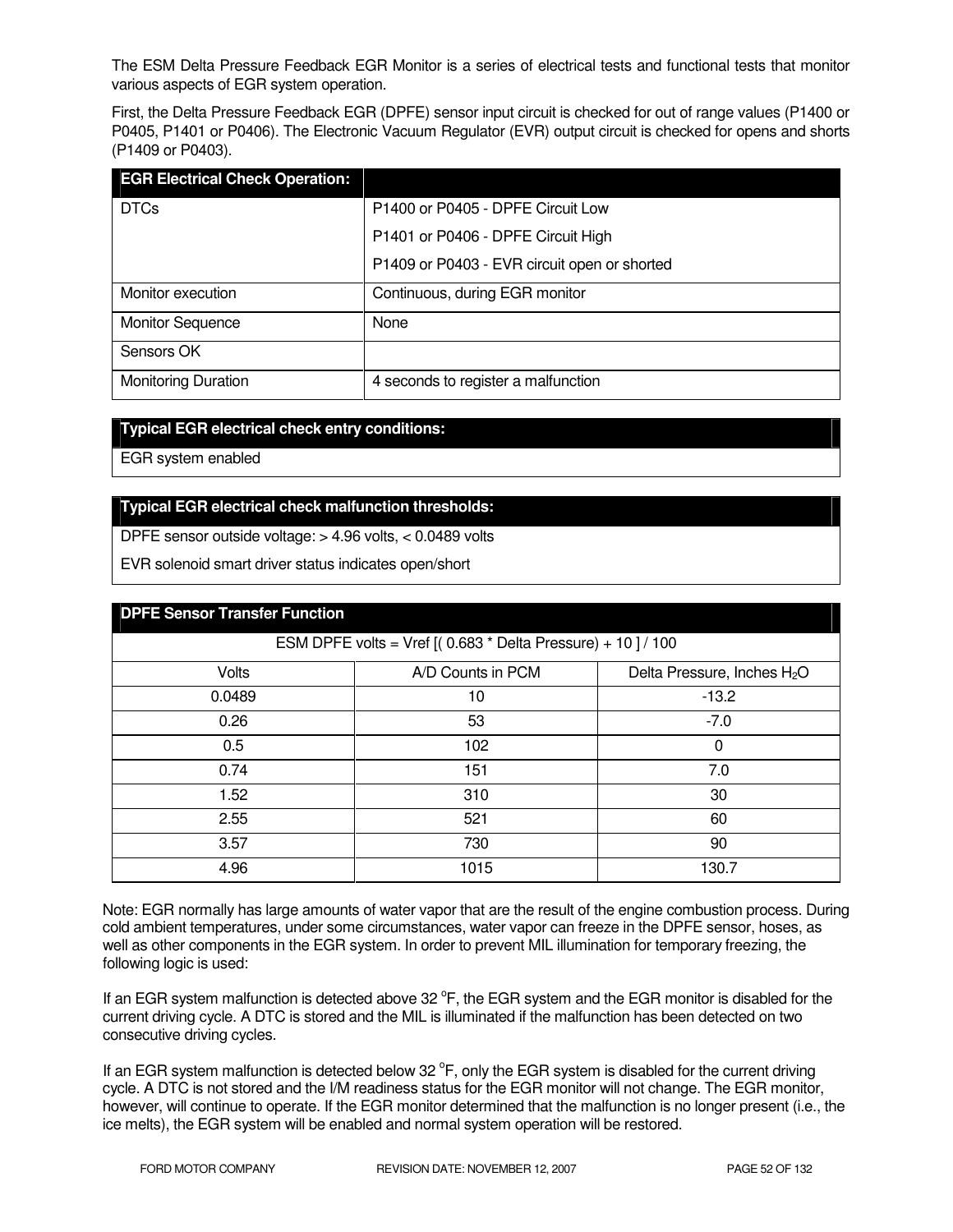The ESM may provide the PCM with a separate, analog Manifold Absolute Pressure Sensor (MAP) signal. For the 2005 MY, the MAP signal has limited use within the PCM. It may be used to read BARO (key on, updated at high load conditions while driving) or to modify requested EGR rates. Note that if the MAP pressure-sensing element fails in the ESM fails, the DPFE signal is also affected. Therefore, this MAP test is only checking the circuit from the MAP sensing element to the PCM.

The MAP sensor is checked for opens, shorts, or out-of-range values by monitoring the analog-to-digital (A/D) input voltage.

| <b>MAP Sensor Check Operation</b> |                                           |  |  |
|-----------------------------------|-------------------------------------------|--|--|
| <b>DTCs</b>                       | P0107 (low voltage), P0108 (high voltage) |  |  |
| Monitor execution                 | continuous                                |  |  |
| <b>Monitor Sequence</b>           | None                                      |  |  |
| Sensors OK                        | not applicable                            |  |  |
| <b>Monitoring Duration</b>        | 5 seconds to register a malfunction       |  |  |

### **MAP electrical check entry conditions:**

Battery voltage > 11.0 volts

#### **Typical MAP sensor check malfunction thresholds:**

Voltage < 0.024 volts or voltage > 4.96 volts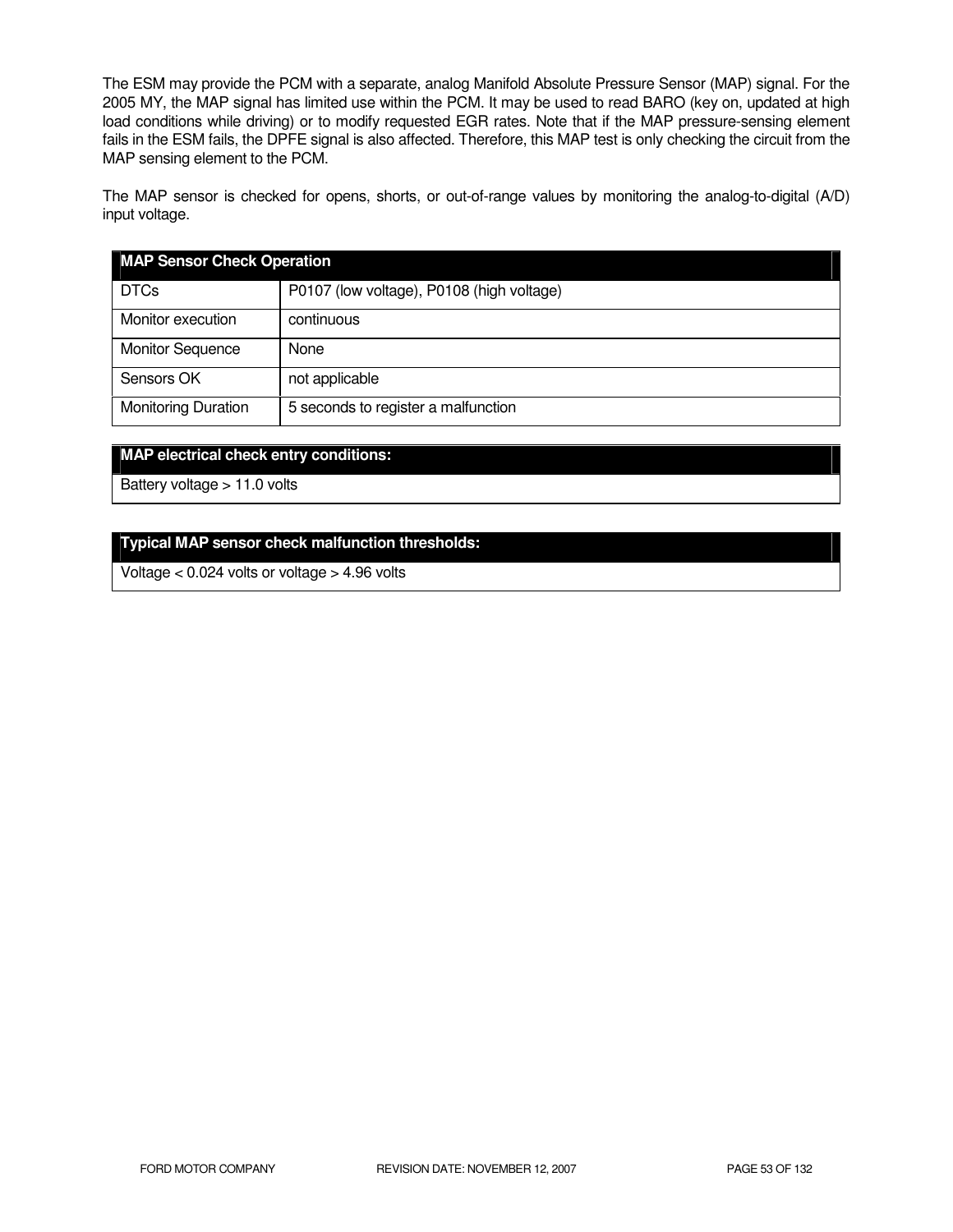On ESM DPFE systems, after the vehicle is started, the differential pressure indicated by the ESM DPFE sensor at idle, at zero EGR flow is checked to ensure that both hoses to the ESM DPFE sensor are connected. At idle, the differential pressure should be zero (both hoses see intake manifold pressure). If the differential pressure indicated by the ESM DPFE sensor exceeds a maximum threshold or falls below a minimum threshold, an upstream or downstream hose malfunction is indicated (P1405, P1406).

| <b>ESM DPFE EGR Hose Check Operation:</b> |                                        |  |  |
|-------------------------------------------|----------------------------------------|--|--|
| <b>DTCs</b>                               | P1405 - Upstream Hose Off or Plugged   |  |  |
|                                           | P1406 - Downstream Hose Off or Plugged |  |  |
| Monitor execution                         | once per driving cycle                 |  |  |
| <b>Monitor Sequence</b>                   | after electrical checks completed      |  |  |
| Sensors OK                                | <b>MAF</b>                             |  |  |
| <b>Monitoring Duration</b>                | 10 seconds to register a malfunction   |  |  |

| Typical ESM DPFE EGR hose check entry conditions: |                 |                 |
|---------------------------------------------------|-----------------|-----------------|
| <b>Entry Conditions</b>                           | Minimum         | Maximum         |
| EVR dutycycle (EGR commanded off)                 | 0%              | 0%              |
| Closed throttle (warm engine idle)                |                 |                 |
| <b>Engine Coolant Temperature</b>                 | 150 $\degree$ F | $220^{\circ}$ F |

# **Typical ESM EGR hose check malfunction thresholds:**

DPFE sensor voltage: < -0.122 volts (-11.06 in H<sub>2</sub>O), > 4.69 volts (122.82 in H<sub>2</sub>O)

| <b>J1979 Mode \$06 Data</b>                                                                            |         |                                                                      |       |
|--------------------------------------------------------------------------------------------------------|---------|----------------------------------------------------------------------|-------|
| Test ID                                                                                                | Comp ID | Description for J1850                                                | Units |
| \$43                                                                                                   | \$11    | Delta pressure sensor voltage for upstream hose test and threshold   | volts |
| \$43                                                                                                   | \$12    | Delta pressure sensor voltage for downstream hose test and threshold | volts |
| Conversion for Test ID \$45: Multiply by 0.0156 to get A/D counts (0-1024) or 0.0000763 to get voltage |         |                                                                      |       |
| Monitor ID                                                                                             | Test ID | Description for CAN ESM DPFE                                         |       |
| \$32                                                                                                   | \$82    | Delta pressure for upstream hose test and threshold                  | kPa   |
| \$32                                                                                                   | \$83    | Delta pressure for downstream hose test and threshold                | kPa   |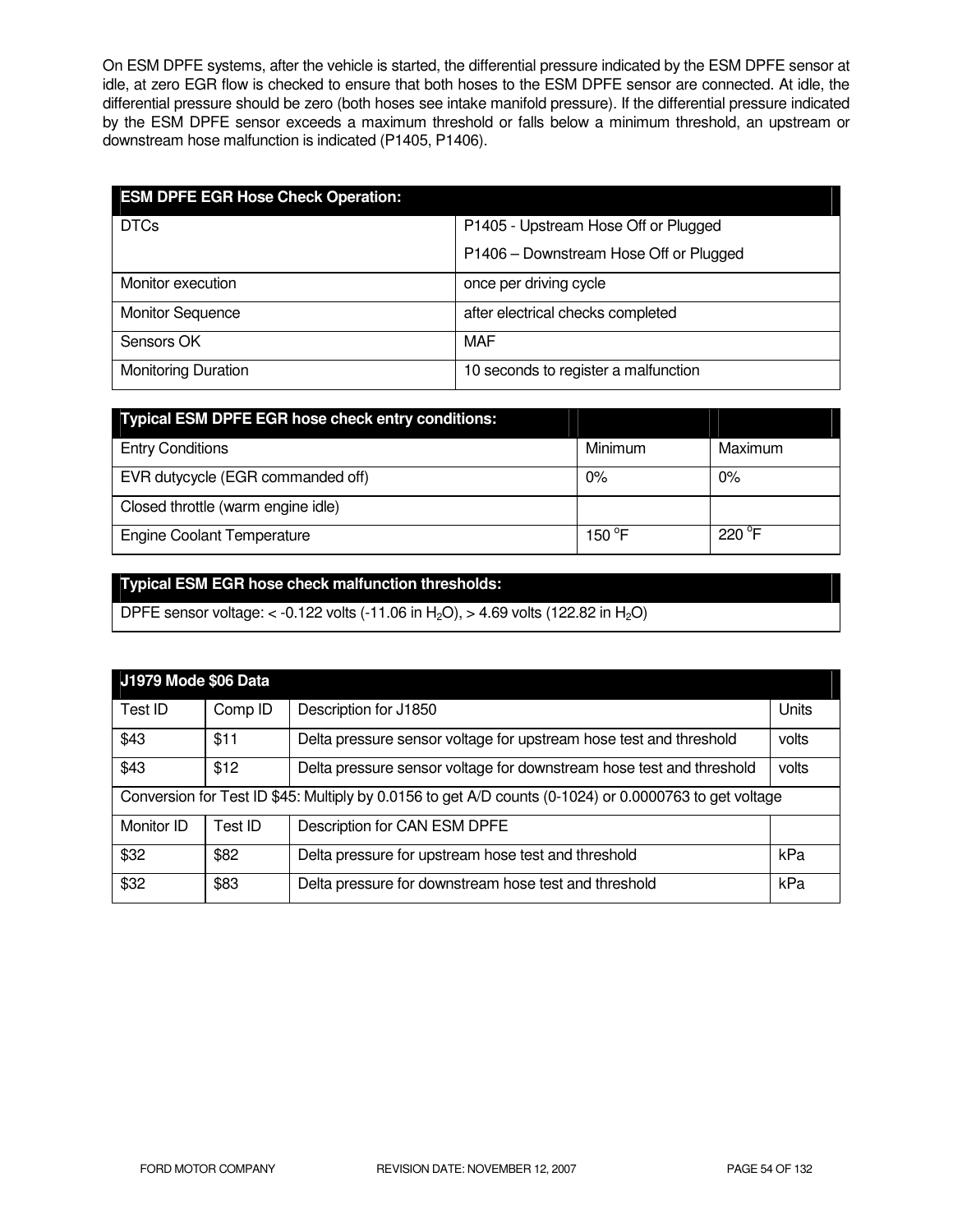Next, the differential pressure indicated by the DPFE sensor is also checked at idle with zero requested EGR flow to perform the high flow check. If the differential pressure exceeds a calibratable limit, it indicates a stuck open EGR valve or debris temporarily lodged under the EGR valve seat (P0402).

| <b>EGR Stuck open Check Operation:</b> |                                         |  |  |
|----------------------------------------|-----------------------------------------|--|--|
| <b>DTCs</b>                            | P0402                                   |  |  |
| Monitor execution                      | once per driving cycle                  |  |  |
| <b>Monitor Sequence</b>                | done after hose tests completed         |  |  |
| Sensors OK                             | CPS, ECT, IAT, MAF, TP, MAP (P0106/7/8) |  |  |
| <b>Monitoring Duration</b>             | 10 seconds to register a malfunction    |  |  |

| <b>Typical EGR stuck open check entry conditions:</b> |         |         |
|-------------------------------------------------------|---------|---------|
| <b>Entry Condition</b>                                | Minimum | Maximum |
| EVR dutycycle (EGR commanded off)                     | 0%      | 0%      |
| Engine RPM (after EGR enabled)                        | at idle | Idle    |

# **Typical EGR stuck open check malfunction thresholds:**

DPFE sensor voltage at idle versus engine-off signal: > 0.6 volts

| J1979 Mode \$06 Data                                                                                   |         |                                                  |       |  |
|--------------------------------------------------------------------------------------------------------|---------|--------------------------------------------------|-------|--|
| Test ID                                                                                                | Comp ID | Description for J1850                            | Units |  |
| \$45                                                                                                   | \$20    | Delta pressure for stuck open test and threshold | volts |  |
| Conversion for Test ID \$45: Multiply by 0.0156 to get A/D counts (0-1024) or 0.0000763 to get voltage |         |                                                  |       |  |
| Monitor ID                                                                                             | Test ID | Description for CAN ESM DPFE                     | Units |  |
| \$32                                                                                                   | \$84    | Delta pressure for stuck open test and threshold | kPa   |  |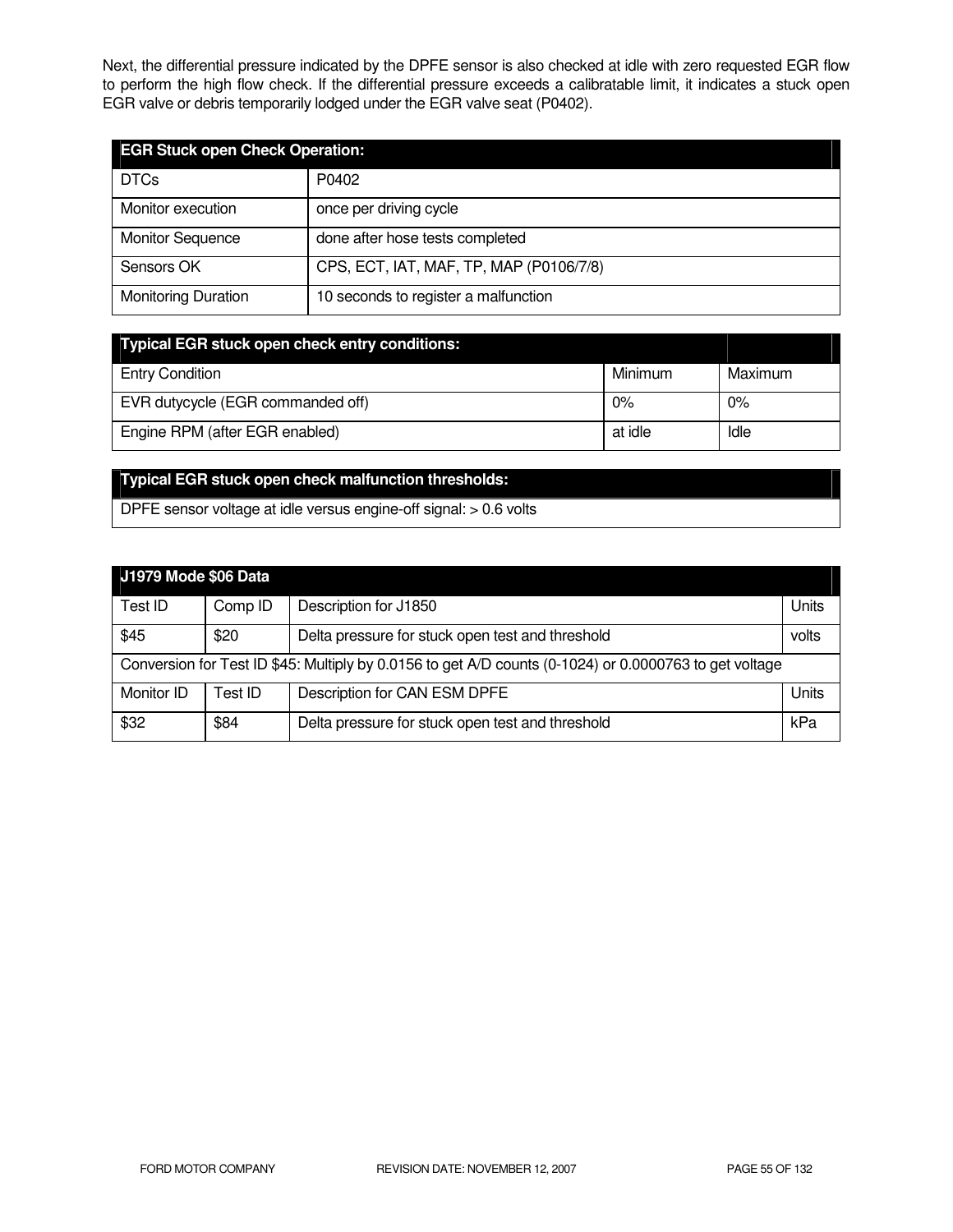After the vehicle has warmed up and normal EGR rates are being commanded by the PCM, the low flow check is performed. Since the EGR system is a closed loop system, the EGR system will deliver the requested EGR flow as long as it has the capacity to do so. If the EVR duty cycle is very high (greater than 80% duty cycle), the differential pressure indicated by the DPFE sensor is evaluated to determine the amount of EGR system restriction. If the differential pressure is below a calibratable threshold, a low flow malfunction in indicated (P0401).

| <b>EGR Flow Check Operation:</b> |                                         |
|----------------------------------|-----------------------------------------|
| <b>DTCs</b>                      | P0401 - Insufficient Flow               |
| Monitor execution                | once per driving cycle                  |
| <b>Monitor Sequence</b>          | done after P0402 completed              |
| Sensors OK                       | CPS, ECT, IAT, MAF, TP, MAP (P0106/7/8) |
| <b>Monitoring Duration</b>       | 70 seconds to register a malfunction    |

| <b>Typical EGR flow check entry conditions:</b> |         |                 |  |  |
|-------------------------------------------------|---------|-----------------|--|--|
| <b>Entry Condition</b>                          | Minimum | Maximum         |  |  |
| <b>EVR Dutycycle</b>                            | 80%     | 100%            |  |  |
| Engine RPM                                      |         | 2500 rpm        |  |  |
| Mass Air Flow Rate of Change                    |         | 6% program loop |  |  |
| Inferred manifold vacuum                        | 6 in Hg | 10 in $Hg$      |  |  |

# **Typical EGR flow check malfunction thresholds:**

DPFE sensor voltage:  $<$  6 in H<sub>2</sub>O

| J1979 Mode \$06 Data                                                                                                                                          |         |                                            |           |
|---------------------------------------------------------------------------------------------------------------------------------------------------------------|---------|--------------------------------------------|-----------|
| Test ID                                                                                                                                                       | Comp ID | Description for J1850                      | Units     |
| \$49                                                                                                                                                          | \$30    | Delta pressure for flow test and threshold | in. $H20$ |
| \$4B                                                                                                                                                          | \$30    | EVR dutycycle for flow test and threshold  | percent   |
| Conversion for Test ID \$4B: multiply by 0.0000305 to get percent dutycycle.                                                                                  |         |                                            |           |
| Conversion for Test ID \$49: Take value, subtract 32,768, then multiply result by 0.0078 to get inches of $H_2O$ .<br>The result can be positive or negative. |         |                                            |           |
| Monitor ID                                                                                                                                                    | Test ID | Description for CAN ESM DPFE               | Units     |
| \$32                                                                                                                                                          | \$85    | Delta pressure for flow test and threshold | kPa       |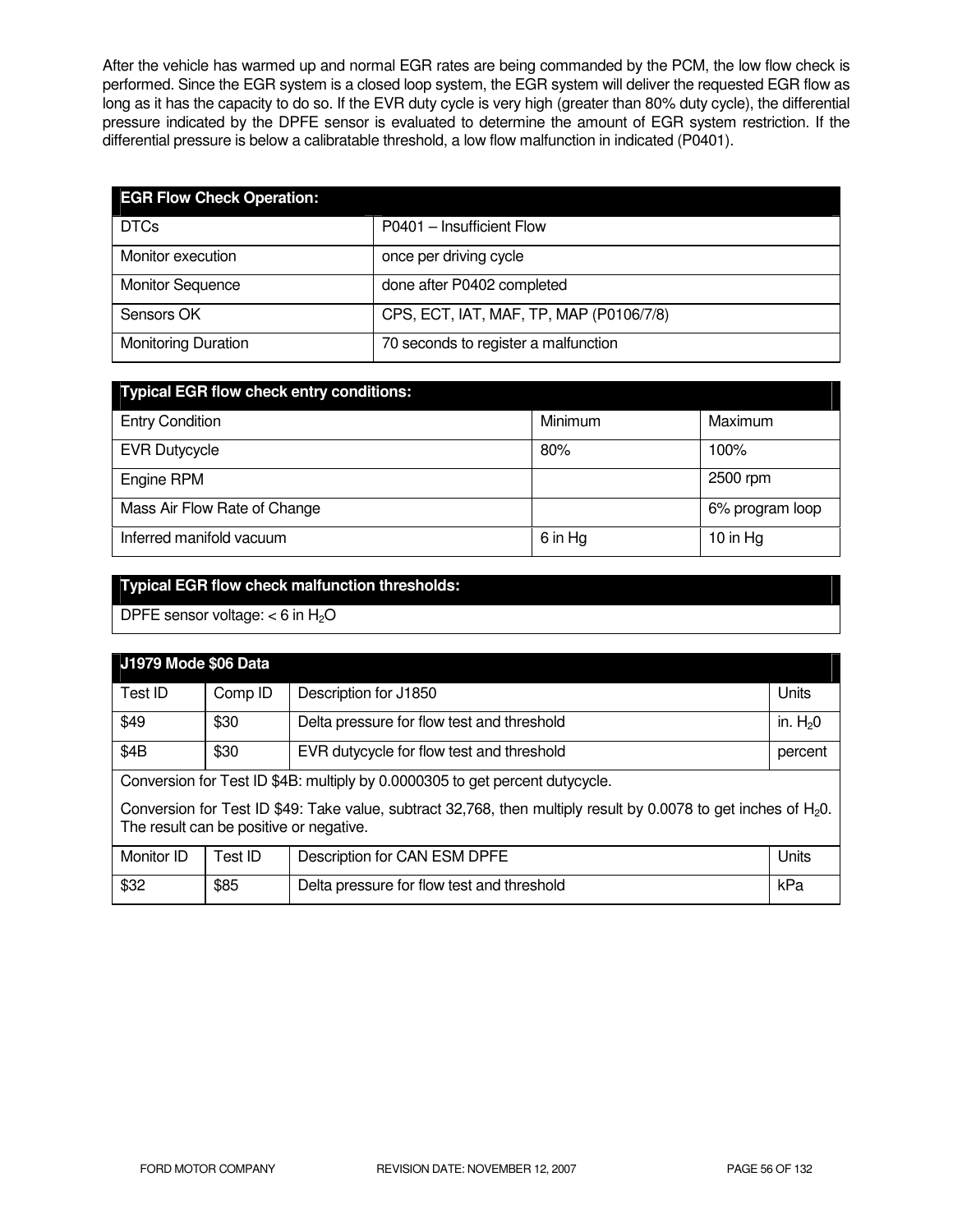## **I/M Readiness Indication**

If the inferred ambient temperature is less than 32  $^{\circ}$ F, or greater than 140  $^{\circ}$ F, or the altitude is greater than 8,000 feet (BARO < 22.5 "Hg), the EGR monitor cannot be run reliably. In these conditions, a timer starts to accumulate the time in these conditions. If the vehicle leaves these extreme conditions, the timer starts decrementing, and, if conditions permit, will attempt to complete the EGR flow monitor. If the timer reaches 500 seconds, the EGR monitor is disabled for the remainder of the current driving cycle and the EGR Monitor I/M Readiness bit will be set to a "ready" condition after one such driving cycle. Starting in the 2002 MY, vehicles will require two such driving cycles for the EGR Monitor I/M Readiness bit to be set to a "ready" condition.

Note: A few 2001 and 2002 MY vehicles do have the above-described bypass logic. If an EGR malfunction is detected below 32 °F, and the EGR system/monitor has been disabled, the EGR Monitor I/M Readiness bit will retain its current status (possibly "not ready" if DTCs had been recently erased).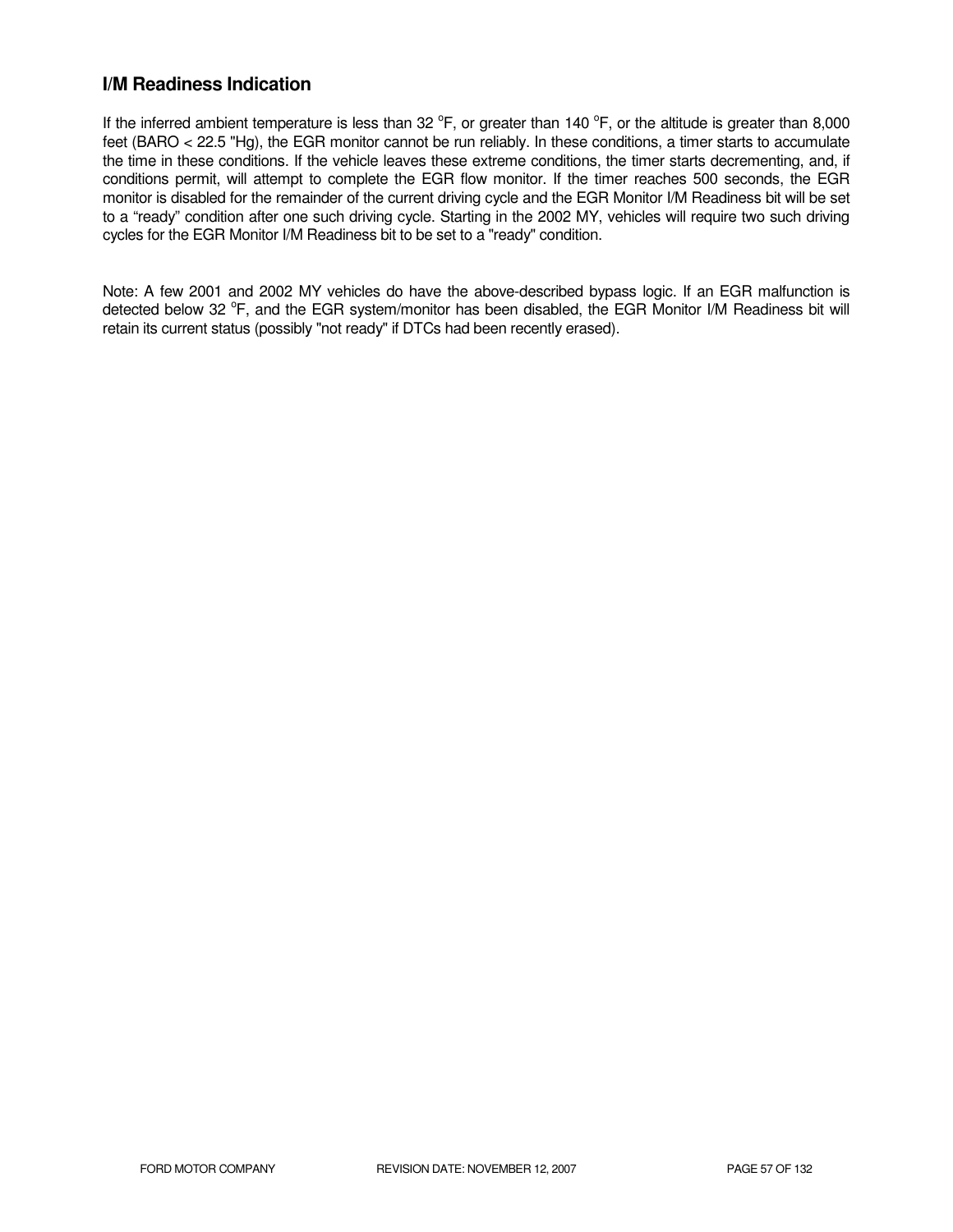# Stepper Motor EGR System Monitor – Intrusive Monitor

The Electric Stepper Motor EGR System uses an electric stepper motor to directly actuate an EGR valve rather than using engine vacuum and a diaphragm on the EGR valve. The EGR valve is controlled by commanding from 0 to 52 discreet increments or "steps" to get the EGR valve from a fully closed to fully open position. The position of the EGR valve determines the EGR flow. Because there is no EGR valve position feedback, monitoring for proper EGR flow requires the addition of a MAP sensor.



# **Stepper Motor EGR System**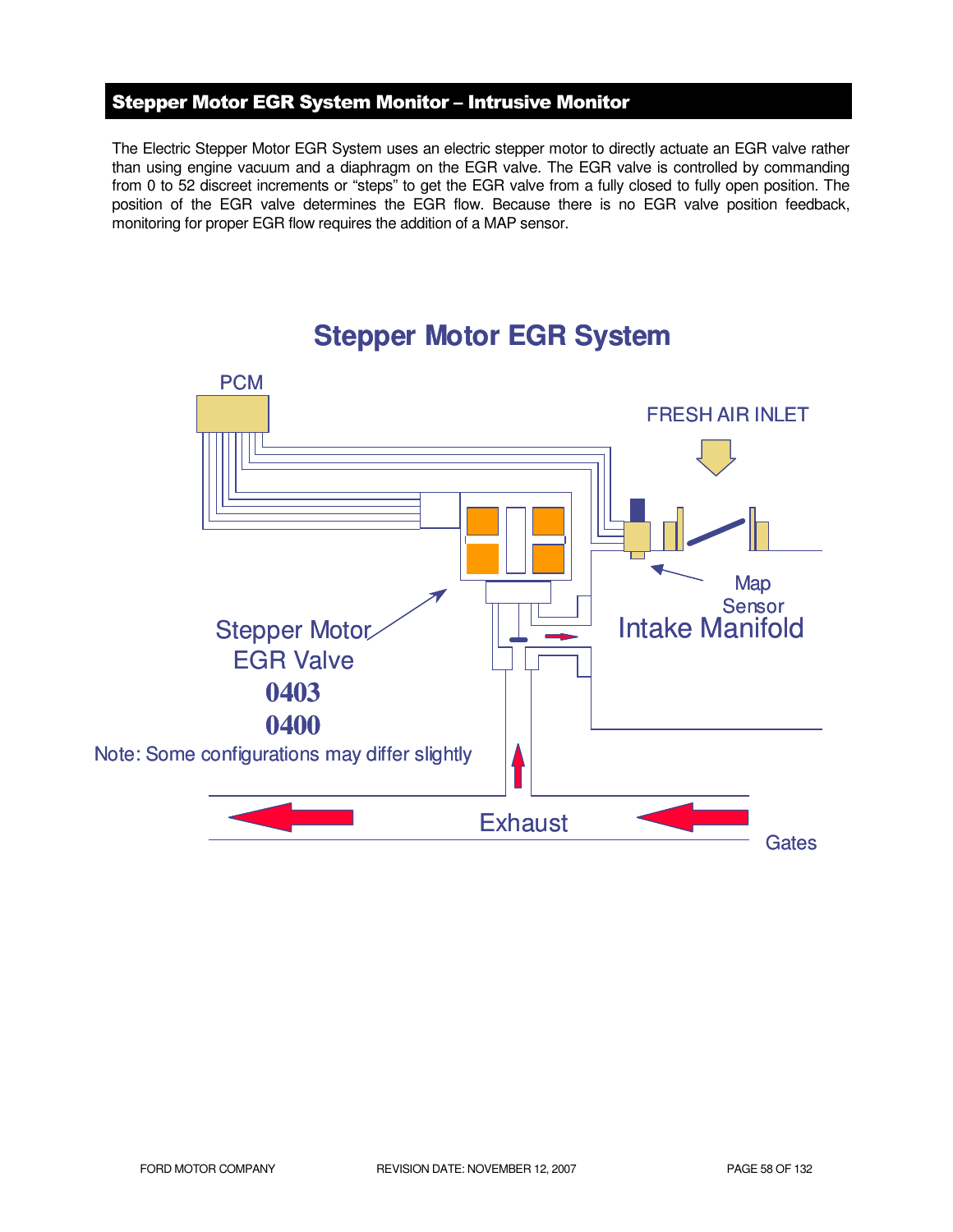The Stepper Motor EGR Monitor consists of an electrical and functional test that checks the stepper motor and the EGR system for proper flow.

The stepper motor electrical test is a continuous check of the four electric stepper motor coils and circuits to the PCM. A malfunction is indicated if an open circuit, short to power, or short to ground has occurred in one or more of the stepper motor coils for a calibrated period of time. If a malfunction has been detected, the EGR system will be disabled, and additional monitoring will be suspended for the remainder of the driving cycle, until the next engine start-up.

| <b>EGR Stepper Monitor Electrical Check Operation:</b> |                                     |  |
|--------------------------------------------------------|-------------------------------------|--|
| <b>DTCs</b>                                            | P0403                               |  |
| Monitor execution                                      | continuous                          |  |
| <b>Monitor Sequence</b>                                | none                                |  |
| Sensors OK                                             |                                     |  |
| <b>Monitoring Duration</b>                             | 4 seconds to register a malfunction |  |

#### **Stepper motor electrical check entry conditions:**

Battery voltage > 11.0 volts

#### **Typical EGR electrical check malfunction thresholds:**

"Smart" Coil Output Driver status indicates open or short to ground, or short to power

EGR flow is monitored using an analog Manifold Absolute Pressure Sensor (MAP). If a malfunction has been detected in the MAP sensor, the EGR monitor will not perform the EGR flow test.

The MAP sensor is checked for opens, shorts, or out-of-range values by monitoring the analog-to-digital (A/D) input voltage.

| <b>MAP Sensor Check Operation</b> |                                           |  |
|-----------------------------------|-------------------------------------------|--|
| <b>DTCs</b>                       | P0107 (low voltage), P0108 (high voltage) |  |
| Monitor execution                 | continuous                                |  |
| <b>Monitor Sequence</b>           | none                                      |  |
| Sensors OK                        | not applicable                            |  |
| <b>Monitoring Duration</b>        | 5 seconds to register a malfunction       |  |

#### **MAP electrical check entry conditions:**

Battery voltage > 11.0 volts

### **Typical MAP sensor check malfunction thresholds:**

Voltage < 0.024 volts or voltage > 4.96 volts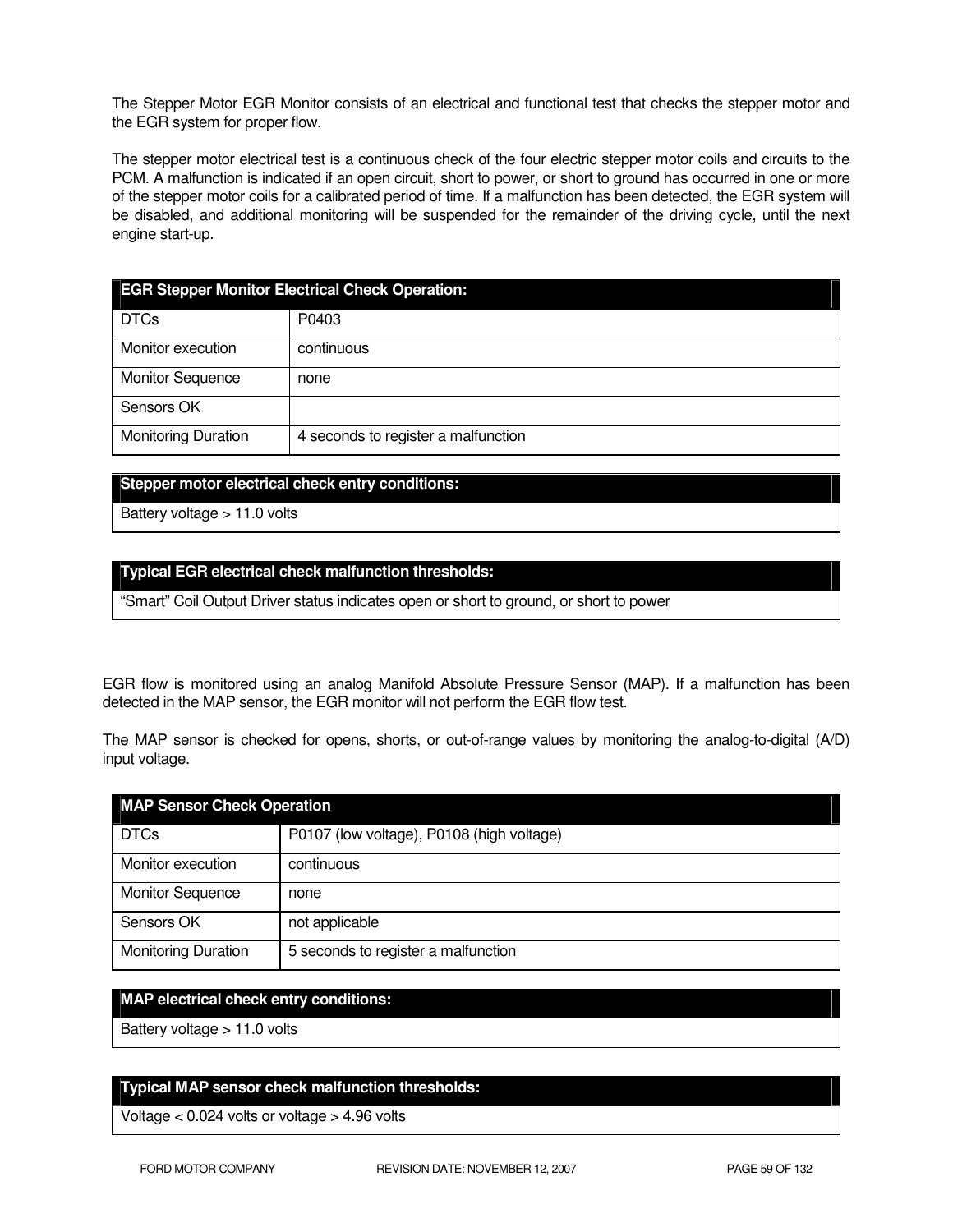The MAP sensor is also checked for rational values. The value of inferred MAP is checked against the actual value of MAP at idle, under steady load conditions.

| <b>MAP Sensor Rationality Check Operation</b> |                                     |  |
|-----------------------------------------------|-------------------------------------|--|
| <b>DTCs</b>                                   | P0106                               |  |
| Monitor execution                             | continuous                          |  |
| <b>Monitor Sequence</b>                       | None                                |  |
| Sensors OK                                    | not applicable                      |  |
| <b>Monitoring Duration</b>                    | 5 seconds to register a malfunction |  |

| <b>Typical MAP Rationality check entry conditions:</b> |         |          |
|--------------------------------------------------------|---------|----------|
| <b>Entry Conditions</b>                                | Minimum | Maximum  |
| Change in load                                         |         | 5%       |
| Engine rpm                                             | 500 rpm | 2500 rpm |
| Closed throttle                                        |         |          |

### **Typical MAP Rationality check malfunction thresholds:**

Difference between inferred MAP and actual MAP > 12 in Hg

After the vehicle has warmed up and normal EGR rates are being commanded by the PCM, the EGR flow check is performed. The flow test is performed once per drive-cycle when a minimum amount of EGR is requested and the remaining entry conditions required to initiate the test are satisfied. If a malfunction is detected, the EGR system as well as the EGR monitor is disabled until the next engine start-up.

The EGR flow test is done by observing the behavior of two different values of MAP - the analog MAP sensor reading, and inferred MAP, (MAP calculated from the Mass Air Flow Sensor, throttle position, rpm, BARO, etc.). During normal, steady-state operating conditions, EGR is intrusively commanded on to a specified percentage. Then, EGR is commanded off. If the EGR system is working properly, there is a significant difference in both the observed and the calculated values of MAP, between the EGR-on and the EGR-off states.

When the flow test entry condition have been satisfied, EGR is commanded to flow at a calibrated test rate (about 10%). At this time, the value of MAP is recorded (EGR-On MAP). The value of inferred MAP EGR-On IMAP is also recorded. Next the EGR is commanded off (0%). Again, the value of MAP is recorded (EGR-Off MAP). The value of EGR-Off IMAP is also recorded. Typically, 7 such On/Off samples are taken. After all the samples have been taken, the average EGR-On MAP, EGR-On IMAP, EGR-Off MAP and EGR-Off IMAP values are stored.

Next, the differences between the EGR-On and EGR-Off values are calculated:

| $MAP$ -delta = EGR-On MAP - EGR-Off MAP       | (analog MAP)   |
|-----------------------------------------------|----------------|
| $IMAP$ delta = EGR-On $IMAP$ - EGR-Off $IMAP$ | (inferred MAP) |

If the sum of MAP-delta and IMAP-delta exceeds a maximum threshold or falls below a minimum threshold, a P0400 high or low flow malfunction is registered.

As an additional check, if the EGR-On MAP exceeds a maximum threshold (BARO - a calibrated value), a P0400 low flow malfunction is registered. This test detects reduced EGR flow on systems where the MAP pickup point is not located in the intake manifold, but is located just upstream of the EGR valve, in the EGR delivery tube.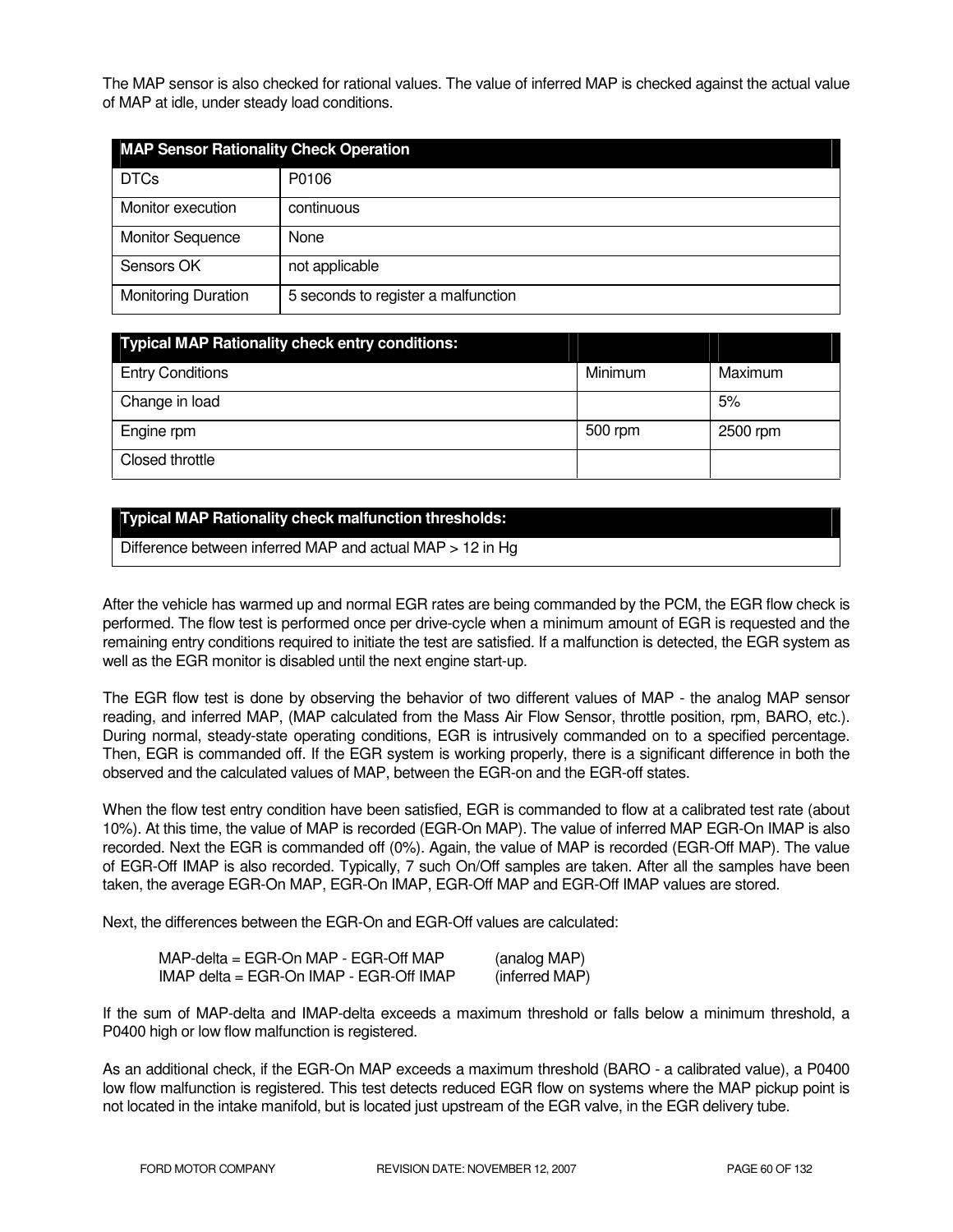Note: BARO is inferred at engine startup using the KOEO MAP sensor reading. It is updated during high, partthrottle, high rpm engine operation.

| <b>EGR Flow Check Operation:</b> |                                                                 |
|----------------------------------|-----------------------------------------------------------------|
| <b>DTCs</b>                      | P0400                                                           |
| Monitor execution                | once per driving cycle                                          |
| <b>Monitor Sequence</b>          | None                                                            |
| Sensors OK                       | CPS, ECT, IAT, MAF, MAP (P0106/7/8), TP, BARO not available yet |
| <b>Monitoring Duration</b>       | 15 seconds to register a malfunction (assumes 4 samples)        |

| <b>Typical EGR flow check entry conditions:</b>                                             |                        |               |
|---------------------------------------------------------------------------------------------|------------------------|---------------|
| <b>Entry Condition</b>                                                                      | Minimum                | Maximum       |
| <b>Desired EGR Mass Flow</b>                                                                | $> 0$ lb/min           |               |
| Engine RPM                                                                                  | 1450 rpm               | 2700 rpm      |
| Inferred Ambient Air Temperature                                                            | 20 °F                  | 140 °F        |
| <b>Engine Coolant Temperature</b>                                                           | 164 <sup>°</sup> F     |               |
| <b>Relative Throttle Position</b>                                                           | 0.09 volts             | 0.6 volts     |
| Engine Load                                                                                 | 42%                    | 63%           |
| Vehicle Speed                                                                               | 47 mph                 | 56 mph        |
| Engine RPM Steady (change/0.050 sec)                                                        |                        | 50 rpm        |
| Throttle Position Steady (change/0.050 sec)                                                 |                        | $0.024$ volts |
| Engine Load Steady (change/0.050 sec)                                                       |                        | 1.5%          |
| <b>BARO</b>                                                                                 | 22.5 "Hg               |               |
| O2 sensor tests not running: amplitude test, open-<br>loop downstream forced-excursion test |                        |               |
| No accessory state changes:                                                                 | Neutral/Drive,         |               |
|                                                                                             | A/C On/Off,            |               |
|                                                                                             | Low Speed Fan On/Off,  |               |
|                                                                                             | Power Steering On/Off, |               |
|                                                                                             | High Speed Fan On/Off  |               |

# **Typical EGR flow check malfunction thresholds:**

Sum of MAP-delta and IMAP delta < 0.62 " Hg or Sum of MAP-delta and IMAP delta > 8.00 " Hg or EGR-On  $MAP > BARO - 0$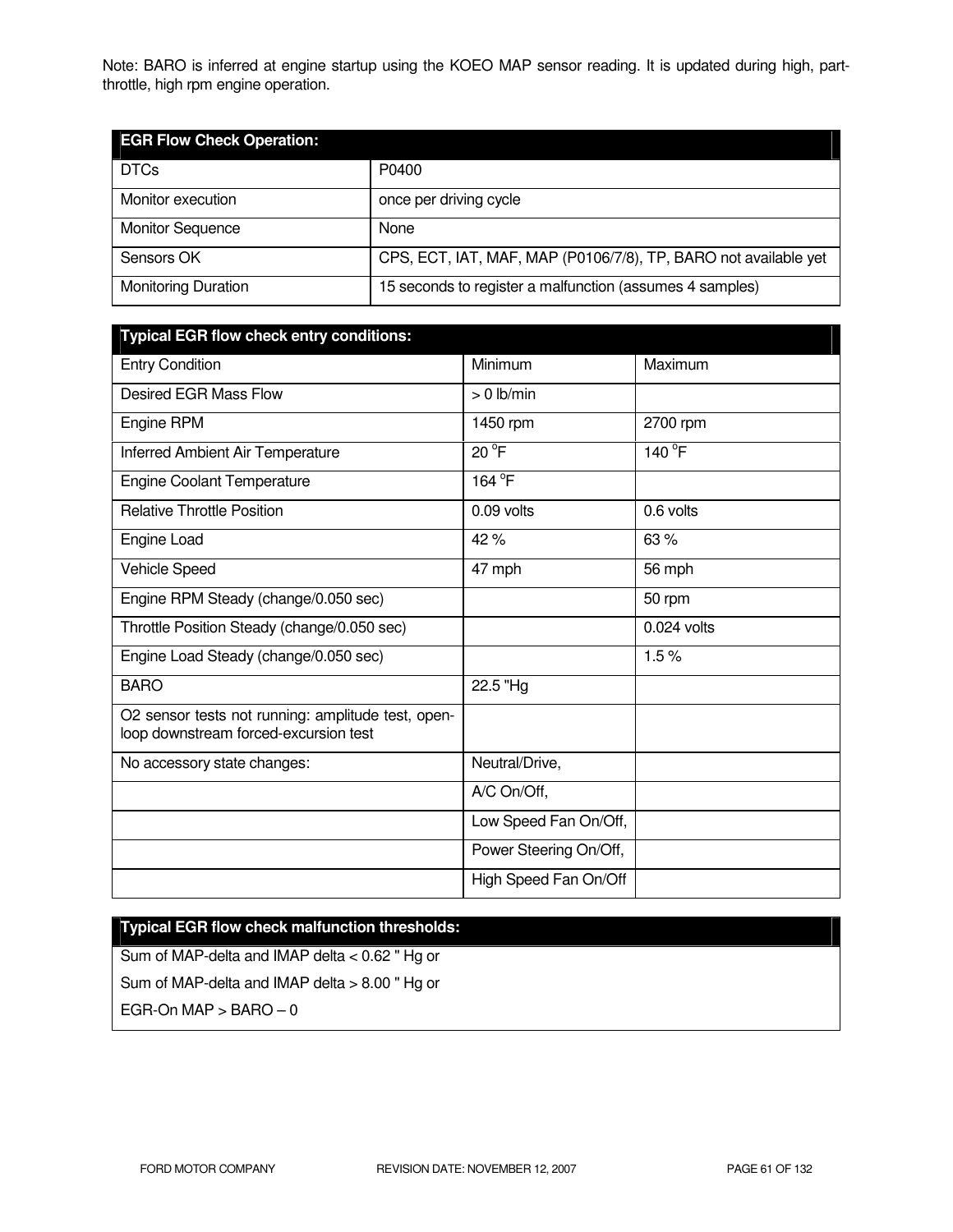| <b>J1979 Mode \$06 Data</b>                                                                                                          |         |                                                         |       |
|--------------------------------------------------------------------------------------------------------------------------------------|---------|---------------------------------------------------------|-------|
| Test ID                                                                                                                              | Comp ID | Description for J1850                                   | Units |
| \$4E                                                                                                                                 | \$31    | Sum of MAP-delta and IMAP delta and max, threshold      | in Hg |
| \$4E                                                                                                                                 | \$31    | Sum of MAP-delta and IMAP delta and min. threshold      | in Hg |
| \$4F                                                                                                                                 | \$00    | EGR-On MAP and max threshold                            | in Hg |
| Conversion for Test ID 4E and 4F: Take value and multiply result by 0.0078125 to get inches of Hg. The<br>result is always positive. |         |                                                         |       |
| Monitor ID                                                                                                                           | Test ID | Description for CAN                                     | Units |
| \$33                                                                                                                                 | \$80    | Sum of MAP-delta and IMAP delta, min and max thresholds | kPa   |
| \$33                                                                                                                                 | \$81    | EGR-On MAP and max threshold                            | kPa   |

# **I/M Readiness Indication**

If the inferred ambient temperature is less than 20  $^{\circ}$ F, greater than 130  $^{\circ}$ F, or the altitude is greater than 8,000 feet (BARO < 22.5 "Hg), the EGR flow test cannot be reliably done. In these conditions, the EGR flow test is suspended and a timer starts to accumulate the time in these conditions. If the vehicle leaves these extreme conditions, the timer starts decrementing, and, if conditions permit, will attempt to complete the EGR flow monitor. If the timer reaches 500 seconds, the EGR flow test is disabled for the remainder of the current driving cycle and the EGR Monitor I/M Readiness bit will be set to a "ready" condition after one such driving cycle. Starting in the 2002 MY, vehicles will require two such driving cycles for the EGR Monitor I/M Readiness bit to be set to a "ready" condition.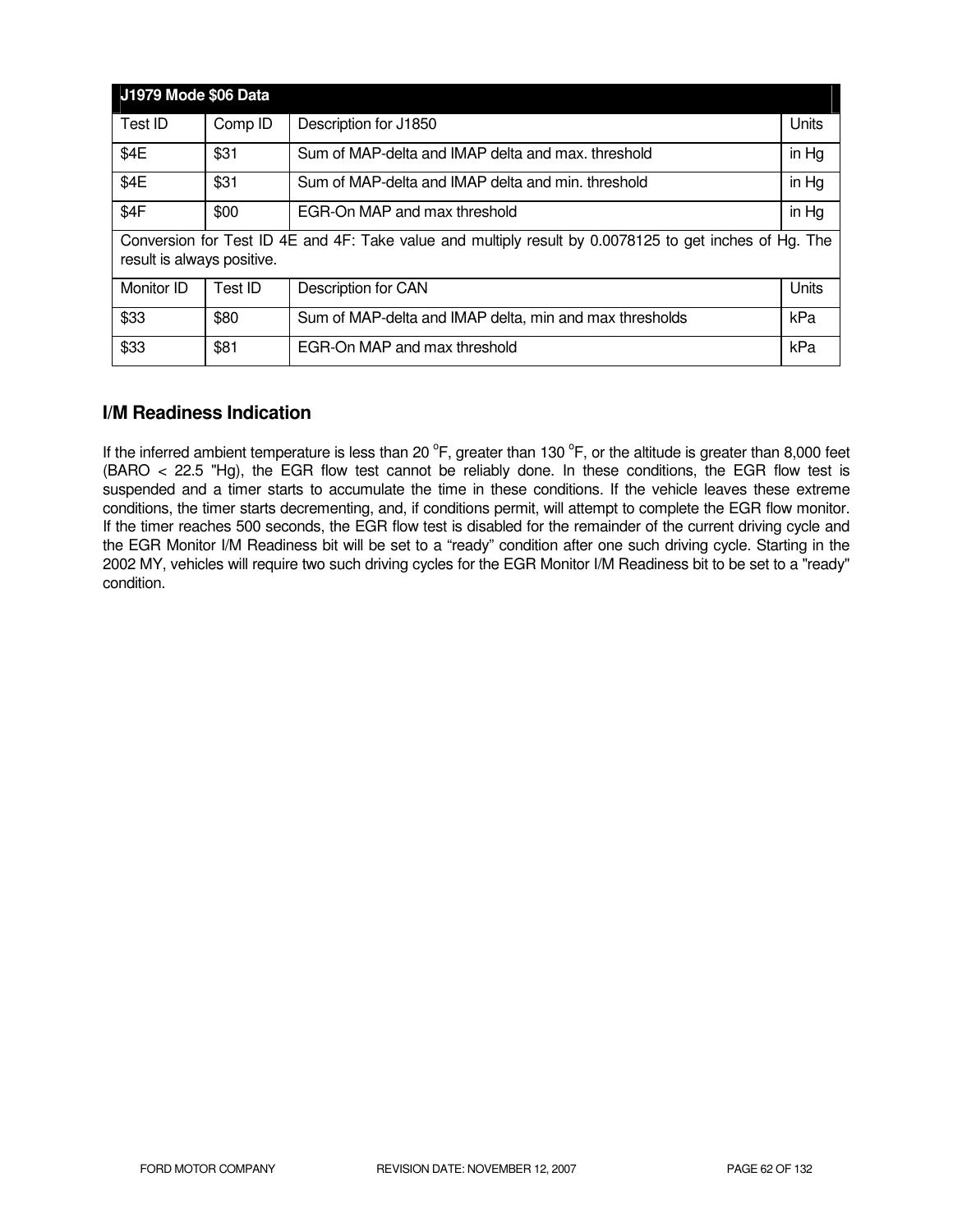# Stepper Motor EGR System Monitor – Non-intrusive Monitor

The Electric Stepper Motor EGR System uses an electric stepper motor to directly actuate an EGR valve rather than using engine vacuum and a diaphragm on the EGR valve. The EGR valve is controlled by commanding from 0 to 52 discreet increments or "steps" to get the EGR valve from a fully closed to fully open position. The position of the EGR valve determines the EGR flow. Control of the EGR valve is achieved by a non-feedback, open loop control strategy. Because there is no EGR valve position feedback, monitoring for proper EGR flow requires the addition of a MAP sensor.



# **Stepper Motor EGR System**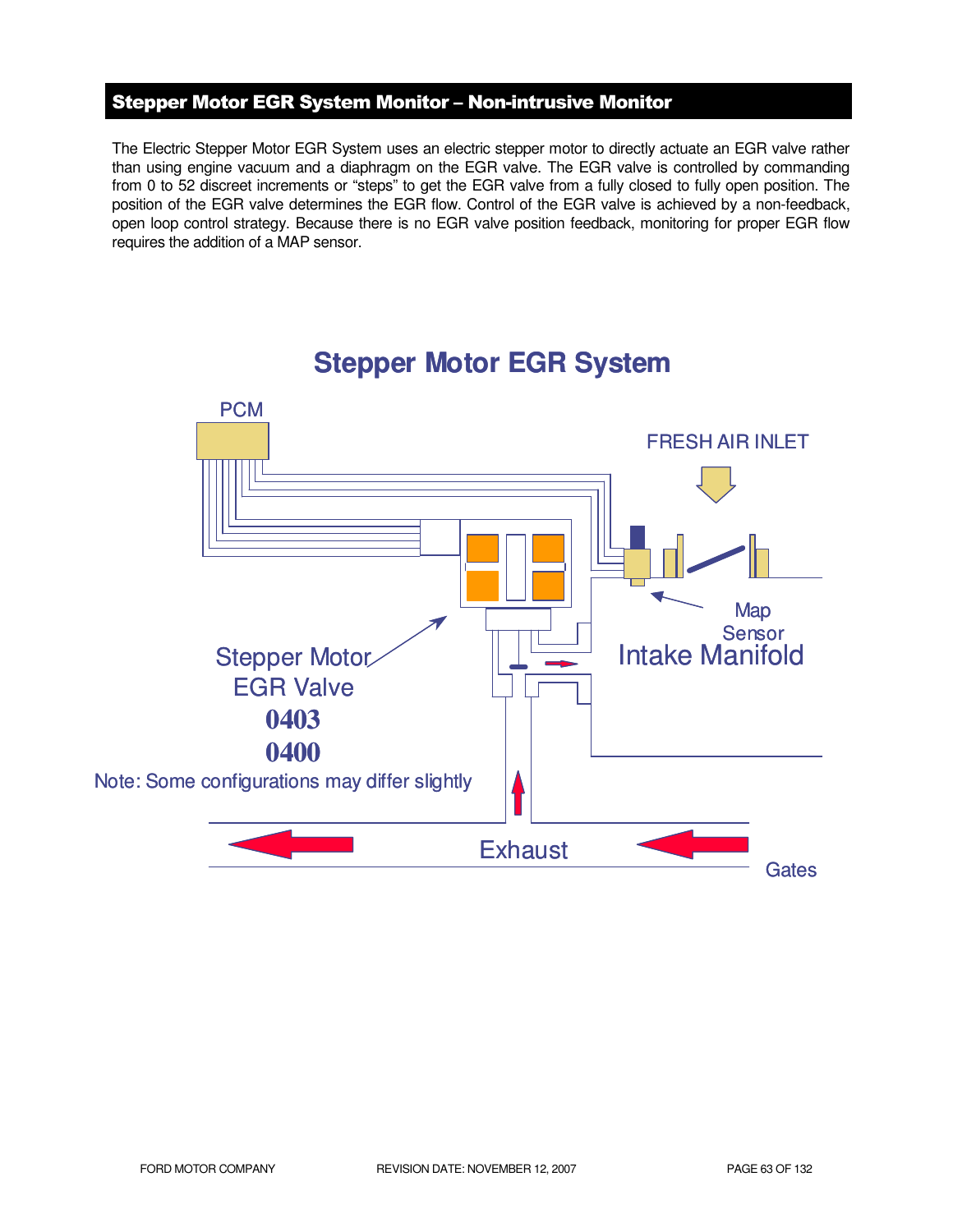The Non-Intrusive Stepper Motor EGR Monitor consists of an electrical and functional test that checks the stepper motor and the EGR system for proper flow.

The stepper motor electrical test is a continuous check of the four electric stepper motor coils and circuits to the PCM. A malfunction is indicated if an open circuit, short to power, or short to ground has occurred in one or more of the stepper motor coils for a calibrated period of time. If a malfunction has been detected, the EGR system will be disabled, and additional monitoring will be suspended for the remainder of the driving cycle, until the next engine start-up.

| <b>EGR Stepper Monitor Electrical Check Operation:</b> |                                     |  |
|--------------------------------------------------------|-------------------------------------|--|
| <b>DTCs</b>                                            | P0403                               |  |
| Monitor execution                                      | continuous                          |  |
| <b>Monitor Sequence</b>                                | none                                |  |
| Sensors OK                                             |                                     |  |
| <b>Monitoring Duration</b>                             | 4 seconds to register a malfunction |  |

#### **Stepper motor electrical check entry conditions:**

Battery voltage > 11.0 volts

#### **Typical EGR electrical check malfunction thresholds:**

"Smart" Coil Output Driver status indicates open or short to ground, or short to power

EGR flow is monitored using an analog Manifold Absolute Pressure Sensor (MAP). If a malfunction has been detected in the MAP sensor, the EGR monitor will not perform the EGR flow test.

The MAP sensor is checked for opens, shorts, or out-of-range values by monitoring the analog-to-digital (A/D) input voltage.

| <b>MAP Sensor Check Operation</b> |                                           |  |
|-----------------------------------|-------------------------------------------|--|
| <b>DTCs</b>                       | P0107 (low voltage), P0108 (high voltage) |  |
| Monitor execution                 | continuous                                |  |
| <b>Monitor Sequence</b>           | none                                      |  |
| Sensors OK                        | not applicable                            |  |
| <b>Monitoring Duration</b>        | 5 seconds to register a malfunction       |  |

#### **MAP electrical check entry conditions:**

Battery voltage > 11.0 volts

#### **Typical MAP sensor check malfunction thresholds:**

Voltage < 0.024 volts or voltage > 4.96 volts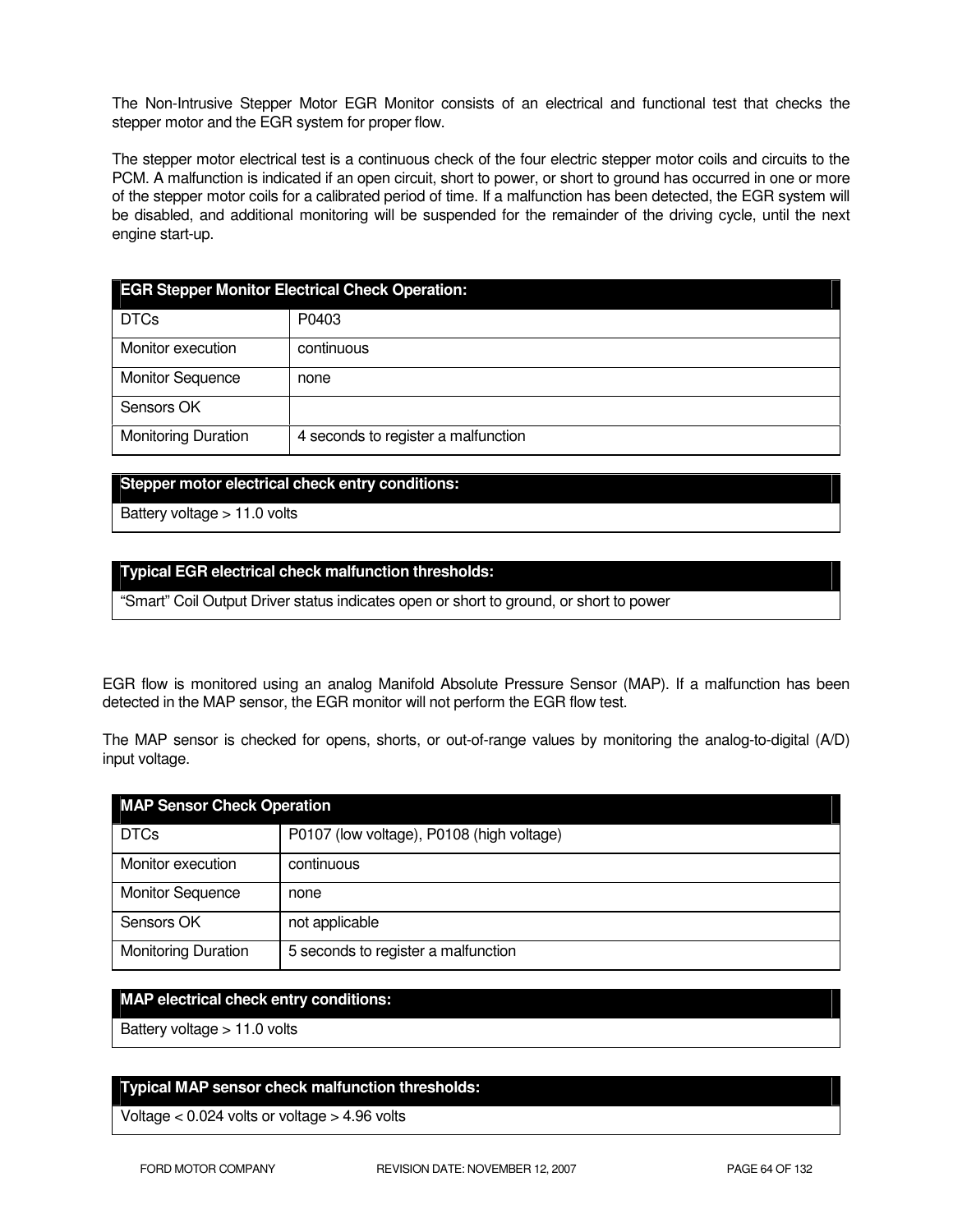The MAP sensor is also checked for rational values. The value of inferred MAP is checked against the actual value of MAP at idle and non-idle engine operating conditions.

| <b>MAP Sensor Rationality Check Operation</b> |                                      |  |
|-----------------------------------------------|--------------------------------------|--|
| <b>DTCs</b>                                   | P0106                                |  |
| Monitor execution                             | continuous                           |  |
| <b>Monitor Sequence</b>                       | None                                 |  |
| Sensors OK                                    | not applicable                       |  |
| <b>Monitoring Duration</b>                    | 10 seconds to register a malfunction |  |

| <b>Typical MAP Rationality check entry conditions:</b> |         |          |
|--------------------------------------------------------|---------|----------|
| <b>Entry Conditions</b>                                | Minimum | Maximum  |
| Change in load                                         |         | 5%       |
| Engine rpm                                             | 500 rpm | 1800 rpm |

# **Typical MAP Rationality check malfunction thresholds:**

Difference between inferred MAP and actual MAP > 10 in Hg

The MAP sensor is also checked for intermittent MAP faults.

| <b>MAP Sensor Intermittent Check Operation</b> |                                     |
|------------------------------------------------|-------------------------------------|
| <b>DTCs</b>                                    | P0109 (non-MIL)                     |
| Monitor execution                              | Continuous                          |
| <b>Monitor Sequence</b>                        | None                                |
| Sensors OK                                     | not applicable                      |
| <b>Monitoring Duration</b>                     | 2 seconds to register a malfunction |

# **Typical MAP Intermittent check malfunction thresholds:**

Voltage < 0.024 volts or voltage > 4.96 volts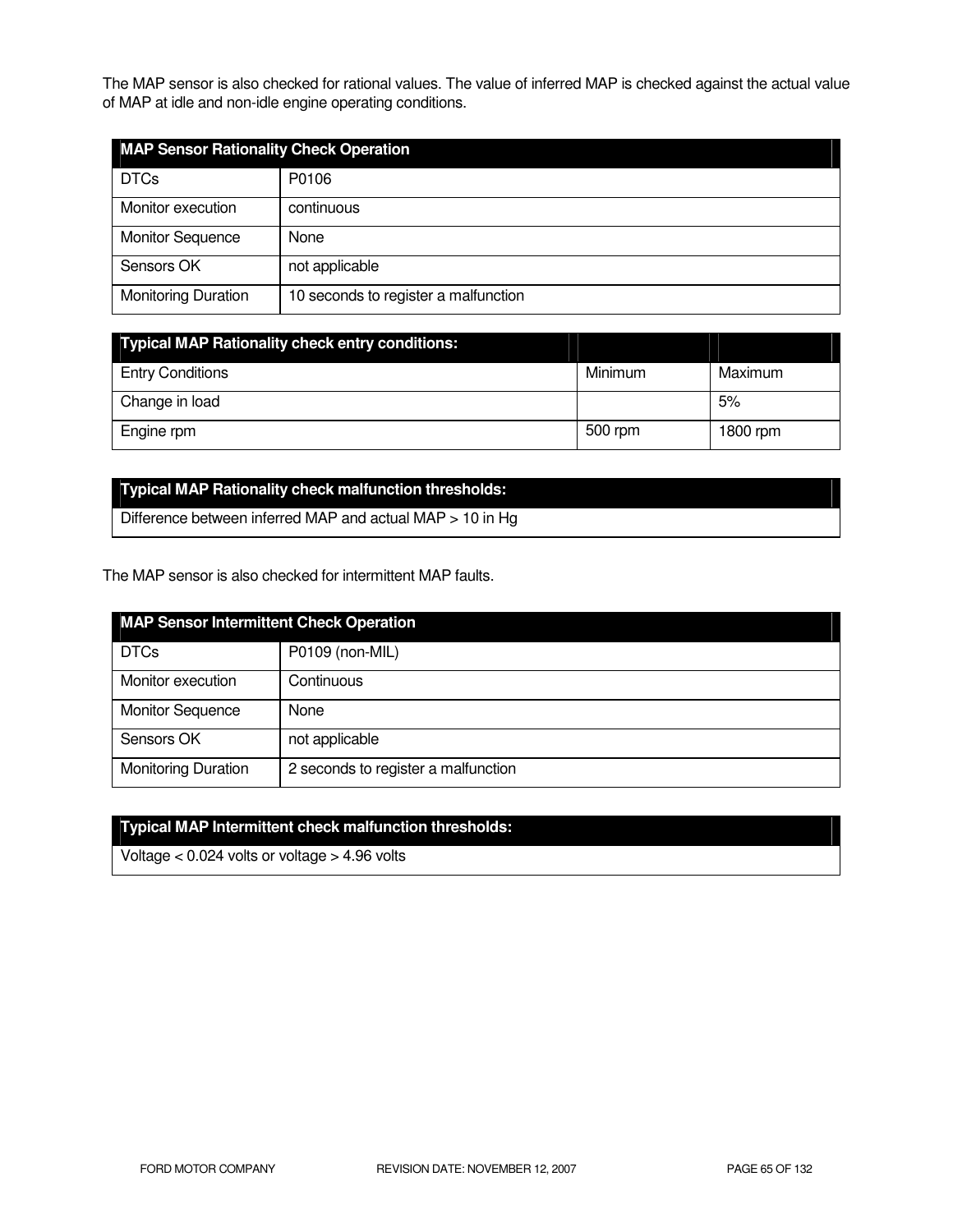After the vehicle has warmed up and normal EGR rates are being commanded by the PCM, the EGR flow test is performed. The flow test is performed once per drive-cycle after the remaining entry conditions required to initiate the test are satisfied.

The EGR flow test is done by observing the behavior of two different values of MAP - the analog MAP sensor reading, and inferred MAP, (MAP calculated from the Mass Air Flow Sensor, throttle position, rpm, BARO, etc.). The calculation of inferred MAP is not compensated for EGR flow and, therefore, does not account for the effects of EGR flow whereas measured MAP does respond to the effects of EGR flow. The amount of EGR flow can therefore be calculated by looking at the difference between measured MAP and inferred MAP.

Measured MAP can be thought of as consisting of three contributors: fresh air drawn into the intake manifold, EGR flow, and a noise/variability term. The following equation describes this:

#### **P**map = **P**maf + **P**egr + **P**noise

Where: **P**map = pressure in manifold measured by the MAP sensor

**Pmaf** = fresh air pressure without EGR flow, inferred from the MAF sensor, also known as inferred MAP

**P**egr = EGR flow pressure due to EGR flow

**P**noise = any discrepancy between measured MAP and inferred MAP, without EGR

**P**maf (inferred MAP) is determined by the amount of fresh air drawn into manifold as measured by the Mass Air Flow (MAF) sensor. Inferred MAP is determined during the engine mapping process with no EGR, as a function of rpm and load

**P**egr , the pressure due to EGR contribution can be modeled in the following equation:

**P**egr = K \* (Actual EGR / Desired EGR) \* Desired EGR

Where:  $K =$  converts EGR pressure to a percent EGR flow rate

By rearranging the equation:

Actual EGR / Desired EGR = **P**egr / (K \* Desired EGR)

The ratio of actual to desired EGR will eventually be calculated by the EGR monitor and will reflect how accurately EGR is being delivered to the engine.

Some differences will always exist between measured MAP and inferred MAP due to hardware variations. Within steady engine operating conditions without EGR, it is reasonable to model any differences between inferred and measured MAP as an offset and slope that is a function of load. The offset and slope are learned at various loads. This correction can be represented as:

MAP correction = **P**noise = M \* LOAD + B

Where: B = offset between measured MAP and inferred MAP

M = slope which accounts for the difference between measured MAP and inferred MAP as a function of load

The terms B and M are learned and compensate for differences between measured MAP and inferred MAP.

Rearranging and substituting in the equations above results in the following system model:

Actual EGR / Desired EGR = (measured MAP – inferred MAP – MAP correction) / (K \* Desired EGR)

The Actual EGR / Desired EGR is called the "degradation index". A value near one indicates the system is functioning properly whereas a value near zero reflects severe flow degradation.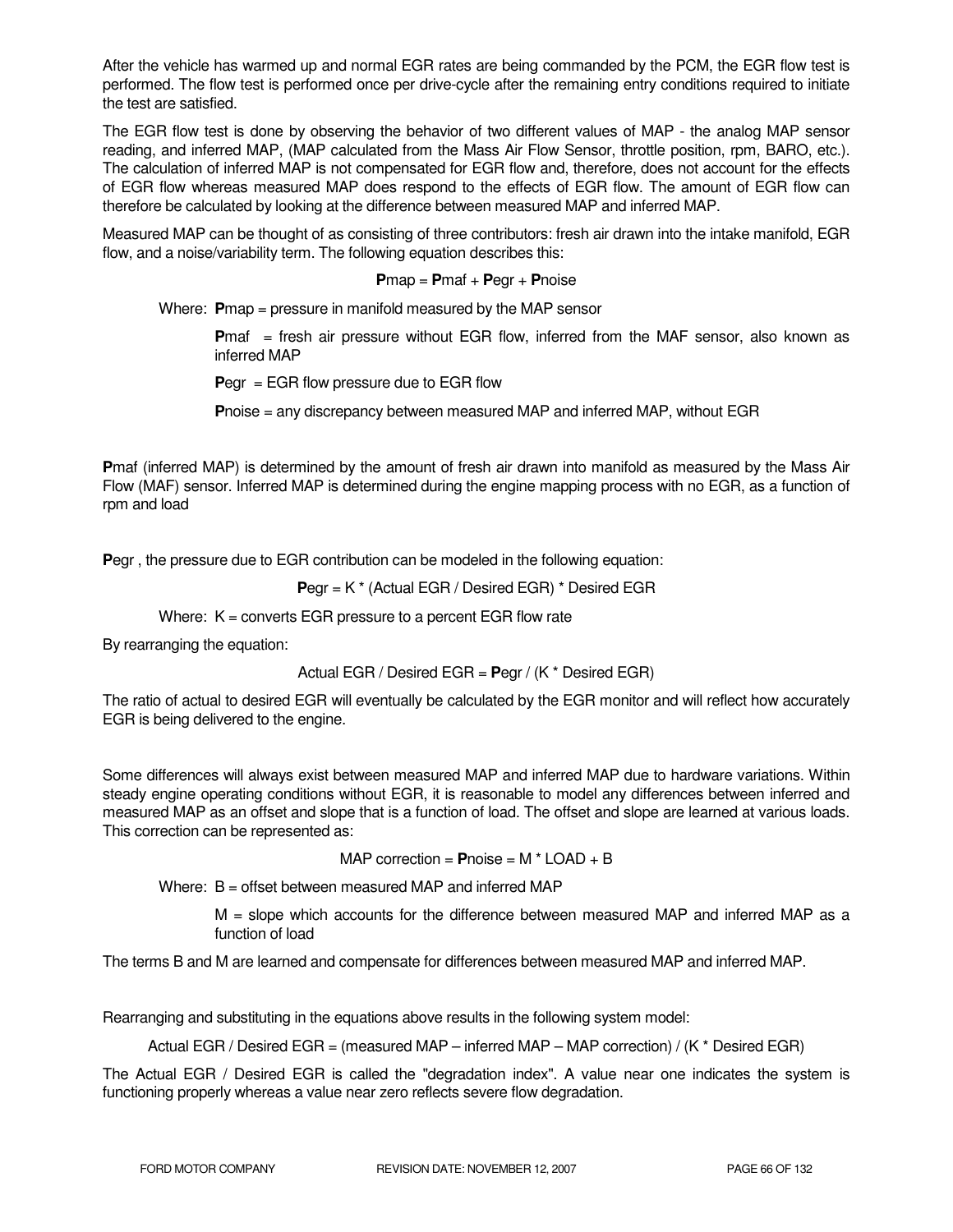When the entry conditions for the flow test have been satisfied, a calibrated number of samples of the difference between measured MAP and inferred MAP are taken at low, medium and high load regions, with and without EGR, to learn the MAP correction terms and then calculate the degradation index. When the number of samples in each load region is complete, a degradation index value from zero to one is computed. A value near one indicates the system is functioning properly whereas a value near zero reflects EGR severe flow degradation.

The degradation index is compared to a calibrated threshold to determine if a low flow malfunction has occurred.

Once the EGR monitor has been completed, the counter for the number of samples in each load region is reset to zero. If an EGR flow malfunction has occurred, the P0400 DTC flow malfunction is registered.

Note: BARO is inferred at engine startup using the KOEO MAP sensor reading. It is updated during high, partthrottle, engine operation.

This monitor employs an Exponentially Weighted Moving Average (EWMA) algorithm to improve the robustness threshold of the degradation index. During normal customer driving, a malfunction will illuminate the MIL, on average, in 3 to 6 driving cycles. If KAM is reset (battery disconnected), a malfunction will illuminate the MIL in 2 driving cycles. See the section on EWMA for additional information.

| <b>EGR Flow Check Operation:</b> |                                                                 |
|----------------------------------|-----------------------------------------------------------------|
| <b>DTCs</b>                      | P0400                                                           |
| Monitor execution                | once per driving cycle                                          |
| <b>Monitor Sequence</b>          | None                                                            |
| Sensors OK                       | CPS, ECT, IAT, MAF, MAP (P0106/7/8), TP, BARO not available yet |
| <b>Monitoring Duration</b>       | 200 seconds (600 data samples)                                  |

| <b>Typical EGR flow check entry conditions:</b> |                |                 |
|-------------------------------------------------|----------------|-----------------|
| <b>Entry Condition</b>                          | <b>Minimum</b> | Maximum         |
| Engine RPM                                      | 1400 rpm       | 2600 rpm        |
| Inferred Ambient Air Temperature                | $32^{\circ}$ F | 140 $\degree$ F |
| <b>Engine Coolant Temperature</b>               | 80 °F          | $250^{\circ}$ F |
| Engine RPM Steady (change/0.050 sec)            |                | $100$ rpm       |
| MAP Steady (change/0.050 sec)                   |                | $0.5$ in Hg     |
| Engine Load Steady (change/0.050 sec)           |                | 1.5%            |
| <b>BARO</b>                                     | 22.5 "Hg       |                 |

### **Typical EGR flow check malfunction thresholds:**

< 0.50 degradation index

| J1979 Mode \$06 Data |         |                              |          |
|----------------------|---------|------------------------------|----------|
| Monitor ID           | Test ID | Description for CAN          | Units    |
| \$33                 | \$82    | <b>EGR Degradation Index</b> | unitless |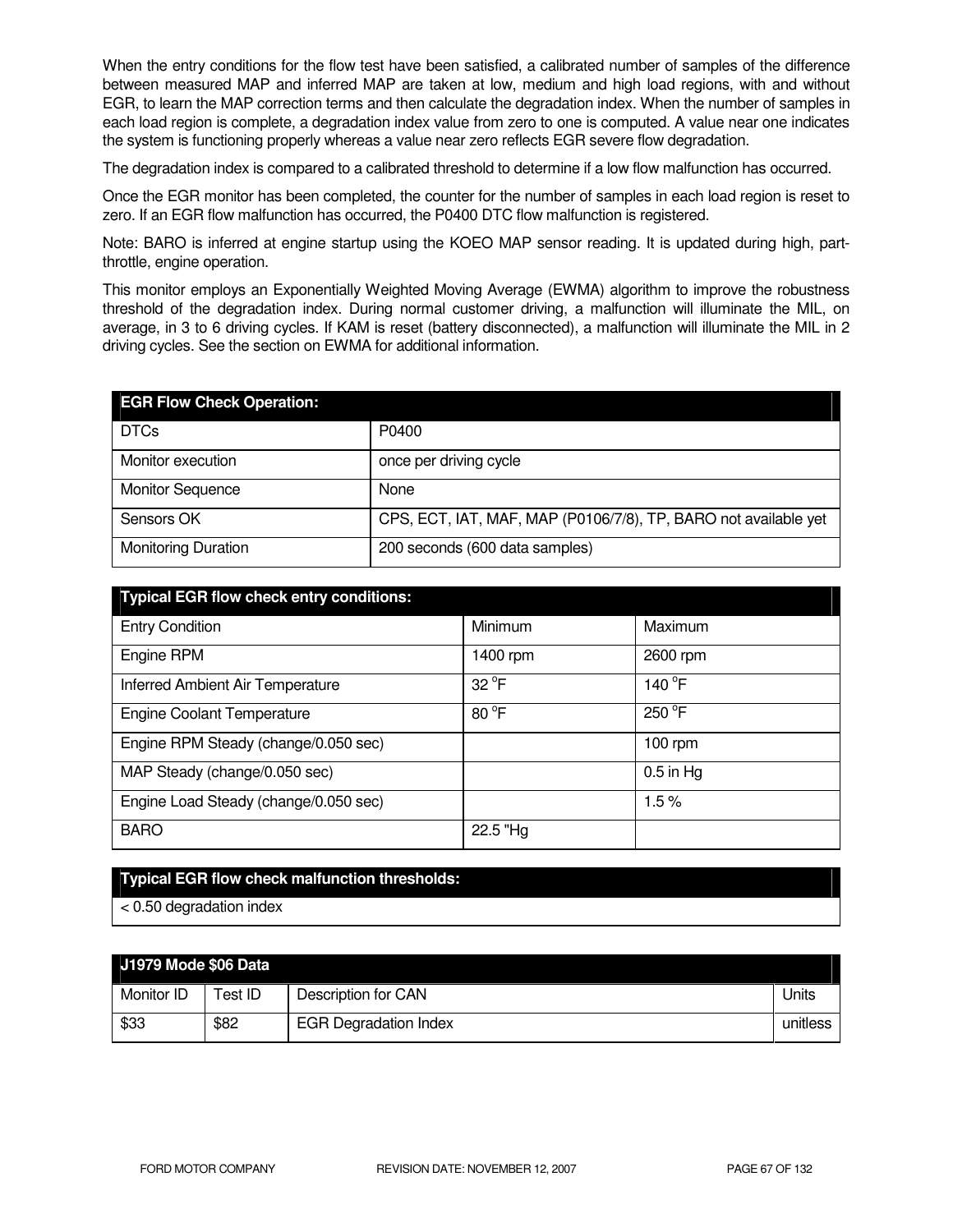### **I/M Readiness Indication**

If the inferred ambient temperature is less than 20  $^{\circ}$ F, greater than 130  $^{\circ}$ F, or the altitude is greater than 8,000 feet (BARO < 22.5 "Hg), the EGR flow test cannot be reliably done. In these conditions, the EGR flow test is suspended and a timer starts to accumulate the time in these conditions. If the vehicle leaves these extreme conditions, the timer starts decrementing, and, if conditions permit, will attempt to complete the EGR flow monitor. If the timer reaches 800 seconds, the EGR flow test is disabled for the remainder of the current driving cycle and the EGR Monitor I/M Readiness bit will be set to a "ready" condition after one such driving cycle. Two such consecutive driving cycles are required for the EGR Monitor I/M Readiness bit to be set to a "ready" condition.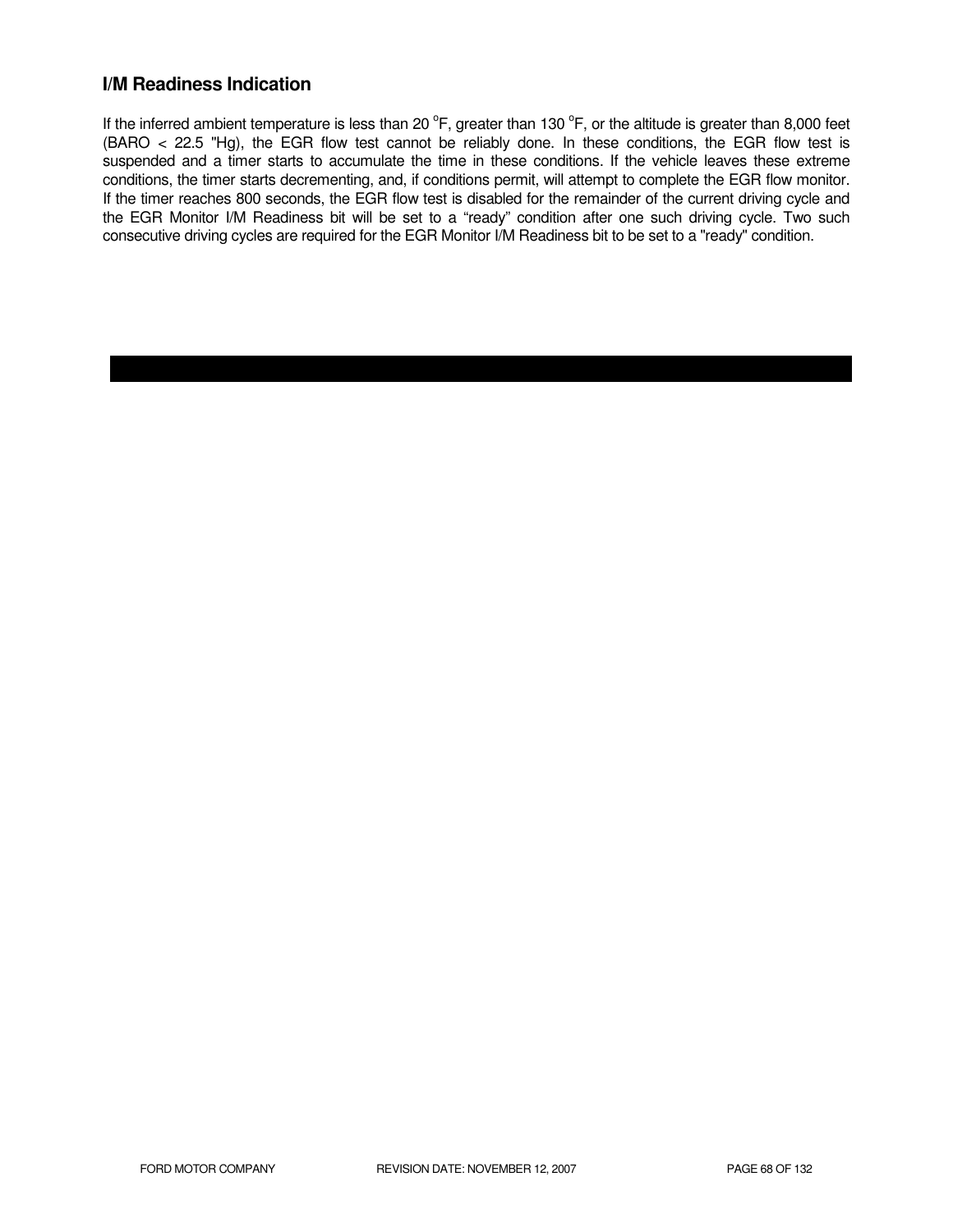# PCV System Monitor

Ford plans to comply with the PCV monitoring requirements by modifying the current PCV system design. The PCV valve will be installed into the rocker cover using a quarter-turn cam-lock design to prevent accidental disconnection. High retention force molded plastic lines will be used from the PCV valve to the intake manifold. The diameter of the lines and the intake manifold entry fitting will be increased so that inadvertent disconnection of the lines after a vehicle is serviced will cause either an immediate engine stall or will not allow the engine to be restarted. Some vehicles will incorporate such designs beginning in the 2001 MY. In the event that the vehicle does not stall if the line between the intake manifold and PCV valve is inadvertently disconnected, the vehicle will have a large vacuum leak that will cause the vehicle to run lean at idle. This will illuminate the MIL after two consecutive driving cycles and will store one or more of the following codes: Lack of O2 sensor switches, Bank1 (P1131 or P2195), Lack of O2 sensor switches Bank 2 (P1151 or P2197), Fuel System Lean, Bank1 (P0171),, Fuel System Lean, Bank 2 (P0174)

### Thermostat Monitor

Ford plans to comply with the thermostat-monitoring requirement by using a slightly-modified version of the current "Insufficient temperature for closed-loop" test (P0125 or P0128). If the engine is being operated in a manner that is generating sufficient heat, the engine coolant temperature (ECT) or cylinder head temperature (CHT) should warm up in a predictable manner. A timer is incremented while the engine is at moderate load and vehicle speed is above a calibrated limit. The target/minimum timer value is based on ambient air temperature at start-up. If the timer exceeds the target time and ECT/CHT has not warmed up to the target temperature, a malfunction is indicated. The test runs if the start-up IAT temperature is below the target temperature. A 2-hour engine-off soak time is required to erase a pending or confirmed DTC. This feature prevents false-passes where engine coolant temperature rises after the engine is turned off during a short engine-off soak. The target temperature is calibrated to the thermostat regulating temperature minus 20 °F. For a typical 195 °F thermostat, the warm-up temperature would be calibrated to 175  $\degree$ F. This test is being phased in starting in the 2000 MY. A vehicle, which is not part of the thermostat monitor phase-in, utilizes a 140  $\overline{P}$  warm-up temperature.

|                            | <b>Insufficient Temperature for Closed Loop Check Operation:</b>              |
|----------------------------|-------------------------------------------------------------------------------|
| <b>DTCs</b>                | P0125 or P0128                                                                |
| Monitor execution          | Once per driving cycle                                                        |
| <b>Monitor Sequence</b>    | None                                                                          |
| <b>Monitoring Duration</b> | 300 to 800 seconds within test entry conditions, based on ambient temperature |

| Typical P0125/P0128 check entry conditions:           |                |                  |
|-------------------------------------------------------|----------------|------------------|
| <b>Entry Condition</b>                                | Minimum        | Maximum          |
| Vehicle speed                                         | 15 mph         |                  |
| Intake Air Temp at Start-up                           | $20^{\circ}$ F | Target ECT temp. |
| Engine Load                                           | 30%            |                  |
| Engine off (soak) time to clear pending/confirmed DTC | 2 hours        |                  |

### **Typical P0125/P0128 check malfunction thresholds:**

Time period expired without reaching 175 °F target ECT temperature.

Time period is 300 to 800 seconds based on ambient temperature at start-up.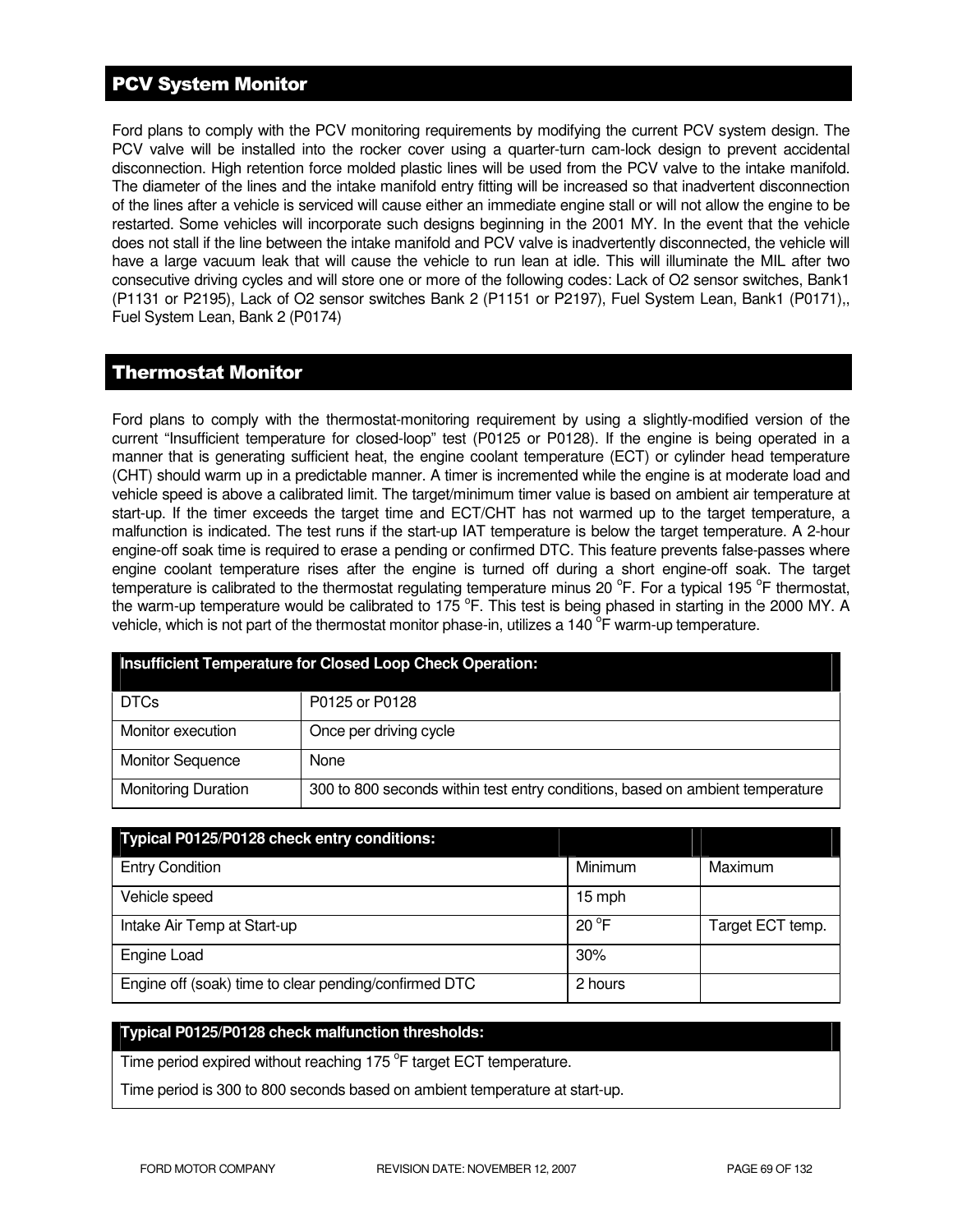# Electronic Throttle Control

The Gen 2 Electronic Throttle Control system uses a strategy that delivers engine or output shaft torque, based on driver demand, utilizing an electronically controlled throttle body. Gen 2 ETC strategy was developed mainly to improve fuel economy. This is possible by decoupling throttle angle (produces engine torque) from pedal position (driver demand). This allows the powertrain control strategy to optimize fuel control and transmission shift schedules while delivering the requested engine or wheel torque. Gen 2 ETC is being used on many Ford products such as the Lincoln LS, Explorer/Mountaineer, light and heavy duty E/F-series trucks, Crown Vic / Grand Marquis, Ford 500 / Freestyle, Mustang.



Because safety is a major concern with ETC systems, a complex safety monitor strategy (hardware and software) was developed. The monitor system is distributed across two processors: the main powertrain control processor and a monitoring processor called an Enhanced-Quizzer (E-Quizzer) processor.

The primary monitoring function is performed by the Independent Plausibility Check (IPC) software, which resides on the main processor. It is responsible for determining the driver-demanded torque and comparing it to an estimate of the actual torque delivered. If the generated torque exceeds driver demand by specified amount, the IPC takes appropriate mitigating action.

Since the IPC and main controls share the same processor, they are subject to a number of potential, commonfailure modes. Therefore, the E-Quizzer processor was added to redundantly monitor selected PCM inputs and to act as an intelligent watchdog and monitor the performance of the IPC and the main processor. If it determines that the IPC function is impaired in any way, it takes appropriate Failure Mode and Effects Management (FMEM) actions.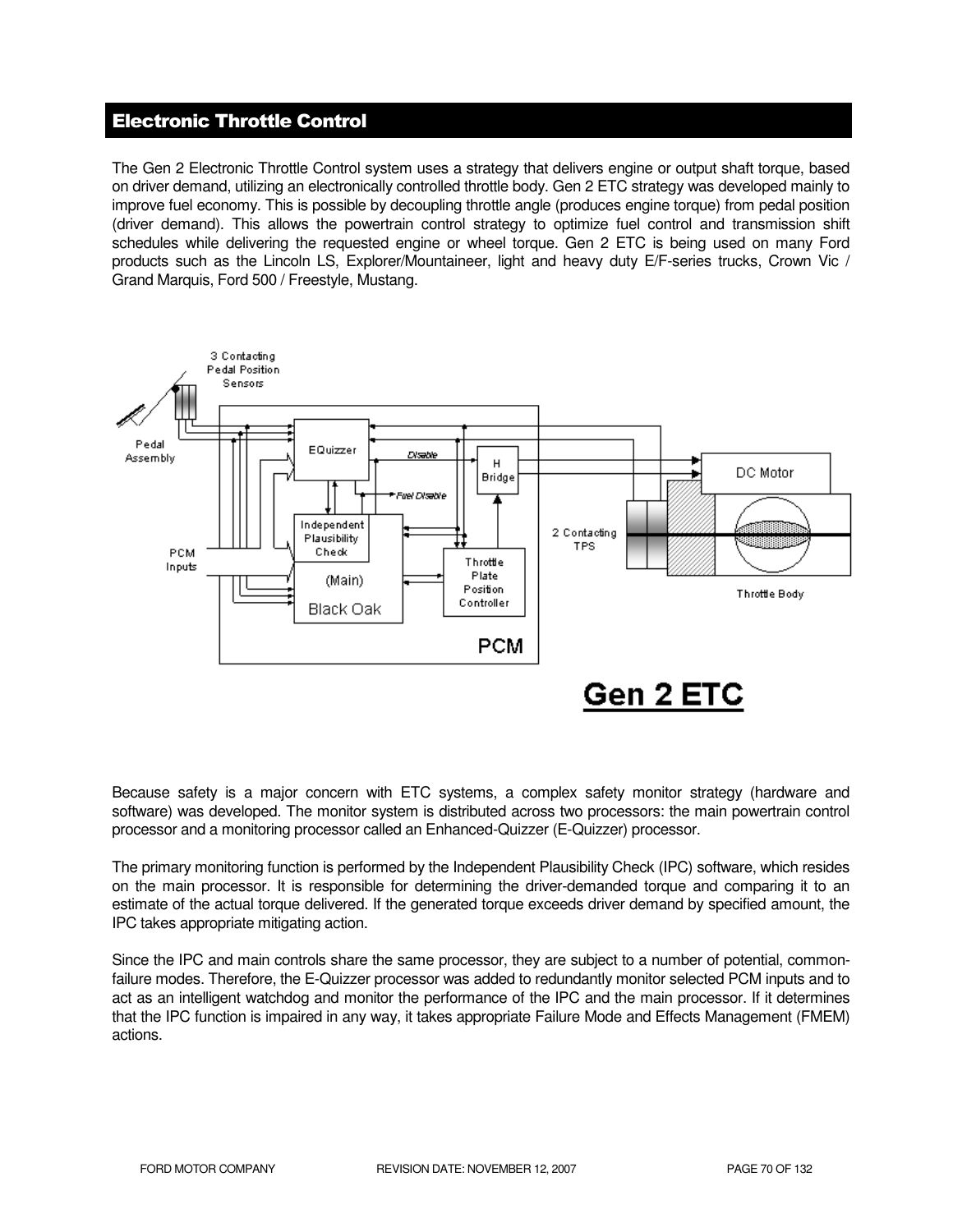|                                  | <b>ETC System Failure Mode and Effects Management:</b>                                                                                                                                                                                                                                                                                                                                                                                                                                                                                                                                                                                                                                               |
|----------------------------------|------------------------------------------------------------------------------------------------------------------------------------------------------------------------------------------------------------------------------------------------------------------------------------------------------------------------------------------------------------------------------------------------------------------------------------------------------------------------------------------------------------------------------------------------------------------------------------------------------------------------------------------------------------------------------------------------------|
| Effect                           | Failure Mode                                                                                                                                                                                                                                                                                                                                                                                                                                                                                                                                                                                                                                                                                         |
| No Effect on Driveability        | A loss of redundancy or loss of a non-critical input could result in a fault that does not affect<br>driveability. The ETC light will turn on, but the throttle control and torque control systems will<br>function normally.                                                                                                                                                                                                                                                                                                                                                                                                                                                                        |
| RPM Guard w/ Pedal<br>Follower   | In this mode, torque control is disabled due to the loss of a critical sensor or PCM fault. The<br>throttle is controlled in pedal-follower mode as a function of the pedal position sensor input<br>only. A maximum allowed RPM is determined based on pedal position (RPM Guard.) If the<br>actual RPM exceeds this limit, spark and fuel are used to bring the RPM below the limit. The<br>ETC light and the MIL are turned on in this mode and a P2106 is set. EGR, VCT, and IMRC<br>outputs are set to default values.                                                                                                                                                                          |
| RPM Guard w/ Default<br>Throttle | In this mode, the throttle plate control is disabled due to the loss of Throttle Position, the<br>Throttle Plate Position Controller, or other major Electronic Throttle Body fault. A default<br>command is sent to the TPPC, or the H-bridge is disabled. Depending on the fault detected,<br>the throttle plate is controlled or springs to the default (limp home) position. A maximum<br>allowed RPM is determined based on pedal position (RPM Guard.) If the actual RPM<br>exceeds this limit, spark and fuel are used to bring the RPM below the limit. The ETC light<br>and the MIL are turned on in this mode and a P2110 is set. EGR, VCT, and IMRC outputs<br>are set to default values. |
| RPM Guard w/ Forced<br>High Idle | This mode is caused by the loss of 2 or 3 pedal position sensor inputs due to sensor, wiring,<br>or PCM faults. The system is unable to determine driver demand, and the throttle is controlled<br>to a fixed high idle airflow. There is no response to the driver input. The maximum allowed<br>RPM is a fixed value (RPM Guard.) If the actual RPM exceeds this limit, spark and fuel are<br>used to bring the RPM below the limit. The ETC light and the MIL are turned on in this mode<br>and a P2104 is set. EGR, VCT, and IMRC outputs are set to default values.                                                                                                                             |
| Shutdown                         | If a significant processor fault is detected, the monitor will force vehicle shutdown by disabling<br>all fuel injectors. The ETC light and the MIL may be turned on in this mode and a P2105 is<br>set.                                                                                                                                                                                                                                                                                                                                                                                                                                                                                             |
|                                  | Note: Vehicle shutdown does not increase emissions; therefore the MIL is not required to be<br>illuminated for this fault.                                                                                                                                                                                                                                                                                                                                                                                                                                                                                                                                                                           |
|                                  | Note: ETC illuminates or displays a message on the message center immediately, MIL<br>illuminates after 2 driving cycles                                                                                                                                                                                                                                                                                                                                                                                                                                                                                                                                                                             |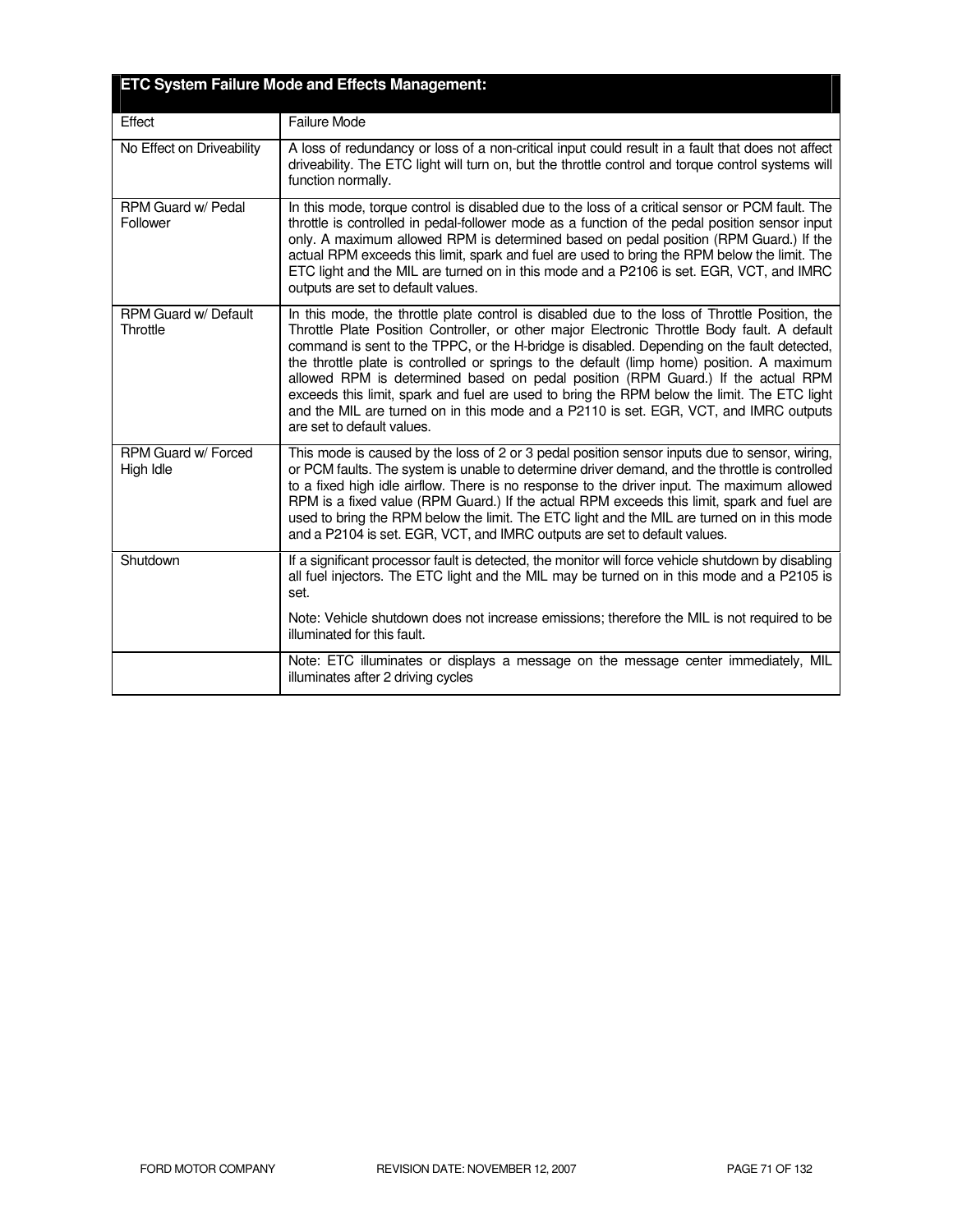### Electronic Throttle Monitor

| <b>DTCs</b><br>P0606 - PCM processor failure (MIL, ETC light)<br>P2106 – ETC FMEM – forced limited power; sensor fault: MAF, one TP, CKP, TSS,<br>OSS, stuck throttle, throttle actuator circuit fault (MIL, ETC light)<br>P2110 - ETC FMEM - forced limited rpm; two TPs failed; TPPC detected fault (MIL,<br>ETC light)<br>P2104 – ETC FMEM – forced idle, two or three pedal sensors failed (MIL, ETC light)<br>P2105 - ETC FMEM - forced engine shutdown; EQuizzer detected fault (MIL, ETC<br>light)<br>U0300 - ETC software version mismatch, IPC, EQuizzer or TPPC (non-MIL, ETC<br>light) |
|---------------------------------------------------------------------------------------------------------------------------------------------------------------------------------------------------------------------------------------------------------------------------------------------------------------------------------------------------------------------------------------------------------------------------------------------------------------------------------------------------------------------------------------------------------------------------------------------------|
|                                                                                                                                                                                                                                                                                                                                                                                                                                                                                                                                                                                                   |
|                                                                                                                                                                                                                                                                                                                                                                                                                                                                                                                                                                                                   |
|                                                                                                                                                                                                                                                                                                                                                                                                                                                                                                                                                                                                   |
|                                                                                                                                                                                                                                                                                                                                                                                                                                                                                                                                                                                                   |
|                                                                                                                                                                                                                                                                                                                                                                                                                                                                                                                                                                                                   |
|                                                                                                                                                                                                                                                                                                                                                                                                                                                                                                                                                                                                   |
| P0600 - Serial Communication Link (non-MIL, ETC light)                                                                                                                                                                                                                                                                                                                                                                                                                                                                                                                                            |
| P060A - Internal control module monitoring processor performance (non-MIL, ETC<br>light)                                                                                                                                                                                                                                                                                                                                                                                                                                                                                                          |
| P060B - Internal control module A/D processing performance (MIL, ETC light)                                                                                                                                                                                                                                                                                                                                                                                                                                                                                                                       |
| P060C - Internal control module main processor performance (MIL, ETC light)                                                                                                                                                                                                                                                                                                                                                                                                                                                                                                                       |
| P061B – Internal control module torque calculation performance (MIL, ETC light)                                                                                                                                                                                                                                                                                                                                                                                                                                                                                                                   |
| P061C - Internal control module engine rpm performance (MIL, ETC light)                                                                                                                                                                                                                                                                                                                                                                                                                                                                                                                           |
| P061D - Internal control module engine airmass performance (MIL, ETC light)                                                                                                                                                                                                                                                                                                                                                                                                                                                                                                                       |
| P061F - Internal control module throttle actuator controller performance (MIL, ETC<br>light)                                                                                                                                                                                                                                                                                                                                                                                                                                                                                                      |
| P1674 – Internal control module software corrupted (non-MIL, ETC light)                                                                                                                                                                                                                                                                                                                                                                                                                                                                                                                           |
| Continuous<br>Monitor execution                                                                                                                                                                                                                                                                                                                                                                                                                                                                                                                                                                   |
| None<br><b>Monitor Sequence</b>                                                                                                                                                                                                                                                                                                                                                                                                                                                                                                                                                                   |
| Sensors OK<br>not applicable                                                                                                                                                                                                                                                                                                                                                                                                                                                                                                                                                                      |
| <b>Monitoring Duration</b><br>< 1 seconds to register a malfunction                                                                                                                                                                                                                                                                                                                                                                                                                                                                                                                               |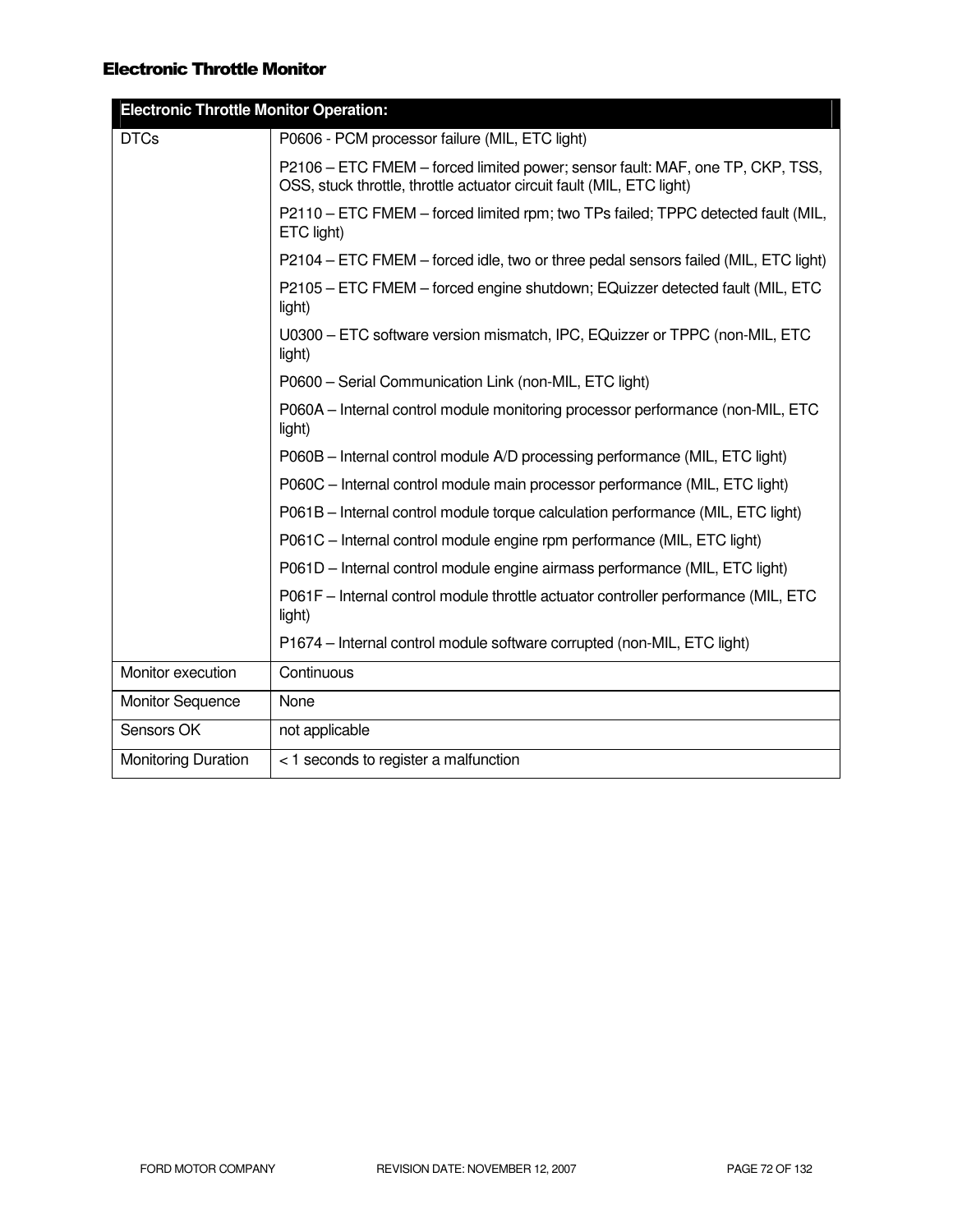## Accelerator and Throttle Position Sensor Inputs

| <b>Accelerator Pedal Position Sensor Check Operation:</b> |                                                              |  |
|-----------------------------------------------------------|--------------------------------------------------------------|--|
| <b>DTCs</b>                                               | P2122, P2123 - APP D circuit continuity (ETC light, non-MIL) |  |
|                                                           | P2121 - APP D range/performance (ETC light, non-MIL)         |  |
|                                                           | P2127, P2128 - APP E circuit continuity (ETC light, non-MIL) |  |
|                                                           | P2126 - APP E range/performance (ETC light, non-MIL)         |  |
|                                                           | P2132, P2133 - APP F circuit continuity (ETC light, non-MIL) |  |
|                                                           | P2131 - APP F range/performance (ETC light, non-MIL)         |  |
| Monitor execution                                         | continuous                                                   |  |
| <b>Monitor Sequence</b>                                   | none                                                         |  |
| Sensors OK                                                | not applicable                                               |  |
| <b>Monitoring Duration</b>                                | < 1 seconds to register a malfunction                        |  |

# **APP sensor check malfunction thresholds:**

Circuit continuity - Voltage < 0.25 volts or voltage > 4.75 volts

Range/performance – sensor disagreement between processors (PCM and EQuizzer)

| <b>Throttle Position Sensor Check Operation:</b> |                                                         |  |
|--------------------------------------------------|---------------------------------------------------------|--|
| <b>DTCs</b>                                      | P0122, P0123 - TP A circuit continuity (MIL, ETC light) |  |
|                                                  | P0121 - TP A range/performance (non-MIL)                |  |
|                                                  | P2135 - TP A / TP B correlation (ETC light, non-MIL)    |  |
|                                                  | P0222, P0223 - TP B circuit continuity (MIL, ETC light) |  |
|                                                  | P0221 - TP B range/performance (non-MIL)                |  |
| Monitor execution                                | Continuous                                              |  |
| <b>Monitor Sequence</b>                          | None                                                    |  |
| Sensors OK                                       | not applicable                                          |  |
| <b>Monitoring Duration</b>                       | < 1 seconds to register a malfunction                   |  |

## **TP sensor check malfunction thresholds:**

Circuit continuity - Voltage < 0.25 volts or voltage > 4.75 volts

Correlation and range/performance – sensor disagreement between processors (PCM and EQuizzer), TP inconsistent with TPPC throttle plate position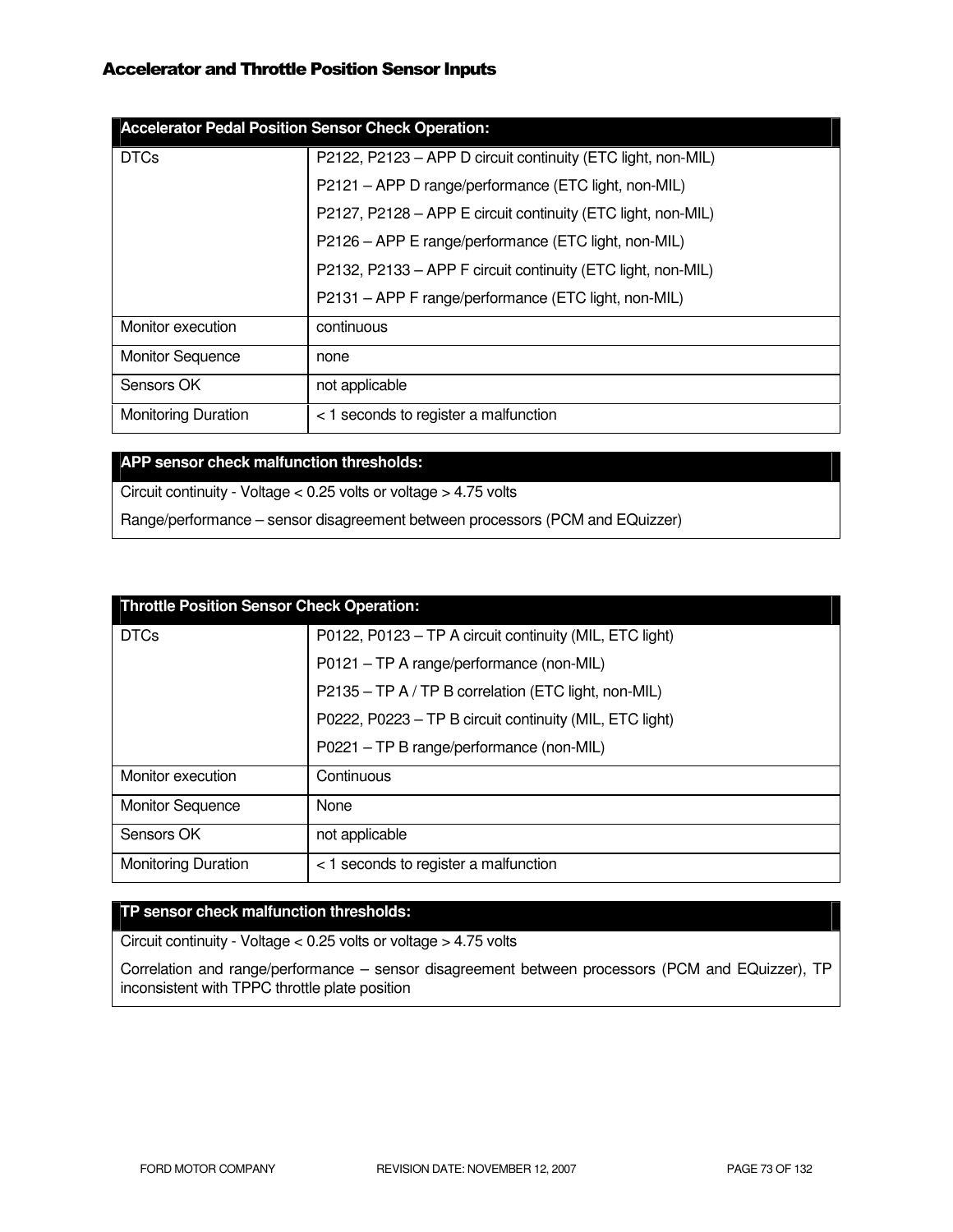## Throttle Plate Position Controller (TPPC) Outputs

The purpose of the TPPC is to control the throttle position to the desired throttle angle. It is a separate chip embedded in the PCM. The desired angle is communicated from the main CPU via a 312.5 Hz duty cycle signal. The TPPC interprets the duty cycle signal as follows:

0% <= DC < 4% - Out of range, limp home default position.

4% <= DC < 6% - Commanded default position, closed.

6% <= DC < 7% - Commanded default position. Used for key-on, engine off.

7% <= DC < 8% - Ice Breaker Mode.

8% <= DC < 10% - Closed against hard-stop. Used to learn zero throttle angle position (hard-stop) after key-up

10%  $\lt$  DC  $\lt$  =92% - Normal operation, between 0 degrees (hard-stop) and 82%, 10% duty cycle = 0 degrees throttle angle, 92% duty cycle = 82 degrees throttle angle.

92% < DC <= 96% - Wide Open Throttle, 82 to 86 degrees throttle angle.

96% < DC <= 100% - Out of Range, limp home default position

The desired angle is relative to the hard-stop angle. The hard-stop angle is learned during each key-up process before the main CPU requests the throttle plate to be closed against the hard-stop. The output of the TPPC is a voltage request to the H-driver (also in PCM). The H driver is capable of positive or negative voltage to the Electronic Throttle Body Motor.

| <b>Throttle Plate Controller and Actuator Operation:</b> |                                                                                                                              |
|----------------------------------------------------------|------------------------------------------------------------------------------------------------------------------------------|
| <b>DTCs</b>                                              | P2107 – processor test (MIL)                                                                                                 |
|                                                          | P2111 - throttle actuator system stuck open (MIL)                                                                            |
|                                                          | P2112 – throttle actuator system stuck closed (MIL)                                                                          |
|                                                          | P2100 – throttle actuator circuit open, short to power, short to ground (non-MIL)                                            |
|                                                          | P2101 - throttle actuator range/performance test (MIL)                                                                       |
|                                                          | P2072 - throttle body ice blockage (non-MIL)                                                                                 |
|                                                          | Note: For all the above DTCs, in addition to the MIL, the ETC light will be on for<br>the fault that caused the FMEM action. |
| Monitor execution                                        | Continuous                                                                                                                   |
| <b>Monitor Sequence</b>                                  | None                                                                                                                         |
| <b>Monitoring Duration</b>                               | < 5 seconds to register a malfunction                                                                                        |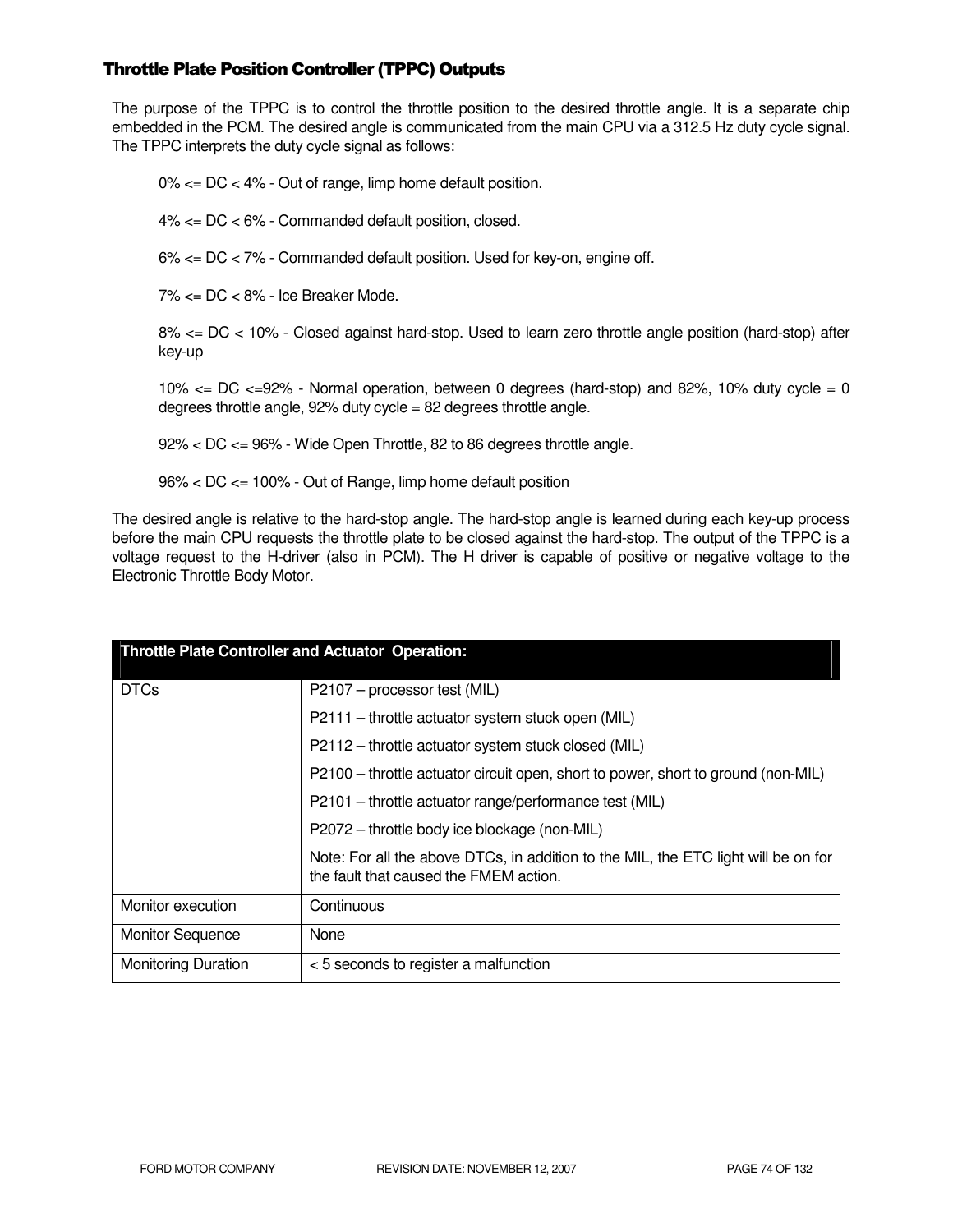# Comprehensive Component Monitor - Engine

## Engine Inputs

Analog inputs such as Intake Air Temperature (P0112, P0113), Engine Coolant Temperature (P0117, P0118), Cylinder Head Temperature (P1289. P1290), Mass Air Flow (P0102, P0103) and Throttle Position (P0122, P0123, P1120), Fuel Temperature (P0182, P0183), Engine Oil Temperature (P0197, P0198), Fuel Rail Pressure (p0192, P0193) are checked for opens, shorts, or rationality by monitoring the analog -to-digital (A/D) input voltage.

| <b>Engine Coolant Temperature Sensor Check Operation:</b> |                                       |  |
|-----------------------------------------------------------|---------------------------------------|--|
| <b>DTCs</b>                                               | P0117 (low input), P0118 (high input) |  |
| Monitor execution                                         | continuous                            |  |
| <b>Monitor Sequence</b>                                   | None                                  |  |
| Sensors OK                                                | not applicable                        |  |
| <b>Monitoring Duration</b>                                | 5 seconds to register a malfunction   |  |

#### **Typical ECT sensor check malfunction thresholds:**

Voltage < 0.244 volts or voltage > 4.96 volts

The ECT rationality test checks to make sure that ECT is not stuck in a range that causes other OBD to be disabled. If after a long (6 hour) soak, ECT is very high (> 230  $^{\circ}$ F) and is also much higher than IAT at start, it is assumed that ECT is stuck high. If after a long (6 hour) soak, ECT is stuck midrange between 175 °F (typical thermostat monitor threshold temperature) and 230  $^{\circ}$ F and is also much higher than IAT at start, it is assumed that ECT is stuck mid range.

| <b>ECT Sensor Rationality Check Operation:</b> |                                       |  |
|------------------------------------------------|---------------------------------------|--|
| <b>DTCs</b>                                    | P0116 (ECT stuck high or midrange)    |  |
| Monitor execution                              | Once per driving cycle                |  |
| <b>Monitor Sequence</b>                        | None                                  |  |
| Sensors OK                                     | ECT, CHT, IAT                         |  |
| <b>Monitoring Duration</b>                     | 100 seconds to register a malfunction |  |

| <b>Typical ECT Sensor Rationality check entry conditions:</b> |                  |                 |
|---------------------------------------------------------------|------------------|-----------------|
| <b>Entry Condition</b>                                        | Minimum          | Maximum         |
| Engine-off time (soak time)                                   | 360 min          |                 |
| Difference between ECT and IAT                                |                  | 50 deg          |
| Engine Coolant Temperature for stuck high condition           | 230 $^{\circ}$ F |                 |
| Engine Coolant Temperature for stuck midrange condition       | $175^{\circ}$ F  | $230^{\circ}$ F |

## **Typical ECT Sensor Rationality check malfunction thresholds:**

ECT stuck high for > 100 seconds and Catalyst, Misfire, Fuel System or HO2S Monitors have not run this drive cycle for stuck high condition OR ECT stuck midrange for > 100 seconds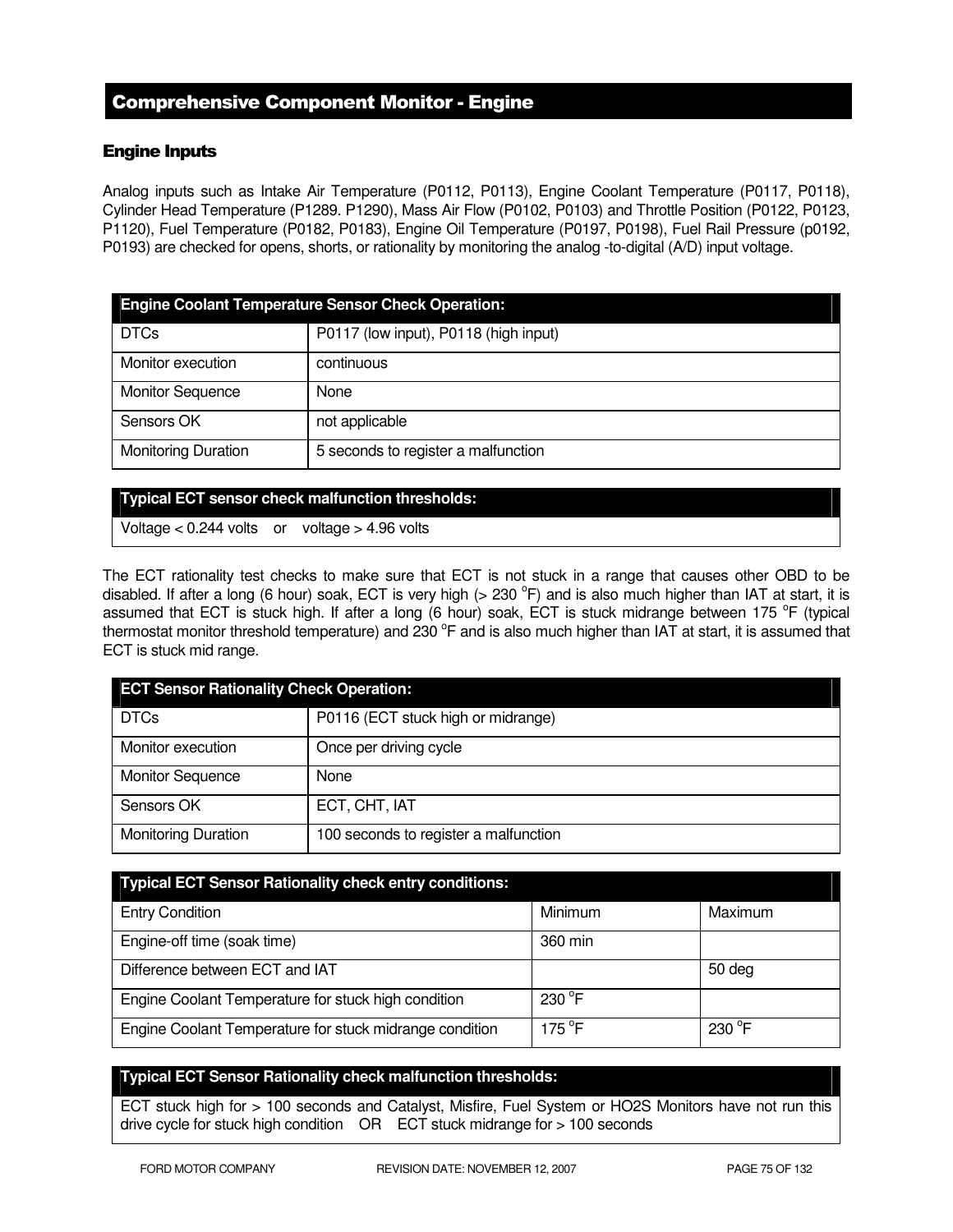Currently, vehicles use either an ECT sensor or CHT sensor, not both. The CHT sensor measures cylinder head metal temperature as opposed to engine coolant temperature. At lower temperatures, CHT temperature is equivalent to ECT temperature. At higher temperatures, ECT reaches a maximum temperature (dictated by coolant composition and pressure) whereas CHT continues to indicate cylinder head metal temperature. If there is a loss of coolant or air in the cooling system, the CHT sensor will still provides an accurate measure of cylinder head metal temperature. If a vehicle uses a CHT sensor, the PCM software calculates both CHT and ECT values for use by the PCM control and OBD systems.

| <b>Cylinder Head Temperature Sensor Check Operation:</b> |                                                                            |  |
|----------------------------------------------------------|----------------------------------------------------------------------------|--|
| <b>DTCs</b>                                              | P1289 (high input), P1290 (low input), P1299 (fail-safe cooling activated) |  |
| Monitor execution                                        | continuous                                                                 |  |
| <b>Monitor Sequence</b>                                  | none                                                                       |  |
| Sensors OK                                               | not applicable                                                             |  |
| <b>Monitoring Duration</b>                               | 5 seconds to register a malfunction                                        |  |

## **Typical CHT sensor check malfunction thresholds:**

Voltage < 0.244 volts or voltage > 4.96 volts

For P1299, MIL illuminates immediately if CHT > 270  $^{\circ}$  Fuel shut-off is activated to reduce engine and coolant temperature

| Intake Air Temperature Sensor Check Operation: |                                       |  |
|------------------------------------------------|---------------------------------------|--|
| <b>DTCs</b>                                    | P0112 (low input), P0113 (high input) |  |
| Monitor execution                              | continuous                            |  |
| <b>Monitor Sequence</b>                        | none                                  |  |
| Sensors OK                                     | not applicable                        |  |
| <b>Monitoring Duration</b>                     | 5 seconds to register a malfunction   |  |

| Typical IAT sensor check malfunction thresholds: |  |
|--------------------------------------------------|--|
|                                                  |  |

Voltage < 0.244 volts or voltage > 4.96 volts

| <b>Engine Oil Temperature Sensor Check Operation:</b> |                                       |  |
|-------------------------------------------------------|---------------------------------------|--|
| <b>DTCs</b>                                           | P0197 (low input), P0198 (high input) |  |
| Monitor execution                                     | continuous                            |  |
| <b>Monitor Sequence</b>                               | none                                  |  |
| Sensors OK                                            | not applicable                        |  |
| <b>Monitoring Duration</b>                            | 5 seconds to register a malfunction   |  |

## **Typical EOT sensor check malfunction thresholds:**

Voltage < 0.20 volts or voltage > 4.96 volts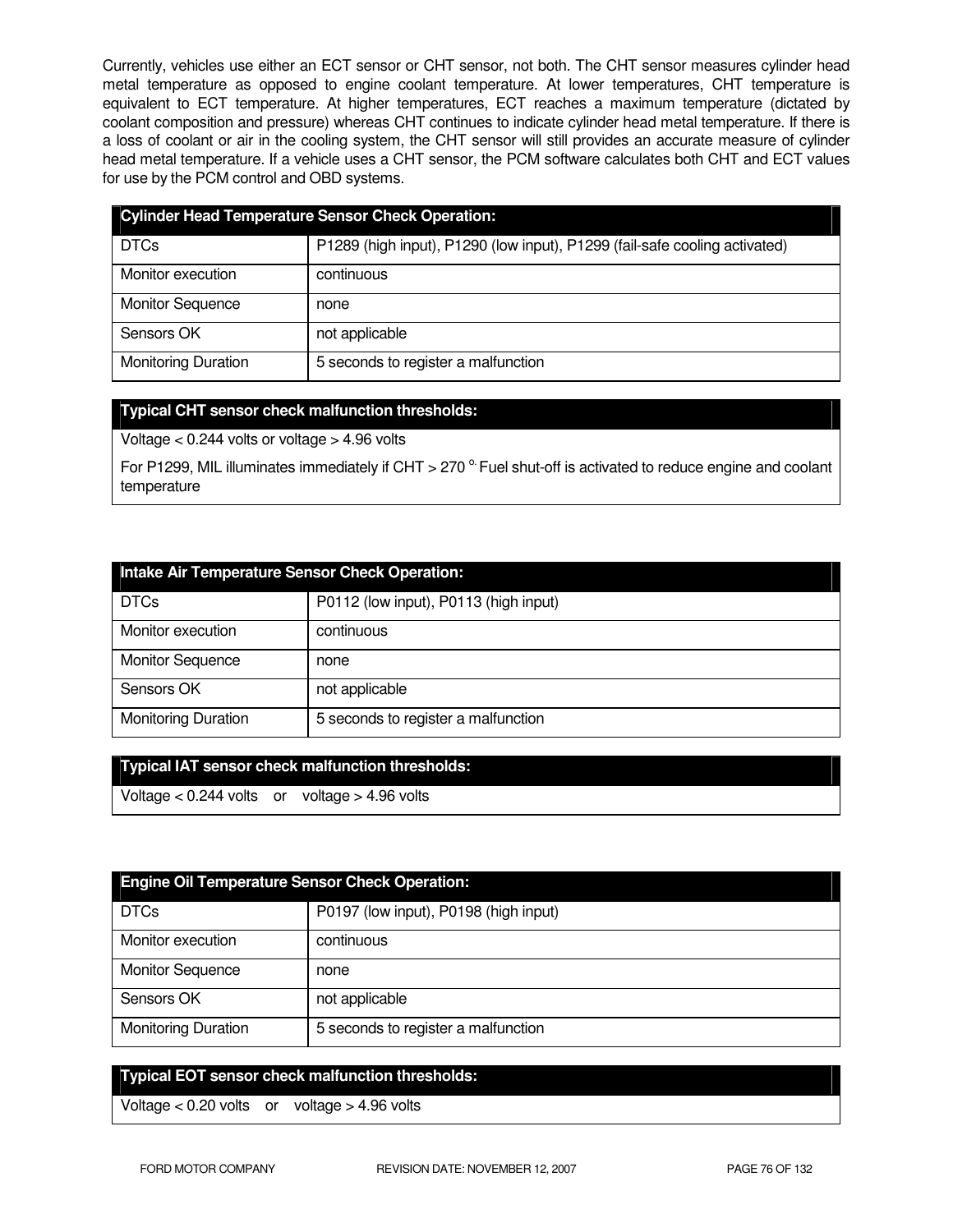| ECT, IAT, EOT Temperature Sensor Transfer Function |                   |                        |
|----------------------------------------------------|-------------------|------------------------|
| <b>Volts</b>                                       | A/D counts in PCM | Temperature, degrees F |
| 4.89                                               | 1001              | $-40$                  |
| 4.86                                               | 994               | $-31$                  |
| 4.81                                               | 983               | $-22$                  |
| 4.74                                               | 970               | $-13$                  |
| 4.66                                               | 954               | $-4$                   |
| 4.56                                               | 934               | 5                      |
| 4.45                                               | 910               | 14                     |
| 4.30                                               | 880               | 23                     |
| 4.14                                               | 846               | 32                     |
| 3.95                                               | 807               | 41                     |
| 3.73                                               | 764               | 50                     |
| 3.50                                               | 717               | 59                     |
| 3.26                                               | 666               | 68                     |
| 3.00                                               | 614               | 77                     |
| 2.74                                               | 561               | 86                     |
| 2.48                                               | 508               | 95                     |
| 2.23                                               | 456               | 104                    |
| 1.99                                               | 407               | 113                    |
| 1.77                                               | 361               | 122                    |
| 1.56                                               | 319               | 131                    |
| 1.37                                               | 280               | 140                    |
| 1.20                                               | 246               | 149                    |
| 1.05                                               | 215               | 158                    |
| 0.92                                               | 188               | 167                    |
| 0.80                                               | 165               | 176                    |
| 0.70                                               | 144               | 185                    |
| 0.61                                               | 126               | 194                    |
| 0.54                                               | 110               | 203                    |
| 0.47                                               | 96                | 212                    |
| 0.41                                               | 85                | 221                    |
| 0.36                                               | 74                | 230                    |
| 0.32                                               | 65                | 239                    |
| 0.28                                               | 57                | 248                    |
| 0.25                                               | 51                | 257                    |
| 0.22                                               | 45                | 266                    |
| 0.19                                               | 40                | 275                    |
| 0.17                                               | 35                | 284                    |
| 0.15                                               | 31                | 293                    |
| 0.14                                               | 28                | 302                    |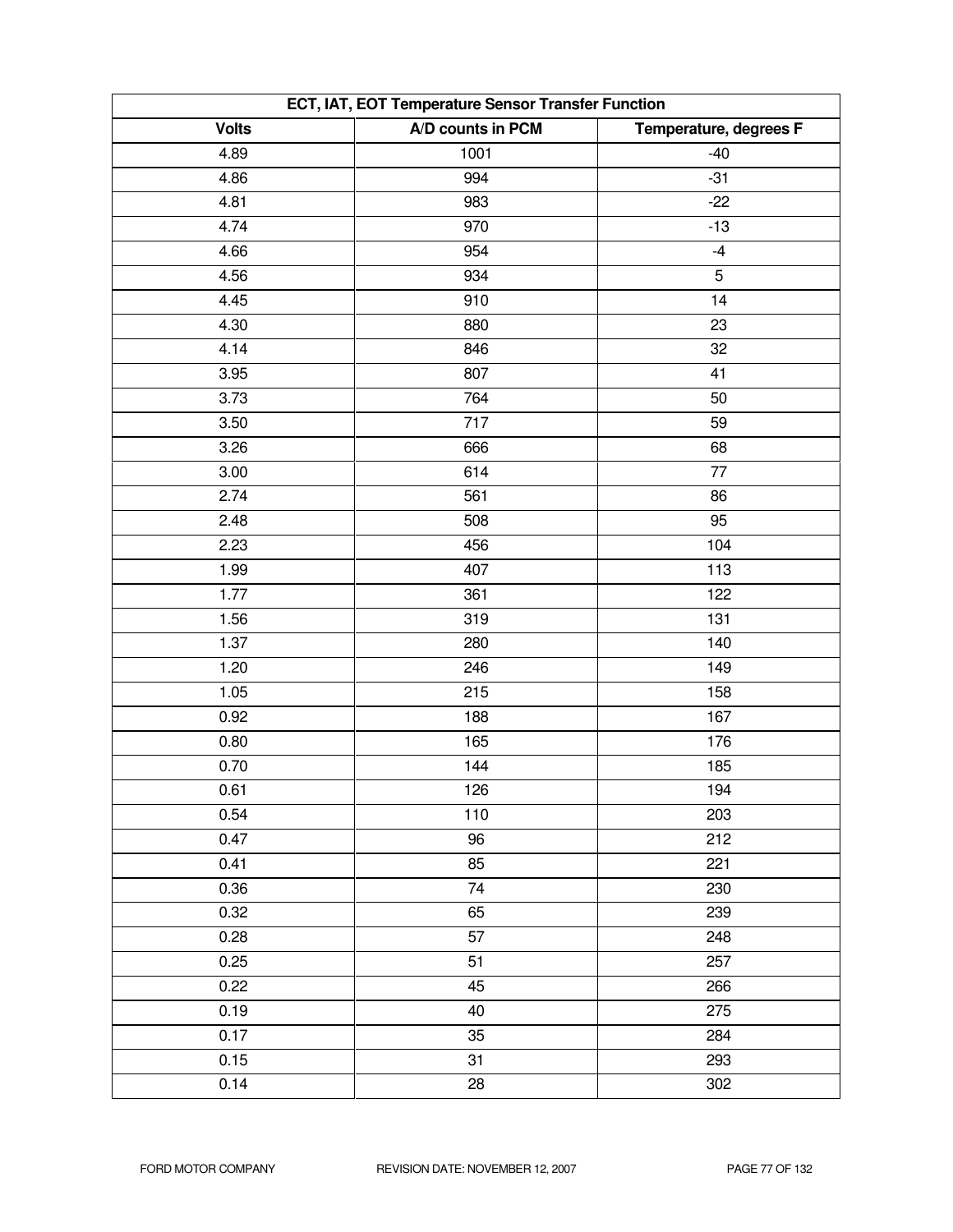| <b>Fuel Rail Pressure Sensor Check Operation:</b> |                                       |  |
|---------------------------------------------------|---------------------------------------|--|
| <b>DTCs</b>                                       | P0192 (low input), P0193 (high input) |  |
| Monitor execution                                 | continuous                            |  |
| <b>Monitor Sequence</b>                           | None                                  |  |
| Sensors OK                                        | not applicable                        |  |
| <b>Monitoring Duration</b>                        | 8 seconds to register a malfunction   |  |

### **Typical FRP sensor check malfunction thresholds:**

Voltage < 0.049 volts or voltage > 4.88 volts

The FRP range/performance test checks to make sure that fuel rail pressure can be properly controlled by the electronic returnless fuel system. The FPS sensor is also checked for in-range failures that can be caused by loss of Vref to the sensor. Note that the FRP is referenced to manifold vacuum (via a hose) while the fuel rail pressure sensor is not referenced to manifold vacuum. It uses gage pressure. As a result, a mechanical gage in the fuel rail will display a different pressure than the FPR PID on a scan tool. The scan tool PID will read higher because of manifold vacuum.

| FRP Range/Performance Check Operation: |                                                       |  |
|----------------------------------------|-------------------------------------------------------|--|
| <b>DTCs</b>                            | P0191 (FRP range/performance), P1090 (stuck in range) |  |
| Monitor execution                      | Continuous                                            |  |
| <b>Monitor Sequence</b>                | None                                                  |  |
| Sensors OK                             | <b>FRP</b>                                            |  |
| <b>Monitoring Duration</b>             | 8 seconds to register a malfunction                   |  |

| Typical FRP Sensor Range/Performance check entry conditions: |         |         |
|--------------------------------------------------------------|---------|---------|
| <b>Entry Condition</b>                                       | Minimum | Maximum |
| Demand pressure reasonable                                   | 35 psig | 60 psig |
| Fuel level                                                   | 15%     |         |

## **Typical FRP Range/Performance check malfunction thresholds:**

Fuel pressure error (demand – actual pressure) > 40 psig

| <b>Typical FRP Sensor Stuck check entry conditions:</b> |         |            |  |
|---------------------------------------------------------|---------|------------|--|
| <b>Entry Condition</b>                                  | Minimum | Maximum    |  |
| FRP sensor input                                        | 0 psig  | 46 psig    |  |
| FRP input not moving                                    |         | psig / sec |  |

# **Typical FRP Stuck check malfunction thresholds:**

Fuel pressure error (demand – actual pressure) > 5 psig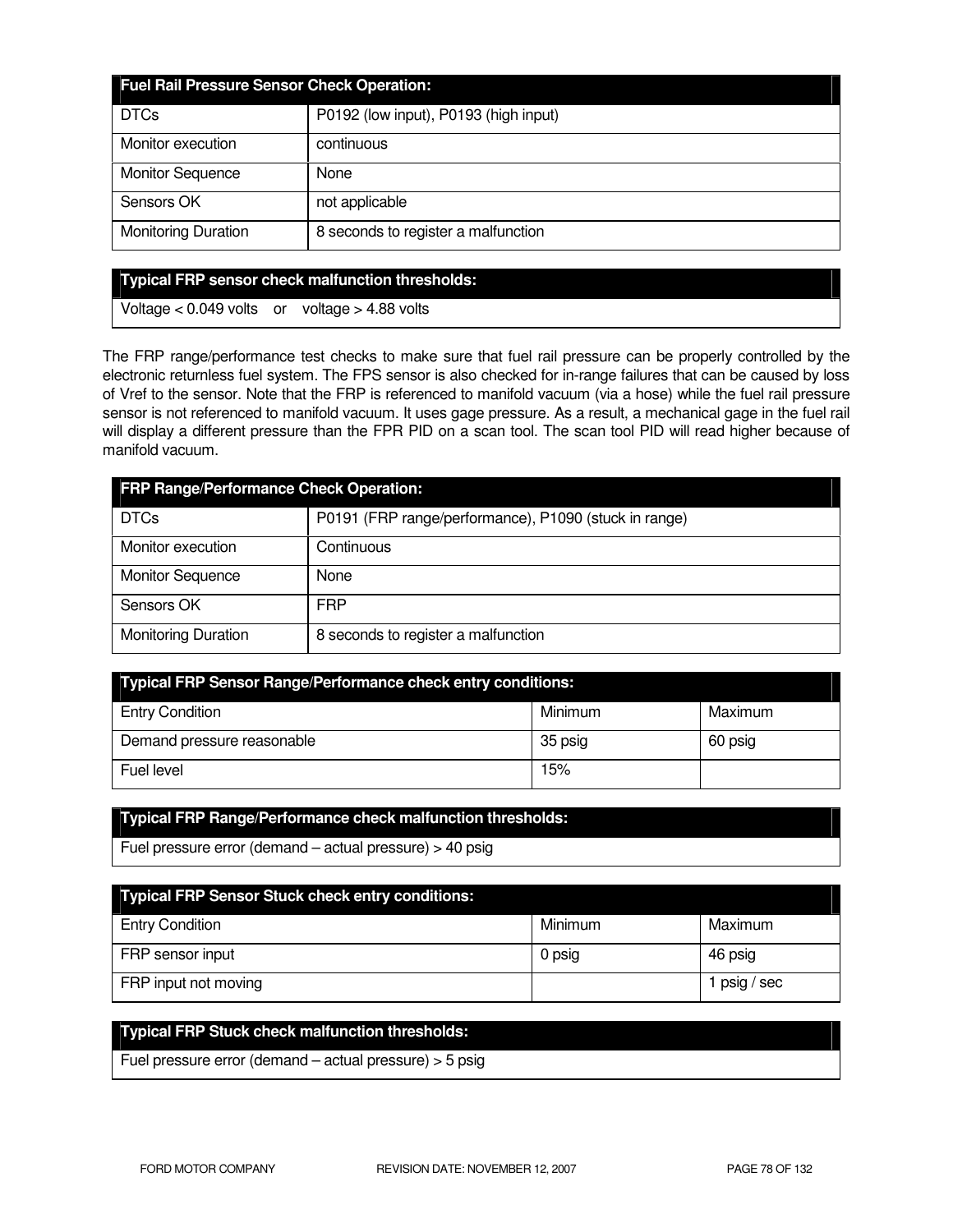| <b>Throttle Position Sensor Check Operation:</b> |                                                                        |  |
|--------------------------------------------------|------------------------------------------------------------------------|--|
| <b>DTCs</b>                                      | P0122 (low input), P0123 (high input), P1120 (closed throttle too low) |  |
| Monitor execution                                | continuous                                                             |  |
| <b>Monitor Sequence</b>                          | none                                                                   |  |
| Sensors OK                                       | not applicable                                                         |  |
| <b>Monitoring Duration</b>                       | 5 seconds to register a malfunction                                    |  |

**Typical TP sensor check malfunction thresholds:** 

Voltage < 0.20 volts or voltage > 4.80 volts or voltage < 0.488

| <b>MAF Sensor Check Operation:</b> |                                       |  |
|------------------------------------|---------------------------------------|--|
| <b>DTCs</b>                        | P0102 (low input), P0103 (high input) |  |
| Monitor execution                  | continuous                            |  |
| <b>Monitor Sequence</b>            | none                                  |  |
| Sensors OK                         | not applicable                        |  |
| <b>Monitoring Duration</b>         | 5 seconds to register a malfunction   |  |

## **Typical MAF sensor check malfunction thresholds:**

Voltage < 0.244 volts and engine running or voltage > 4.785 volts engine rpm < 4,000 rpm

The MAF and TP sensors are cross-checked to determine whether the sensor readings are rational and appropriate for the current operating conditions. (P1121/P0068)

| <b>MAF/TP Rationality Check Operation:</b> |                                        |  |
|--------------------------------------------|----------------------------------------|--|
| <b>DTCs</b>                                | P1121 or P0068                         |  |
| Monitor execution                          | Continuous                             |  |
| <b>Monitor Sequence</b>                    | None                                   |  |
| Sensors OK                                 |                                        |  |
| <b>Monitoring Duration</b>                 | 3 seconds within test entry conditions |  |

| <b>Typical MAF/TP rationality check entry conditions:</b> |                 |                     |  |
|-----------------------------------------------------------|-----------------|---------------------|--|
| <b>Entry Condition</b>                                    | Minimum         | Maximum             |  |
| Engine RPM                                                | 1000 rpm        | minimum of 3800 rpm |  |
| <b>Engine Coolant Temp</b>                                | 100 $\degree$ F |                     |  |

# **Typical MAF/TP rationality check malfunction thresholds:**  Load  $> 60\%$  and TP  $< 2.4$  volts or Load  $< 30\%$  and TP  $> 2.4$  volts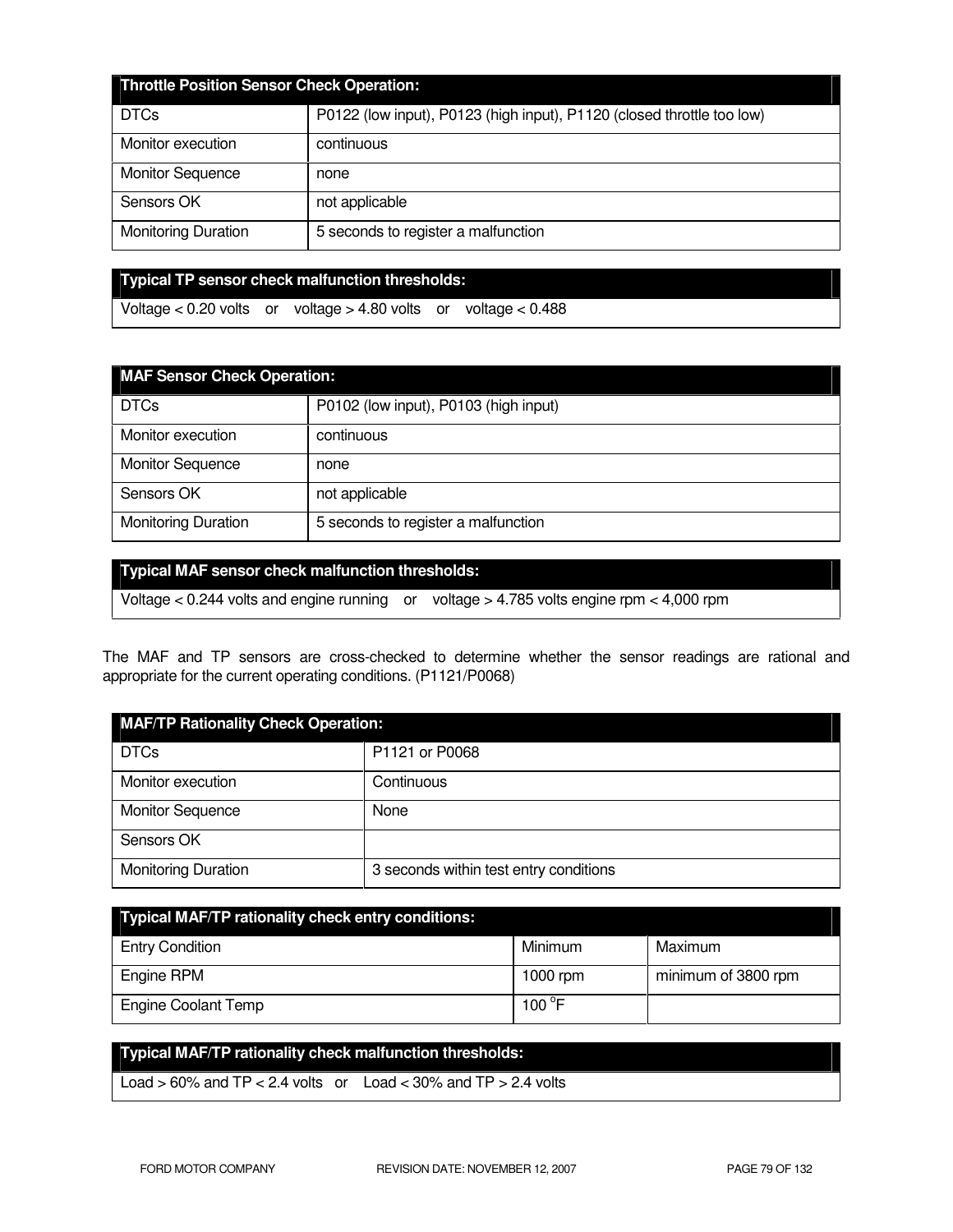## **Miscellaneous**

Loss of Keep Alive Memory (KAM) power (a separate wire feeding the PCM) results is a P1633 DTC and immediate MIL illumination on most applications.

Vehicles that require tire/axle information to be programmed into the Vehicle ID block (VID) will store a P1639 if the VID block is not programmed or corrupted.

The PCM "engine off" or "soak" timer is tested to ensure that it is functional. The value of engine coolant temperature decays after the engine is turned off. This decay is modeled as a function of ECT, IAT and soak time. If, during a cold start, (difference between ECT and IAT is low), the actual ECT at start is much lower than the predicted ECT at start, it means that the soak timer is not functioning and a P0606 DTC is stored. (If the timer fails, it will read zero seconds and the model will predict that ECT will be the same temperature as when the engine was last turned off.)

## **Ignition**

## **TFI Ignition**

Distributor Ignition systems (TFI) are no longer in production. Electronic Ignition systems (Electronic Distributorless Ignition System - EDIS or Coil on Plug - COP) systems are being used on all applications.

## **EDIS Ignition**

The EDIS system uses a chip to process the 36 (or 40) tooth crankshaft position signal, generate a low data rate PIP signal for the PCM microprocessor and control a 4 or 6 terminal coil pack which fires a pair of spark plugs. One of these sparkplugs is on the compression stroke, while the other is on the exhaust stroke. The EDIS chip can be incorporated within the PCM or in a separate ignition control module. The COP system also uses an EDIS chip in the same way as described above, however, each sparkplug has it's own coil which is fired only once on the compression stroke.

The EDIS ignition system is checked by monitoring three ignition signals during normal vehicle operation:

Profile Ignition Pickup (CKP, commonly known as PIP), the timing reference signal derived from the crankshaft 36-tooth wheel and processed by the EDIS chip. PIP is a 50% duty cycle, square wave signal that has a rising edge at 10 deg BTDC.

Camshaft IDentification (CMP, commonly known at CID), a signal derived from the camshaft to identify the #1 cylinder

Ignition Diagnostic Monitor (IDM), a signal that indicates that the primary side of the coil has fired. This signal is received as a digital pulsewidth signal from the EDIS chip. The EDIS chip determines if the current flow to the ignition coil reaches the required current (typically 5.5 Amps for COP, 3.0 to 4.0 Amps for DIS) within a specified time period (typically > 200 microseconds for both COP and DIS). The EDIS chip also outputs status information when the engine is not running.

First, the relationship between successive PIP events is evaluated to determine whether the PIP signal is rational. Too large a change in 3 successive PIP indicates a missing or noisy PIP signal (P0320).

Next, the CMP edge count is compared to the PIP edge count. If the proper ratio of CMP events to PIP events is not being maintained (for example, 1 CMP edge for every 8 PIP edges for an 8-cylinder engine), it indicates a missing or noisy CMP signal (P0340).

Finally, the relationship between IDM edges and PIP edges is evaluated. If there is not an IDM edge (coil firing) for every PIP edge (commanded spark event), the PCM will look for a pattern of failed IDM events to determine which ignition coil has failed. If the ignition coil cannot be identified or if the engine is running and there are no IDM edges, the IDM circuit is malfunctioning (P1351).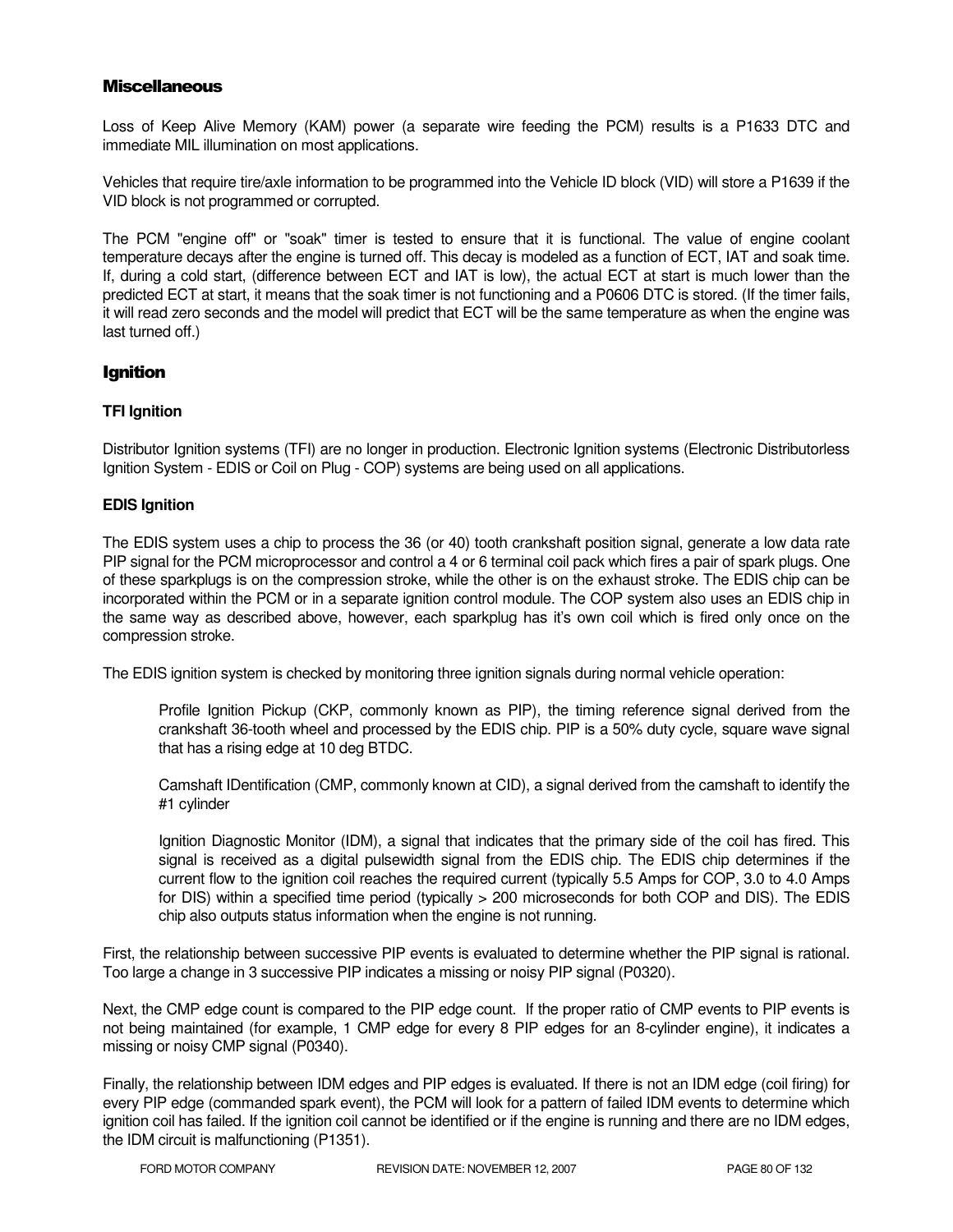## **Power PC Ignition**

New "Power PC" processors no longer use an EDIS chip for ignition signal processing. The signals are now directly processed by the PCM using a special interface chip called a Time Processing Unit or TPU. The 36-tooth crankshaft and camshaft position signals come directly into the TPU. The signals to fire the ignition coil drivers also come from the TPU.

The PowerPC ignition system is checked by monitoring three ignition signals during normal vehicle operation:

CKP, the signal from the crankshaft 36-1-tooth wheel. The missing tooth is used to locate the cylinder pair associated with cylinder # 1 The TPU also generates the Profile Ignition Pickup (PIP) signal, a 50% duty cycle, square wave signal that has a rising edge at 10 deg BTDC.

Camshaft IDentification (CMP, commonly known at CID), a signal derived from the camshaft to identify the #1 cylinder

NOMI, a signal that indicates that the primary side of the coil has achieved the nominal current required for proper firing of the spark plug. This signal is received as a digital signal from the coil drivers to the TPU. The coil drivers determine if the current flow to the ignition coil reaches the required current (typically 5.5 Amps for COP, 3.0 to 4.0 Amps for DIS) within a specified time period (typically > 200 microseconds for both COP and DIS).

First, several relationships are checked on the 36-1 tooth CKP signal. The TPU looks for the proper number of teeth (35 or 39) after the missing tooth is recognized; time between teeth too low (< 30 rpm or > 9,000 rpm); or the missing tooth was not where it was expected to be. If an error occurs, the TPU shuts off fuel and the ignition coils and attempts to resynchronize itself. It takes on revolution to verify the missing tooth, and another revolution to verify cylinder #1 using the CMP input. Note that if a P0320 DTC is set on a vehicle with Electronic Throttle Control, (ETC), the ETC software will also set a P2106.

If the proper ratio of CMP events to PIP events is not being maintained (for example, 1 CMP edge for every 8 PIP edges for an 8-cylinder engine), it indicates a missing or noisy CMP signal (P0340). On applications with Variable Cam Timing (VCT), the CMP wheel has five teeth to provide the VCT system with more accurate camshaft control. The TPU checks the CMP signal for an intermittent signal. If an intermittent is detected, the VCT system is disabled and a P0344 (CMP Intermittent Bank 1) or P0349 (CMP intermittent Bank 2) is set.

Finally, the relationship between NOMI events and PIP events is evaluated. If there is not an NOMI signal for every PIP edge (commanded spark event), the PCM will look for a pattern of failed NOMI events to determine which ignition coil has failed.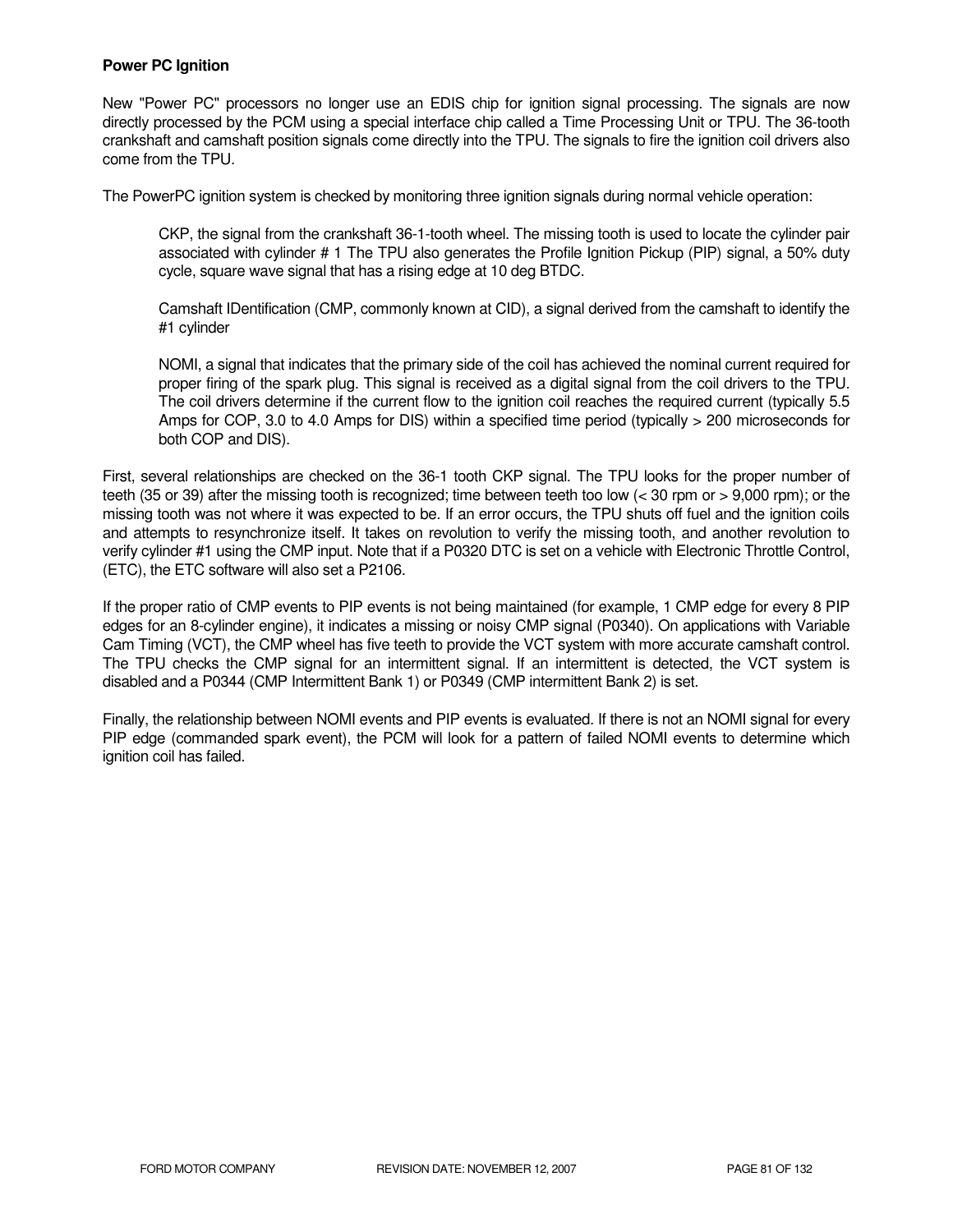| <b>CKP Ignition System Check Operation:</b> |               |  |  |
|---------------------------------------------|---------------|--|--|
| <b>DTCs</b>                                 | P0320 (CKP)   |  |  |
| Monitor execution                           | continuous    |  |  |
| <b>Monitor Sequence</b>                     | none          |  |  |
| Sensors OK                                  |               |  |  |
| <b>Monitoring Duration</b>                  | $<$ 5 seconds |  |  |

| <b>Typical CKP ignition check entry conditions:</b> |           |         |
|-----------------------------------------------------|-----------|---------|
| <b>Entry Condition</b>                              | Minimum   | Maximum |
| Engine RPM for CKP                                  | $200$ rpm |         |

|                                                                           | Typical CKP ignition check malfunction thresholds:                   |  |  |
|---------------------------------------------------------------------------|----------------------------------------------------------------------|--|--|
| EDIS:                                                                     | For PIP: Time between PIP edges: > 350 milliseconds                  |  |  |
|                                                                           | Ratio of current PIP period to last two periods: $< 0.75$ , $> 1.75$ |  |  |
| PowerPC: Incorrect number of teeth after the missing tooth is recognized, |                                                                      |  |  |
| Time between teeth too low $(< 30$ rpm or $> 9,000$ rpm)                  |                                                                      |  |  |
|                                                                           | Missing tooth was not where it was expected to be.                   |  |  |

| <b>CMP Ignition System Check Operation:</b> |                                 |  |  |
|---------------------------------------------|---------------------------------|--|--|
| <b>DTCs</b>                                 | P0340 (CMP)                     |  |  |
|                                             | P0344 (CMP Intermittent Bank 1) |  |  |
|                                             | P0349 (CMP Intermittent Bank 2) |  |  |
| Monitor execution                           | continuous                      |  |  |
| <b>Monitor Sequence</b>                     | none                            |  |  |
| Sensors OK                                  |                                 |  |  |
| <b>Monitoring Duration</b>                  | $<$ 5 seconds                   |  |  |

| Typical CMP ignition check entry conditions: |           |         |
|----------------------------------------------|-----------|---------|
| <b>Entry Condition</b>                       | Minimum   | Maximum |
| Engine RPM for CMP                           | $200$ rpm |         |

# **Typical CMP ignition check malfunction thresholds:**  EDIS: Ratio of PIP events to CMP events: 4:1, 6:1, 8:1 or 10:1 based on engine cyl. PowerPC: Ratio of PIP events to CMP events: 4:1, 6:1, 8:1 or 10:1 based on engine cyl.,

Intermittent CMP signal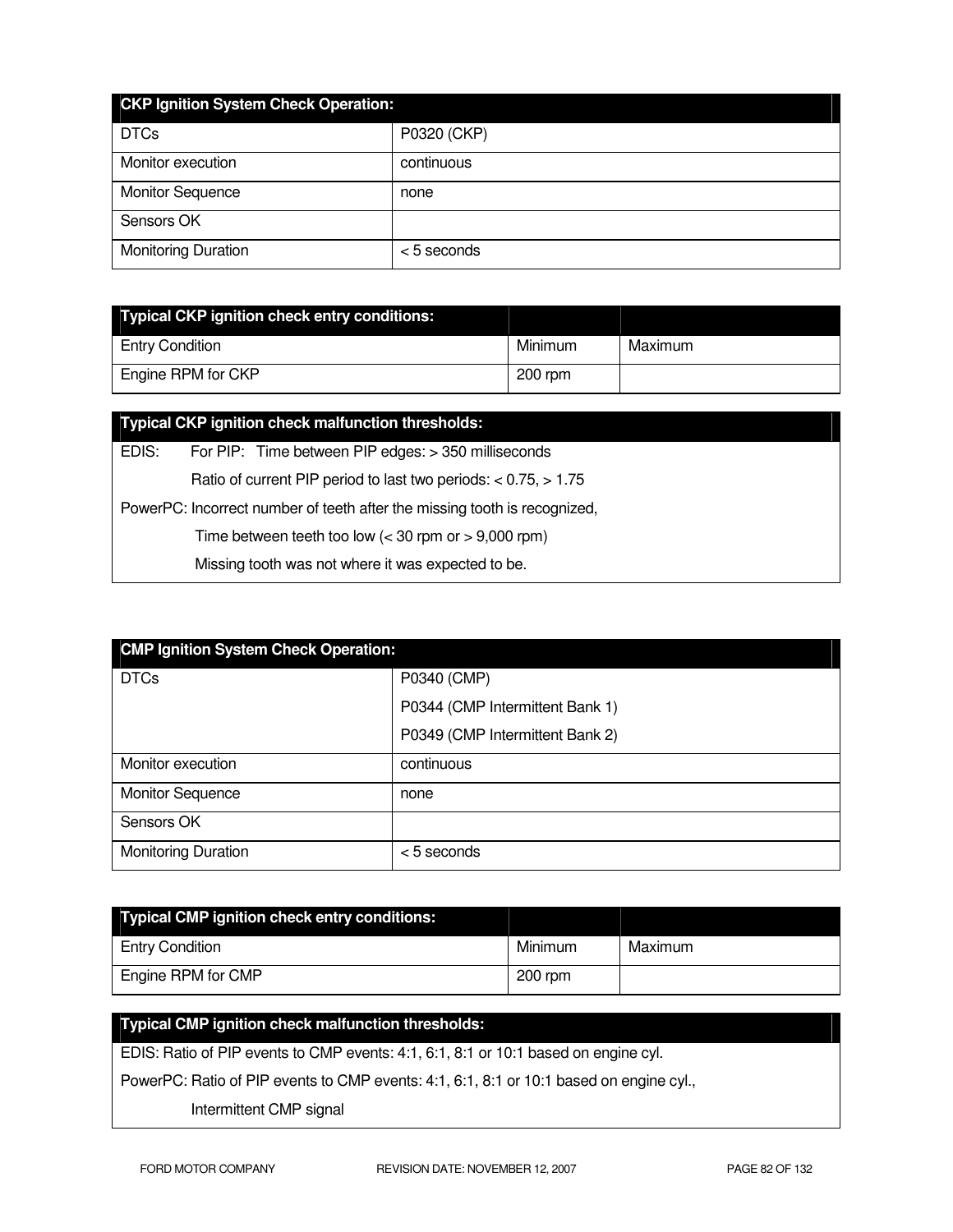| <b>Coil Primary Ignition System Check Operation:</b> |                              |  |
|------------------------------------------------------|------------------------------|--|
| <b>DTCs</b>                                          | P0351 - P0360 (Coil primary) |  |
| Monitor execution                                    | Continuous                   |  |
| <b>Monitor Sequence</b>                              | None                         |  |
| Sensors OK                                           |                              |  |
| <b>Monitoring Duration</b>                           | $<$ 5 seconds                |  |

| <b>Typical Coil primary ignition check entry conditions:</b> |                 |                     |
|--------------------------------------------------------------|-----------------|---------------------|
| <b>Entry Condition</b>                                       | Minimum         | Maximum             |
| Engine RPM for coil primary                                  | $200$ rpm       | Minimum of 3200 rpm |
| Positive engine torque                                       | Positive torque |                     |

#### **Typical Coil primary ignition check malfunction thresholds:**

Ratio of PIP events to IDM or NOMI events 1:1

If an ignition coil primary circuit failure is detected for a single cylinder or coil pair, the fuel injector to that cylinder or cylinder pair will be shut off for 30 seconds to prevent catalyst damage. Up to two cylinders may be disabled at the same time on 6 and 8 cylinder engines and one cylinder is disabled on 4 cylinder engines. After 30 seconds, the injector is re-enabled. If an ignition coil primary circuit failure is again detected, (about 0.10 seconds), the fuel injector will be shut off again and the process will repeat until the fault is no longer present. Note that engine misfire can trigger the same type of fuel injector disablement.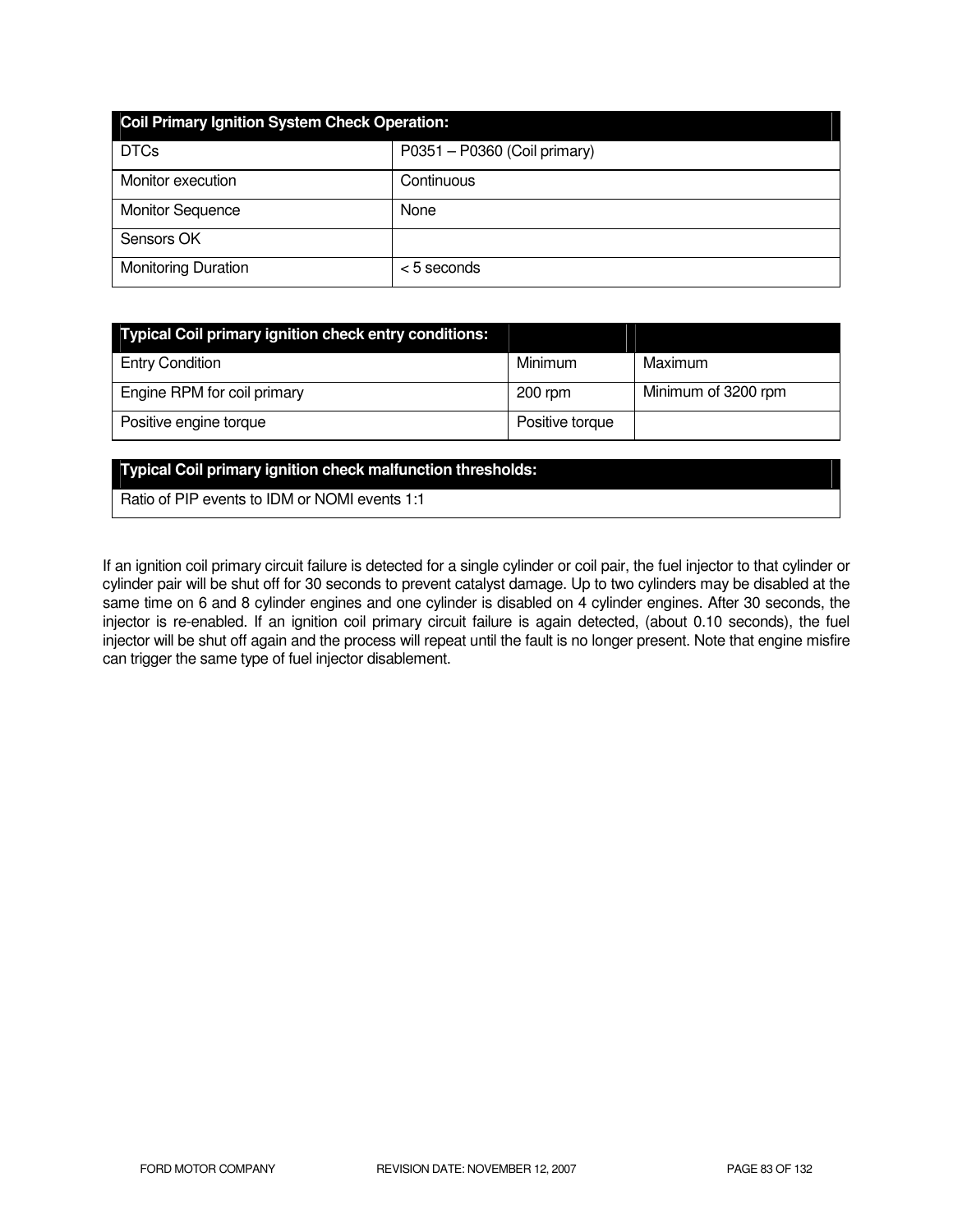## Engine Outputs

The Idle Air Control (IAC) solenoid is checked electrically for open and shorts (P1504 or P0511) and is functionally checked by monitoring the closed loop idle speed correction required to maintain the desired idle rpm. If the proper idle rpm cannot be maintained and the system has a high rpm (+100) or low rpm error (-200) greater than the malfunction threshold, an IAC malfunction is indicated. (P1506 or P0507, P1507or P0506)

| <b>IAC Check Operation:</b> |                                       |
|-----------------------------|---------------------------------------|
| <b>DTCs</b>                 | P1504/P0511 (opens/shorts)            |
|                             | P1506/P0507 (functional - overspeed)  |
|                             | P1507/P0506 (functional - underspeed) |
| Monitor execution           | once per driving cycle                |
| <b>Monitor Sequence</b>     | None                                  |
| Sensors OK                  |                                       |
| <b>Monitoring Duration</b>  | 30 seconds                            |

| <b>Typical IAC functional check entry conditions:</b>    |            |         |
|----------------------------------------------------------|------------|---------|
| <b>Entry Condition</b>                                   | Minimum    | Maximum |
| <b>Engine Coolant Temp</b>                               | 150 °F     |         |
| Time since engine start-up                               | 30 seconds |         |
| Closed loop fuel                                         | Yes        |         |
| Throttle Position (at idle, closed throttle, no dashpot) | Closed     | Closed  |

#### **Typical IAC functional check malfunction thresholds:**

For underspeed error: Actual rpm 100 rpm below target, closed-loop IAC correction > 1 lb/min

For overspeed error: Actual rpm 200 rpm above target, closed-loop IAC correction < .2 lb/min

Starting in the 2002 MY, some vehicle application will perform a fuel injector continuity test. The PCM will monitor the "smart" driver fault status bit that indicates either an open circuit, short to power or short to ground.

| <b>Injector Check Operation:</b> |                                    |
|----------------------------------|------------------------------------|
| <b>DTCs</b>                      | P0201 through P0210 (opens/shorts) |
| Monitor execution                | Continuous within entry conditions |
| <b>Monitor Sequence</b>          | None                               |
| <b>Monitoring Duration</b>       | 10 seconds                         |

| Typical injector circuit check entry conditions: |            |                  |
|--------------------------------------------------|------------|------------------|
| <b>Entry Condition</b>                           | Minimum    | Maximum          |
| <b>Battery Voltage</b>                           | 11.0 volts |                  |
| <b>Engine Coolant Temp</b>                       |            | 240 $^{\circ}$ F |
| Intake Air Temp                                  |            | 150 $\degree$ F  |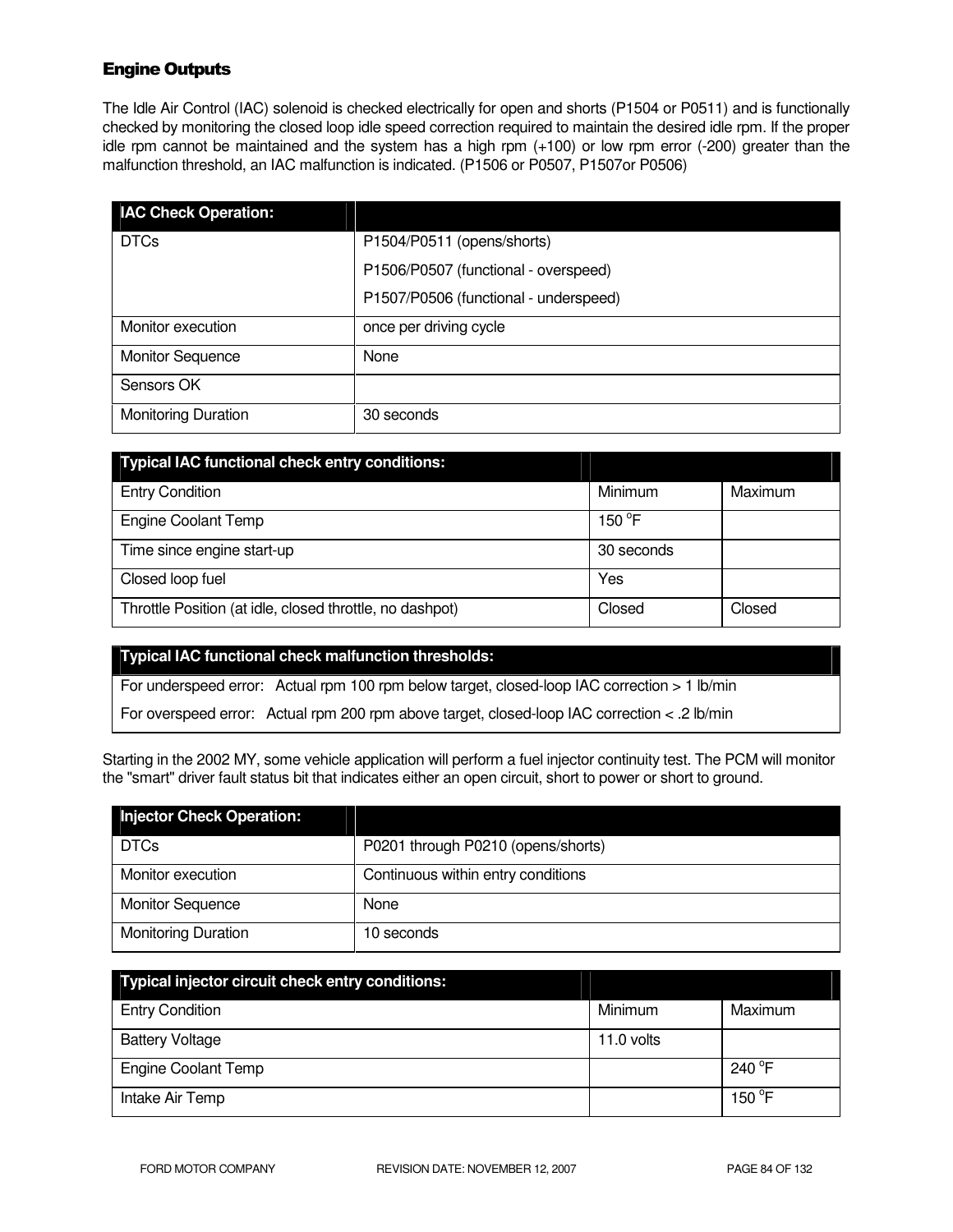Electronic Returnless Fuel Systems (ERFS) utilize a Fuel Pump Driver Module (FPDM) to control fuel pressure. The PCM uses a Fuel Rail Pressure Sensor (FRP) for feedback. The PCM outputs a duty cycle to the FPDM to maintain the desired fuel rail pressure. During normal operation, the PCM will output a FP duty cycle from 5% to 51%. The FPDM will run the fuel pump at twice this duty cycle, e.g. if the PCM outputs a 42% duty cycle, the FPDM will run the fuel pump at 84%. If the PCM outputs a 75% duty cycle, the FPDM will turn off the fuel pump.

The FPDM returns a duty cycled diagnostic signal back to the PCM on the Fuel Pump Monitor (FPM) circuit to indicate if there are any faults in the FPDM.

If the FPDM does not out any diagnostic signal, (0 or 100% duty cycle), the PCM sets a P1233 DTC. This DTC is set if the FPDM loses power. This can also occur if the Inertia Fuel Switch is tripped.

If the FPDM outputs a 25% duty cycle, it means that the fuel pump control duty cycle is out of range. This may occurs if the FPDM does not receive a valid control duty cycle signal from the PCM. The FPDM will default to 100% duty cycle on the fuel pump control output. The PCM sets a P1235 DTC.

If the FPDM outputs a 75% duty cycle, it means that the FPDM has detected an open or short on the fuel pump control circuit. The PCM sets a P1237 DTC.

If the FPDM outputs a 50% duty cycle, the FPDM is functioning normally.

| <b>Fuel Pump Driver Module Check Operation:</b> |                                        |  |
|-------------------------------------------------|----------------------------------------|--|
| <b>DTCs</b>                                     | P1233 – FPDM disabled of offline       |  |
|                                                 | P1235 - Fuel pump control out of range |  |
|                                                 | P1237 - Fuel pump secondary circuit    |  |
| Monitor execution                               | Continuous, voltage > 11.0 volts       |  |
| <b>Monitor Sequence</b>                         | None                                   |  |
| <b>Monitoring Duration</b>                      | 3 seconds                              |  |

Some vehicle applications (2.3L Ranger) use an electric thermostat heater. These vehicles use a high temperature thermostat (220 <sup>o</sup>F versus 192 °F) to achieve faster warm-up times. The heater circuit can be energized by the PCM whenever additional cooling is required. (The PCM energizes the heater based primarily on ECT/CHT, but can allow for additional cooling based on inputs from rpm, load, IAT and TFT.) The heat generated by the heater causes the thermostat to open at a lower temperature than the rated temperature of the thermostat (up to 50  $\degree$ F lower), thereby, providing additional engine and transmission cooling. The PCM duty cycles the heater output at 100% to open the open the thermostat, 70% to keep it open and 0% to provided rated thermostat function. The PCM monitors the "smart" driver fault status bit that indicates either an open circuit, short to power or short to ground. If the heater circuit fails such that it is always off, the vehicle can run hotter than normal. If the heater fails such that it is always on, the vehicle may also fail the thermostat test (P0125/P0128).

| <b>Thermostat Heater Check Operation:</b> |                                    |
|-------------------------------------------|------------------------------------|
| <b>DTCs</b>                               | P1432 or P0597 (opens/shorts)      |
| Monitor execution                         | Continuous at 0 and 100% dutycycle |
| <b>Monitor Sequence</b>                   | None                               |
| <b>Monitoring Duration</b>                | 5 seconds                          |

| Typical thermostat heater check entry conditions: |            |         |
|---------------------------------------------------|------------|---------|
| <b>Entry Condition</b>                            | Minimum    | Maximum |
| <b>Battery Voltage</b>                            | 11.0 volts |         |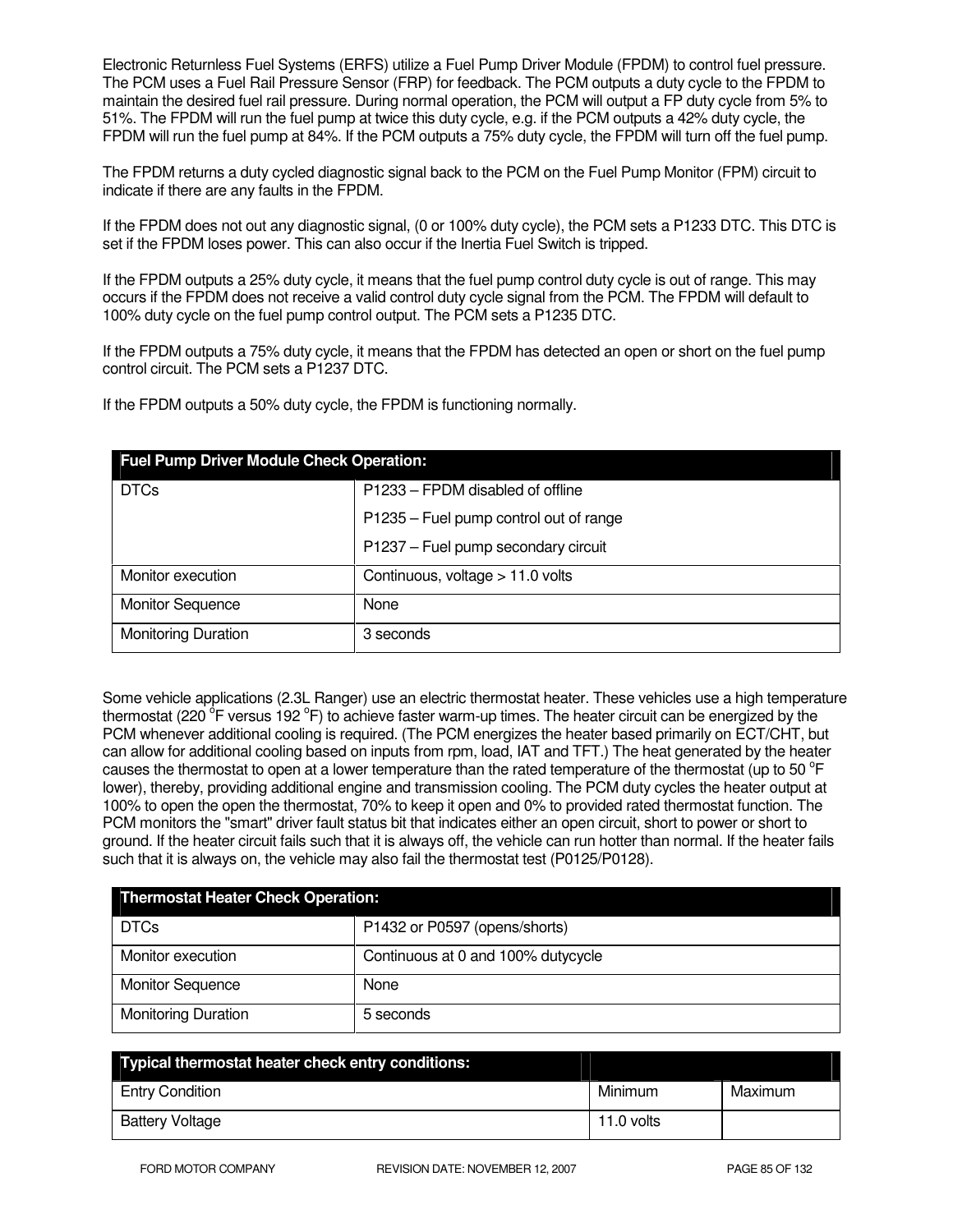There are several different styles of hardware used to control airflow within the engine air intake system. In general, the devices are defined based on whether they control in-cylinder motion (charge motion) or manifold dynamics (tuning).

Systems designed to control charge motion are defined to be Intake Manifold Runner Controls. IMRC systems generally have to modify spark when the systems are active because altering the charge motion affects the burn rate within the cylinder.

Systems designed to control intake manifold dynamics or tuning are defined to be Intake Manifold Tuning Valves. IMTV systems generally do not require any changes to spark or air/fuel ratio because these systems only alter the amount of airflow entering the engine.

## Intake Manifold Runner Control Systems

The Intake Manifold Runner Control (IMRC) consists of a remote mounted, electrically motorized actuator with an attaching cable for each housing on each bank. Some applications will use one cable for both banks. The cable or linkage attaches to the housing butterfly plate levers. (The 2.0L (2V) Focus/Escort IMRC uses a motorized actuator mounted directly to a single housing without the use of a cable.)

The IMRC housing is an aluminum casting with two intake air passages for each cylinder. One passage is always open and the other is opened and closed with a butterfly valve plate. The housing uses a return spring to hold the butterfly valve plates closed. The motorized actuator houses an internal switch or switches, depending on the application, to provide feedback to the PCM indicating cable and butterfly valve plate position.

Below approximately 3000 rpm, the motorized actuator will not be energized. This will allow the cable to fully extend and the butterfly valve plates to remain closed. Above approximately 3000 rpm, the motorized actuator will be energized. The attaching cable will pull the butterfly valve plates into the open position. (Some vehicles will activate the IMRC near 1500 rpm.)

The Intake Manifold Swirl Control used on the 2.3L Ranger consists of a manifold mounted vacuum actuator and a PCM controlled electric solenoid. The linkage from the actuator attaches to the manifold butterfly plate lever. The IMSC actuator and manifold are composite/plastic with a single intake air passage for each cylinder. The passage has a butterfly valve plate that blocks 60% of the opening when actuated, leaving the top of the passage open to generate turbulence. The housing uses a return spring to hold the butterfly valve plates open. The vacuum actuator houses an internal monitor circuit to provide feedback to the PCM indicating butterfly valve plate position.

Below approximately 3000 rpm, the vacuum solenoid will be energized. This will allow manifold vacuum to be applied and the butterfly valve plates to remain closed. Above approximately 3000 rpm, the vacuum solenoid will be de-energized. This will allow vacuum to vent from the actuator and the butterfly valve plates to open.

| <b>IMRC System Check Operation:</b> |                                                          |
|-------------------------------------|----------------------------------------------------------|
| <b>DTCs</b>                         | P1516/P2014 - IMRC input switch electrical check, Bank 1 |
|                                     | P1517/P0219 - IMRC input switch electrical check, Bank 2 |
|                                     | P1520/P2008 - IMRC output electrical check               |
|                                     | P1518/P2004 - IMRC stuck open, electric operated         |
|                                     | P1537/P2004 - IMRC stuck open, vacuum operated, Bank 1   |
|                                     | P1538/P2005 - IMRC stuck open, vacuum operated, Bank 2   |
| Monitor execution                   | Continuous, after ECT > 40 deg F                         |
| <b>Monitor Sequence</b>             | None                                                     |
| Sensors OK                          |                                                          |
| <b>Monitoring Duration</b>          | 5 seconds                                                |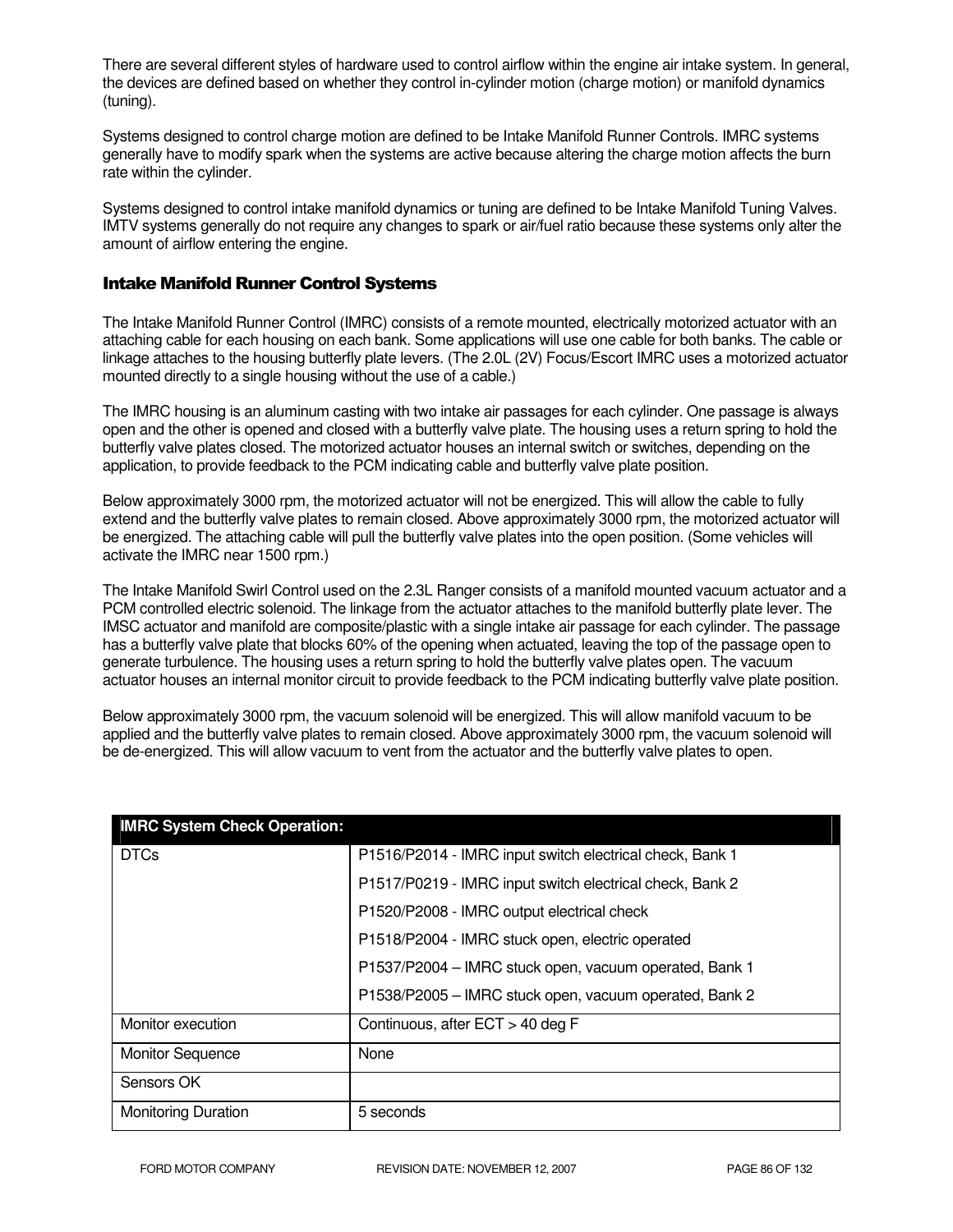### **Typical IMRC functional check malfunction thresholds**

IMRC plates do not match commanded position (functional)

IMRC switches open/shorted (electrical)

## Intake Manifold Tuning Valve Systems

The intake manifold tuning valve (IMTV) is a motorized actuated unit mounted directly to the intake manifold. The IMTV actuator controls a shutter device attached to the actuator shaft. There is no monitor input to the PCM with this system to indicate shutter position.

The motorized IMTV unit will not be energized below approximately 2600 rpm or higher on some vehicles. The shutter will be in the closed position not allowing airflow blend to occur in the intake manifold. Above approximately 2600 rpm or higher, the motorized unit will be energized. The motorized unit will be commanded on by the PCM initially at a 100 percent duty cycle to move the shutter to the open position and then falling to approximately 50 percent to continue to hold the shutter open.

| <b>IMTV Check Operation:</b> |                                                                         |
|------------------------------|-------------------------------------------------------------------------|
| <b>DTCs</b>                  | P1549 or P0660 - IMTV output electrical check (does not illuminate MIL) |
| Monitor execution            | continuous                                                              |
| <b>Monitor Sequence</b>      | None                                                                    |
| Sensors OK                   |                                                                         |
| <b>Monitoring Duration</b>   | 5 seconds                                                               |

## Variable Cam Timing Systems

Variable Cam Timing (VCT) enables rotation of the camshaft(s) relative to the crankshaft (phase-shifting) as a function of engine operating conditions. There are four possible types of VCT with DOHC engines:

- Intake Only (phase-shifting only the intake cam);
- Exhaust Only (phase-shifting only the exhaust cam);
- Dual Equal (phase-shifting the intake and exhaust cams equally);
- Dual Independent (phase-shifting the intake and exhaust cams independently).

All four types of VCT are used primarily to increase internal residual dilution at part throttle to reduce NOx, and to improve fuel economy. This allows for elimination the external EGR system. Ford currently uses Exhaust Only but is introducing Intake Only on the Lincoln LS and F-series trucks.

With Exhaust Only VCT, the exhaust camshaft is retarded at part throttle to delay exhaust valve closing for increased residual dilution and to delay exhaust valve opening for increased expansion work.

With Intake Only VCT, the intake camshaft is advanced at part throttle and WOT (at low to mid-range engine speeds) to open the intake valve earlier for increased residual dilution and close the intake valve earlier in the compression stroke for increased power.

The VCT system hardware consists of a control solenoid and a pulse ring on the camshaft. The PCM calculates relative cam position using the CMP input to process variable reluctance sensor pulses coming from the pulse ring mounted on the camshaft. Each pulse wheel has  $N + 1$  teeth where  $N =$  the number of cylinders per bank. The N equally spaced teeth are used for cam phasing; the remaining tooth is used to determine cylinder # 1 position. Relative cam position is calculated by measuring the time between the rising edge of profile ignition pickup (PIP) and the falling edges of the VCT pulses.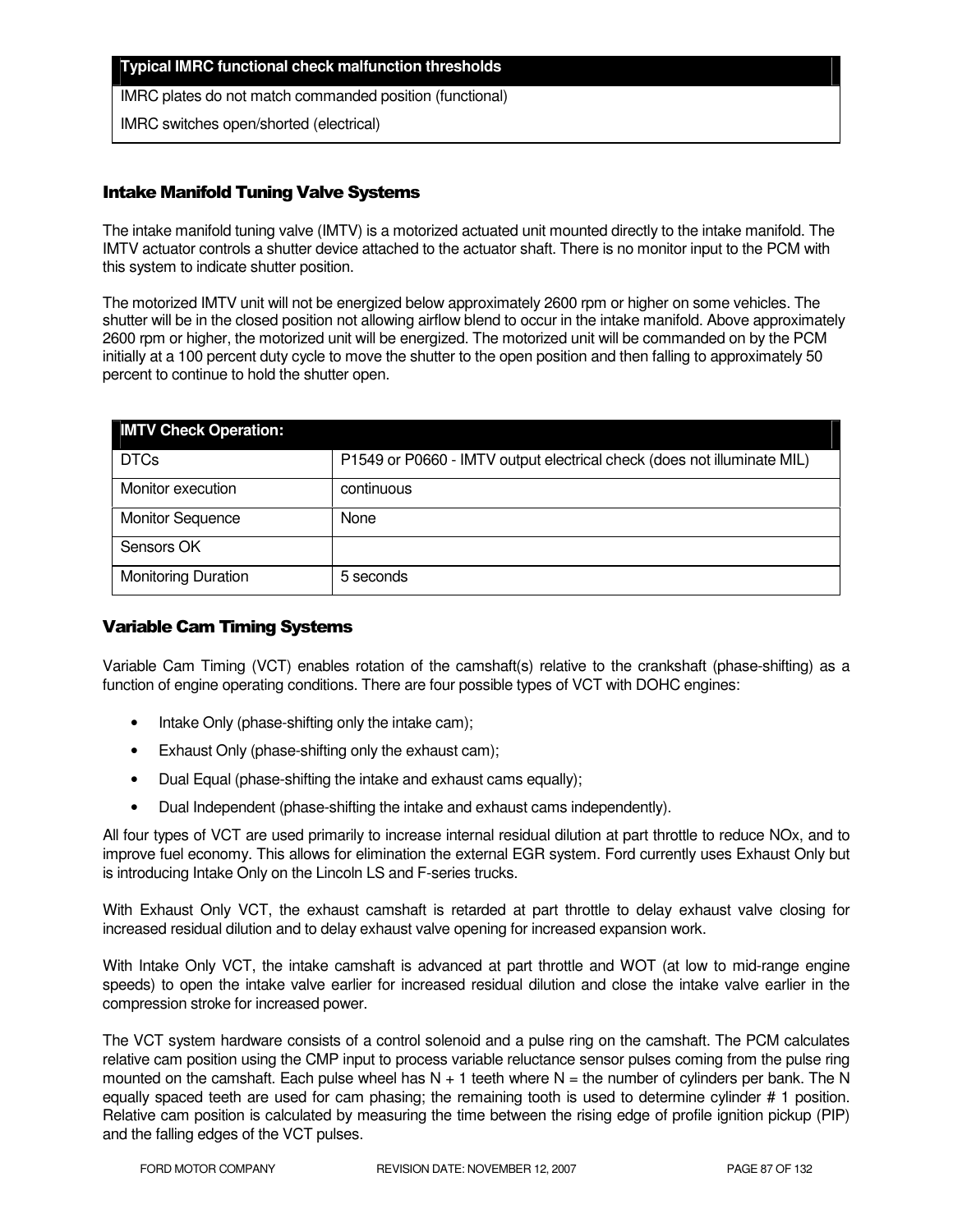The PCM continually calculates a cam position error value based on the difference between the desired and actual position and uses this information to calculate a commanded duty cycle for the VCT solenoid valve. When energized, engine oil is allowed to flow to the VCT unit thereby advancing and retarding cam timing. The variable cam timing unit assembly is coupled to the camshaft through a helical spline in the VCT unit chamber. When the flow of oil is shifted from one side of the chamber to the other, the differential change in oil pressure forces the piston to move linearly along the axis of the camshaft. This linear motion is translated into rotational camshaft motion through the helical spline coupling. A spring installed in the chamber is designed to hold the camshaft in the low-overlap position when oil pressure is too low (~15 psi) to maintain adequate position control. The camshaft is allowed to rotate up to 30 degrees.

The VCT output driver in the PCM is checked electrically for opens and shorts (P1380/P0010, P1385/P0020). The VCT system is checked functionally by monitoring the closed loop cam position error correction. If the proper cam position cannot be maintained and the system has an advance or retard error greater than the malfunction threshold, a VCT control malfunction is indicated (P1381/P0011, P1383/P0012, P1386/P0021, P1388/P0022).

| <b>Camshaft Position Control System Check Operation:]</b> |                                                            |
|-----------------------------------------------------------|------------------------------------------------------------|
| <b>DTCs</b>                                               | P1380/P0010 Camshaft Position Actuator Circuit (Bank 1)    |
|                                                           | P1381/P0011 Cam Position Actuator Over Advanced (Bank 1)   |
|                                                           | P1383/P0012 Cam Position Actuator Over Retarded (Bank 1)   |
|                                                           | P1385/P0020 - Camshaft Position Actuator Circuit (Bank 2)  |
|                                                           | P1386/P0021 - Cam Position Actuator Over Advanced (Bank 2) |
|                                                           | P1388/P0022 - Cam Position Actuator Over Retarded (Bank 2) |
| Monitor execution                                         | Continuous                                                 |
| <b>Monitor Sequence</b>                                   | ECT > 150 °F                                               |
| Sensors OK                                                |                                                            |
| <b>Monitoring Duration</b>                                | 5 seconds                                                  |

## **Typical CPC functional check malfunction thresholds:**

timing over-advanced/over-retarded by > 10 crankshaft degrees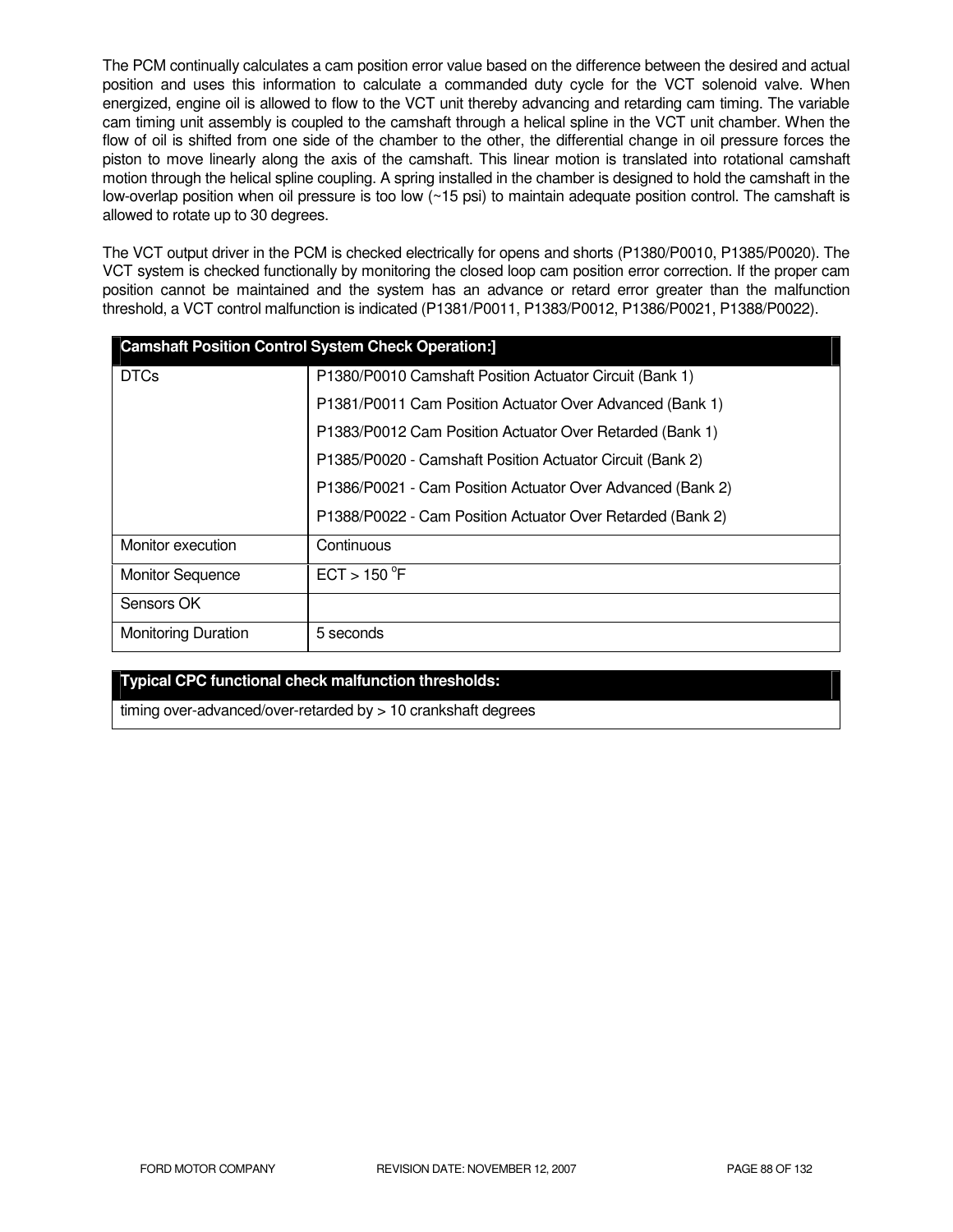## Comprehensive Component Monitor - Transmission

## **General**

The MIL is illuminated for all emissions related electrical component malfunctions. For malfunctions attributable to a mechanical component (such as a clutch, gear, band, valve, etc.), some transmissions are capable of not commanding the mechanically failed component and providing the remaining maximum functionality (functionality is reassessed on each power up)- in such case a non-MIL Diagnostic Trouble Code (DTC) will be stored and, if so equipped, a Transmission Control Indicator Light (TCIL) will flash.

## Transmission Inputs

| <b>Transmission Range Sensor Check Operation:</b> |                                                                       |
|---------------------------------------------------|-----------------------------------------------------------------------|
| <b>DTCs</b>                                       | P0708, P0705 Open/invalid pattern for digital TRS                     |
|                                                   | P0707, P0708 Opens/shorts for analog TRS                              |
|                                                   | P0705 Out of range signal frequency for PWM TRS                       |
|                                                   | P0706, P0707 Low / High duty cycle for PWM TRS                        |
|                                                   | P0705 Open/invalid pattern for 4- bit digital TRS - 6HP26, CFT30      |
|                                                   | P0707, P0708 Opens/shorts for dual analog TRS - F21                   |
|                                                   | P0706 Range/performance for dual analog TRS - F21                     |
| Monitor execution                                 | Continuous                                                            |
| <b>Monitor Sequence</b>                           | None                                                                  |
| Sensors OK                                        |                                                                       |
| <b>Monitoring Duration</b>                        | Up to 30 seconds for pattern recognition, 5 seconds for analog faults |

| <b>Typical TRS check entry conditions:</b> |                                    |             |
|--------------------------------------------|------------------------------------|-------------|
| Auto Transmission Entry Conditions         | Minimum                            | Maximum     |
| Gear selector position                     | each position for up to 30 seconds | 480 seconds |

## **Typical TRS malfunction thresholds:**

| Digital TRS:                                                           | Invalid pattern from 3 or 5 digital inputs and/or 1 analog circuit open for 5 seconds |  |
|------------------------------------------------------------------------|---------------------------------------------------------------------------------------|--|
| 4-bit digital TRS: Invalid pattern for 200 ms                          |                                                                                       |  |
| Analog TRS:                                                            | Voltage $> 4.8$ volts or $< 0.2$ volts for 5 seconds                                  |  |
| Dual analog TRS: Voltage > 4.84 volts or $<$ 0.127 volts for 200 ms or |                                                                                       |  |
|                                                                        | Sum of both inputs is outside the range of 5.0 volts +/- 0.29 volts for 200 ms        |  |
| PWM TRS:                                                               | Frequency $> 160$ Hz or $< 100$ Hz,                                                   |  |
|                                                                        | Duty Cycle $>90\%$ or $< 10\%$                                                        |  |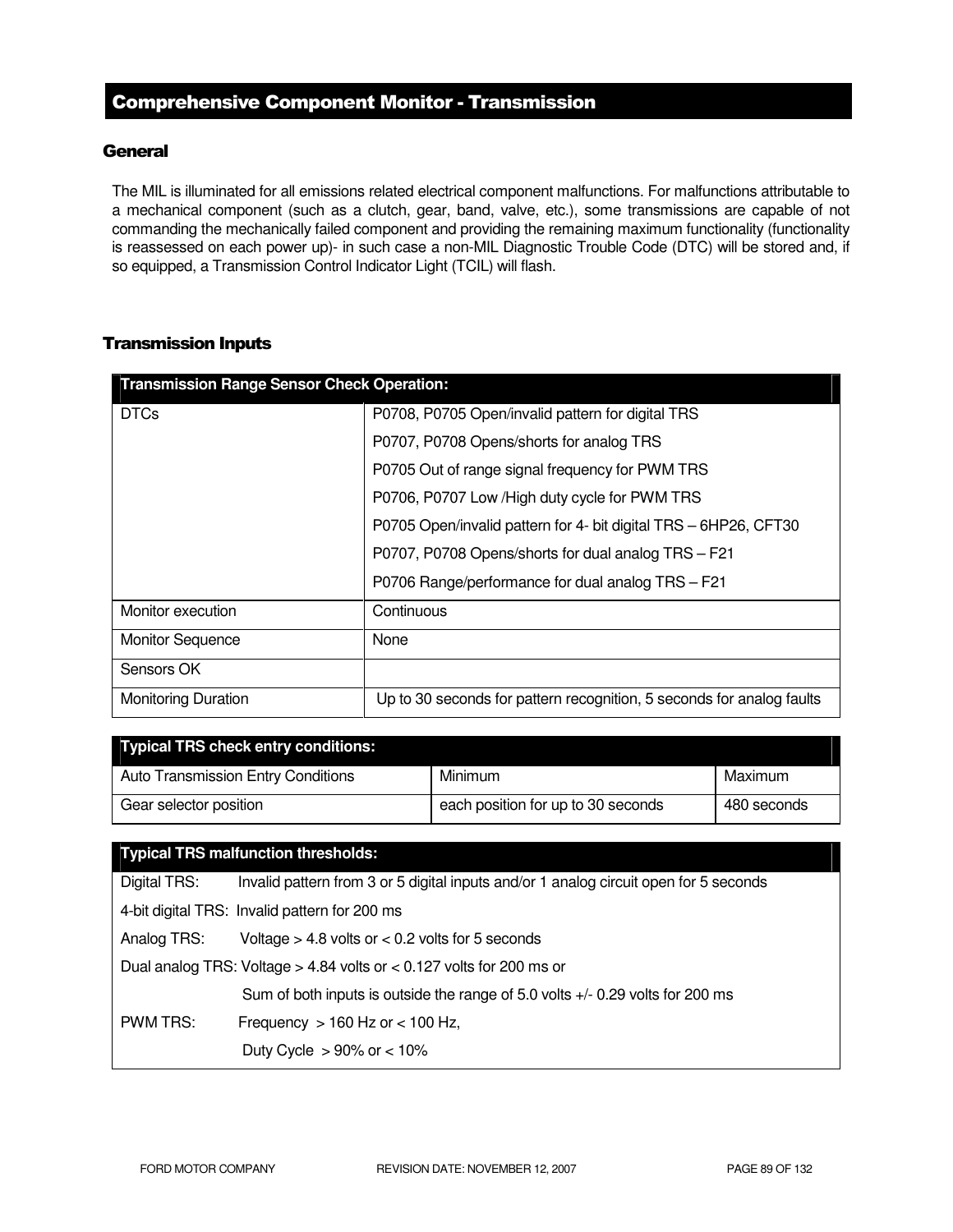Most vehicle applications no longer have a standalone vehicle speed sensor input. The PCM sometimes obtains vehicle speed information from another module on the vehicle, i.e. ABS module. In most cases, however, vehicle speed is calculated in the PCM by using the transmission output shaft speed sensor signal and applying a conversion factor for axle ratio and tire programmed into the Vehicle ID block. A Vehicle Speed Output pin on the PCM provides the rest of the vehicle with the standard 8,000 pulses/mile signal.

Note: If the Vehicle ID block has not been programmed or has been programmed with an out-of-range (uncertified) tire/axle ratio, a P1639 DTC will be stored and the MIL will be illuminated immediately.

| <b>Vehicle Speed Sensor Functional Check Operation:</b> |                     |  |
|---------------------------------------------------------|---------------------|--|
| <b>DTCs</b>                                             | P0500 - VSS circuit |  |
| Monitor execution                                       | Continuous          |  |
| <b>Monitor Sequence</b>                                 | None                |  |
| Sensors OK                                              |                     |  |
| <b>Monitoring Duration</b>                              | 30 seconds          |  |

| <b>Typical VSS functional check entry conditions:</b> |          |         |
|-------------------------------------------------------|----------|---------|
| <b>Auto Transmission Entry Conditions</b>             | Minimum  | Maximum |
| Gear selector position                                | drive    |         |
| Engine rpm (above converter stall speed) OR           | 3000 rpm |         |
| Turbine shaft rpm (if available) OR                   | 1500 rpm |         |
| Output shaft rpm                                      | 650 rpm  |         |
| Vehicle speed (if available)                          | 15 mph   |         |
| <b>Manual Transmission Entry Conditions</b>           |          |         |
| Engine load                                           | 50%      |         |
| Engine rpm                                            | 2400 rpm |         |

## **Typical VSS functional check malfunction thresholds:**

Vehicle is inferred to be moving with positive driving torque and VSS is < 1 - 5 mph for 5 seconds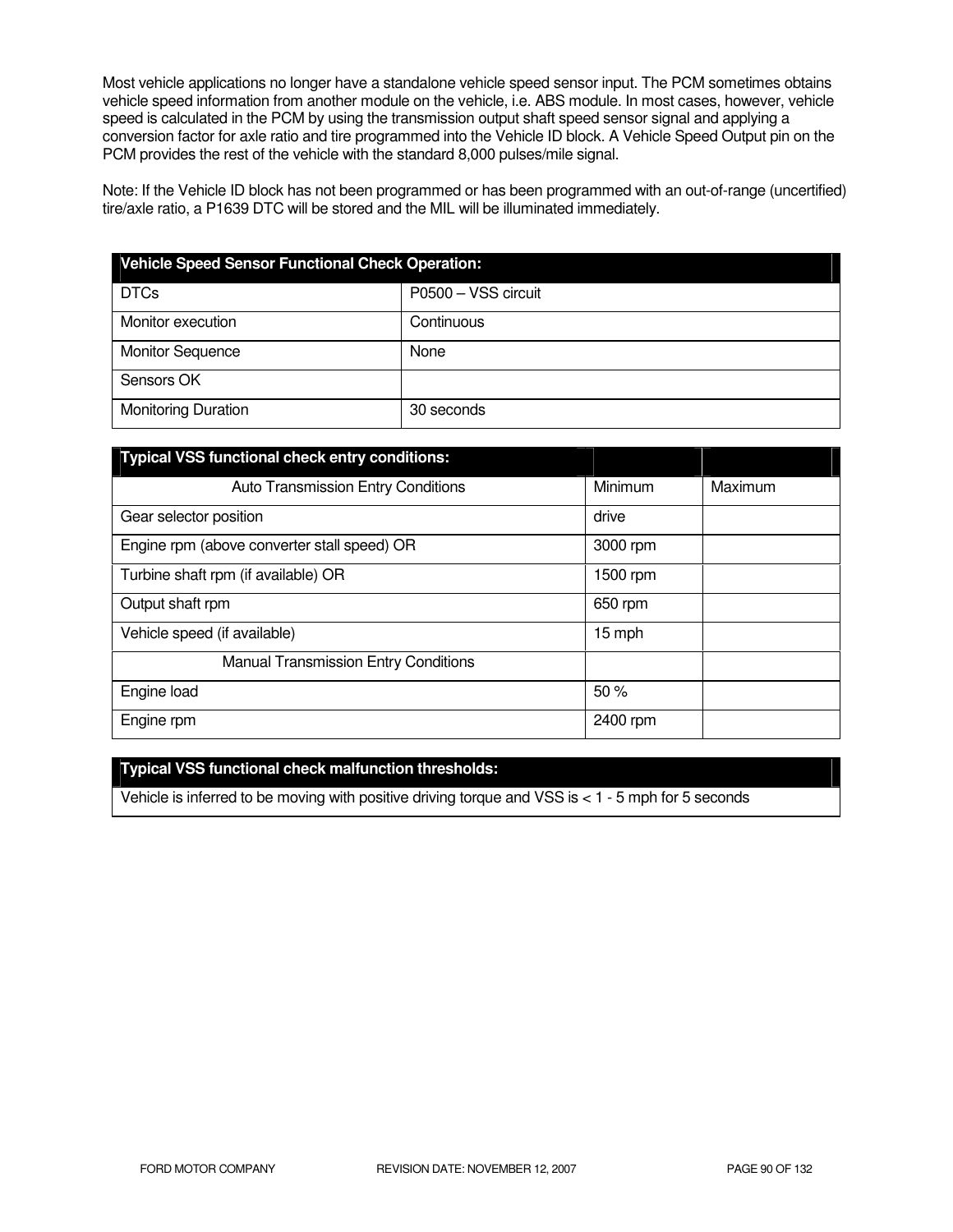| <b>Output Shaft Speed Sensor Functional Check Operation:</b> |                                            |  |
|--------------------------------------------------------------|--------------------------------------------|--|
| <b>DTCs</b>                                                  | P0720 - OSS circuit                        |  |
|                                                              | P0721 - OSS range/performance -F-21, 6HP26 |  |
|                                                              | P0722 - OSS no signal                      |  |
|                                                              | P0723 - OSS intermittent/erratic - 6HP26   |  |
| Monitor execution                                            | Continuous                                 |  |
| <b>Monitor Sequence</b>                                      | None                                       |  |
| Sensors OK                                                   | TSS, Wheel Speed                           |  |
| <b>Monitoring Duration</b>                                   | 30 seconds                                 |  |

| <b>Typical OSS functional check entry conditions:</b> |                 |         |
|-------------------------------------------------------|-----------------|---------|
| <b>Auto Transmission Entry Conditions</b>             | Minimum         | Maximum |
| Gear selector position                                | drive           |         |
| Engine rpm (above converter stall speed) OR           | 3000 rpm        |         |
| Primary Pulley Speed (CFT30) OR                       | 400 rpm         |         |
| Turbine shaft rpm (if available) OR                   | 1500 rpm        |         |
| Output shaft rpm                                      | 300 - 650 rpm   |         |
| Vehicle speed (if available)                          | $12.5 - 15$ mph |         |

## **Typical OSS functional check malfunction thresholds:**

Circuit/no signal - vehicle is inferred to be moving with positive driving torque and OSS < 100 to 200 rpm for 5 to 30 seconds

6HP26 Circuit/no signal: open or short circuit for > 0.6 seconds

6HP Range/Performance: > 200 rpm difference between OSS and wheel speed and > 250 rpm difference between OSS and input shaft speed

F21 Range/Performance: TSS, ABS wheel speed and engine rpm correlate properly, but OSS error is greater than 15% for 10 seconds

CFT30 Range/Performance: ABS wheel speed indicates a 6.24 mph difference with OSS calculated wheel speed

6HP26 Intermittent/Erratic: > -1000 rpm instantaneous change with locked torque converter clutch

CFT30 Intermittent/Erratic: > 6000 rpm/sec change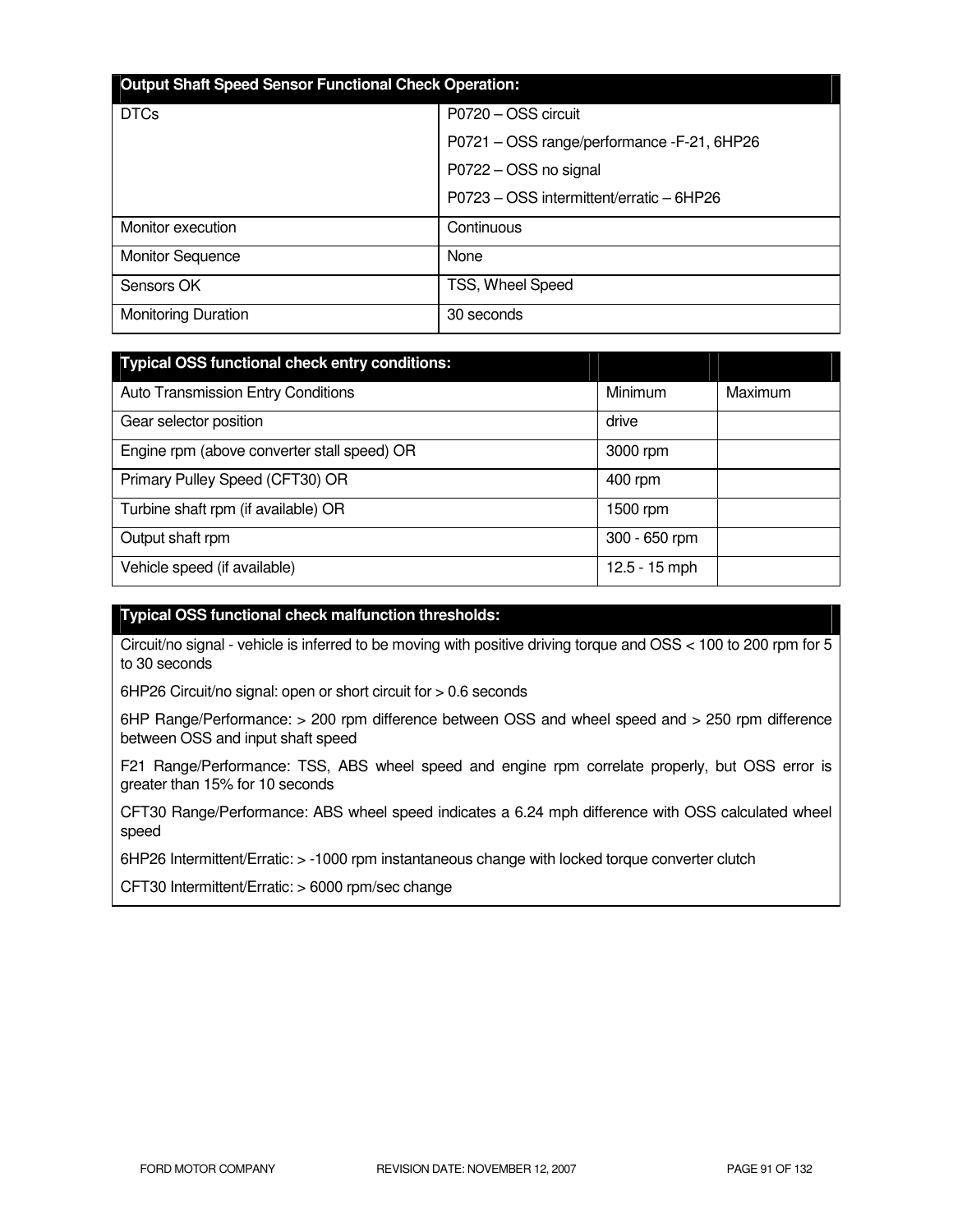| Intermediate Shaft Speed Sensor Functional Check Operation: |                     |  |
|-------------------------------------------------------------|---------------------|--|
| <b>DTCs</b>                                                 | P0791 - ISS circuit |  |
| Monitor execution                                           | Continuous          |  |
| <b>Monitor Sequence</b>                                     | None                |  |
| Sensors OK                                                  |                     |  |
| <b>Monitoring Duration</b>                                  | 30 seconds          |  |

| <b>Typical ISS functional check entry conditions:</b> |          |         |
|-------------------------------------------------------|----------|---------|
| <b>Auto Transmission Entry Conditions</b>             | Minimum  | Maximum |
| Gear selector position                                | drive    |         |
| Engine rpm (above converter stall speed) OR           | 3000 rpm |         |
| Turbine shaft rpm (if available) OR                   | 1500 rpm |         |
| Output shaft rpm                                      | 650 rpm  |         |
| Vehicle speed (if available)                          | 15 mph   |         |

# **Typical ISS functional check malfunction thresholds:**

Vehicle is inferred to be moving with positive driving torque and ISS < 250 rpm for 5 seconds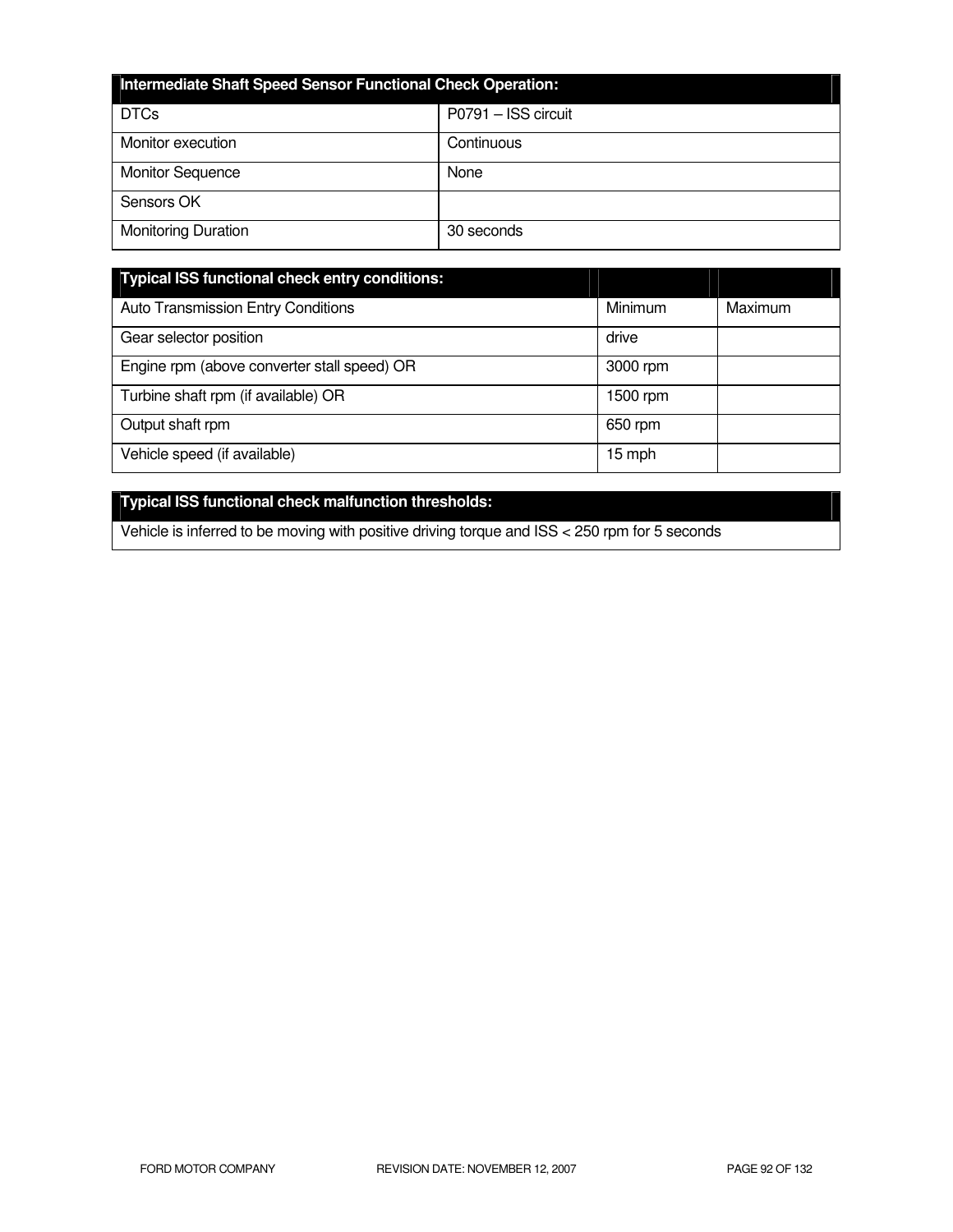| <b>Turbine Shaft Speed Sensor Functional Check Operation:</b> |                                                    |  |
|---------------------------------------------------------------|----------------------------------------------------|--|
| <b>DTCs</b>                                                   | P0715 - TSS circuit                                |  |
|                                                               | P0716 - TSS range/performance - F-21, 6HP26, CFT30 |  |
|                                                               | P0717 - TSS no signal                              |  |
| Monitor execution                                             | Continuous                                         |  |
| <b>Monitor Sequence</b>                                       | None                                               |  |
| Sensors OK                                                    | OSS, Wheel Speed                                   |  |
| <b>Monitoring Duration</b>                                    | 30 seconds                                         |  |

| <b>Typical TSS functional check entry conditions:</b> |                 |         |
|-------------------------------------------------------|-----------------|---------|
| <b>Auto Transmission Entry Conditions</b>             | Minimum         | Maximum |
| Gear selector position                                | Forward range   |         |
| Engine rpm (above converter stall speed) OR           | 3000 rpm        |         |
| Output shaft rpm OR                                   | 600 - 650 rpm   |         |
| Vehicle speed (if available)                          | $12.5 - 15$ mph |         |

## **Typical TSS functional check malfunction thresholds:**

Circuit/no signal - vehicle is inferred to be moving with positive driving torque and TSS < 200 rpm for 5 – 30 seconds

F21 Range/Performance – OSS, ABS wheel speed and engine rpm correlate properly, but TSS error is greater than 15% for 10 seconds

F21, 6HP26 Circuit/no signal – open or short circuit for > 0.6 seconds

6HP26 Range/Performance - - vehicle is inferred to be moving with positive driving torque and TSS < 20 rpm for 0.6 seconds

CFT30 Intermittent/Erratic: > 11,000 rpm/sec change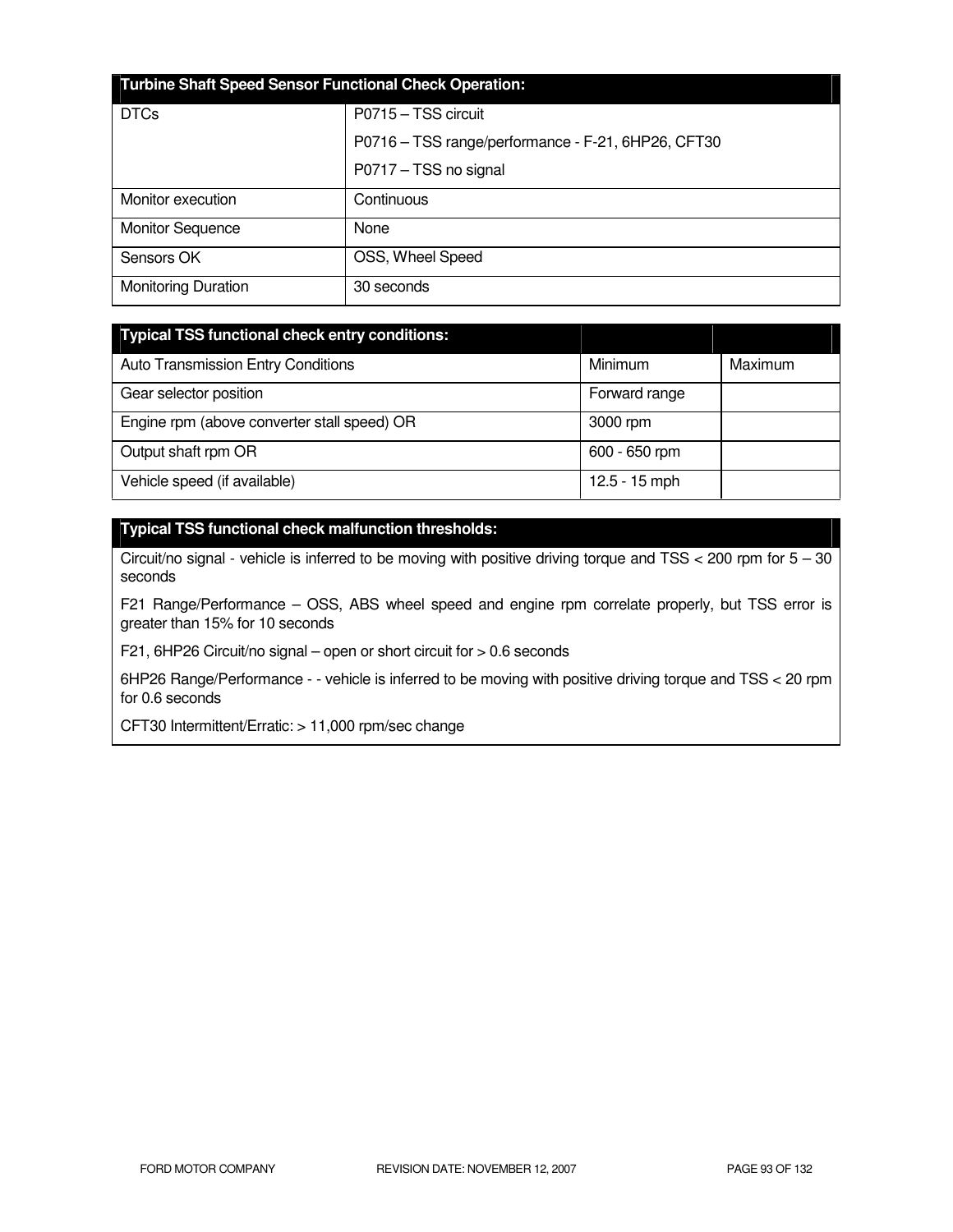| <b>Primary Pulley Speed Sensor Functional Check Operation:</b> |                                       |  |
|----------------------------------------------------------------|---------------------------------------|--|
| <b>DTCs</b>                                                    | P2765 - ISS circuit - CFT30           |  |
|                                                                | P2766 - ISS Range/Performance - CFT30 |  |
| Monitor execution                                              | Continuous                            |  |
| <b>Monitor Sequence</b>                                        | None                                  |  |
| Sensors OK                                                     |                                       |  |
| <b>Monitoring Duration</b>                                     | 30 seconds                            |  |

| <b>Typical Primary Pulley functional check entry conditions:</b> |         |          |
|------------------------------------------------------------------|---------|----------|
| <b>Entry Conditions</b>                                          | Minimum | Maximum  |
| Gear selector position                                           | drive   |          |
| Vehicle speed OR                                                 | 4 mph   |          |
| Engine rpm = Turbine rpm w/converter locked OR                   | 300 rpm | 300 rpm  |
| Output shaft rpm                                                 | 650 rpm | 1000 rpm |

# **Typical Primary Pulley functional check malfunction thresholds:**

Circuit/no signal: Vehicle is inferred to be moving with positive driving torque and PPS = 0 rpm for .25 seconds or

Intermittent/Erratic: > 7,500 rpm/sec change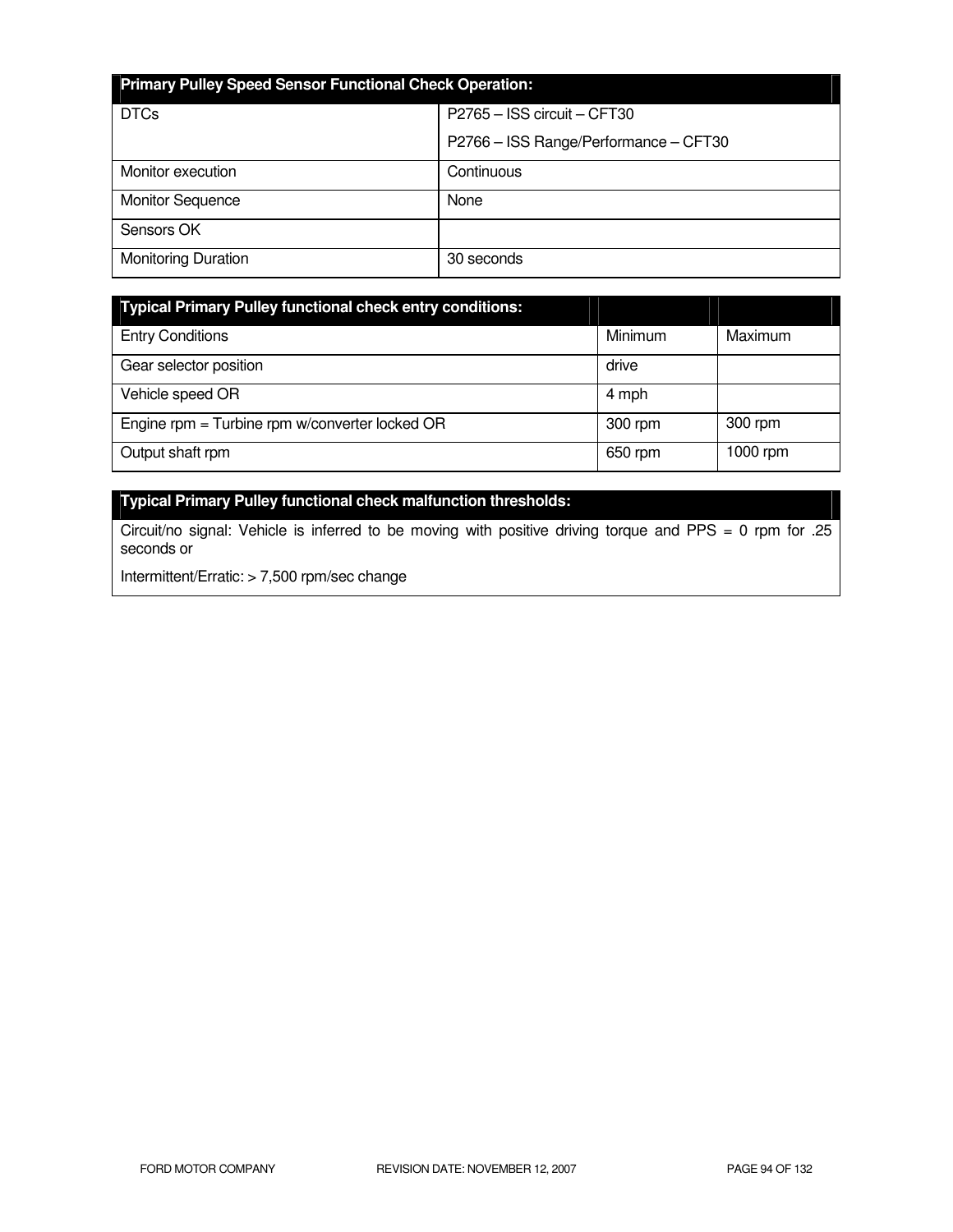| <b>Transmission Fluid Temperature Sensor Functional Check Operation:</b> |                                                            |  |
|--------------------------------------------------------------------------|------------------------------------------------------------|--|
| DTCs (non-MIL)                                                           | P0712, P0713 or P0710 Opens/shorts                         |  |
|                                                                          | P1713 Stuck low, P1718 Stuck high, or P0711 Stuck low/high |  |
|                                                                          | P0714 Intermittent/Erratic - 6HP26                         |  |
| Monitor execution                                                        | continuous                                                 |  |
| <b>Monitor Sequence</b>                                                  | none                                                       |  |
| Sensors OK                                                               | ECT substituted if TFT has malfunction                     |  |
|                                                                          | TFT inferred from pressure solenoids on CFT30              |  |
| <b>Monitoring Duration</b>                                               | 5 seconds for electrical, 600 seconds for functional check |  |

| Typical TFT Stuck Low/High check entry conditions:             |                       |                    |
|----------------------------------------------------------------|-----------------------|--------------------|
| <b>Auto Transmission Entry Conditions</b>                      | Minimum               | Maximum            |
| Engine Coolant Temp (hot or cold, not midrange)                | $>100$ <sup>o</sup> F | < 20 °F            |
| Time in run mode                                               | $500 - 600$ sec       |                    |
| Time in gear, vehicle moving, positive torque                  | 150 sec               |                    |
| <b>Vehicle Speed</b>                                           | 15 mph                |                    |
| Time with engine off (cold start) OR                           | 420 min               |                    |
| Engine Coolant Temp AND Trans Fluid Temp (inferred cold start) |                       | 122 <sup>°</sup> F |

## **Typical TFT malfunction thresholds:**

Opens/shorts: TFT voltage  $<$  0.05 or  $>$  4.6 volts for  $5 - 12$  seconds

TFT Stuck low/high, i.e. TFT stuck at high temperature or stuck at low temperature):

 $<$  6  $\rm{^{\circ}F}$  rise or fall in TFT after extended vehicle driving

6HP26 Stuck low/high: > 77 deg F difference between TFT and internal TCM temperature sensor.

CFT30 Stuck low/high: > 54 deg F difference between TFT and inferred TFT.

6HP26 Intermittent/Erratic check: > 68 deg F change between successive readings

CFT30 Intermittent/Erratic Check: > 180 deg F change per second

F21 Stuck:  $<$  2  $\degree$ F rise or fall in TFT after extended vehicle driving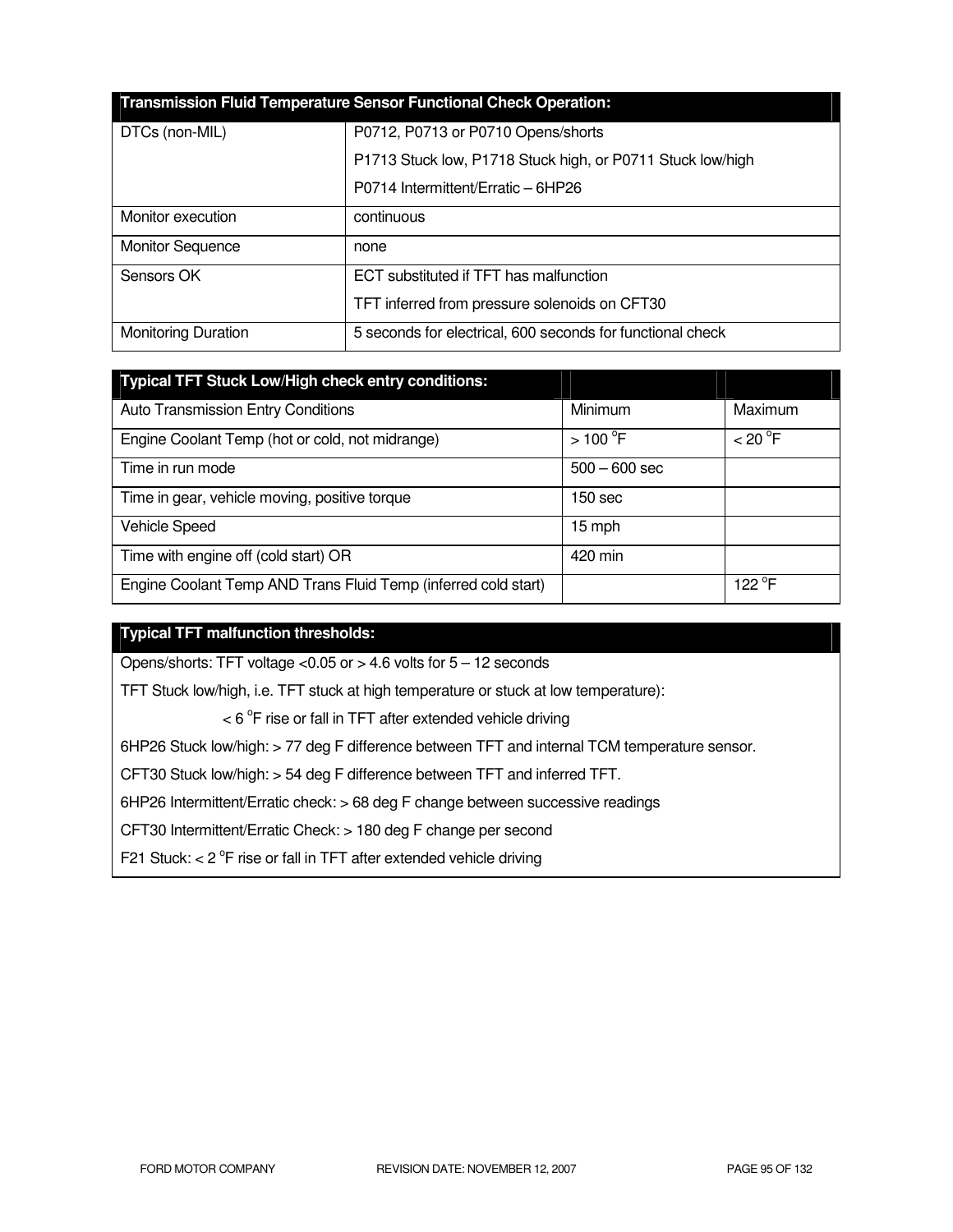| <b>Secondary Pulley Pressure Sensor Check Operation:</b> |                                         |  |
|----------------------------------------------------------|-----------------------------------------|--|
| <b>DTCs</b>                                              | P0840 Low or high input - CFT30         |  |
| Monitor execution                                        | Continuous                              |  |
| <b>Monitor Sequence</b>                                  | None                                    |  |
| Sensors OK                                               | not applicable                          |  |
| <b>Monitoring Duration</b>                               | 0.200 seconds to register a malfunction |  |

# **Typical Secondary Pulley pressure sensor check malfunction thresholds:**

Voltage  $< 1.5$  volts or voltage  $> 4.8$  volts

| <b>Main Pressure Sensor Check Operation:</b> |                                         |  |
|----------------------------------------------|-----------------------------------------|--|
| <b>DTCs</b>                                  | P0845 Low or high input - CFT30         |  |
| Monitor execution                            | Continuous                              |  |
| <b>Monitor Sequence</b>                      | None                                    |  |
| Sensors OK                                   | not applicable                          |  |
| <b>Monitoring Duration</b>                   | 0.200 seconds to register a malfunction |  |

**Typical Main pressure sensor check malfunction thresholds:** 

Voltage < 1.5 volts or voltage > 4.8 volts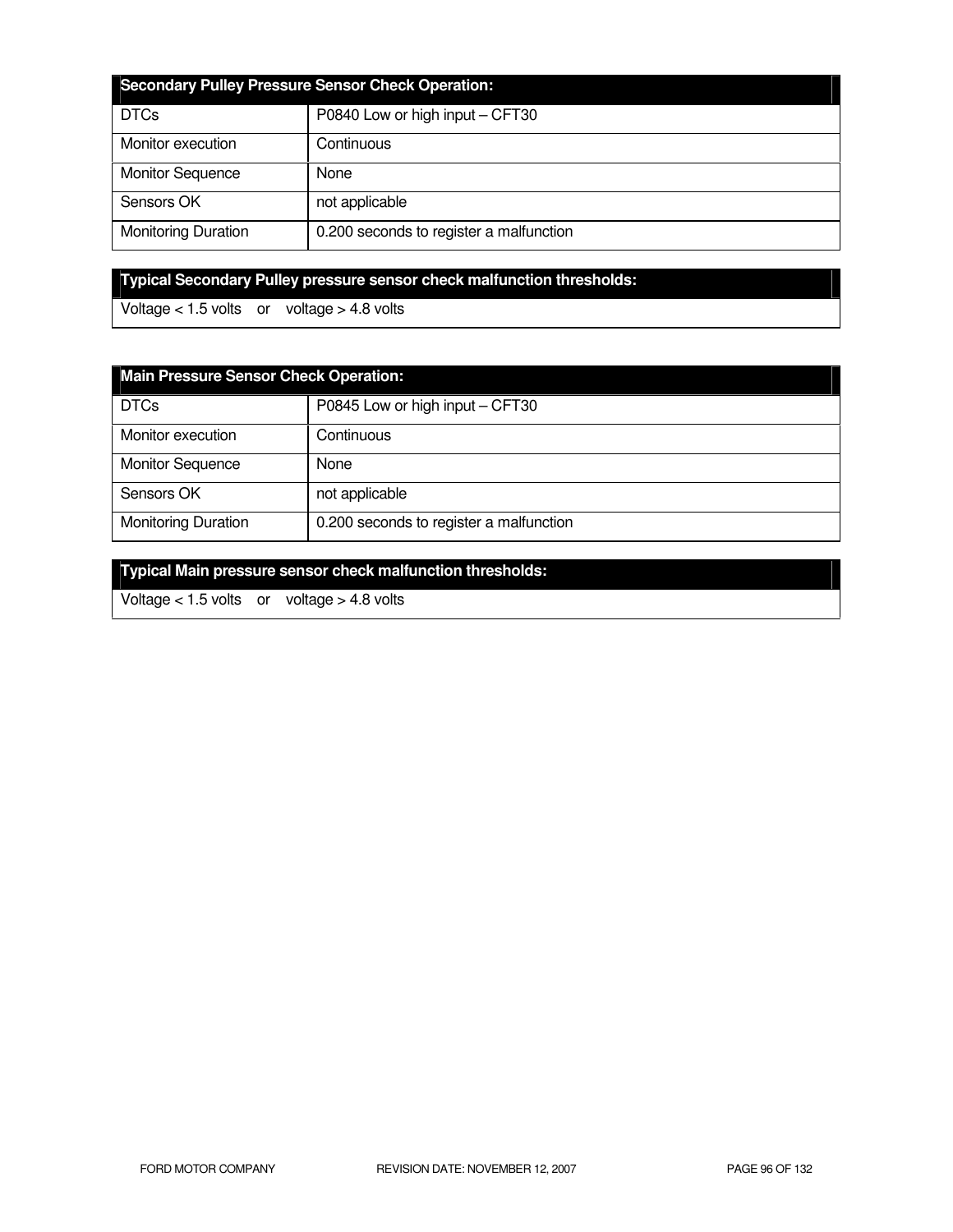# Transmission Outputs

| <b>Shift Solenoid Check Operation:</b> |       |                                                                             |
|----------------------------------------|-------|-----------------------------------------------------------------------------|
| <b>DTCs</b>                            |       | SS A - P0750 electrical,                                                    |
|                                        |       | P1714 ISIG functional, or P0751 mechanical functional                       |
|                                        |       | P0973, P0974 opens/shorts - 6HP26, F21                                      |
|                                        |       | P0972 current range - 6HP26                                                 |
|                                        |       | SS B - P0755 electrical,                                                    |
|                                        |       | P1715 ISIG functional, or P0756 mechanical functional                       |
|                                        |       | P0976, P0977 opens/shorts - 6HP26                                           |
|                                        |       | P0975 current range - 6HP26                                                 |
|                                        |       | SS C - P0760 electrical,                                                    |
|                                        |       | P1716 ISIG functional, or P0761 mechanical functional                       |
|                                        |       | P0979, P0980 opens/shorts - 6HP26, F21                                      |
|                                        |       | P0978 current range - 6HP26, F21                                            |
|                                        |       | SS D - P0765 electrical,                                                    |
|                                        |       | P1717 ISIG functional, or P0766 mechanical functional                       |
|                                        |       | P0982, P0983 opens/shorts - 6HP26, F21                                      |
|                                        |       | P0981 current range - 6HP26, F21                                            |
|                                        |       | SS E - P0770 electrical, or P0771 mechanical functional                     |
|                                        |       | P0985, P0986 opens/shorts - 6HP26, F21                                      |
|                                        |       | P0984 current range - 6HP26, F21                                            |
|                                        |       | SS F - P0998, P0999 opens/shorts - F21                                      |
|                                        |       | P0997 current range - F21                                                   |
| Monitor execution                      |       | electrical - continuous, functional - during off to on solenoid transitions |
| <b>Monitor Sequence</b>                | None  |                                                                             |
| Sensors OK                             |       |                                                                             |
| <b>Monitoring Duration</b>             | check | 0.5 to 5 seconds for electrical checks, 10 solenoid events for functional   |

| <b>Typical Shift Solenoid ISIG functional check entry conditions:</b> |                                             |         |  |
|-----------------------------------------------------------------------|---------------------------------------------|---------|--|
| <b>Entry Conditions</b>                                               | Minimum                                     | Maximum |  |
| <b>Transmission Fluid Temp</b>                                        | 70 °F                                       | 225 °F  |  |
| Throttle position                                                     | positive drive torque (actual TP<br>varies) |         |  |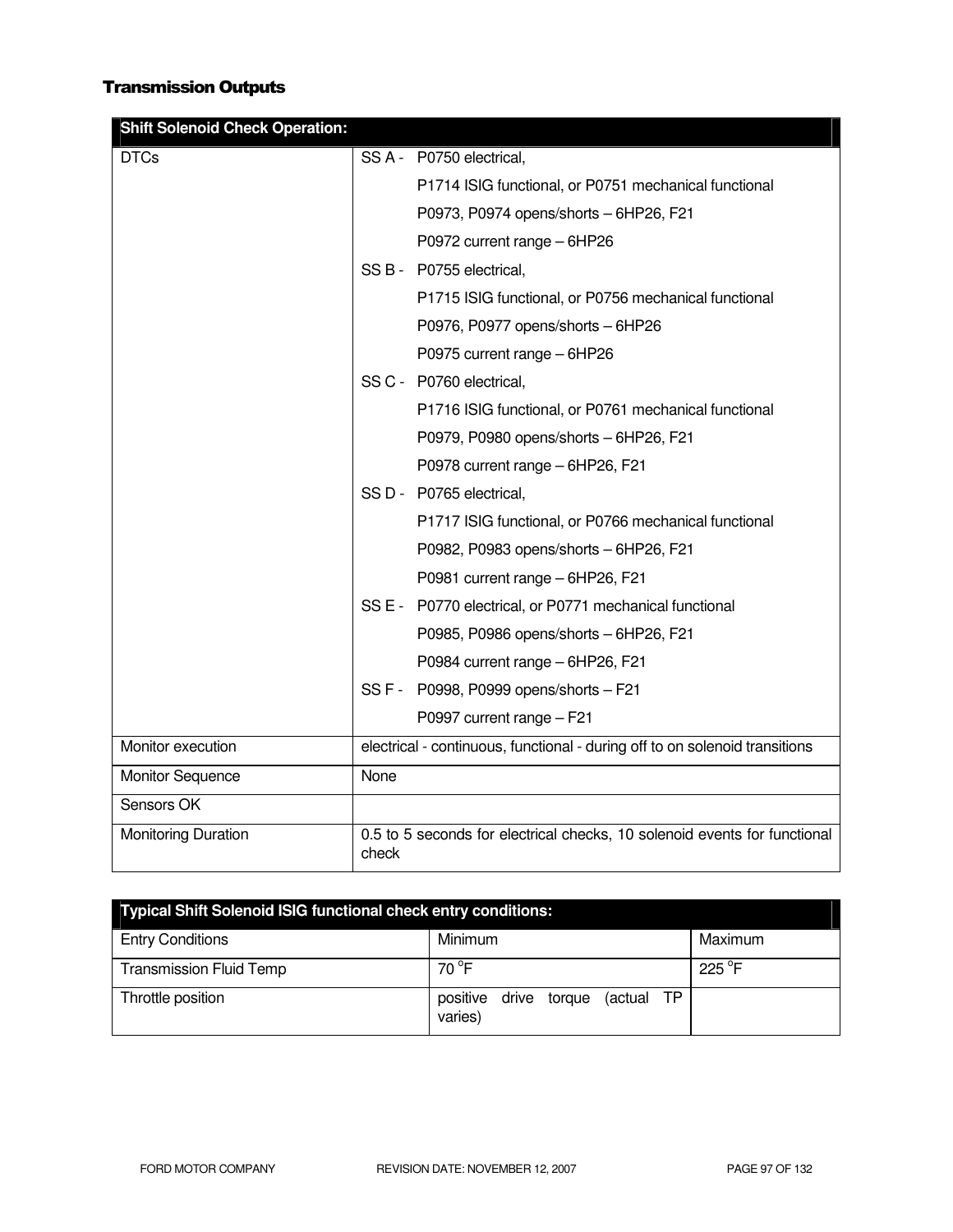| <b>Typical Shift Solenoid mechanical functional check entry conditions:</b> |                       |         |
|-----------------------------------------------------------------------------|-----------------------|---------|
| Entry Conditions (with turbine speed)                                       | Minimum               | Maximum |
| Gear ratio calculated                                                       | each gear             |         |
| Throttle position                                                           | positive drive torque |         |

| Typical Shift Solenoid mechanical functional check entry conditions: |                       |         |
|----------------------------------------------------------------------|-----------------------|---------|
| Entry Conditions (without turbine speed)                             | Minimum               | Maximum |
| Rpm drop is obtained                                                 | each shift            |         |
| Throttle position                                                    | positive drive torque |         |

## **Typical Shift Solenoid malfunction thresholds:**

Electrical circuit check: Output driver feedback circuit does not match commanded driver state for  $0.5 - 5.0$ seconds

Electrical current check: Feedback current out of range for 0.5 seconds

ISIG functional check: ISIG chip hardware circuit does not detect characteristic current dip and rise produced by solenoid movement.

Mechanical functional check: Actual obtained gear or shift pattern indicates which shift solenoid is stuck on or off.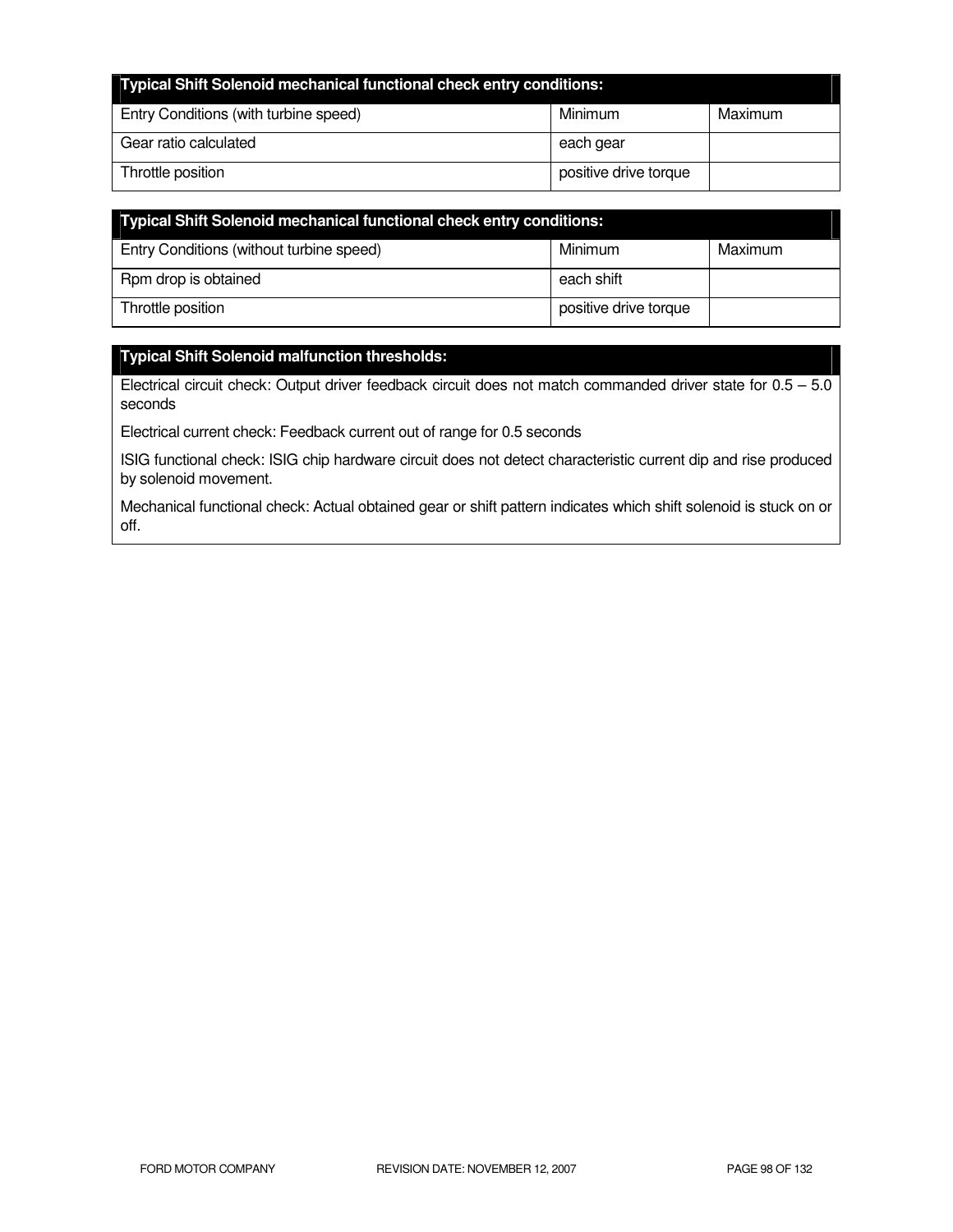| <b>Gear Ratio Check Operation:</b> |                                           |
|------------------------------------|-------------------------------------------|
| <b>DTCs</b>                        | P0731 incorrect gear 1 ratio - 6HP26, F21 |
|                                    | P0732 incorrect gear 2 ratio - 6HP26, F21 |
|                                    | P0733 incorrect gear 3 ratio – 6HP26, F21 |
|                                    | P0734 incorrect gear 4 ratio - 6HP26, F21 |
|                                    | P0735 incorrect gear 5 ratio - 6HP26, F21 |
|                                    | P0729 incorrect gear 6 ratio – 6HP26, F21 |
|                                    | P0736 incorrect reverse ratio – 6HP26     |
|                                    | P1700 incorrect neutral ratio - F21       |
| Monitor execution                  | Continuous, in each gear                  |
| <b>Monitor Sequence</b>            | None                                      |
| Sensors OK                         | TSS, OSS, wheel speed                     |
| <b>Monitoring Duration</b>         | 12 seconds                                |

| <b>Typical Forward Gear Ratio check entry conditions:</b> |                 |          |
|-----------------------------------------------------------|-----------------|----------|
| <b>Entry Conditions</b>                                   | Minimum         | Maximum  |
| Gear selector position                                    | forward range,  |          |
|                                                           | $> 8$ seconds   |          |
| <b>Engine Torque</b>                                      | 100 NM          |          |
| Throttle position                                         | 10%             |          |
| Not shifting                                              | $> 0.5$ seconds |          |
| <b>Engine/input Speed</b>                                 | 550 rpm         |          |
| <b>Output Shaft Speed</b>                                 | 250 rpm         | 1350 rpm |

| <b>Typical Neutral Gear Ratio check entry conditions:</b> |                |           |
|-----------------------------------------------------------|----------------|-----------|
| <b>Entry Conditions</b>                                   | Minimum        | Maximum   |
| Gear selector position                                    | forward range, |           |
|                                                           | $>1$ second    |           |
| Absolute value of Engine rpm - Turbine rpm                |                | $150$ rpm |
| Output Shaft Speed                                        |                | 500 rpm   |

## **Typical Gear Ratio malfunction thresholds:**

F21 Forward gear check: > 20% error in commanded ratio for > 12 seconds

F21 Neutral gear check: TSS > (OSS \* Gear 1 ratio) + 400 rpm for > 1 second

6HP26 Forward and reverse gear check: > 400 to 640 rpm difference between calculated input and output shaft speeds for 3 monitoring events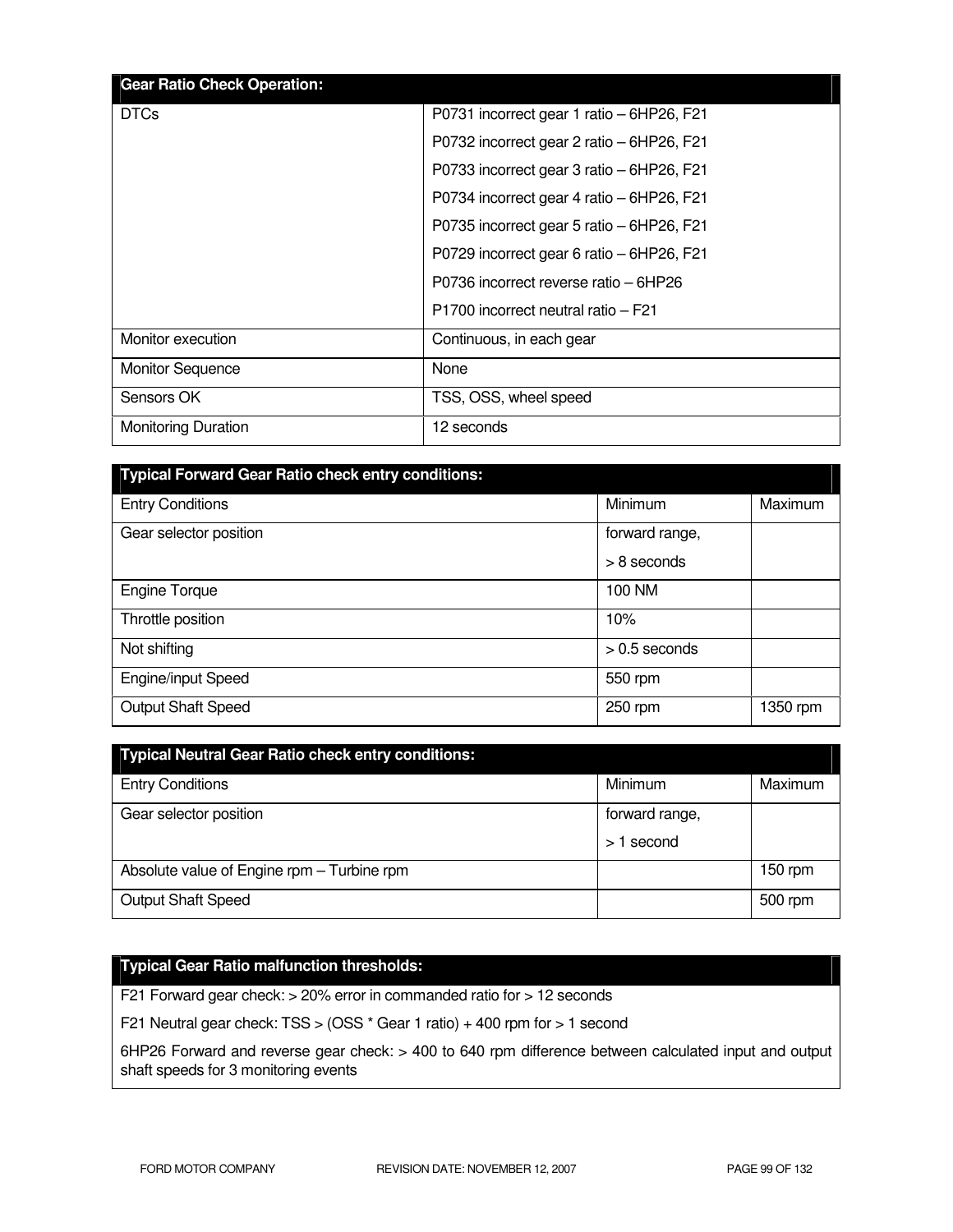| <b>Shift Completion Check Operation:</b> |                                      |
|------------------------------------------|--------------------------------------|
| <b>DTCs</b>                              | P0781 incorrect 1-2 shift - 6HP26    |
|                                          | P0782 incorrect 2-3 shift - 6HP26    |
|                                          | $P0783$ incorrect 3-4 shift $-6HP26$ |
|                                          | P0784 incorrect 4-5 shift - 6HP26    |
|                                          | P0829 incorrect 5-6 shift - 6HP26    |
| Monitor execution                        | During up-shifts and down-shifts     |
| <b>Monitor Sequence</b>                  | None                                 |
| Sensors OK                               | TSS, OSS                             |
| <b>Monitoring Duration</b>               | 5 shift events                       |

| <b>Typical Shift Completion check entry conditions:</b> |                |         |
|---------------------------------------------------------|----------------|---------|
| <b>Entry Conditions</b>                                 | Minimum        | Maximum |
| Gear selector position                                  | forward range  |         |
| <b>Transmission Fluid Temp</b>                          | $50^{\circ}$ F |         |
| <b>Engine/input Speed</b>                               | 1200 $rm$      |         |
| <b>Output Shaft Speed</b>                               | 256 rpm        |         |

|                     | <b>Typical Shift Completion malfunction thresholds:</b>   |
|---------------------|-----------------------------------------------------------|
| Up-shift rpm check: | rpm does not drop by $>$ 30 rpm                           |
|                     | Down-shift rpm check: rpm does not increase by $>$ 30 rpm |
| Up-shift rpm check: | rpm increases (flares) by $>$ 300 rpm                     |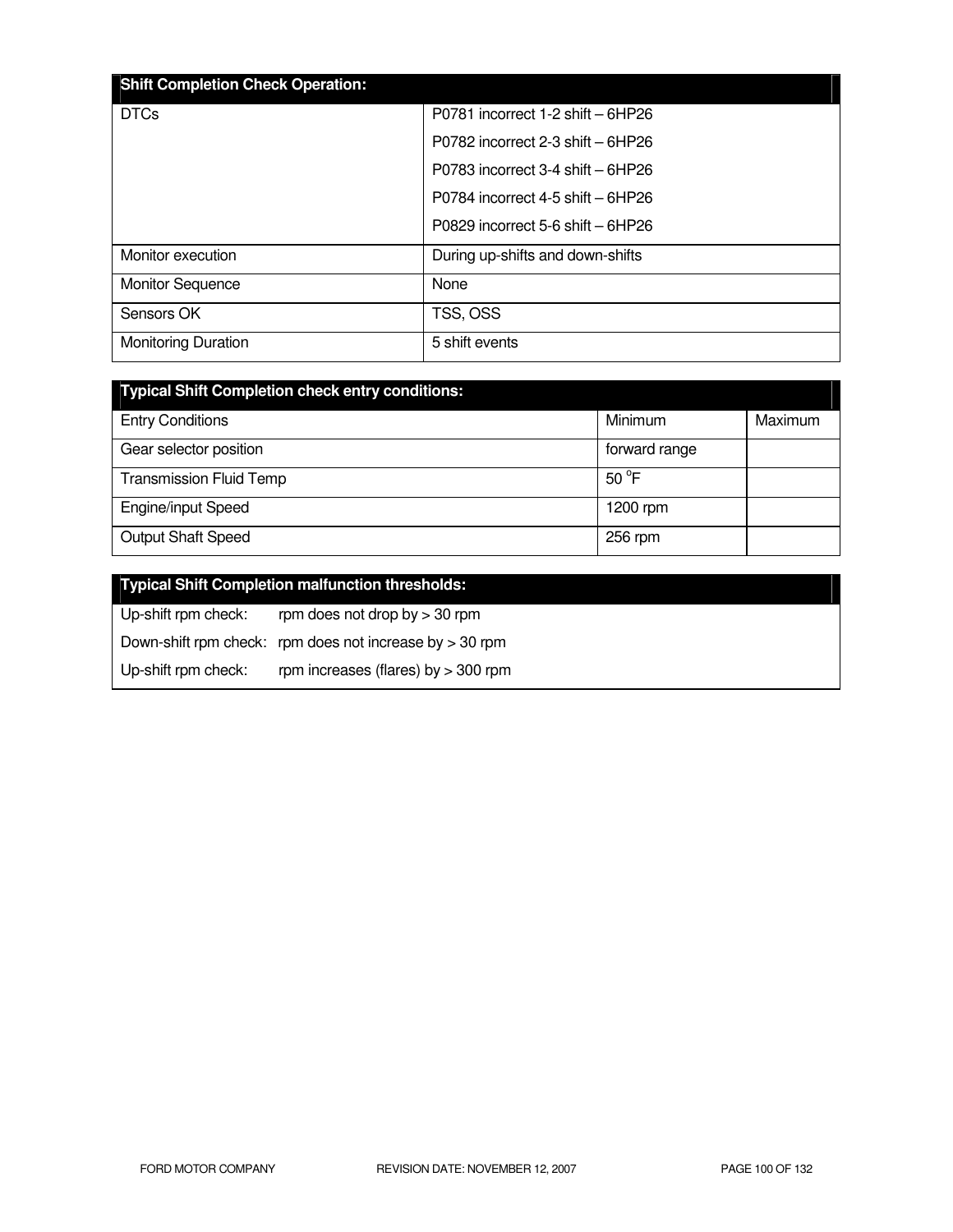| <b>Torque Converter Clutch Check Operation:</b> |                                                       |
|-------------------------------------------------|-------------------------------------------------------|
| <b>DTCs</b>                                     | P0740, P2763, P2764, P0742, P0743 Opens/shorts        |
|                                                 | P0744 Intermittent - 5R110                            |
|                                                 | P2762 current range - 6HP26, F21                      |
|                                                 | P <sub>1740</sub> ISIG functional                     |
|                                                 | P1744 mechanical functional - 4R100                   |
|                                                 | P0741 mechanical functional, stuck off                |
|                                                 | P1742 mechanical functional, stuck on - CD4E          |
|                                                 | P2758 mechanical functional, stuck on - F21           |
|                                                 | P2757 mechanical functional, stuck off - F21          |
| Monitor execution                               | electrical - continuous,                              |
|                                                 | mechanical - during lockup                            |
| Monitor Sequence                                | None                                                  |
| Sensors OK                                      | TSS, OSS                                              |
| <b>Monitoring Duration</b>                      | Electrical – 5 seconds, Functional - 5 lock-up events |

| <b>Typical TCC ISIG functional check entry conditions:</b> |                       |                  |
|------------------------------------------------------------|-----------------------|------------------|
| <b>Entry Conditions</b>                                    | Minimum               | Maximum          |
| <b>Transmission Fluid Temp</b>                             | 70 $^{\circ}$ F       | 225 $^{\circ}$ F |
| <b>Engine Torque</b>                                       | positive drive torque |                  |
| Commanded TCC duty cycle for 0 rpm slip                    | 60%                   | 90%              |

| Typical TCC mechanical functional check stuck off entry conditions: |                       |                 |  |
|---------------------------------------------------------------------|-----------------------|-----------------|--|
| <b>Entry Conditions</b>                                             | Minimum               | Maximum         |  |
| <b>Throttle Position</b>                                            | steady                |                 |  |
| <b>Engine Torque</b>                                                | positive drive torque |                 |  |
| <b>Transmission Fluid Temp</b>                                      | $70^{\circ}$ F        | $225^{\circ}$ F |  |
| Commanded TCC duty cycle (0 rpm slip)                               | 60%                   | 100%            |  |
| Not shifting                                                        |                       |                 |  |

# **Typical TCC malfunction thresholds:**

Electrical circuit check: Output driver feedback circuit does not match commanded driver state for 0.5 – 5.0 seconds

Electrical current check: Feedback current out of range for 0.5 seconds

ISIG functional check: ISIG chip hardware circuit does not detect characteristic current dip and rise produced by solenoid movement.

Mechanical check, stuck off: Slip across torque converter > 100 – 200 rpm or speed ratio < 0.93

Mechanical check, stuck on: Slip across torque converter < 20 rpm with converter commanded off

Mechanical check, stuck on: engine rpm < 100 after drive engagement (engine stall)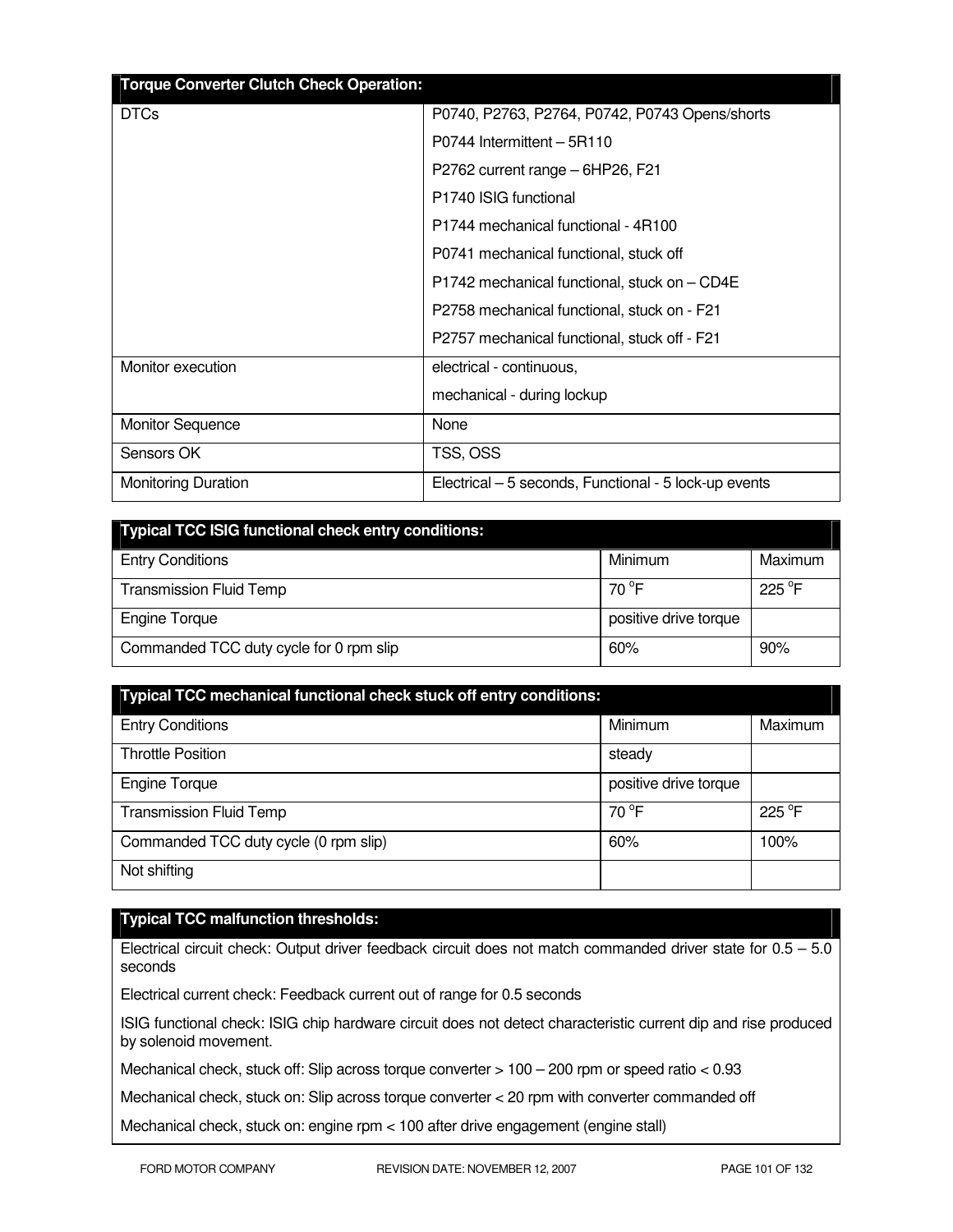| <b>Pressure Control Solenoid Check Operation:</b> |                                                    |  |  |
|---------------------------------------------------|----------------------------------------------------|--|--|
| <b>DTCs</b>                                       | P1747 or P0962 PC A shorted low                    |  |  |
|                                                   | P1789 or P0966 PC A shorted low                    |  |  |
|                                                   | P0797 or <b>P0970</b> PC C shorted low             |  |  |
|                                                   | P0745, P0775, P0795 mechanical functional          |  |  |
|                                                   | P0960, P0962, P0963 PC A opens/shorts - 6HP26, F21 |  |  |
|                                                   | P0961 PC A curent range – 6HP26, F21               |  |  |
|                                                   | P0964, P0966, P0967 PC B opens/shorts - CFT30      |  |  |
|                                                   | P0968, P0970, P0971 PC C opens/shorts - CFT30      |  |  |
| Monitor execution                                 | Continuous                                         |  |  |
| <b>Monitor Sequence</b>                           | none                                               |  |  |
| Sensors OK                                        |                                                    |  |  |
| Monitoring Duration                               | Electrical: 5 seconds,                             |  |  |
|                                                   | Mechanical functional: up to 30 seconds            |  |  |

| Typical Pressure Control Solenoid mechanical functional check entry conditions: |                       |                  |  |
|---------------------------------------------------------------------------------|-----------------------|------------------|--|
| <b>Entry Conditions</b>                                                         | Minimum               | Maximum          |  |
| Gear ratio calculated                                                           | each gear             |                  |  |
| <b>Transmission Fluid Temperature</b>                                           | 70 °F                 | 225 $^{\circ}$ F |  |
| <b>Throttle Position</b>                                                        | positive drive torque |                  |  |

## **Typical Pressure Control Solenoid malfunction thresholds:**

Electrical circuit check: Output driver feedback circuit does not match commanded driver state for 0.5 – 5.0 seconds

Electrical current check: Feedback current out of range for 0.5 seconds

Mechanical functional check: Actual obtained gear pattern indicates Pressure Control solenoid fault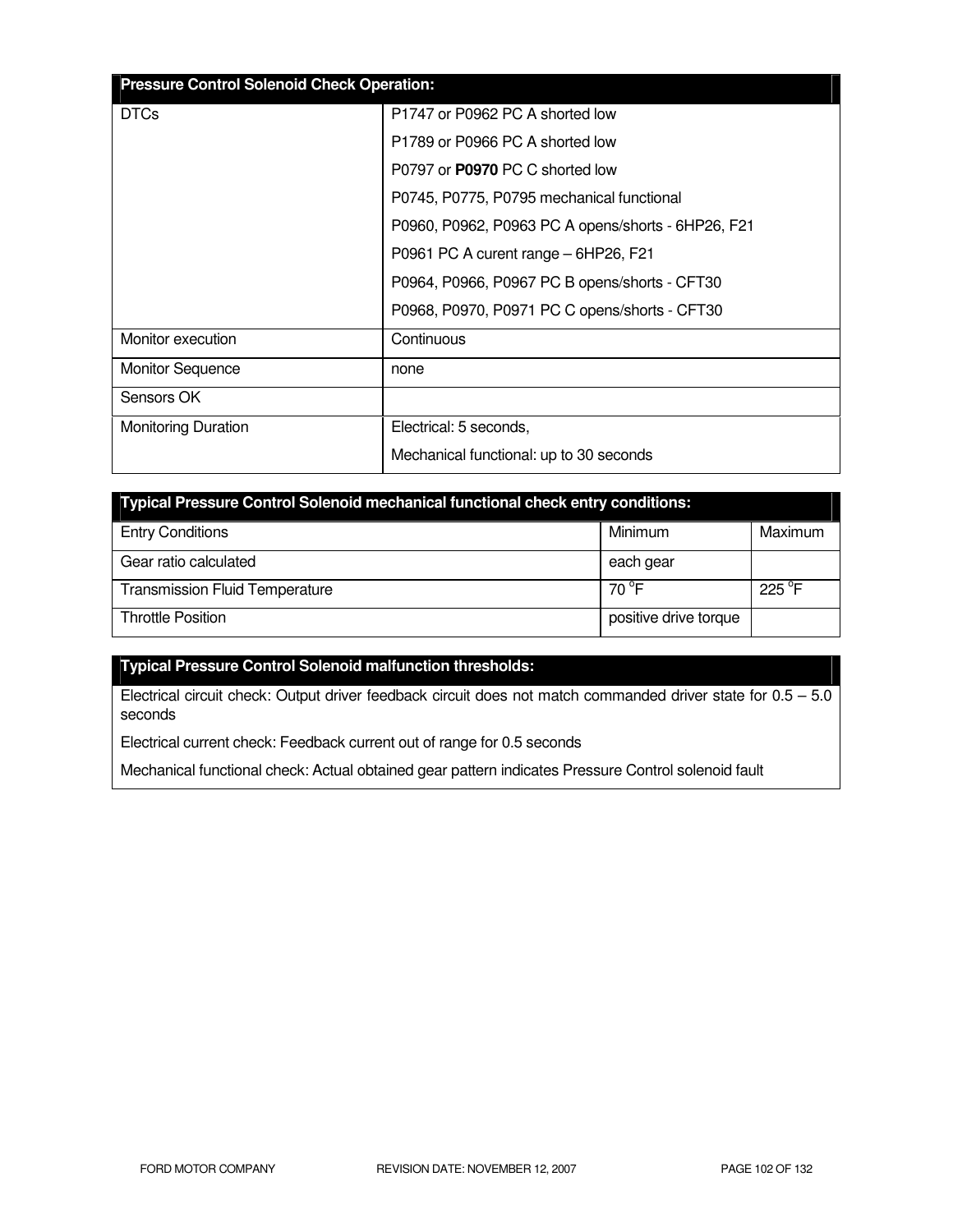| <b>Inductive Signature Chip Communication Check Operation:</b> |                                       |  |
|----------------------------------------------------------------|---------------------------------------|--|
| <b>DTCs</b>                                                    | P1636 ISIG chip loss of communication |  |
| Monitor execution                                              | off-to-on solenoid transitions        |  |
| <b>Monitor Sequence</b>                                        | none                                  |  |
| Sensors OK                                                     |                                       |  |
| <b>Monitoring Duration</b>                                     | < 100 solenoid events                 |  |

| Typical Inductive Signature Chip Communication Check entry conditions: |                 |                  |
|------------------------------------------------------------------------|-----------------|------------------|
| <b>Entry Conditions</b>                                                | Minimum         | Maximum          |
| <b>Transmission Fluid Temp</b>                                         | 70 $^{\circ}$ F | 225 $^{\circ}$ F |
| Solenoid commanded off duration                                        |                 | $<$ 2 seconds    |

# **Typical Inductive Signature Communication Chip malfunction thresholds:**

Checksum error, chip not responding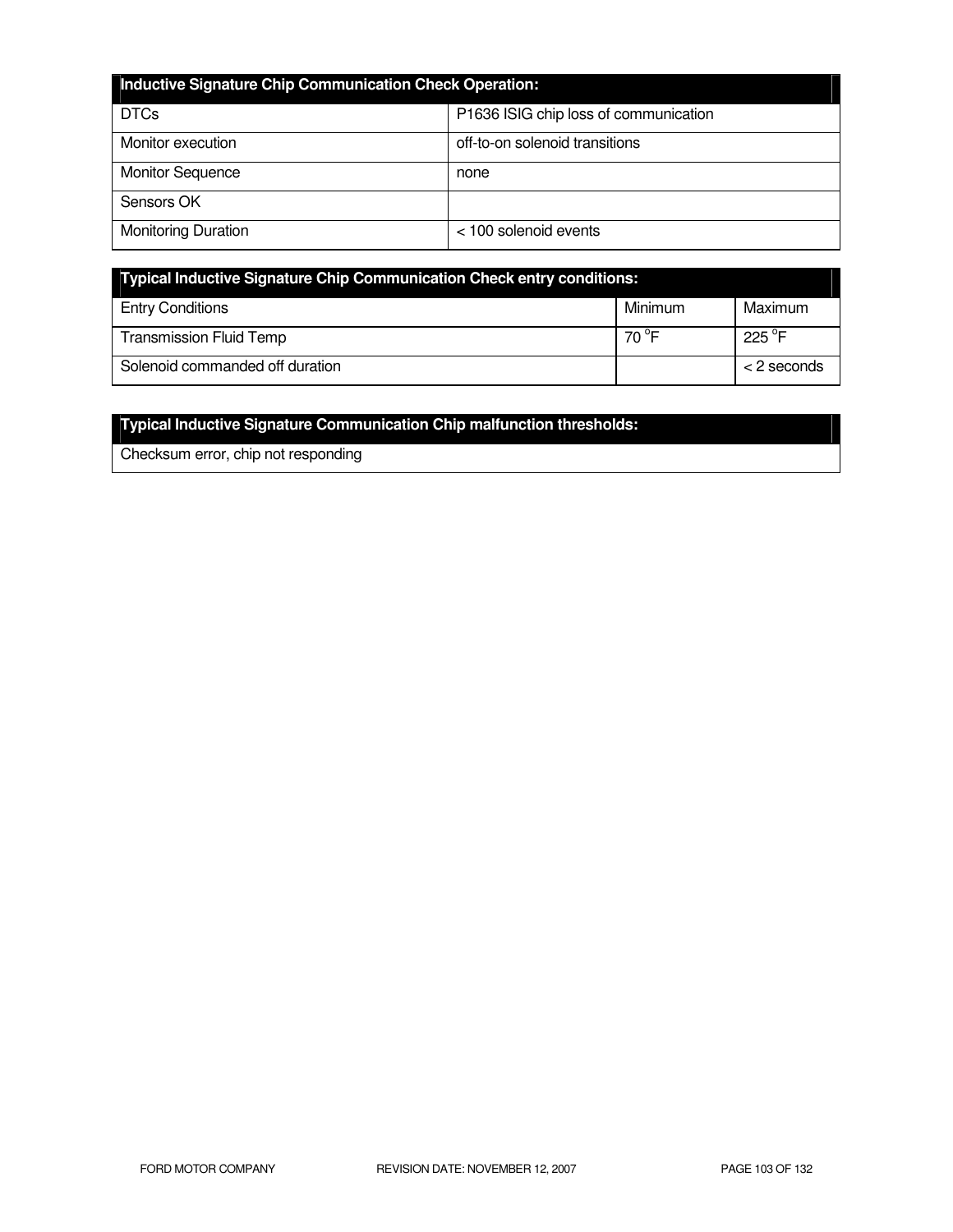| Forward Clutch/Reverse Clutch Solenoid Check Operation: |                                                                                                                      |  |
|---------------------------------------------------------|----------------------------------------------------------------------------------------------------------------------|--|
| <b>DTCs</b>                                             | P0900, P0902, P0903 Opens/shorts - CFT30<br>P0810 functional, sticking - CFT30<br>P0811 functional, slippage - CFT30 |  |
|                                                         |                                                                                                                      |  |
|                                                         |                                                                                                                      |  |
| Monitor execution                                       | Continuous                                                                                                           |  |
| <b>Monitor Sequence</b>                                 | None                                                                                                                 |  |
| Sensors OK                                              |                                                                                                                      |  |
| <b>Monitoring Duration</b>                              | Electrical: 0.040 seconds,                                                                                           |  |
|                                                         | Mechanical functional: 0.500 seconds                                                                                 |  |

| <b>Typical Forward Clutch/Reverse Clutch slipping check entry conditions:</b> |                  |            |  |
|-------------------------------------------------------------------------------|------------------|------------|--|
| <b>Entry Conditions</b>                                                       | Minimum          | Maximum    |  |
| Vehicle Speed OR                                                              |                  | $0.62$ mph |  |
| <b>Vehicle Speed</b>                                                          | 16 mph           |            |  |
| Gear selector                                                                 | Drive or Reverse |            |  |

| Typical Forward Clutch/Reverse Clutch stuck check entry conditions: |                |            |
|---------------------------------------------------------------------|----------------|------------|
| <b>Entry Conditions</b>                                             | Minimum        | Maximum    |
| Vehicle Speed OR                                                    |                | $0.62$ mph |
| <b>Vehicle Speed</b>                                                | 16 mph         |            |
| Gear selector                                                       | Park or Neural |            |

## **Typical Forward Clutch/Reverse Clutch Solenoid malfunction thresholds:**

Electrical current check: Feedback current out of range for 0.040 seconds

Slipping Check: Turbine Speed is > 100 rpm higher than Pulley Speed for 200 ms.

Stuck Check: Turbine Speed is within 40 rpm of Pulley Speed for 500 ms.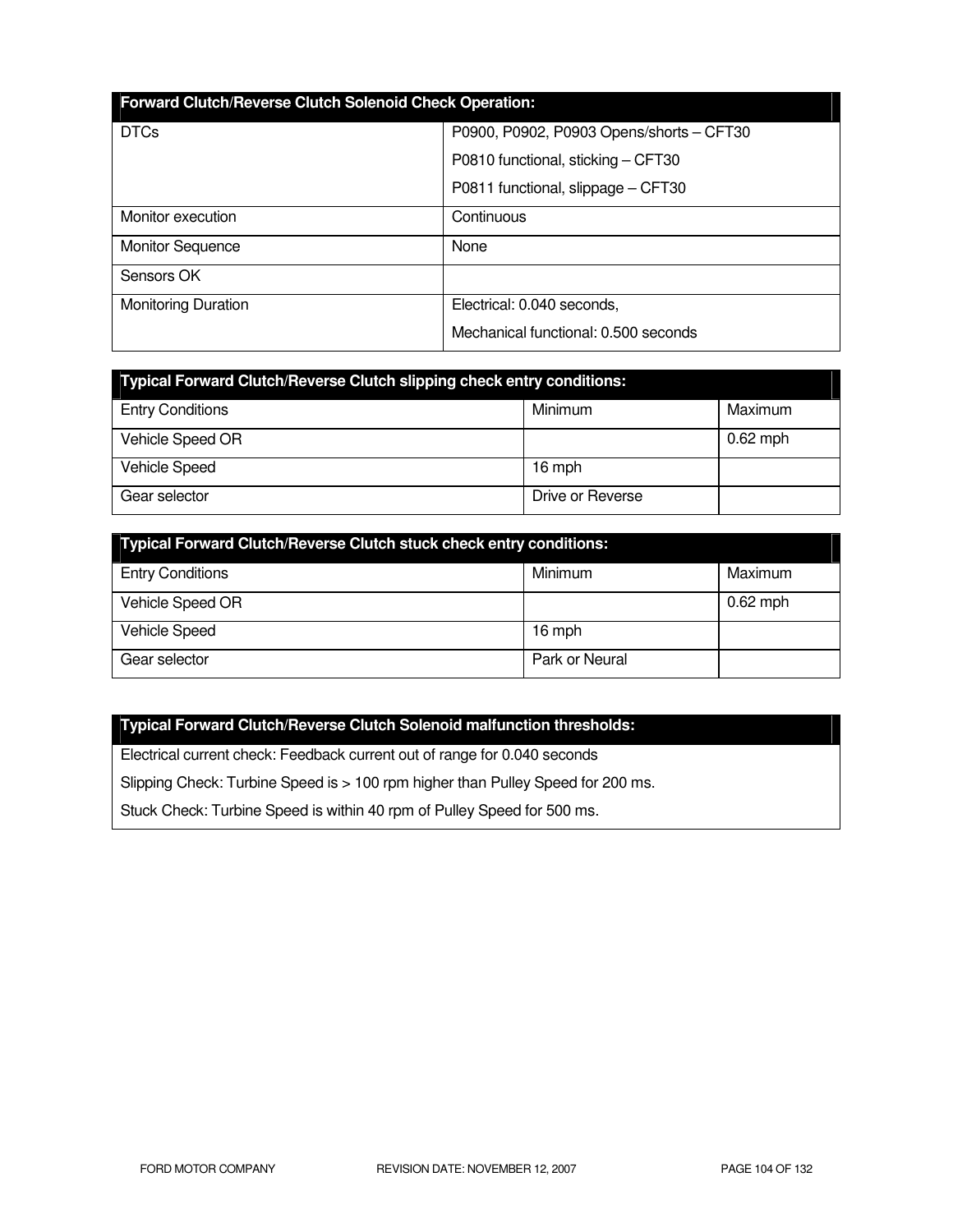# 4R70W (RWD) Transmission

(no turbine speed sensor)

#### Transmission Inputs

The Digital Transmission Range (DTR) sensor provides a single analog and three digital inputs to the PCM. The PCM decodes the inputs to determine the driver-selected gear position (Park, Rev, Neutral, OD, 2, 1). This input device is checked for opens and invalid input patterns. (P0708 P0705)

The Vehicle Speed Sensor (VSS) and Output Shaft Speed (OSS) sensor, if equipped, are inputs that are checked for rationality. If the engine rpm is above the torque converter stall speed and engine load is high, it can be inferred that the vehicle must be moving. If there is insufficient output from the VSS sensor, a malfunction is indicated (P0500). If there is insufficient output from the OSS sensor, a malfunction is indicated (P0720).

#### Transmission Outputs

#### Shift Solenoids

The Shift Solenoid (SSA and SSB) output circuits are checked for opens and shorts by the PCM by monitoring the status of a feedback circuit from the output driver (P0750 SSA, P0755 SSB).

All vehicle applications will utilize an inductive signature circuit to monitor the shift solenoids functionally. The ISIG circuit monitors the current signature of the shift solenoid as the solenoid is commanded on. A solenoid that functions properly will show a characteristic decrease in current as the solenoid starts to move. If the solenoid is malfunctioning, the current will not change (P1714 SSA, P1715 SSB). The lack of communication between the ISIG chip and the PCM microprocessor is also monitored (P1636).

### Torque Converter Clutch

The Torque Converter Clutch (TCC) output circuit is a duty-cycled output that is checked electrically for opens and shorts by the PCM by monitoring the status of a feedback circuit from the output driver (P0743).

All vehicle applications will utilize an inductive signature circuit to monitor the torque converter clutch. The ISIG circuit monitors the current signature of the TCC solenoid as the solenoid is commanded on. A solenoid that functions properly will show a characteristic decrease in current as the solenoid starts to move. If the solenoid is malfunctioning, the current will not change (P1740) . In some applications, the ISIG test is run in conjunction with the other transmission functional tests. The lack of communication between the ISIG chip and the PCM microprocessor is also monitored (P1636).

#### Electronic Pressure Control

The EPC solenoid is a variable force solenoid that controls line pressure in the transmission. The EPC solenoid has a feedback circuit in the PCM that monitors EPC current. If the current indicates a short to ground (low pressure), engine torque may be reduced to prevent damage to the transmission. (P1747, PCA)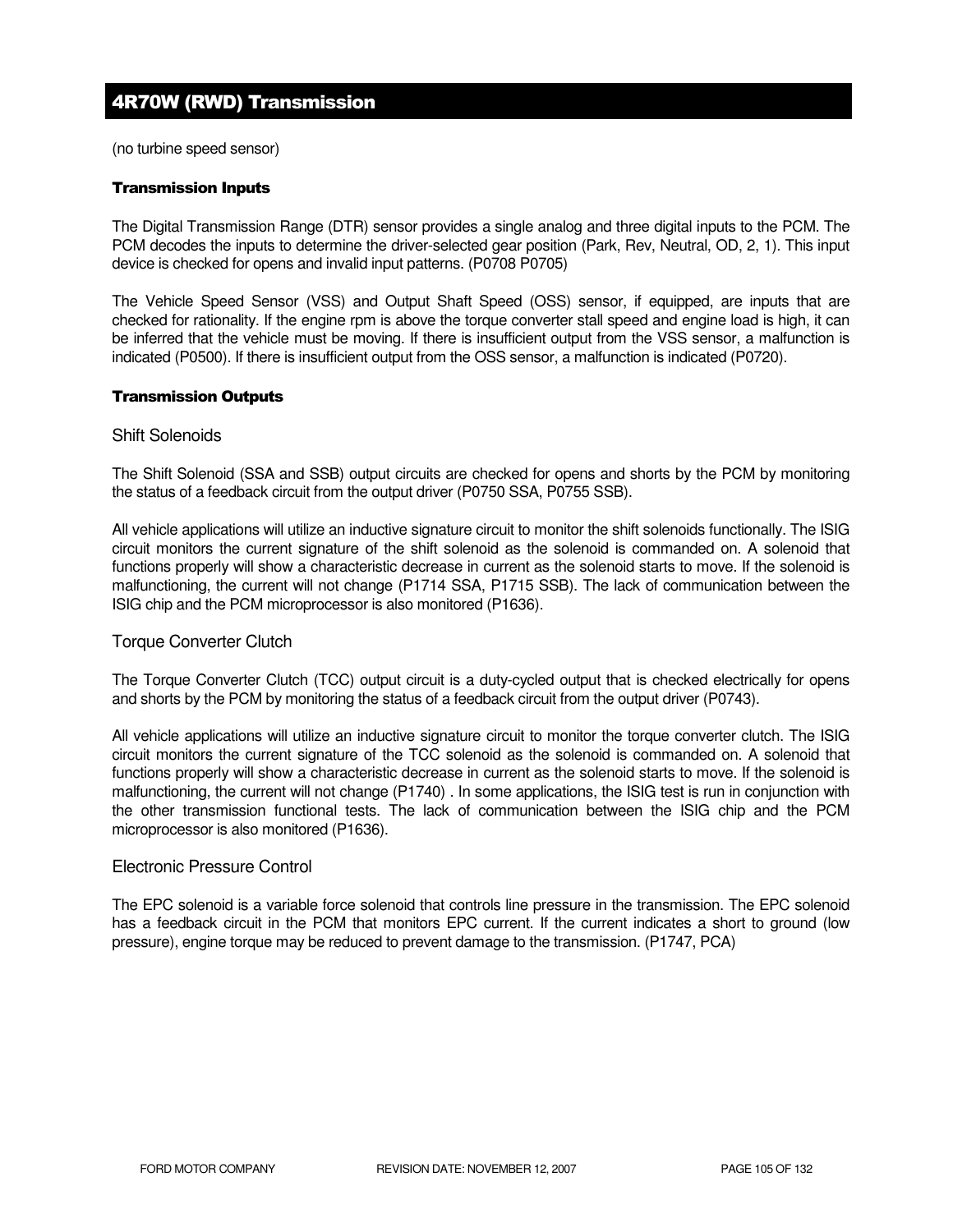# 4R70E (RWD) Transmission

4R70E is the replacement for the 4R70W. The 4R70E transmission is essentially a 4R70W with a Turbine Speed Sensor (TSS)

#### Transmission Inputs

The Digital Transmission Range (DTR) sensor provides a single analog and three digital inputs to the PCM. The PCM decodes the inputs to determine the driver-selected gear position (Park, Rev, Neutral, OD, 2, 1). This input device is checked for opens and invalid input patterns. (P0708 P0705)

The Vehicle Speed Sensor (VSS), Output Shaft Speed (OSS) sensor, and Turbine Speed Sensor (TSS) if equipped, are inputs that are checked for rationality. If the engine rpm is above the torque converter stall speed and engine load is high, it can be inferred that the vehicle must be moving. If there is insufficient output from the VSS sensor, a malfunction is indicated (P0500). If there is insufficient output from the OSS sensor, a malfunction is indicated (P0720). If there is insufficient output from the TSS sensor, a malfunction is indicated (P0715).

#### Transmission Outputs

#### Shift Solenoids

The Shift Solenoid (SSA and SSB) output circuits are checked for opens and shorts by the PCM by monitoring the status of a feedback circuit from the output driver (P0750 SSA, P0755 SSB).

All vehicle applications will utilize an inductive signature circuit to monitor the shift solenoids functionally. The ISIG circuit monitors the current signature of the shift solenoid as the solenoid is commanded on. A solenoid that functions properly will show a characteristic decrease in current as the solenoid starts to move. If the solenoid is malfunctioning, the current will not change (P1714 SSA, P1715 SSB). The lack of communication between the ISIG chip and the PCM microprocessor is also monitored (P1636).

#### Torque Converter Clutch

The Torque Converter Clutch (TCC) output circuit is a duty-cycled output that is checked electrically for opens and shorts by the PCM by monitoring the status of a feedback circuit from the output driver (P0743).

All vehicle applications will utilize an inductive signature circuit to monitor the torque converter clutch. The ISIG circuit monitors the current signature of the TCC solenoid as the solenoid is commanded on. A solenoid that functions properly will show a characteristic decrease in current as the solenoid starts to move. If the solenoid is malfunctioning, the current will not change (P1740). In some applications, the ISIG test is run in conjunction with the other transmission functional tests. The lack of communication between the ISIG chip and the PCM microprocessor is also monitored (P1636).

#### Electronic Pressure Control

The EPC solenoid is a variable force solenoid that controls line pressure in the transmission. The EPC solenoid has a feedback circuit in the PCM that monitors EPC current. If the current indicates a short to ground (low pressure), engine torque may be reduced to prevent damage to the transmission. (P0962, PCA)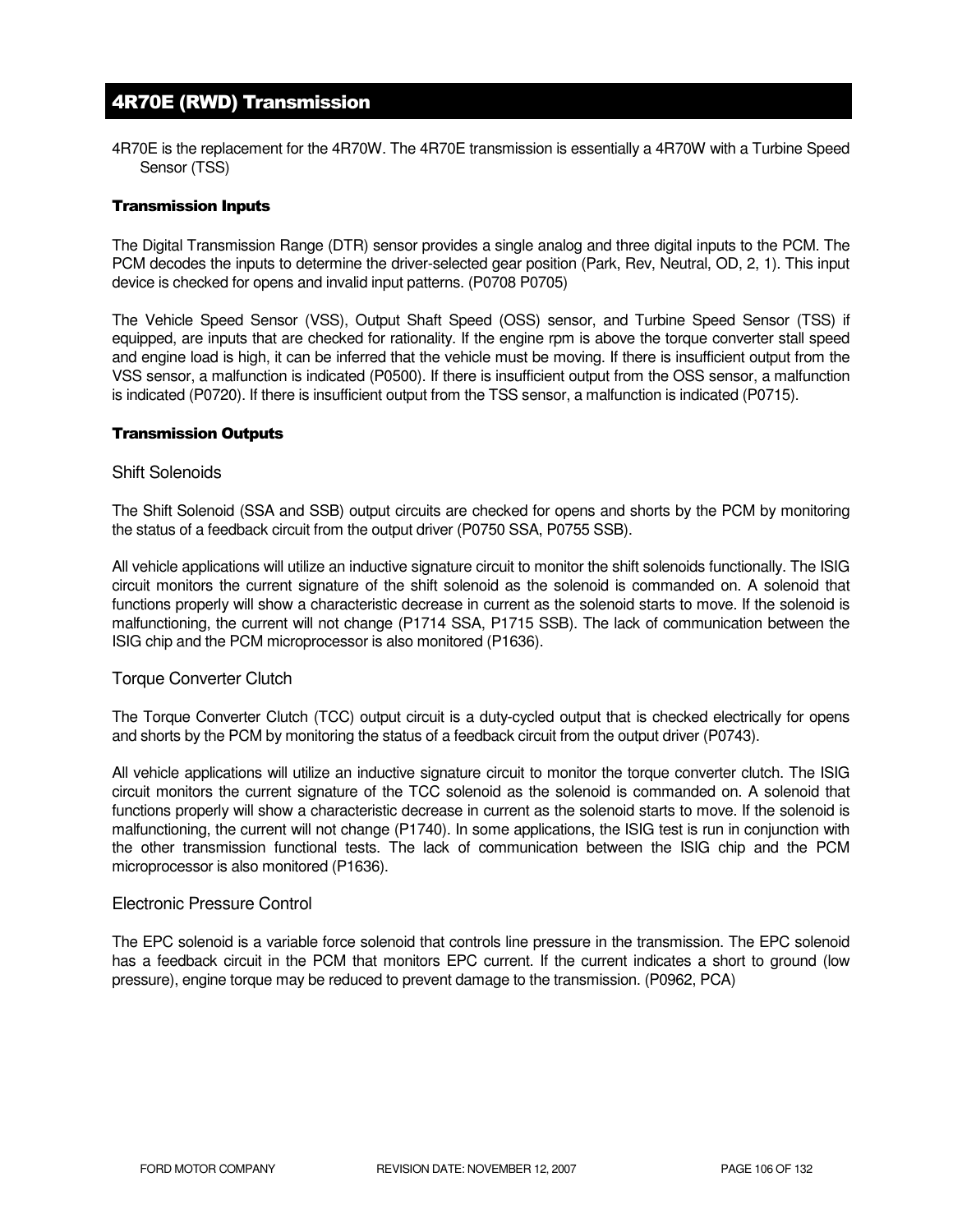# AX4S/4F50N (AX4N) (FWD) Transmission

### Transmission Inputs

The Digital Transmission Range (DTR) sensor provides a single analog and three digital inputs to the PCM. The PCM decodes the inputs to determine the driver-selected gear position (Park, Rev, Neutral, OD, D, 1). This input device is checked for opens and invalid input patterns. (P0708 P0705)

The Turbine Shaft Speed (TSS) sensor and Output Shaft Speed (OSS) sensor, if equipped, are analog inputs that are checked for rationality. If the engine rpm is above the torque converter stall speed and engine load is high, it can be inferred that the vehicle must be moving. If there is insufficient output from the TSS sensor, a malfunction is indicated (P0715). If there is insufficient output from the OSS sensor, a malfunction is indicated (P0720).

#### Transmission Outputs

## Shift Solenoids

The Shift Solenoid (SSA SSB and SSC) output circuits are checked for opens and shorts by the PCM by monitoring the status of a feedback circuit from the output driver (P0750 SSA, P0755 SSB, P0760 SSC).

All vehicle applications will utilize an inductive signature circuit to monitor the shift solenoids functionally. The ISIG circuit monitors the current signature of the shift solenoid as the solenoid is commanded on. A solenoid that functions properly will show a characteristic decrease in current as the solenoid starts to move. If the solenoid is malfunctioning, the current will not change (P1714 SSA, P1715 SSB, P1716 SSC). The ISIG test runs in conjunction with the other transmission functional tests. The lack of communication between the ISIG chip and the PCM microprocessor is also monitored (P1636).

### Torque Converter Clutch

The Torque Converter Clutch (TCC) output circuit is a duty-cycled output that is checked electrically for opens and shorts by the PCM by monitoring the status of a feedback circuit from the output driver (P0743).

All vehicle applications will utilize an inductive signature circuit to monitor the torque converter clutch. The ISIG circuit monitors the current signature of the TCC solenoid as the solenoid is commanded on. A solenoid that functions properly will show a characteristic decrease in current as the solenoid starts to move. If the solenoid is malfunctioning, the current will not change (P1740). The ISIG test runs in conjunction with the other transmission functional tests. The lack of communication between the ISIG chip and the PCM microprocessor is also monitored (P1636).

#### Electronic Pressure Control

The EPC solenoid is a variable force solenoid that controls line pressure in the transmission. The EPC solenoid has a feedback circuit in the PCM that monitors EPC current. If the current indicates a short to ground (low pressure), engine torque may be reduced to prevent damage to the transmission. (P1747, PCA)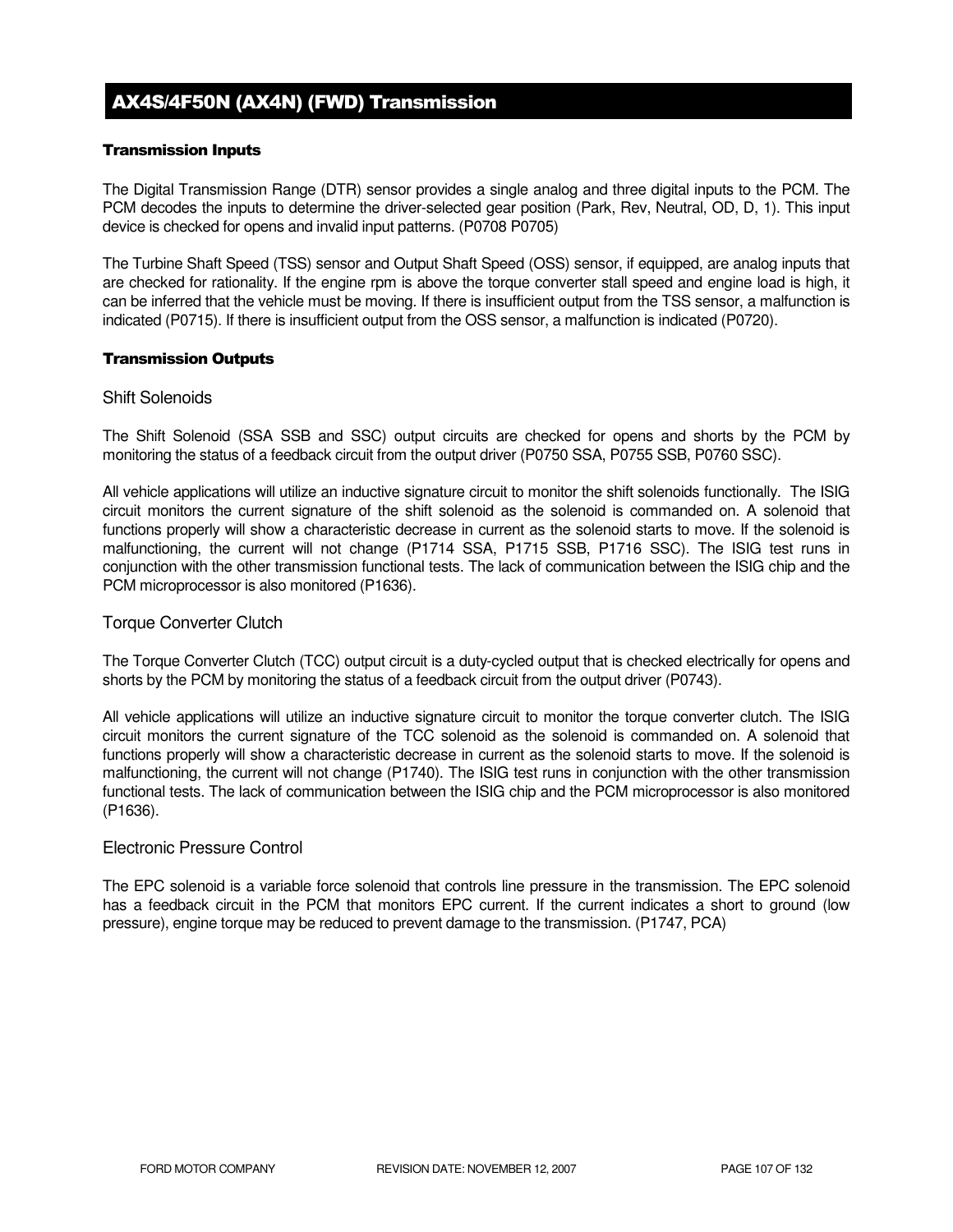# CD4E (FWD) Transmission

#### Transmission Inputs

The Analog Transmission Range (TR) sensor provides a single analog input to the PCM. The voltage corresponds to the driver-selected gear position (Park, Rev, Neutral, OD, 2, 1). This input is checked for opens and shorts. (P0707, P0708)

The Turbine Shaft Speed (TSS) sensor and Output Shaft Speed (OSS) sensors are analog inputs that are checked for rationality. If the engine rpm is above the torque converter stall speed and engine load is high, it can be inferred that the vehicle must be moving. If there is insufficient output from the TSS sensor, a malfunction is indicated (P0715). If there is insufficient output from the OSS sensor, a malfunction is indicated (P0720).

#### Transmission Outputs

#### Shift Solenoids

The Shift Solenoid (SSA and SSB) output circuits are checked for opens and shorts by the PCM by monitoring the status of a feedback circuit from the output driver (P0750 SSA, P0755 SSB).

All vehicle applications will utilize an inductive signature circuit to monitor the shift solenoids functionally. The ISIG circuit monitors the current signature of the shift solenoid as the solenoid is commanded on. A solenoid that functions properly will show a characteristic decrease in current as the solenoid starts to move. If the solenoid is malfunctioning, the current will not change (P1714 SSA, P1715 SSB). The ISIG test runs in conjunction with the other transmission functional tests. The lack of communication between the ISIG chip and the PCM microprocessor is also monitored (P1636).

#### Torque Converter Clutch

The Torque Converter Clutch (TCC) output circuit is a duty-cycled output that is checked electrically for opens and shorts by the PCM by monitoring the status of a feedback circuit from the output driver (P0743).

The PWM used to control CD4E's TCC does not have sufficient inductive signature, therefore on these applications the TCC solenoid is functionally tested by monitoring converter slip. If the TCC is failed on when commanded off, a P1742 fault code will be stored. If the TCC is failed off when commanded on, a P0741 fault code will be stored.

#### Electronic Pressure Control

The EPC solenoid is a variable force solenoid that controls line pressure in the transmission. The EPC solenoid has a feedback circuit in the PCM that monitors EPC current. If the current indicates a short to ground (low pressure), engine torque may be reduced to prevent damage to the transmission. (P0962, PCA)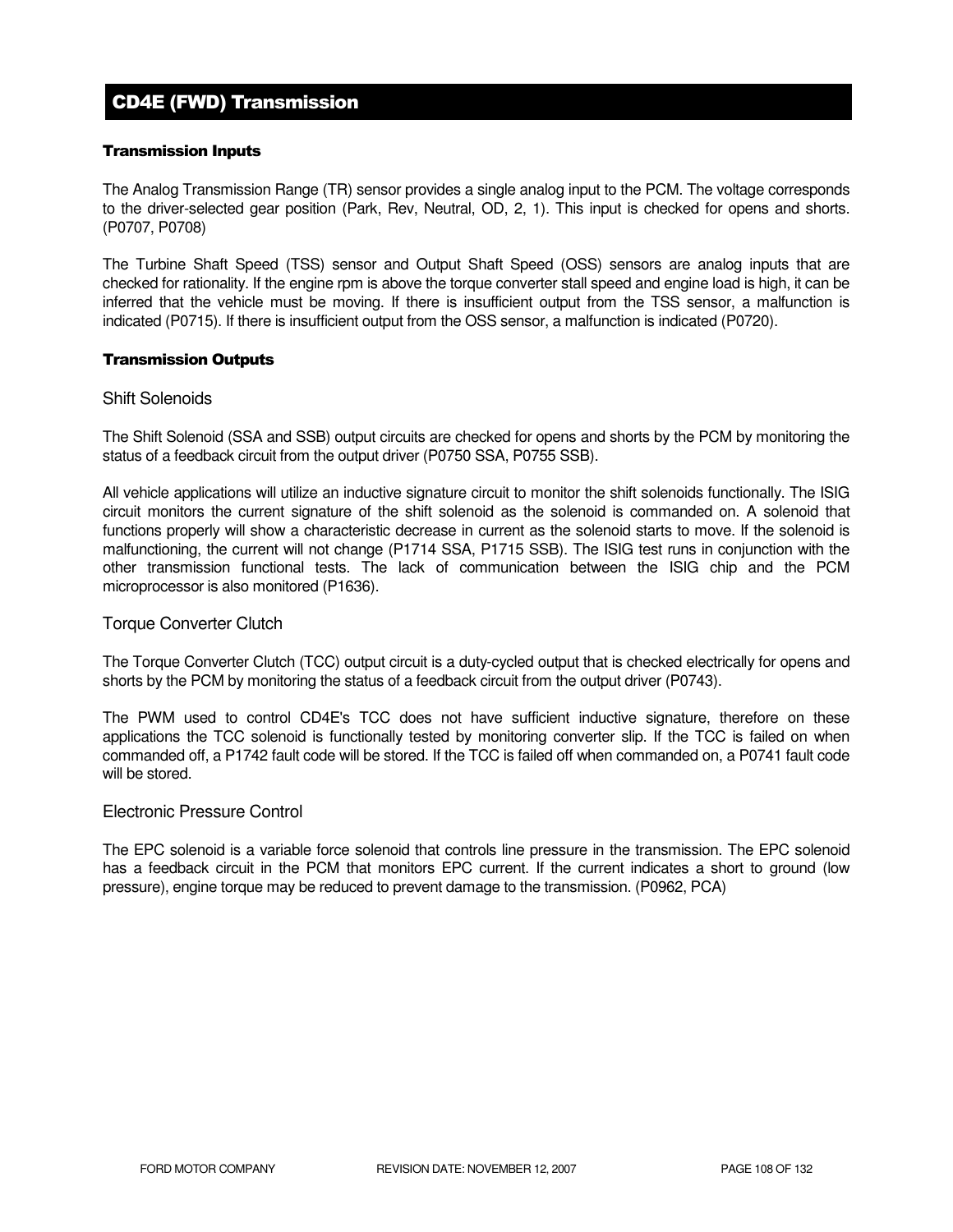# 5R44E (RWD) Transmission

## Transmission Inputs

The Digital Transmission Range (DTR) sensor provides a single analog and three digital inputs to the PCM. The PCM decodes these inputs to determine the driver-selected gear position (Park, Rev, Neutral, OD, 2, 1).

This input device is checked for opens and invalid input patterns. (P0708 P0705)

The Turbine Shaft Speed (TSS) sensor and Output Speed Sensor (OSS) are inputs that are checked for rationality. Provided one of the two speed sensors has sufficient signal and engine load is high enough and the engine speed is above the torque converter stall speed, it can be inferred that the vehicle must be moving. If there is insufficient output from the TSS sensor, a malfunction is indicated (P0715). If there is insufficient output from the OSS sensor, a malfunction is indicated (P0720).

### Transmission Outputs

### Shift Solenoids

The Shift Solenoid (SSA, SSB, SSC, and SSD) output circuits are checked for opens and shorts by the PCM by monitoring the status of a feedback circuit from the output driver (P0750 SSA, P0755 SSB, P0760 SSC, and P0765 SSD).

All vehicle applications will utilize an inductive signature circuit to monitor the shift solenoids functionally. The ISIG circuit monitors the current signature of the shift solenoid as the solenoid is commanded on. A solenoid that functions properly will show a characteristic decrease in current as the solenoid starts to move. If the solenoid is malfunctioning, the current will not change (P1714 SSA, P1715 SSB, P1716 SSC, P1717 SSD). The ISIG test runs in conjunction with the other transmission functional tests. The lack of communication between the ISIG chip and the PCM microprocessor is also monitored (P1636).

### Torque Converter Clutch

The Torque Converter Clutch (TCC) output circuit is a duty-cycled output that is checked electrically for opens and shorts by the PCM by monitoring the status of a feedback circuit from the output driver (P0743).

These vehicle applications will utilize an inductive signature circuit to monitor the torque converter clutch. The ISIG circuit monitors the current signature of the TCC solenoid as the solenoid is commanded on. A solenoid that functions properly will show a characteristic decrease in current as the solenoid starts to move. If the solenoid is malfunctioning, the current will not change (P1740). The ISIG test is run in conjunction with the other transmission functional tests. The lack of communication between the ISIG chip and the PCM microprocessor is also monitored (P1636).

### Electronic Pressure Control Output

The EPC solenoid is a variable force solenoid that controls line pressure in the transmission. The EPC solenoid has a feedback circuit in the PCM that monitors EPC current. If the current indicates a short to ground (low pressure), engine torque may be reduced to prevent damage to the transmission. (P1747, PCA)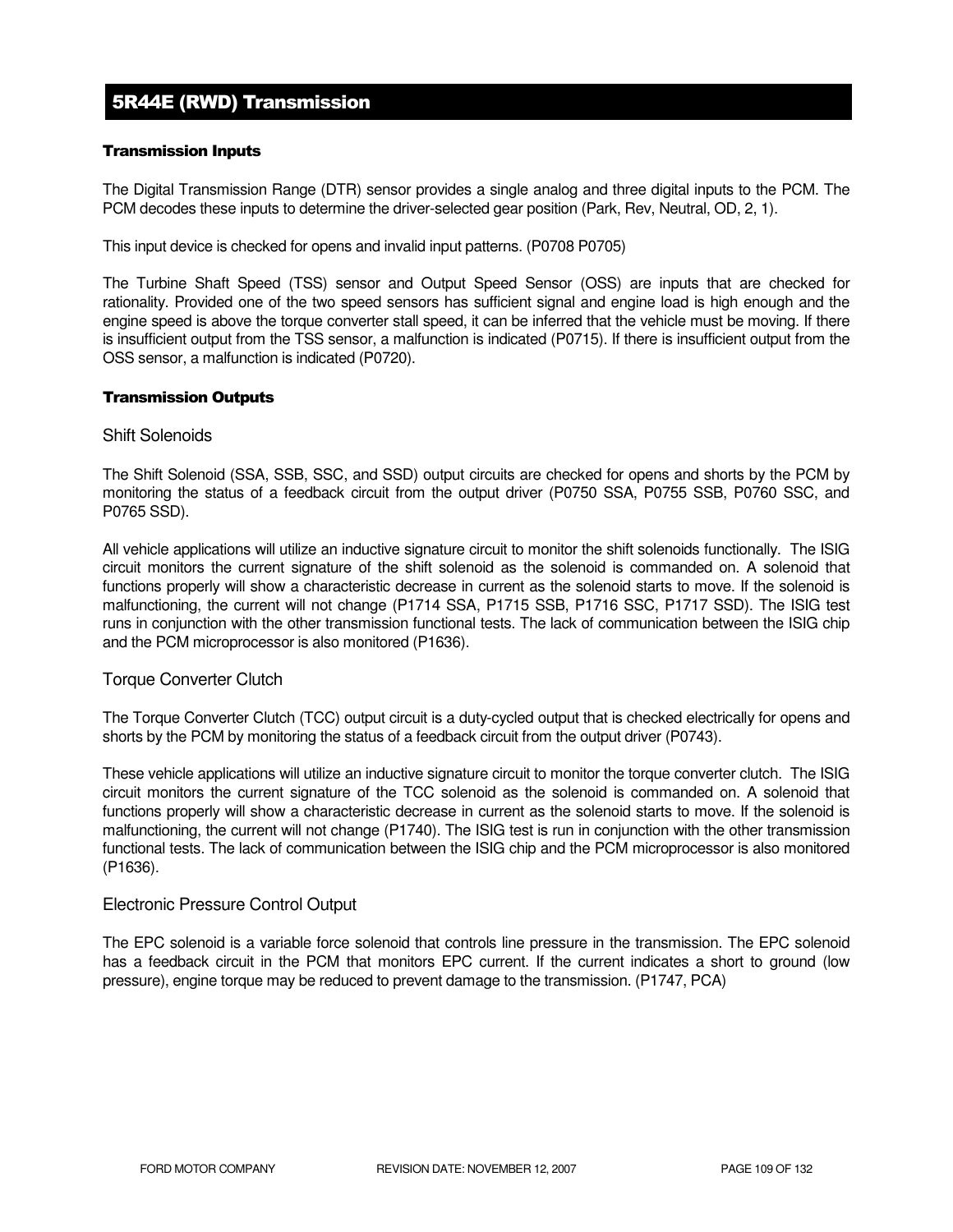# 5R55E (RWD) Transmission

## Transmission Inputs

The Digital Transmission Range (DTR) sensor provides a single analog and three digital inputs to the PCM. The PCM decodes these inputs to determine the driver-selected gear position (Park, Rev, Neutral, OD, 2, 1). This input device is checked for opens and invalid input patterns. (P0708, P0705)

The Turbine Shaft Speed (TSS) and Output Shaft Speed (OSS) sensors are inputs that are checked for rationality. Provided one of the twp speed sensors has sufficient signal and engine load is high enough and the engine rpm is above the torque converter stall speed, it can be inferred that the vehicle must be moving. If there is insufficient output from the TSS sensor, a malfunction is indicated (P0715). If there is insufficient output from the OSS sensor, a malfunction is indicated (P0720).

### Transmission Outputs

## Shift Solenoids

The Shift Solenoid (SSA, SSB, SSC and SSD) output circuits are checked for opens and shorts by the PCM by monitoring the status of a feedback circuit from the output driver (P0750 SSA, P0755 SSB, P0760 SSC, P0765 SSD).

These vehicle applications will utilize an inductive signature circuit to monitor the shift solenoids functionally. The ISIG circuit monitors the current signature of the shift solenoid as the solenoid is commanded on. A solenoid that functions properly will show a characteristic decrease in current as the solenoid starts to move. If the solenoid is malfunctioning, the current will not change (P1714 SSA, P1715 SSB, P1716 SSC, P1717 SSD). The ISIG test is run in conjunction with the other transmission functional tests. The lack of communication between the ISIG chip and the PCM microprocessor is also monitored (P1636).

### Torque Converter Clutch

The Torque Converter Clutch (TCC) output circuit is a duty-cycled output that is checked electrically for opens and shorts by the PCM by monitoring the status of a feedback circuit from the output driver (P0743).

These vehicle applications will utilize an inductive signature circuit to monitor the torque converter clutch. The ISIG circuit monitors the current signature of the TCC solenoid as the solenoid is commanded on. A solenoid that functions properly will show a characteristic decrease in current as the solenoid starts to move. If the solenoid is malfunctioning, the current will not change (P1740). The ISIG test runs in conjunction with the other transmission functional tests. The lack of communication between the ISIG chip and the PCM microprocessor is also monitored (P1636).

## Electronic Pressure Control Output

The EPC solenoid is a variable force solenoid that controls line pressure in the transmission. The EPC solenoid has a feedback circuit in the PCM that monitors EPC current. If the current indicates a short to ground (low pressure), engine torque may be reduced to prevent damage to the transmission. (P0962, PCA)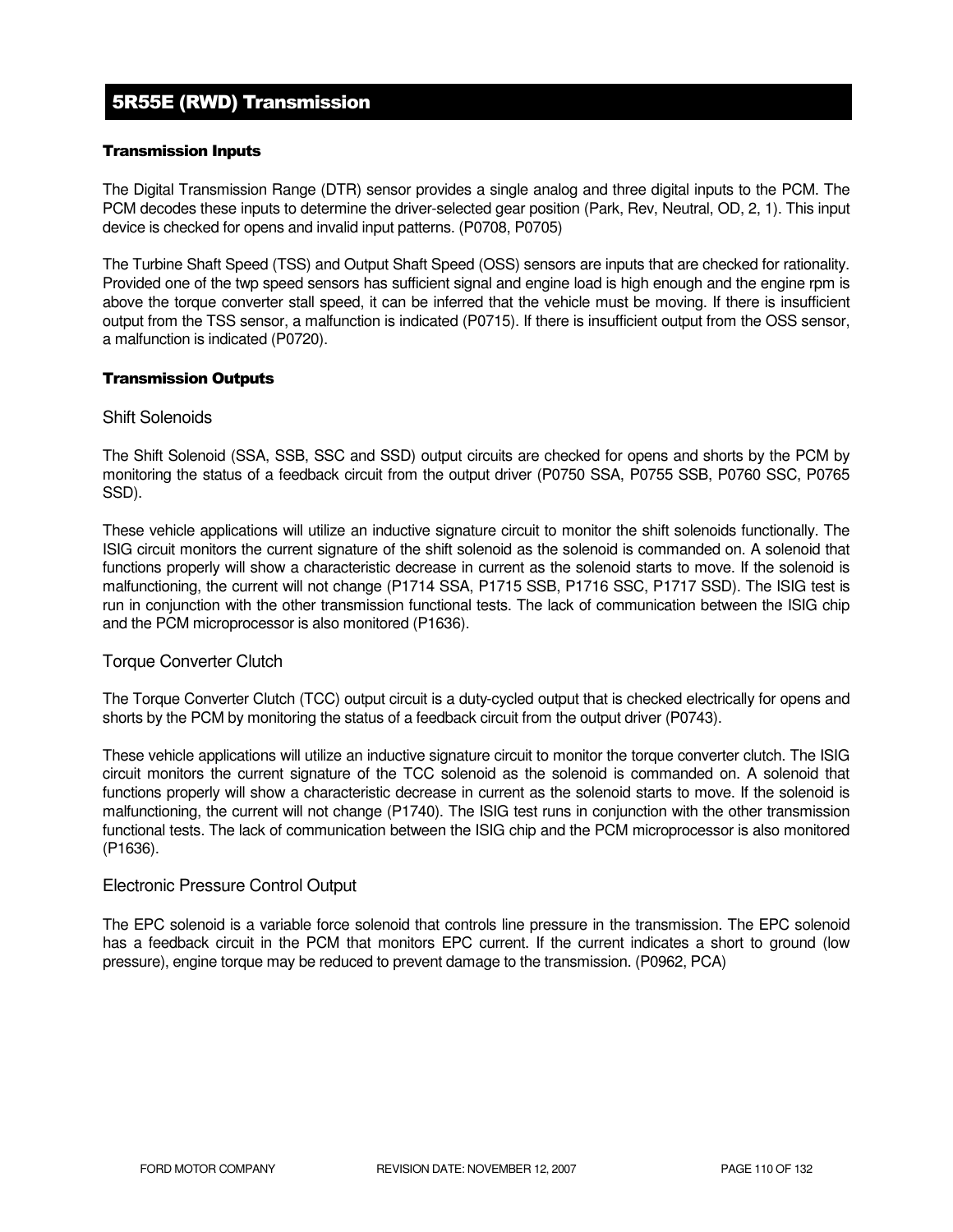# 5R55S (RWD) Transmission – without ETC

The 5R55S replaces the 5R55W transmission from 2002 MY. The diagnostics for the 5R55S and 5R55W are identical. The controls are slightly different for vehicles that use Electronic Throttle Control (ETC) versus vehicles that do not use ETC.

## Transmission Inputs

The Digital Transmission Range (DTR) sensor provides a single analog and three digital inputs to the PCM. The PCM decodes these inputs to determine the driver-selected gear position. This input device is checked for opens and invalid input patterns. (P0708, P0705)

Turbine Shaft Speed (TSS) and Output Shaft Speed (OSS) sensors are analog inputs that are checked for rationality. If the engine rpm is above the torque converter stall speed and engine load is high, it can be inferred that the vehicle must be moving. If there is insufficient output from the TSS sensor, a malfunction is indicated (P0715). If there is insufficient output from the OSS sensor, a malfunction is indicated (P0720).

### Transmission Outputs

### Shift Solenoids

The Shift Solenoid (SSA, SSB, SSC, SSD) output circuits are checked for opens and shorts by the PCM by monitoring the status of a feedback circuit from the output driver (P0750 SSA, P0755 SSB, P0760 SSC, P0765 SSD).

These vehicle applications will utilize an inductive signature circuit to monitor the shift solenoids functionally. The ISIG circuit monitors the current signature of the shift solenoid as the solenoid is commanded on. A solenoid that functions properly will show a characteristic decrease in current as the solenoid starts to move. If the solenoid is malfunctioning, the current will not change (P1714 SSA, P1715 SSB, P1716 SSC, P1717 SSD). The ISIG test runs in conjunction with the other transmission functional tests. The lack of communication between the ISIG chip and the PCM microprocessor is also monitored (P1636).

### Electronic Pressure Control Outputs

The VFS solenoids are variable force solenoids that control line pressure and gear selection in the transmission. The VFS solenoids have a feedback circuit in the PCM that monitors VFS current. If the current indicates a short to ground (low pressure), engine torque may be reduced to prevent damage to the transmission. (P1747, P1789, P0797).

The VFS solenoids are also checked for functionality by utilizing a rationality test that looks at gear ratios. If VFS/shift solenoid electrical faults and shift solenoid ISIG faults are not present, then actual ratios versus expected ratios are used to infer VFS failures. (P0745 PCA, P0775 PCB, P0795 PCC)

### Torque Converter Clutch

The Torque Converter Clutch (TCC) output circuit is a duty-cycled output that is checked electrically for opens and shorts by the PCM by monitoring the status of a feedback circuit from the output driver (P0743).

These vehicle applications will utilize an inductive signature circuit to monitor the torque converter clutch. The ISIG circuit monitors the current signature of the TCC solenoid as the solenoid is commanded on. A solenoid that functions properly will show a characteristic decrease in current as the solenoid starts to move. If the solenoid is malfunctioning, the current will not change (P1740). The ISIG test runs in conjunction with the other transmission functional tests. The lack of communication between the ISIG chip and the PCM microprocessor is also monitored (P1636).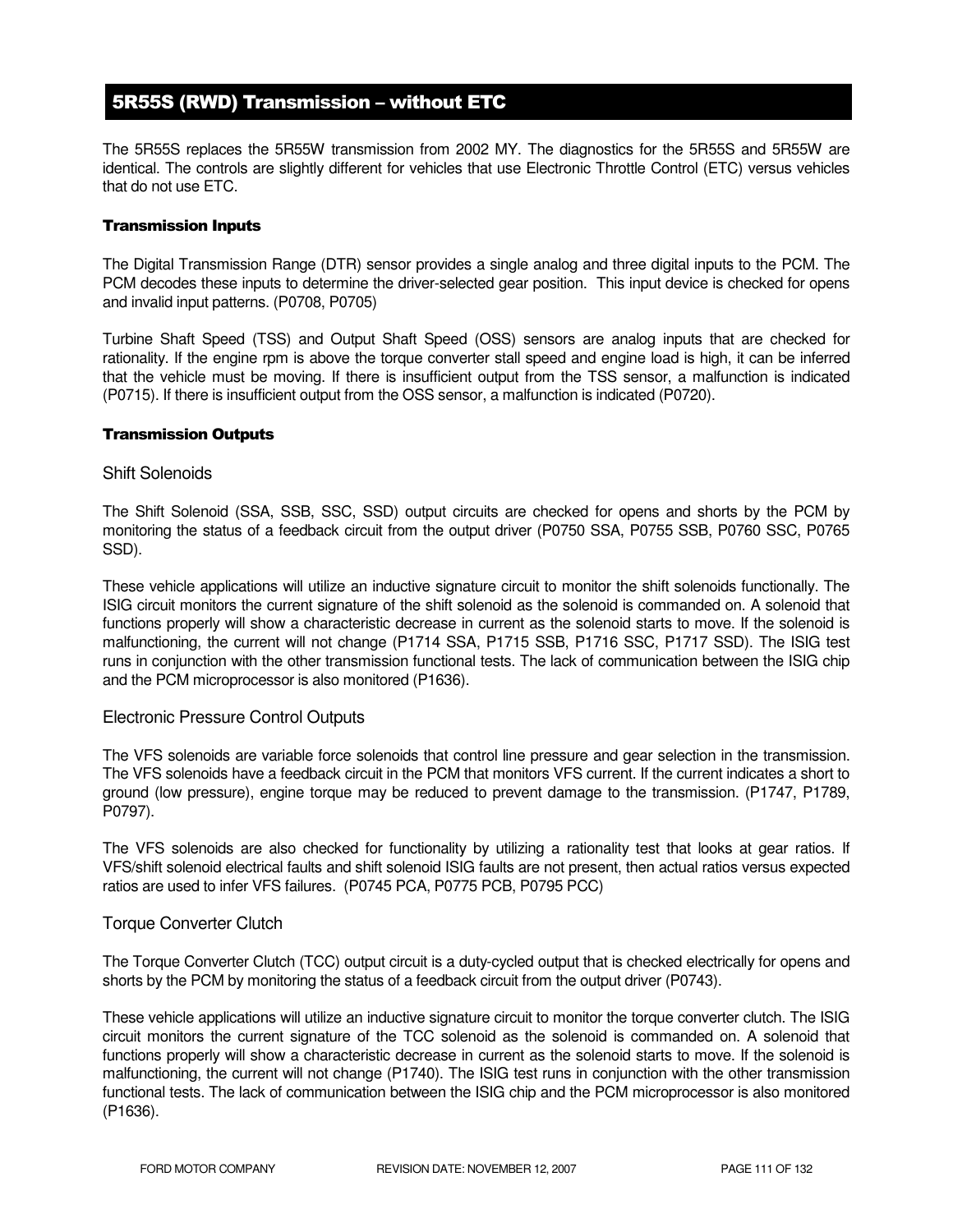## Direct One Way Clutch

The Direct One Way Clutch is checked for functionality by utilizing a rationality test that looks at transmission input torque relative to commanded throttle position while in 1<sup>st</sup>, 3<sup>rd</sup>, or 4<sup>th</sup> gear. If a direct one way clutch fault is present, then the transmission will not be able to carry torque at high throttle angles in 1<sup>st</sup>, 3<sup>rd</sup>, or 4<sup>th</sup> gears. (P1700)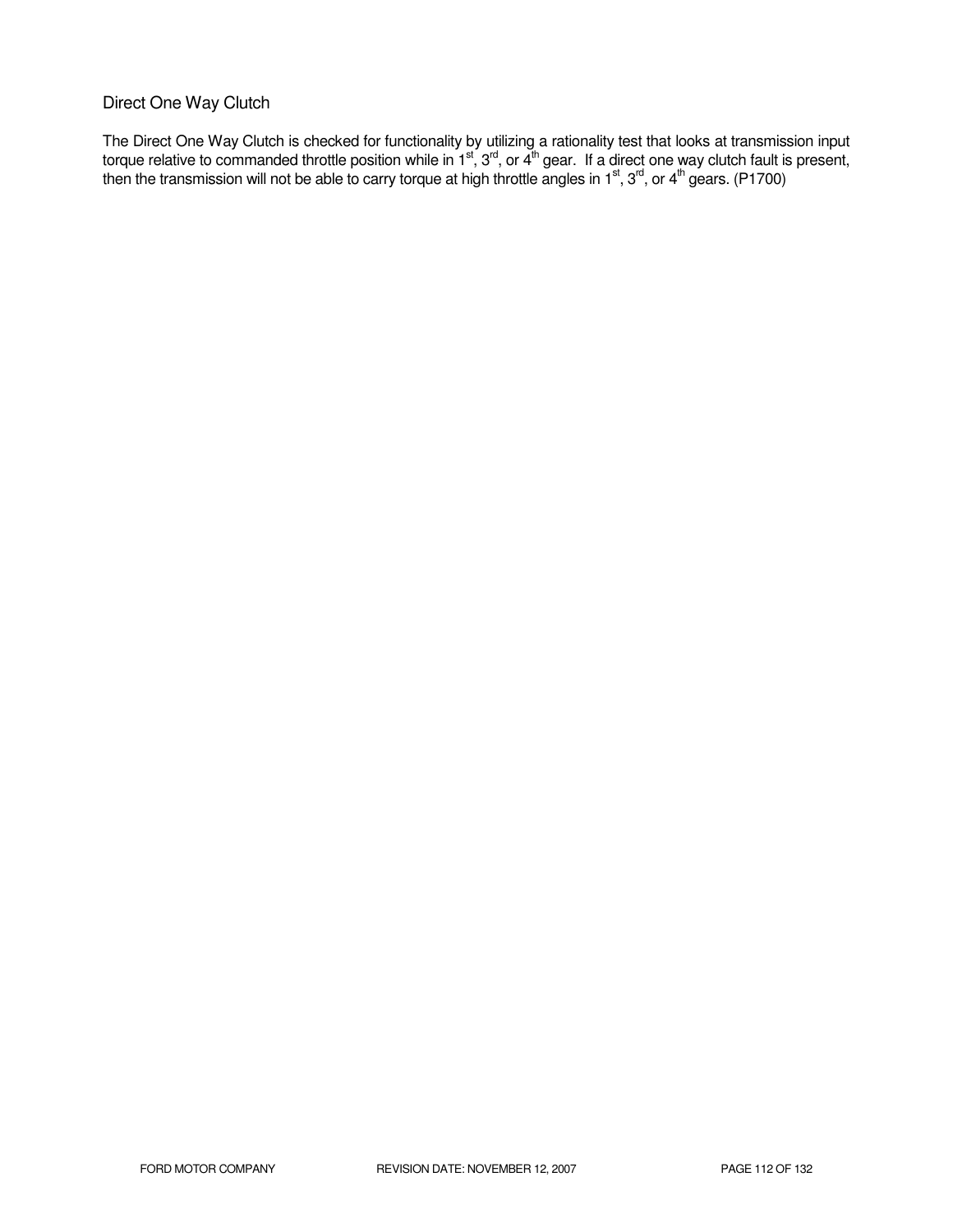# 5R55S (RWD) Transmission – with ETC

The 5R55S replaces the 5R55W transmission from 2002 MY. The diagnostics for the 5R55S and 5R55W are identical. The controls are slightly different for vehicles that use Electronic Throttle Control (ETC) versus vehicles that do not use ETC.

## Transmission Inputs

The Digital Transmission Range (DTR) sensor provides a single analog and three digital inputs to the PCM. The PCM decodes these inputs to determine the driver-selected gear position. This input device is checked for opens and invalid input patterns. (P0708, P0705)

Turbine Shaft Speed (TSS) and Output Shaft Speed (OSS) sensors are analog inputs that are checked for rationality. If the engine rpm is above the torque converter stall speed and engine load is high, it can be inferred that the vehicle must be moving. If there is insufficient output from the TSS sensor, a malfunction is indicated (P0715). If there is insufficient output from the OSS sensor, a malfunction is indicated (P0720).

### Transmission Outputs

### Shift Solenoids

The Shift Solenoid (SSA, SSB, SSC, SSD) output circuits are checked for opens and shorts by the PCM by monitoring the status of a feedback circuit from the output driver (P0750 SSA, P0755 SSB, P0760 SSC, P0765 SSD).

These vehicle applications will utilize an inductive signature circuit to monitor the shift solenoids functionally. The ISIG circuit monitors the current signature of the shift solenoid as the solenoid is commanded on. A solenoid that functions properly will show a characteristic decrease in current as the solenoid starts to move. If the solenoid is malfunctioning, the current will not change (P1714 SSA, P1715 SSB, P1716 SSC, P1717 SSD). The ISIG test runs in conjunction with the other transmission functional tests. The lack of communication between the ISIG chip and the PCM microprocessor is also monitored (P1636).

### Electronic Pressure Control Outputs

The VFS solenoids are variable force solenoids that control line pressure and gear selection in the transmission. The VFS solenoids have a feedback circuit in the PCM that monitors VFS current. If the current indicates a short to ground (low pressure), engine torque may be reduced to prevent damage to the transmission. (P0962, P0966, P0970).

The VFS solenoids are also checked for functionality by utilizing a rationality test that looks at gear ratios. If VFS/shift solenoid electrical faults and shift solenoid ISIG faults are not present, then actual ratios versus expected ratios are used to infer VFS failures. (P0745 PCA, P0775 PCB, P0795 PCC)

### Torque Converter Clutch

The Torque Converter Clutch (TCC) output circuit is a duty-cycled output that is checked electrically for opens and shorts by the PCM by monitoring the status of a feedback circuit from the output driver (P0743).

These vehicle applications will utilize an inductive signature circuit to monitor the torque converter clutch. The ISIG circuit monitors the current signature of the TCC solenoid as the solenoid is commanded on. A solenoid that functions properly will show a characteristic decrease in current as the solenoid starts to move. If the solenoid is malfunctioning, the current will not change (P1740). The ISIG test runs in conjunction with the other transmission functional tests. The lack of communication between the ISIG chip and the PCM microprocessor is also monitored (P1636).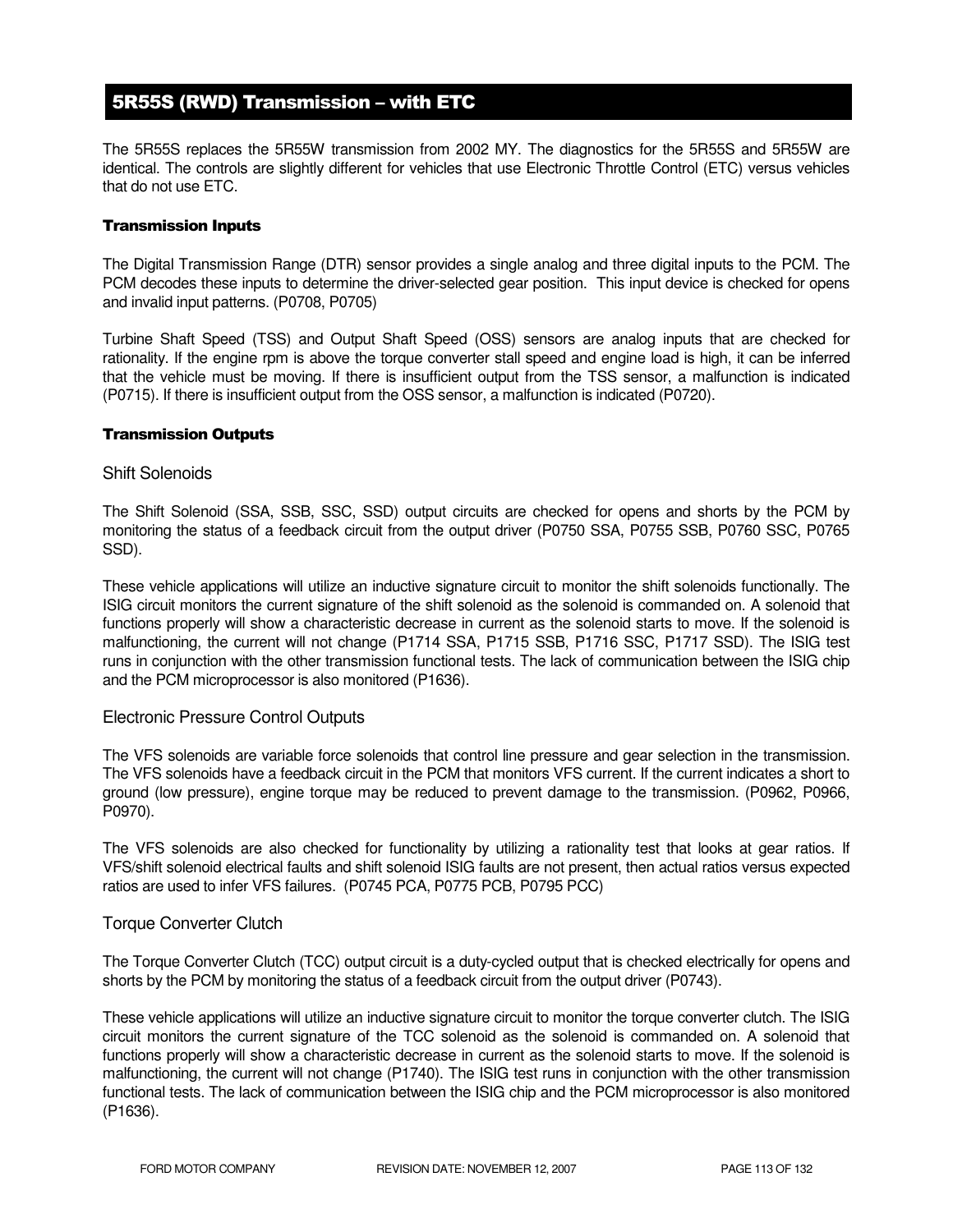## Direct One Way Clutch

The Direct One Way Clutch is checked for functionality by utilizing a rationality test that looks at transmission input torque relative to commanded throttle position while in 1<sup>st</sup>, 3<sup>rd</sup>, or 4<sup>th</sup> gear. If a direct one way clutch fault is present, then the transmission will not be able to carry torque at high throttle angles in 1<sup>st</sup>, 3<sup>rd</sup>, or 4<sup>th</sup> gears. (P1700)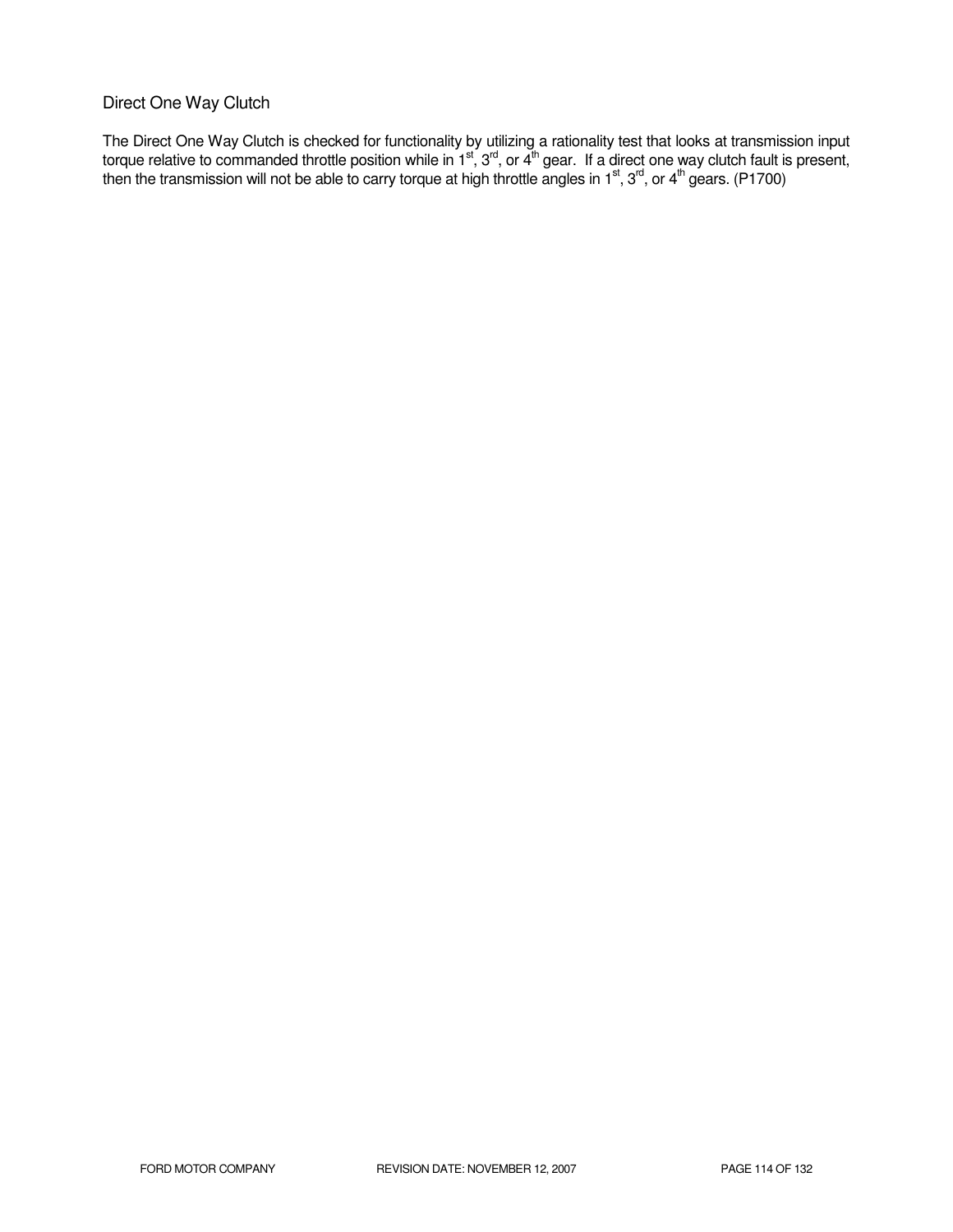# 4R100 (E4OD) (RWD) Transmission

(has turbine speed sensor in most applications)

### Transmission Inputs

The Digital Transmission Range (DTR) sensor provides a single analog and three digital inputs to the PCM. The PCM decodes the inputs to determine the driver-selected gear position (Park, Rev, Neutral, OD, 2, 1). This input device is checked for opens and invalid input patterns. (P0708, P0705)

The Vehicle Speed Sensor (VSS), Turbine Shaft Speed (TSS) sensor and Output Shaft Speed (OSS) sensor, if equipped, are analog inputs that are checked for rationality. If the engine rpm is above the torque converter stall speed and engine load is high, it can be inferred that the vehicle must be moving. If there is insufficient output from the VSS sensor, a malfunction is indicated (P0500). If there is insufficient output from the TSS sensor, a malfunction is indicated (P0715). If there is insufficient output from the OSS sensor, a malfunction is indicated (P0720).

## Transmission Outputs

## Shift Solenoids

The Shift Solenoid (SSA and SSB) output circuits are checked for opens and shorts by the PCM by monitoring the status of a feedback circuit from the output driver (P0750 SSA, P0755 SSB).

All vehicle applications will utilize an inductive signature circuit to monitor the shift solenoids functionally. The ISIG circuit monitors the current signature of the shift solenoid as the solenoid is commanded on. A solenoid that functions properly will show a characteristic decrease in current as the solenoid starts to move. If the solenoid is malfunctioning, the current will not change (P1714 SS1, P1715 SS2). The ISIG test runs in conjunction with the other transmission functional tests. In all applications, the lack of communication between the ISIG chip and the PCM microprocessor is also monitored (P1636).

## Torque Converter Clutch

The Torque Converter Clutch (TCC) output circuit is a duty-cycled output that is checked electrically for opens and shorts internally in the PCM by monitoring the status of a feedback circuit from the output driver (P0743).

4R100's TCC solenoid does not have sufficient inductive signature, therefore the solenoid is functionally tested thru ratio. All vehicle applications use duty-cycled output drivers, which utilize a rationality check for TCC operation. Actuation of the TCC on and off will result in a change of the calculated speed ratio under high engine load. If a speed ratio delta does not occur, a malfunction is indicated (P1744).

### Electronic Pressure Control

The EPC solenoid is a variable force solenoid that controls line pressure in the transmission. The EPC solenoid has a feedback circuit in the PCM that monitors EPC current. If the current indicates a short to ground (low pressure), engine torque may be reduced to prevent damage to the transmission. (P1747, PCA)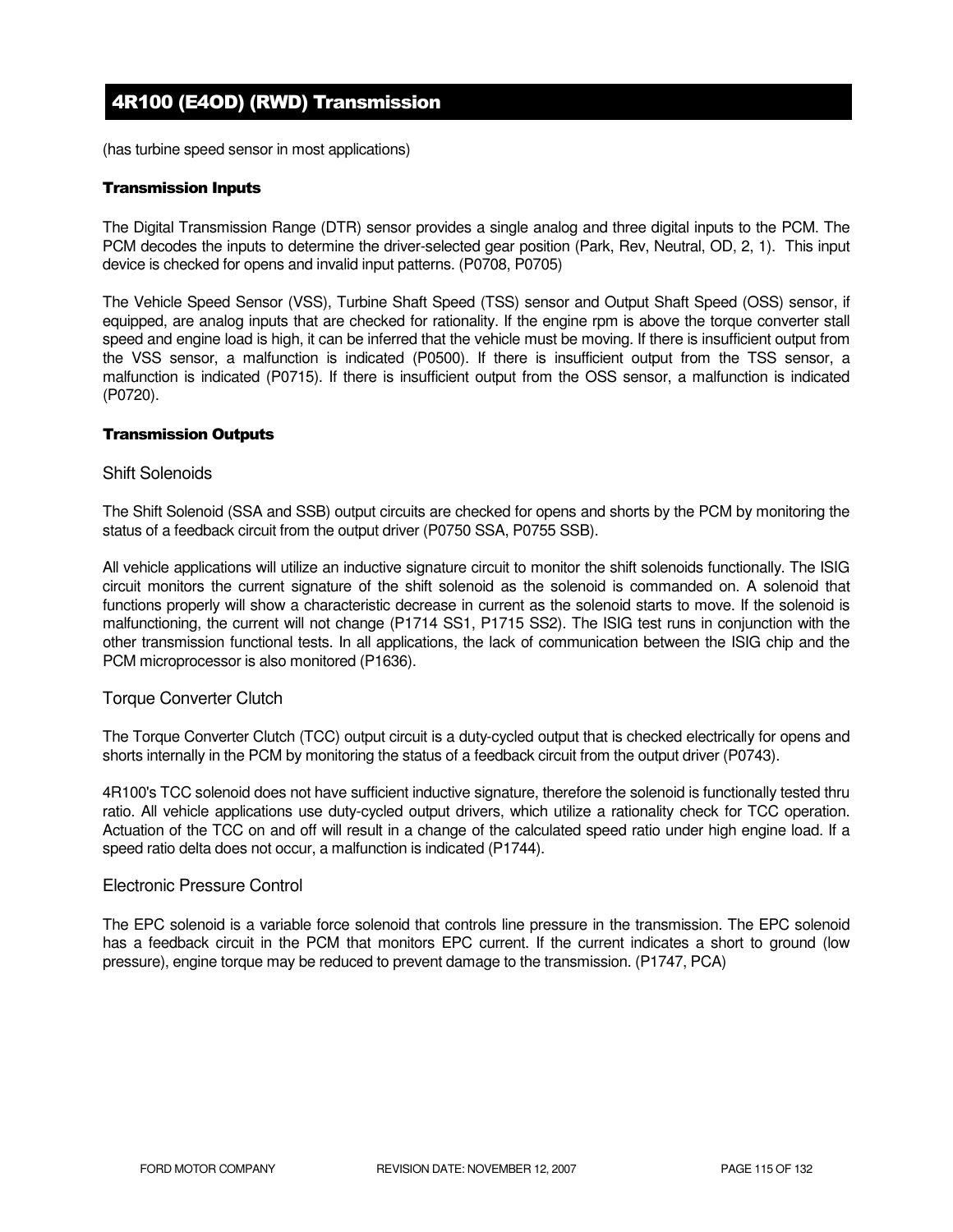# 5R110W (RWD) Transmission

### Transmission Inputs

## Transmission Range Sensor

The Non-contacting Pulse Width Modulated Transmission Range Sensor (TRS) provides a duty cycle signal for each position. This signal is transmitted at a frequency of 125 Hz. The PCM decodes the duty cycle to determine the driver-selected gear position (Park, Rev, Neutral, OD, 3, 2, 1). This input device is checked for out of range frequency, low duty cycle and high duty cycle input signals. (P0706, P0707, P0708)

## Speed Sensors

The Turbine Shaft Speed (TSS) sensor, Intermediate Shaft Speed (ISS) sensor and Output Shaft Speed (OSS) sensor, if equipped, are hall effect inputs that are checked for rationality. The vehicle speed signal is provided from the ABS system to the PCM. If the engine rpm is above the torque converter stall speed and engine load is high, it can be inferred that the vehicle must be moving. If there is insufficient output from the VSS sensor, a malfunction is indicated (P0500). If there is insufficient output from the TSS sensor, a malfunction is indicated (P0715). If there is insufficient output from the ISS sensor, a malfunction is indicated (P0791). If there is insufficient output from the OSS sensor, a malfunction is indicated (P0720).

## Transmission Fluid Temperature

5R110W has a feature called "Cold mode". If TFT is below 0 deg F, the transmission will limit operation to 1<sup>st</sup>, 2<sup>nd</sup>, 3<sup>rd</sup>, and 4<sup>th</sup> gears (5<sup>th</sup> and 6<sup>th</sup> gears are disabled). Cold mode remains in effect until TFT rises above 0 deg F or vehicle operation (based on shift times or heat generated by driving) indicates that TFT should not be in the cold mode range, at which point normal operation is enabled.

Direct clutch apply times cold have forced the addition of this cold mode (DC takes excessive times to apply below –10 deg F), and require revisions to TFT failure management – if TFT is failed at start up the transmission will be placed in cold mode and remain there until TFT is no longer failed and above 0 deg F or the vehicle operating conditions listed above trigger an exit from cold mode.

Once out of cold mode a TFT failure will not trigger cold mode (can only go into cold mode once/power-up); but this mode is new to 5R110W.

TFT is monitored for circuit faults (P0712, P0713) and in-range failures (P0711)

For this reason all TFT diagnostics illuminate the MIL on 5R110W.

### Transmission Outputs

### Shift Solenoids

The Shift Solenoid (SSA, SSB, SSC, SSD, and SSE) output circuits are checked for opens and shorts by the PCM by monitoring the status of a feedback circuit from the output driver (SSA P0750, P0973, P0974; SSB P0755, P0976, P0977; SSC P0760, P0979, P0980; SSD P0765, P0982, P0983; SSE P0770, P0985, P0986).

The shift solenoids will be tested for function. This is determined by vehicle inputs such as gear command, and gear. Shift solenoid malfunction codes actually cover the entire clutch system (using ratio there is no way to isolate the solenoid from the rest of the clutch system. Diagnostics will isolate the fault into clutch functionally (nonelectrical) failed off (SSA P0751, SSB P0756, SSC P0761, SSD P0766, SSE P0771) and clutch functionally failed on (SSA: P0752, SSB: P0757, SSC: P0762, SSD: P0767, SSE: P0772). These fault codes replace the P2700 level clutch fault codes previously used since the additional information of the failed state of the clutch adds value for service.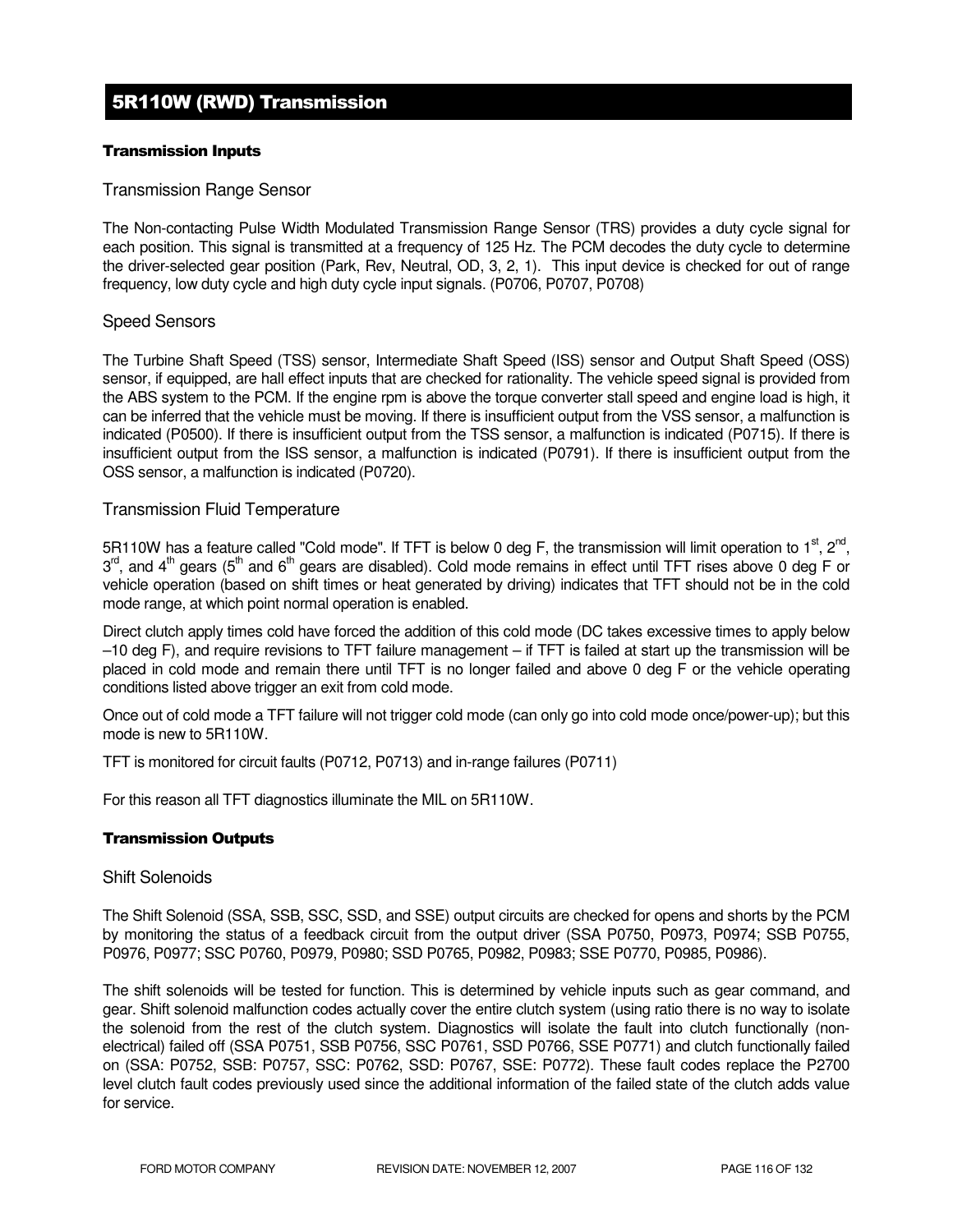## Torque Converter Clutch

The Torque Converter Clutch (TCC) output circuit is a duty-cycled output that is checked electrically for opens and shorts internally in the PCM by monitoring the status of a feedback circuit from the output driver (P0740, P0742, P0744).

The TCC solenoid is checked functionally by evaluating torque converter slip under steady state conditions when the torque converter is fully applied. If the slip exceeds the malfunction thresholds when the TCC is commanded on, a TCC malfunction is indicated (P0741).

## Electronic Pressure Control

The EPC solenoid is a variable force solenoid that controls line pressure in the transmission. The EPC solenoid has a feedback circuit in the PCM that monitors EPC current. If the current indicates a short to ground (low pressure), a high side switch will be opened. This switch removes power from all 7 VFS's, providing Park, Reverse, Neutral, and 5M (in all forward ranges) with maximum line pressure based on manual lever position. This solenoid is tested for open (P0960), short to ground (P0962), and short to power (P0963) malfunctions.

## High Side Switch

5R110W has a high side switch that can be used to remove power from all 7 VFS's simultaneously. If the high side switch is opened, all 7 solenoids will be electrically off, providing Park, Reverse, Neutral, and 5M (in all forward ranges) with maximum line pressure based on manual lever position. The switch is tested for open faults (switch failed closed will provide normal control). If the switch fails, a P0657 fault code will be stored.

## CAN Communications error

The TCM receives critical information from the ECM via CAN. If the CAN link fails, the TCM no longer has torque or engine speed information available – the high side switch will be opened. The TCM will store a U0100 fault code if unable to communicate with the TCM.

### Requirements for Heavy-Duty Engine Testing

Beginning in 2005, Ford is introducing a new TorqShift (5R110W) transmission for all HDGE automatic transmission applications. This new transmission uses direct electronic shift control technology (DESC) to actuate transmission mechanisms to achieve the desired gear changes. The DESC architecture requires more extensive monitoring within the PCM of transmission components, speeds, and gear ratios to ensure that the transmission is operating within expected ranges. Without the transmission hardware present during engine dyno testing, the transmission diagnostics will presume a transmission/sensor failure, and default to self-protective operating mode. As in past years, this requires special test procedures to be used during HDGE testing to assure a representative test by simulating key signals typically generated from the transmission system. The methodology used to generate these signals has been modified for the 2005MY.

For dynamometer testing on engines using this new transmission, the function of the previously used simulator box is now incorporated as part of the transmission OBD code included in the power-train control module (PCM). The new simulator strategy expands on the old strategy and uses engine rpm, commanded gear, and manual lever position to model transmission control system responses, e.g. representative, scheduled shift points and torque modulation during shifts. The PCM will enter this 'dyno cert' mode if, at start up, the transmission OBD senses that the seven transmission variable force solenoids, the turbine speed sensor, the intermediate speed sensor, and the output speed sensor are all absent. In this mode, transmission diagnostics are disabled, a MIL code is set, and the PCM generates simulated signals that typically come from the transmission.

During the running of the transient dyno cycle, the engine follows a set path of normalized engine rpm and normalized torque as prescribed in the regulations. This simulator strategy allows the engine to perform this cycle, with the PCM reacting as if the transmission were present and the vehicle were operating on the road, resulting in representative shift events and torque modulation. These shift events follow the calibrated shift schedule, but require the input of specific transmission signals. These signals include Turbine Shaft Speed (TSS), Intermediate Shaft Speed (ISS), Output Shaft Speed (OSS), and Vehicle Speed (VSS). Since there is no transmission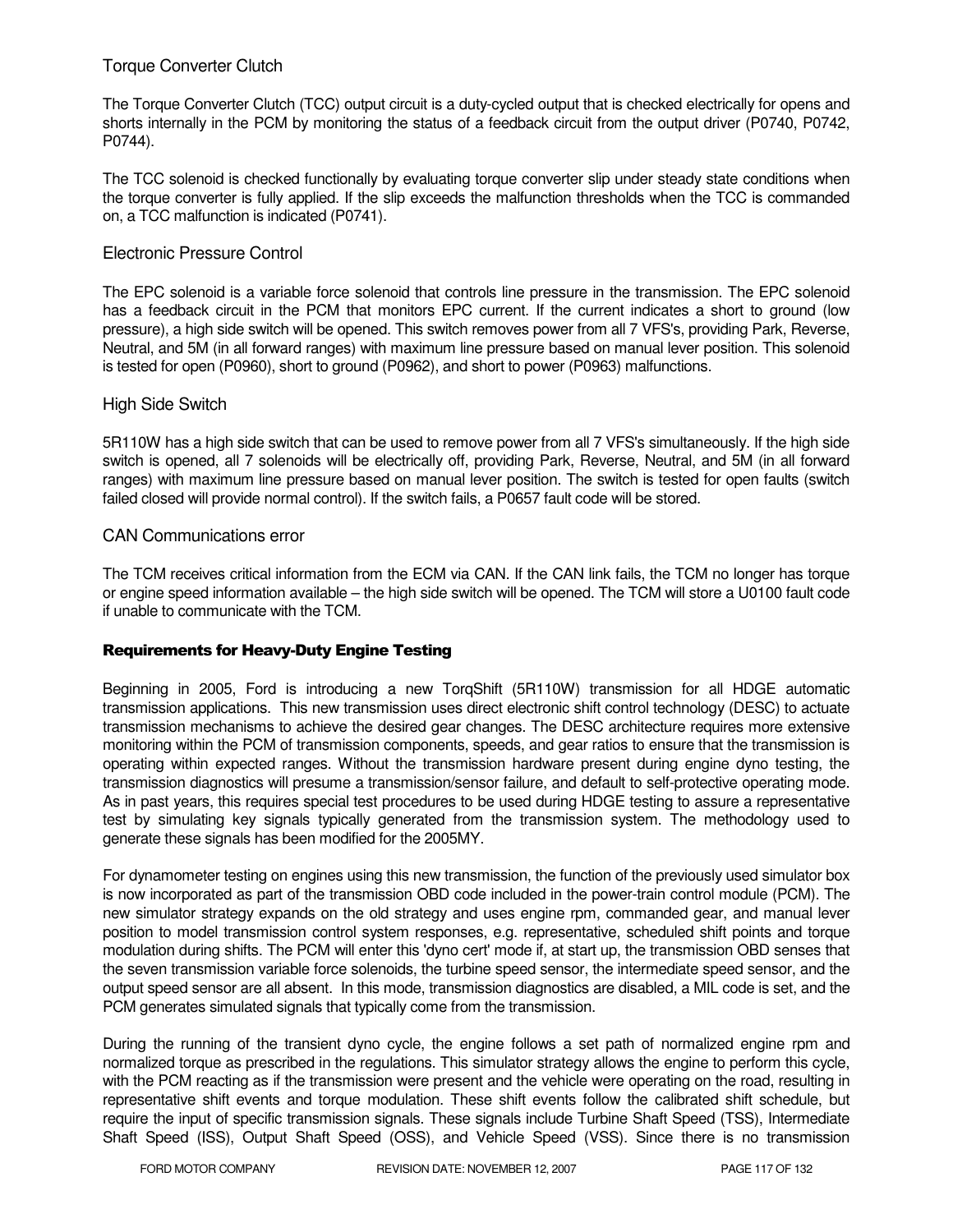hardware, these signals must be simulated. The model for the simulation strategy is based on fixed mechanical gear ratios of the transmission, scheduled shift points, small losses of efficiency in the torque converter, and approximations of transmission characteristics during transition periods (i.e. shift transition between 1st & 2nd gears). Simulated characteristics during shifts are based on extensive experience with real world transmission and vehicle operation. The initial inputs to the simulator are engine speed and transmission lever position (e.g. park, drive), these signals determine the status of the Torque Converter Clutch, and in turn output the TSS. In park, TSS equals engine rpm. In drive with the engine speed less than an approximate engine speed of 1000 rpm, the TSS equal zero. As the engine accelerates (or decelerates), the model ramps the TSS signal to respond as closely as possible to the way the turbine shaft would respond on the road. The TSS in turn, along with the status of the overdrive gear set, is used to generate the ISS. This is based on the commanded gear, and fixed gear ratios. During shift events, the model ramps the ISS signal between gear ratios. Likewise, ISS is then used, with the status of the simpson gear set, to generate the OSS, based on the fixed gear ratios. OSS is in turn used by the PCM to establish commanded gear. VSS is calculated from the OSS, using tire size and axle ratio. VSS is used within the PCM for vehicle speed limiting and as an entry condition to some of the engine on-board diagnostics.

The goal of this new 'simulator' strategy is to ensure proper function of the PCM without transmission hardware. Only the transmission OBD recognizes that the engine is in 'dyno cert' mode, the rest of the transmission control systems react as if the transmission hardware is present and is running normally as it would on the road.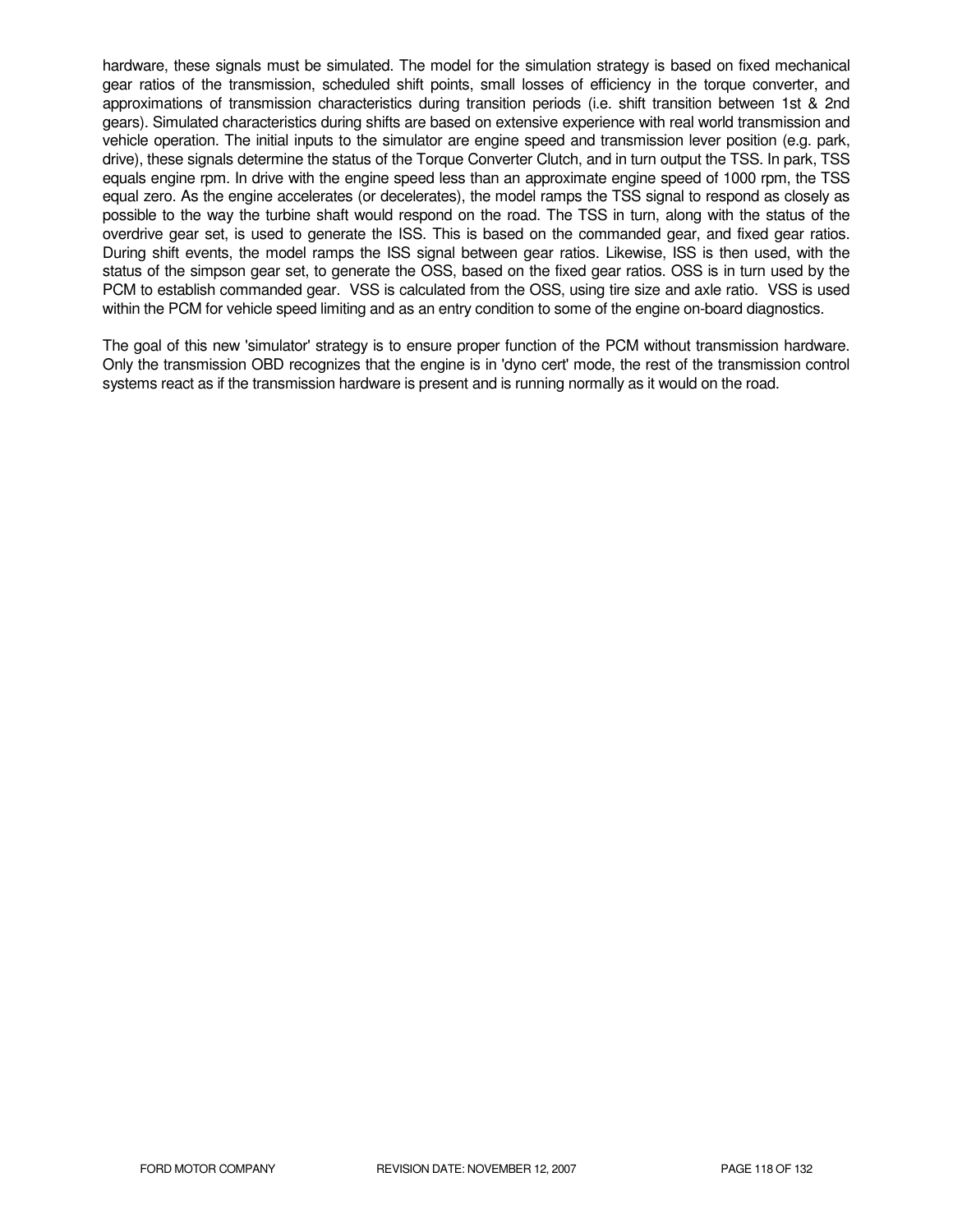# 4F27E (FN) (FWD) Transmission

## Transmission Inputs

The Transmission Range Sensor (TRS) provides five digital inputs, one for Park and Neutral, one for Reverse, one for Drive, one for Second and one for First. These inputs are monitored for opens and shorts (P0705).

The Turbine Shaft Speed (TSS) sensor and Output Shaft Speed (OSS) sensors are analog inputs that are checked for rationality. If the engine rpm is above the torque converter stall speed or one of the two speed sensors has sufficient signal and engine load is high enough, it can be inferred that the vehicle must be moving. If there is insufficient output from the TSS sensor, a malfunction is indicated (P0715). If there is insufficient output from the OSS sensor, a malfunction is indicated (P0720).

## Transmission Outputs

## Shift Solenoids

The Shift Solenoid (SSA, SSB, SSC, SSD, and SSE) output circuits are checked for opens and shorts by the PCM by monitoring the status of a feedback circuit from the output driver (P0750, P0755, P0760, P0765 and P0770 respectively).

The shift solenoids are functionally (mechanically) checked by means of a comprehensive malfunction pattern test. This monitor examines learned gear states and the TCC function to determine if a shift solenoid mechanical failure has occurred

(P0751, P0756, P0761, P0766 and P0771 respectively).

## Torque Converter Clutch

No single solenoid controls the TCC in the FN. Electrical checks for all shift solenoids are performed as indicated above. The TCC is checked functionally by evaluating torque converter slip under steady state conditions when the torque converter is fully applied. If the slip exceeds the malfunction thresholds when the TCC is commanded on, a TCC malfunction is indicated (P0741). If slip is below an open converter threshold when the TCC is commanded off, a TCC malfunction is indicated through the shift solenoid functional test (P0756).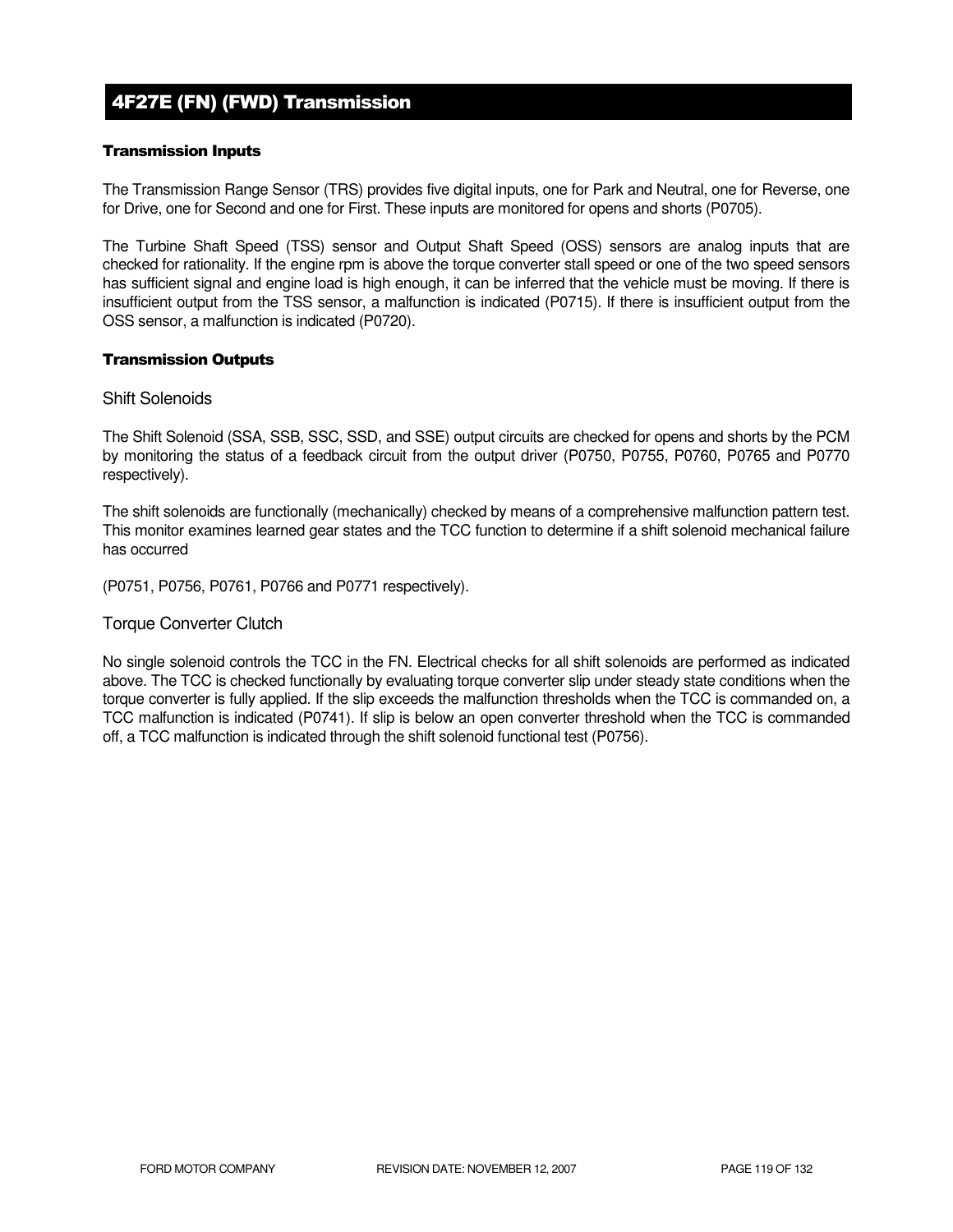# ZF CFT30 (FWD) Continuously Variable Transmission

## Transmission Control System Architecture

The ZF CFT30 is a continuously variable transmission that is controlled by a standalone Transmission Control Module (TCM), The TCM communicates to the Engine Control Module (ECM), ABS Module, Instrument Cluster and Transfer Case Control Modules using the high speed CAN communication link. The TCM incorporates a standalone OBD-II system. The TCM independently processes and stores fault codes, freeze frame, supports industry-standard PIDs as well as J1979 Mode 09 CALID and CVN. The TCM does not directly illuminate the MIL, but requests the ECM to do so. The TCM is located inside the transmission assembly. It is not serviceable with the exception of reprogramming.



## **CFT 30 Power Flow Diagram**



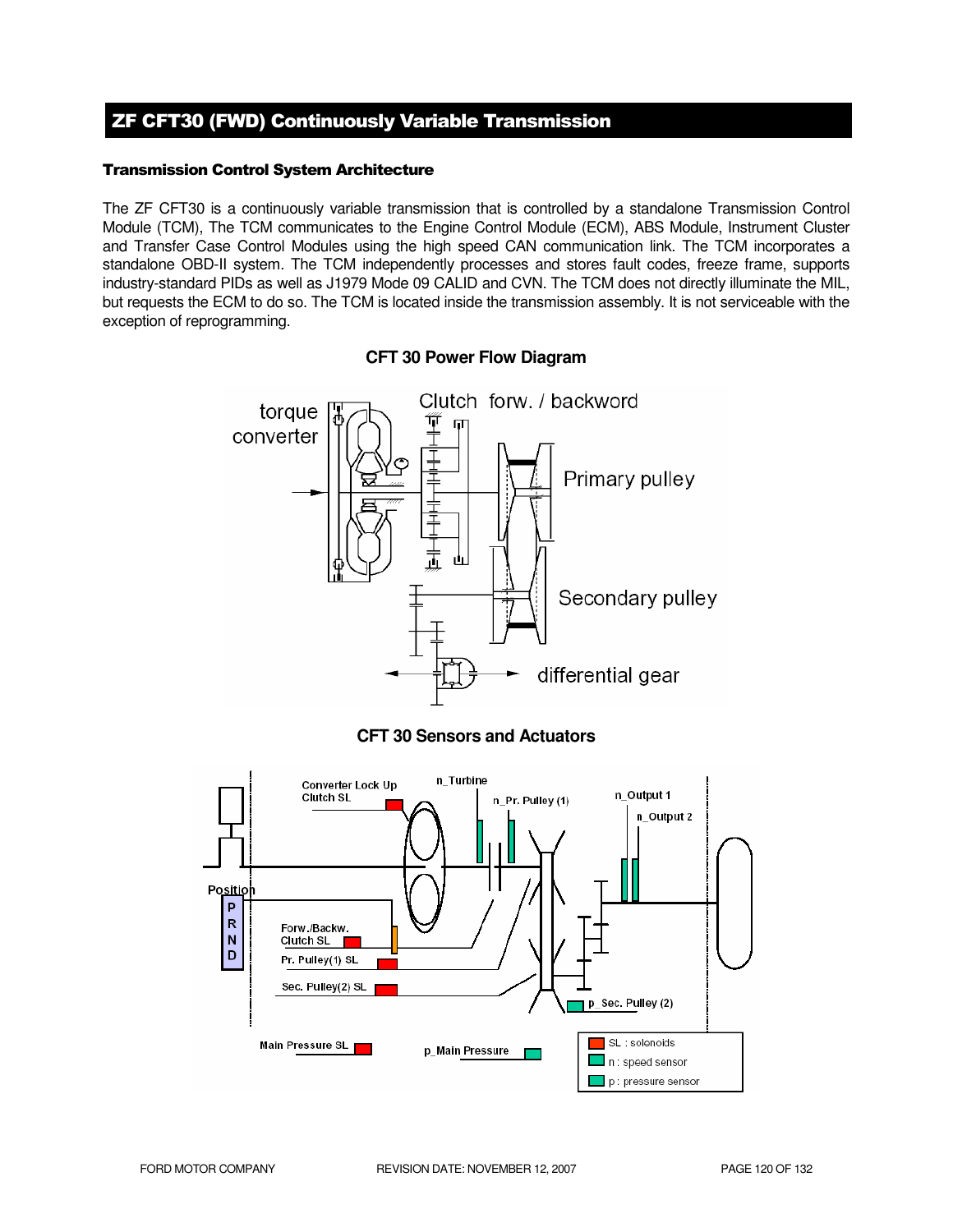## **CFT 30 Mechatronic Illustration**



## Transmission Inputs

## Transmission Range Sensor

The Hall effect Transmission Range (TR) sensor provides four digital inputs to the TCM. The 4-bit bit pattern corresponds to the driver-selected gear position (Park, Rev, Neutral, Drive, Low). The 4-bit pattern is checked for invalid bit combinations. (P0705).

## Speed Sensors

The Turbine Shaft Speed (TSS) sensor, Primary Pulley Speed Sensor and Output Shaft Speed (OSS) sensors are Hall effect sensors.

The Turbine Shaft Speed sensor is monitored for circuit rationality (P0716, speed too high (>7,500 rpm) or erratic) and insufficient output/no signal (P0715).

The Output Shaft Speed sensor actually consists of two sensors. They are both monitored for circuit rationality, (P0721, speed too high (> 2,500 rpm) or erratic) and insufficient output/no signal (P0720).

The Primary Pulley Speed sensor is monitored for circuit rationality (P2766, speed too high (> 7,500 rpm) or erratic) and insufficient output/no signal (P2765). If any one of these sensors fails, normal function continues by substituting information from other sensors.

The CFT30 uses two analog pressure sensors for feedback. One sensor is for main pressure; the second sensor is for secondary pulley pressure. (There is no primary pulley pressure sensor.) The Secondary Pulley Pressure sensor is checked for opens and shorts (P0840). The Main Pressure Sensor is checked for opens and shorts (P0845).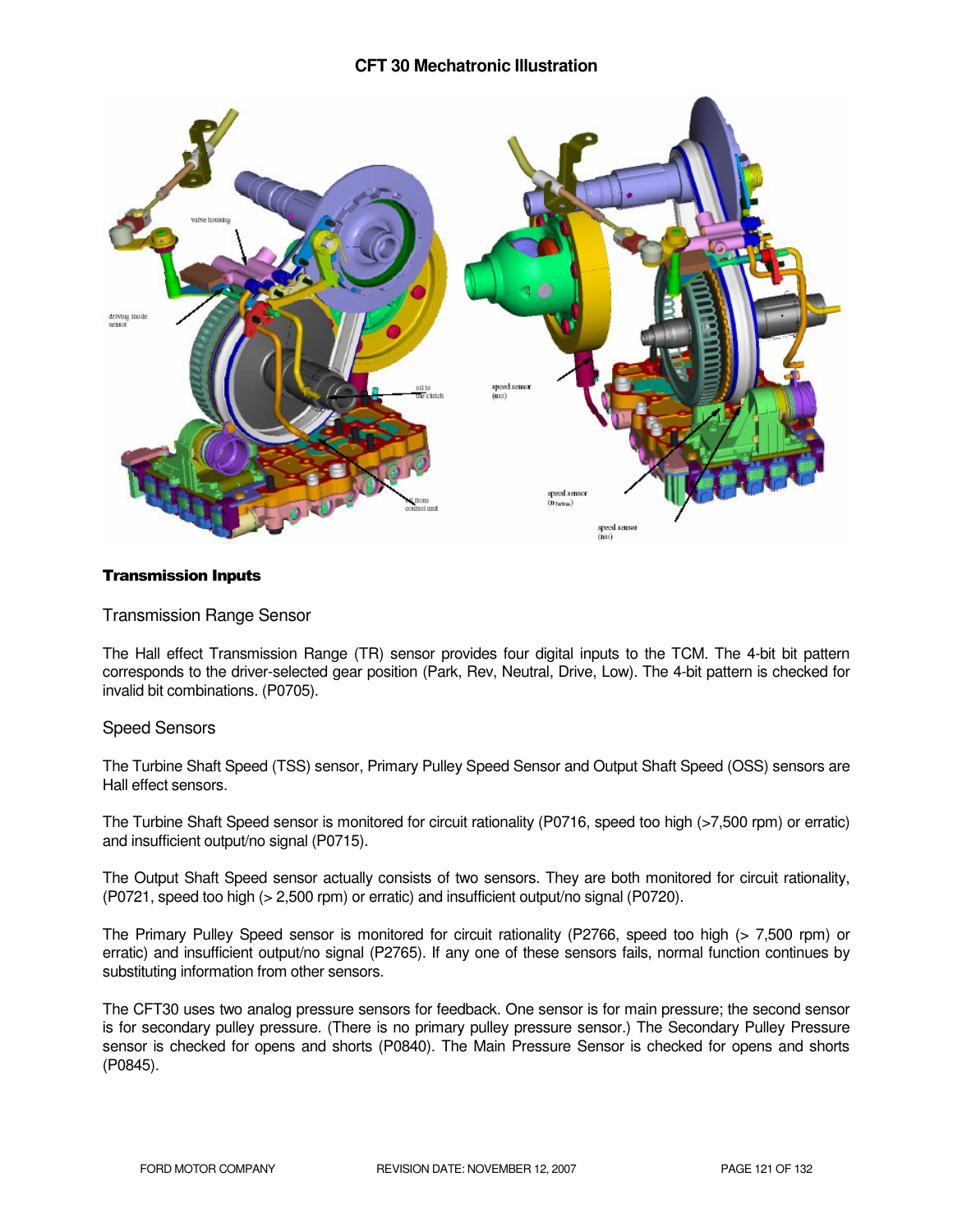## Transmission Fluid Temperature

The Transmission Fluid Temperature Sensor is checked for open circuit, short circuit to ground, and short circuit to power (P0710). The transmission fluid temperature is checked for an erratic signal and is also checked for rational values versus inferred TFT (P0711, P0714). Pressure control solenoids have a known resistance versus temperature characteristic. TFT is inferred by measuring the voltage and current of the pressure control solenoids to get resistance, then temperature.

Note that TFT failures are do not illuminate the MIL because TFT failures result in substituted the inferred value of TFT. Normal transmission control continues, and all emission-related diagnostic tests continue to run.

If the transmission fluid temperature exceeds 212 deg F, a P0218 fault will be stored.

## Transmission Outputs

## Pressure Control Solenoids

The CFT30 uses 5 pressure control solenoids. Each solenoid is checked electrically for opens, shorts to ground, and shorts to power by monitoring the status of a feedback circuit from the output driver. They are the Main Pressure Control Solenoid (P0960, P0962, P0963), Primary Pulley Pressure Control Solenoid (P0964, P0966, P0967), Secondary Pulley Pressure Control Solenoid (P0968, P0970, P0971), Forward/Reverse Clutch Pressure Control Solenoid (P0900, P0902, P0903), and the Torque Converter Clutch Solenoid (P0740, P0742, P0743).

The forward/reverse clutch, torque converter clutch (TCC), and ratio control solenoids are functionally monitored. If the TCC is released and the speed ratio of the converter is out of physical range, a fault P0741 will be stored. If the TCC is fully applied, and the converter clutch is slipping, a P0741 fault will be stored.

The forward/reverse clutch is checked tested for slippage by comparing the turbine speed and primary pulley speed. If the difference between TSS and primary pulley speed exceeds a calibrated threshold, a P0811 fault will be stored. If the clutch is stuck, a P0810 fault will be set.

The ratio control check detects if the variator belt is slipping by comparing primary pulley speed (PSS) to secondary pulley speed (TSS). If the ratio is out of the expected range of 0.28 to 2.7, or is changing at a rate greater than a ratio of 0.5/second, then a P0730 fault will be stored.

### High Side Actuator Control Circuit

The TCM has a high side actuator supply control circuit that can be used to remove power from all solenoids simultaneously. The actuator control circuit is tested for open and short circuits to power and ground. (P0657, P0658, P0659).

### Transmission Control Module (TCM)

The TCM monitors itself by using various software monitoring functions. If there is an EEPROM fault on power up, a P0613 fault will be stored. If there is a power up or continuous RAM fault, a P0604 fault will be stored. The flash ROM is continuously checked using a checksum calculation. If the checksum is incorrect, a P0605 fault will be stored. If there is a watchdog timer failure, a P0702 fault will be stored. If the diagnostic software tries to enter two contradictory failure mode strategies or if there are contradictory output states commanded versus the expected output states, a P0701 fault is stored.

## CAN Communications Error

The TCM receives information from the ECM via the high speed CAN network. If the CAN link or network fails, the TCM no longer has torque or engine speed information available. The TCM will store a U0073 fault code if the CAN Bus is off or a U0001 if no acknowledgement to an outgoing message is received. The TCM will store a U0100 fault code if it stops receiving CAN messages from the ECM. If the engine speed from the ECM is unreasonably high (> 7500 rpm), a P0219 fault will be stored. The TCM will store a P186D fault code if the Transfer Case Control Module is unable to control the four-wheel drive clutch.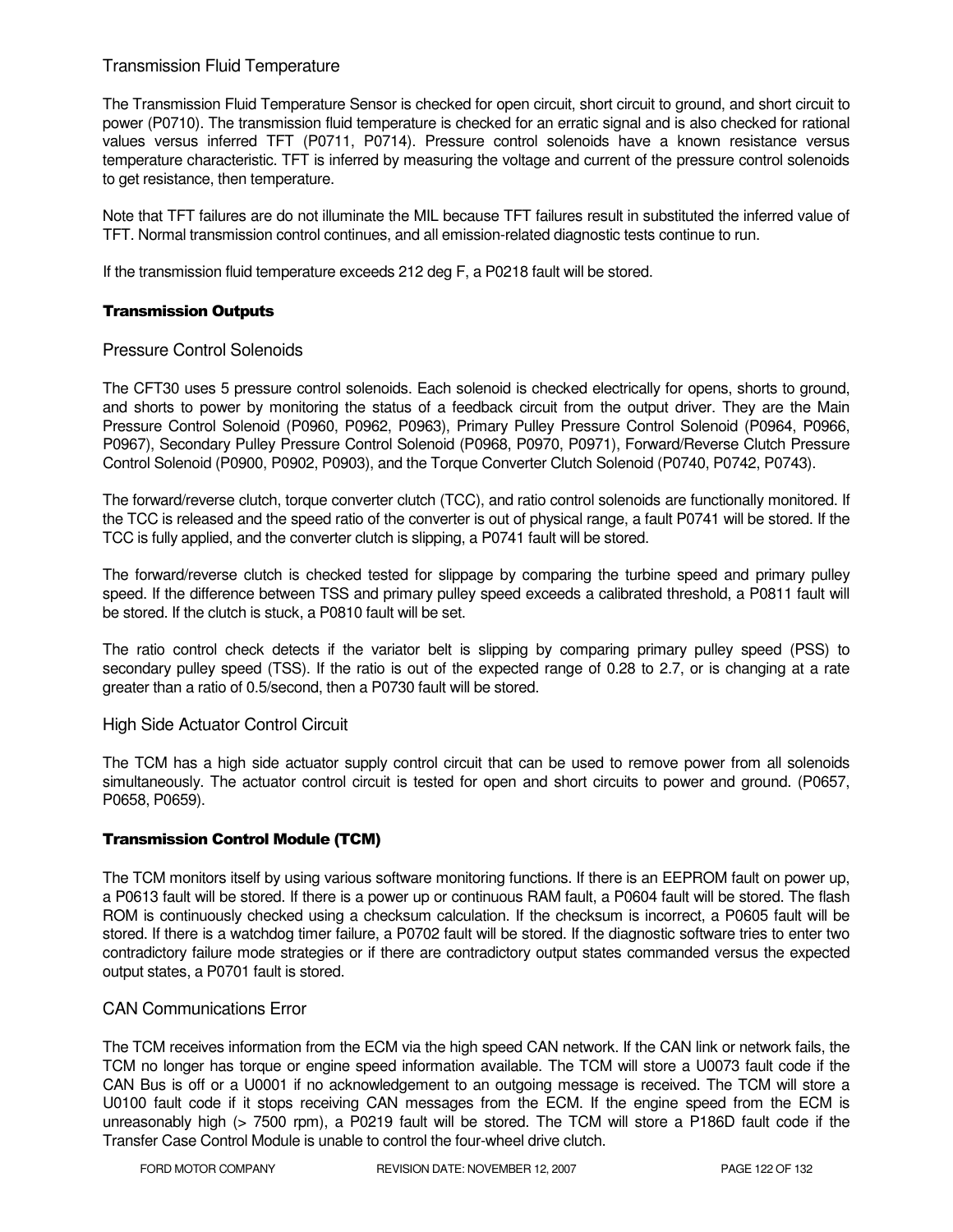## Internal TCM Power Supply

If the power supply voltage is outside of the specified 8.5 to 16.9 volt range, a fault will be stored (P0562, P0563).

## Sensor Supply Voltage

If the sensor supply voltage is outside of the specified 6.0 to 10.7 volt range, a fault will be stored (P0641). If the low side solenoid driver voltage is out of range, a P1710 fault is stored.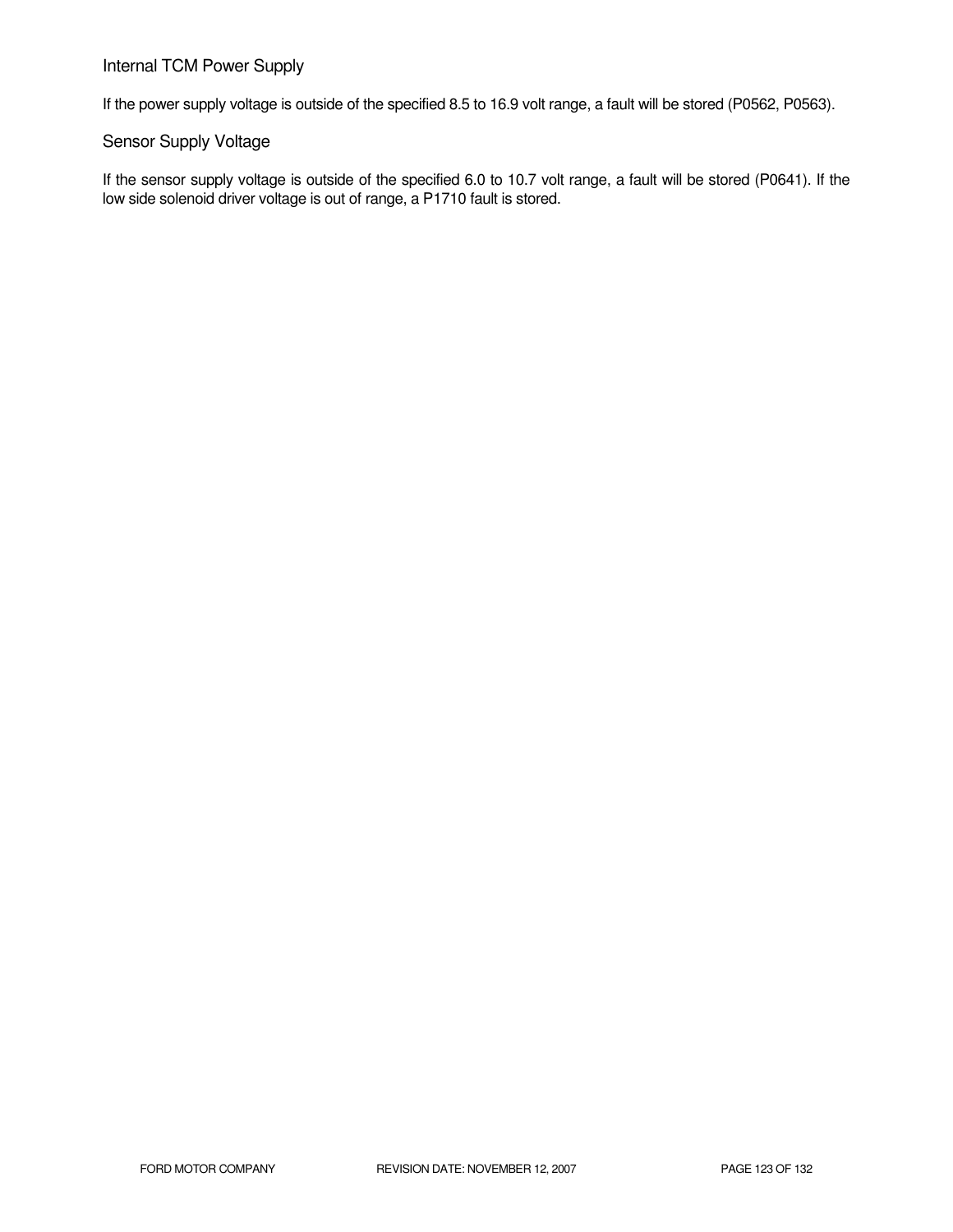# ZF 6HP26 (RWD) Transmission

## Transmission Control System Architecture

The ZF 6HP26 is a 6-speed, step ratio transmission that is controlled by a standalone Transmission Control Module (TCM), The TCM communicates to the Engine Control Module (ECM), ABS Module, Instrument Cluster and Transfer Case Control Module using the high speed CAN communication link. The TCM incorporates a standalone OBD-II system. The TCM independently processes and stores fault codes, freeze frame, supports industry-standard PIDs as well as J1979 Mode 09 CALID and CVN. The TCM does not directly illuminate the MIL, but requests the ECM to do so. The TCM is located inside the transmission assembly. It is not serviceable with the exception of reprogramming.

### Transmission Inputs

## Transmission Range Sensor

The non-contacting, Hall effect Transmission Range (TR) sensor provides four digital inputs to the TCM. Each 4-bit pattern corresponds to the driver-selected gear position (Park, Rev, Neutral, D6, D4, 3, 2, 1). The 4-bit pattern is checked for invalid combinations (P0705).

## Speed Sensors

The Turbine Shaft Speed (TSS) sensor and Output Shaft Speed (OSS) sensor are Hall effect sensors.

The Turbine Shaft Speed sensor is monitored for circuit faults and rationality (P0715, P0717). If turbine shaft speed exceeds a maximum calibrated speed (7,700 rpm), a fault is stored (P0716). If engine speed and output shaft speed are high and a gear is engaged, it can be inferred that the vehicle is moving. If there is insufficient output from the TSS sensor a fault is stored (P0716).

The Output Shaft Speed sensor is monitored for circuit faults and rationality (P0720, P0722). If output shaft speed exceeds a maximum calibrated speed (7,450 rpm), a fault is stored (P0721). If output shaft speed does not correlate with turbine shaft speed and wheel speed while a gear is engaged and the vehicle is moving, a fault is stored (P0721). If the output shaft speed decreases at an erratic/unreasonable rate, a fault is stored (P0723).

### Transmission Fluid Temperature

The Transmission Fluid Temperature Sensor is checked for open circuit, short circuit to ground, short circuit to power, and short circuit of the sensor (P0711, P0712, P0713, P0714). The transmission fluid temperature is checked for an erratic signal (P0714) and is also compared with the internal TCM temperature sensor as a rationality check (P0711).

### Transmission Outputs

### Shift Solenoids

The Shift Solenoid output circuits are duty-cycled outputs that are checked electrically for open circuit, short circuit to ground and short circuit to power by monitoring the status of a feedback circuit from the output driver (SSA -P0973, P0974; SSB - P0976, P0977; SSC - P0979, P0980; SSD - P0982, P0983; SSE - P0770, P0985, P0986). In addition, during steady states, the current flow through the Variable Force Shift Solenoids is calculated based on a current feedback signal and compared with a target current value (SSA low current - P0972; SSB high current - P0975; SSC low current - P0978; SSD high current - P0981).

The shift solenoids are functionally monitored through gear ratio and shift monitoring. The actual gear ratio versus the expected gear ratio is monitored. If there is a mismatch, a fault is stored (1<sup>st</sup> gear - P0731; 2<sup>nd</sup> gear - P0732; 3<sup>rd</sup> gear - P0733; 4<sup>th</sup> gear - P0734; 5<sup>th</sup> gear - P0735; 6<sup>th</sup> gear - P0729; reverse gear - P0736). Shifts are also monitored. If the ratio characteristics do not change properly during a shift (rpm does not go down during an up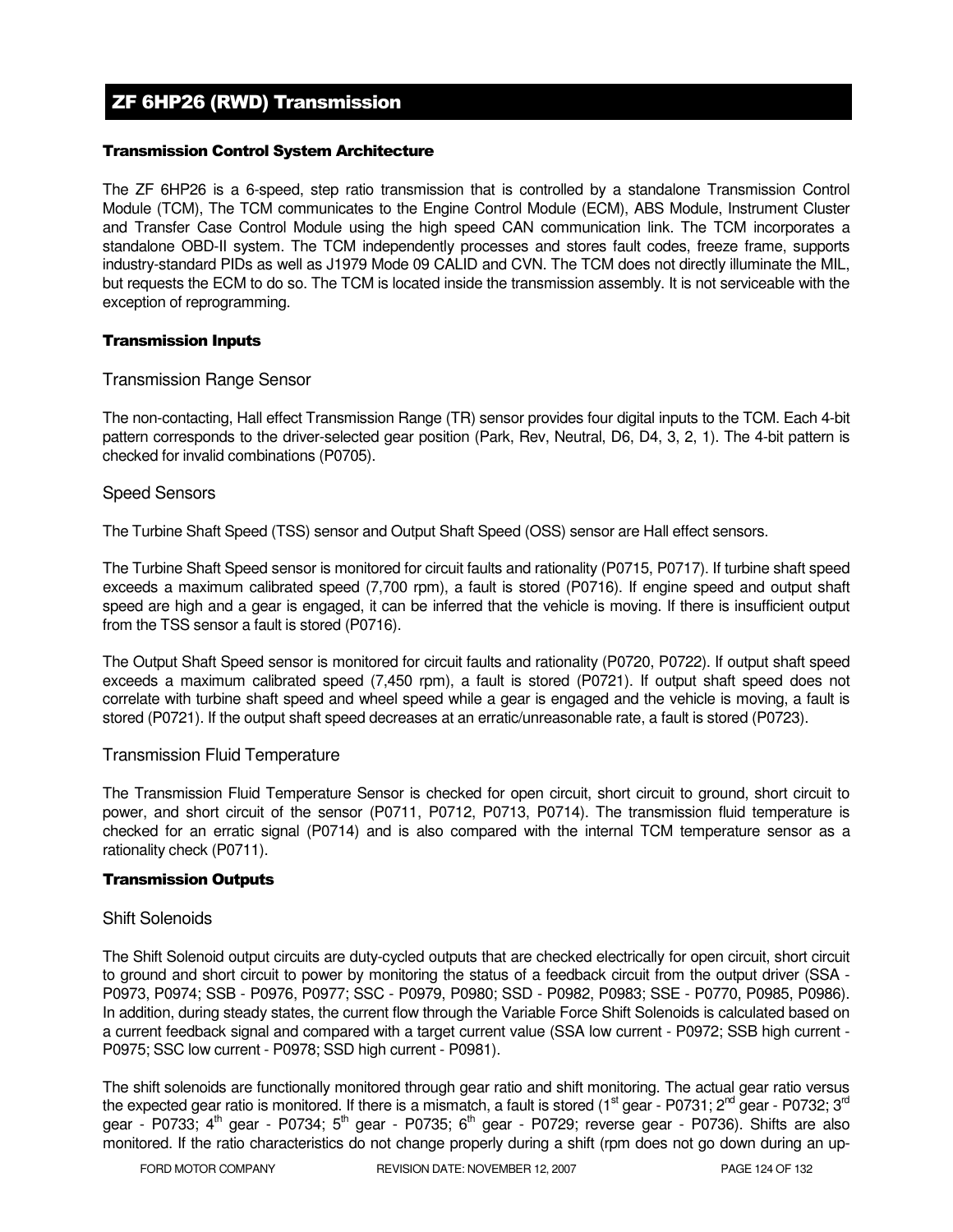shift, rpm does not go up during a down-shift, or rpm flares during an up-shift), a fault is stored (1-2/2-1 shift - P0781; 2-3/3-2 shift - P0782; 3-4/4-3 shift - P0783; 4-5/5-4 shift - P0784; 5-6/6-5 shift - P0829).

## Torque Converter Clutch

The Torque Converter Clutch (TCC) Solenoid output circuit is a duty-cycled output that is checked electrically for open circuit, short circuit to ground, and short circuit to power by monitoring the status of a feedback circuit from the output driver (P0740, P2763, P2764). If the TCC pressure is high and the engine torque is low, the TCC should be fully applied or have a controlled amount of slippage. If the slip exceeds a threshold, a fault is stored (P0741).

## Pressure Control

The Pressure Control solenoid is a variable force solenoid that controls line pressure in the transmission. The Pressure Control solenoid output circuit is a duty-cycled output that is checked electrically for short circuit to ground or short circuit to battery by monitoring the status of a feedback circuit from the output driver (P0962, P0963).

Note that the Pressure Control Solenoid failures P0960 and P0963 do not illuminate the MIL because the diagnostic action (maximum line pressure) does not affect emissions.

## High Side Actuator Control Circuit

The TCM has a high side actuator supply control circuit that can be used to remove power from all 7 solenoids and the external Reverse Light Relay simultaneously. If the high side actuator control circuit is deactivated, all 7 solenoids and the external Reverse Light Relay will be electrically turned off, providing Park, Reverse, Neutral, and 3M/5M (in all forward ranges) with maximum line pressure, based on the selected transmission range. The actuator control circuit is tested for open and short circuits to power and ground. (P0657, P0658, P0659).

### Transmission Control Module (TCM)

The TCM monitors itself by using a watchdog circuit and by various software monitoring functions. If there is a fault, a P0613 is stored. The flash ROM is checked using a checksum calculation. If the checksum is incorrect, a P0605 fault will be stored. The EEPROM is emulated in the flash ROM. If it is not possible to store information in the EEPROM emulation or if the verification fails, a P062F fault is stored and the ECM is requested to illuminate the MIL immediately. If the diagnostic software tries to enter two contradictory failure mode strategies or if there are contradictory output states commanded versus the expected output states, a P0701 fault is stored.

### CAN Communications Error

The TCM receives information from the ECM via the high speed CAN network. If the CAN link or network fails, the TCM no longer has torque or engine speed information available. The TCM will store a U0073 fault code and will illuminate the MIL immediately (missing engine speed) if the CAN Bus is off. The TCM will store a U0100 fault code and will illuminate the MIL immediately (missing engine speed) if it stops receiving CAN messages from the ECM. If the engine speed from the ECM is unreasonably high ( $> 6,000$  rpm), a P0219 fault will be stored.

### Internal Over Temperature

If the TCM internal temperature sensor indicates an over temperature condition, the TCM will shut down and a fault will be stored (P0634). The MIL will be illuminated immediately.

### Internal TCM Power Supply

If the power supply voltage is outside of the specified 9 to 16 volt range, a fault will be stored (P0562, P0563).

### Sensor Supply Voltage

If the sensor supply voltage is too high or too low, a fault will be stored (P0641).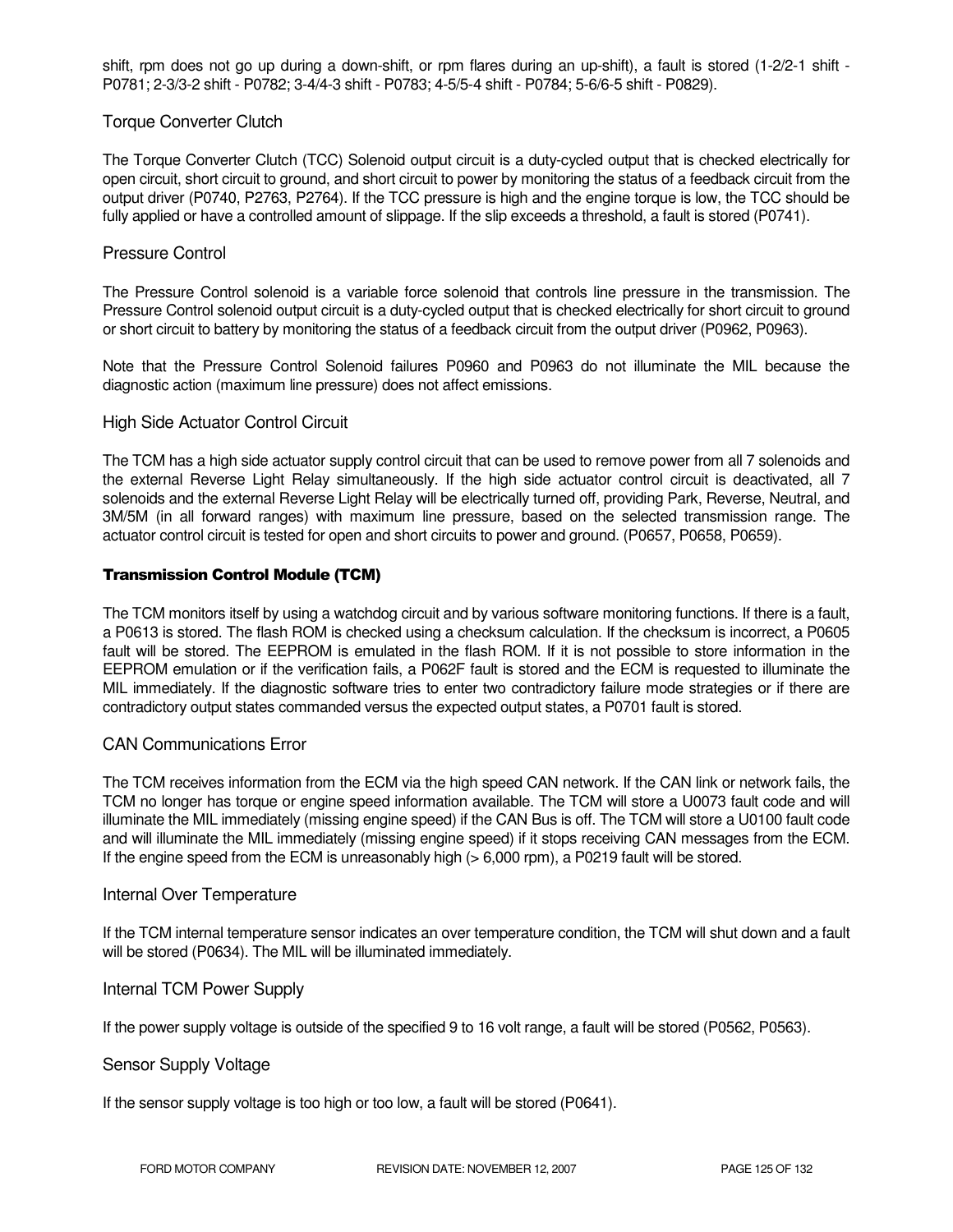# Aisin F21 (FWD) Transmission

## Transmission Control System Architecture

The Aisin F21 is a 6-speed, step ratio transmission that is controlled by a standalone Transmission Control Module (TCM), The TCM communicates to the Engine Control Module (ECM), ABS Module, and Instrument Cluster using the high speed CAN communication link. The TCM incorporates a standalone OBD-II system. The TCM independently processes and stores fault codes, freeze frame, supports industry-standard PIDs as well as J1979 Mode 09 CALID and CVN. The TCM does not directly illuminate the MIL, but requests the ECM to do so. The TCM is located inside the transmission assembly. It is not serviceable with the exception of reprogramming.

### Transmission Inputs

## Transmission Range Sensor

The Hall effect Transmission Range (TR) sensor provides 2 analog voltage inputs to the Transmission Control Module (TCM). The voltages correspond to the driver-selected gear position (Park, Rev, Neutral, D, L). One input is high in Park, and decreases thru the ranges. The other input is the inverse of the first. These inputs are checked for opens and shorts (P0707, P0708) and invalid voltage sum (the 2 inputs should sum to 5 V +/- 0.29 V, a P0706 is stored if the sum is out of range).

## Speed Sensors

The Turbine Shaft Speed (TSS) sensor and Output Shaft Speed (OSS) sensors are hall effect sensors that are checked for rational readings between each other, and with the vehicle speed signal over CAN.

If the TSS sensor is open or shorted, or in 2-nd gear and above, OSS indicates a gear-adjusted speed over 600 rpm, or the CAN VSS signal indicates a vehicle speed over 12.5 mph, a P0717 fault will be stored. If engine speed, CAN wheel speed and OSS speeds correlate but TSS error exceeds 15%, a P0716 fault will be stored.

If the OSS sensor is open or shorted, or in 2-nd gear and above, OSS calculated from wheel speed indicates a speed over 300 rpm, or the CAN VSS signal indicates a vehicle speed over 12.5 mph, a P0722 fault will be stored. If engine speed, CAN wheel speed and TSS speeds correlate but OSS error exceeds 15%, a P0721 fault will be stored.

### Transmission Fluid Temperature

The Transmission Fluid Temperature Sensor (TFT) is monitored for open and short circuit faults (P0712, P0713) and for stuck in-range faults (P0711) where TFT does not change from its initial cold-start value after extended driving.

### Transmission Outputs

### Shift Solenoids

The on/off Shift Solenoid (SSA and SSB) output circuits are checked for open/short to power (SSA: P0974, SSB: P0977) and short to ground (SSA: P0973, SSB: P0976) by monitoring the status of a feedback circuit from the output driver.

The Variable Force Solenoid (VFS) Shift Solenoid (SSC, SSD, SSE, and SSF) output circuits are checked for short to power (SSC: P0980, SSD: P0983, SSE: P0986, SSF: P0999), open/short to ground (SSC: P0979, SSD: P0982, SSE: P0985, SSF: P0998) and stuck control current (SSC: P0978, SSD: P0981, SSE: P0984, SSF: P0997) by monitoring the status of a feedback circuit from the output driver.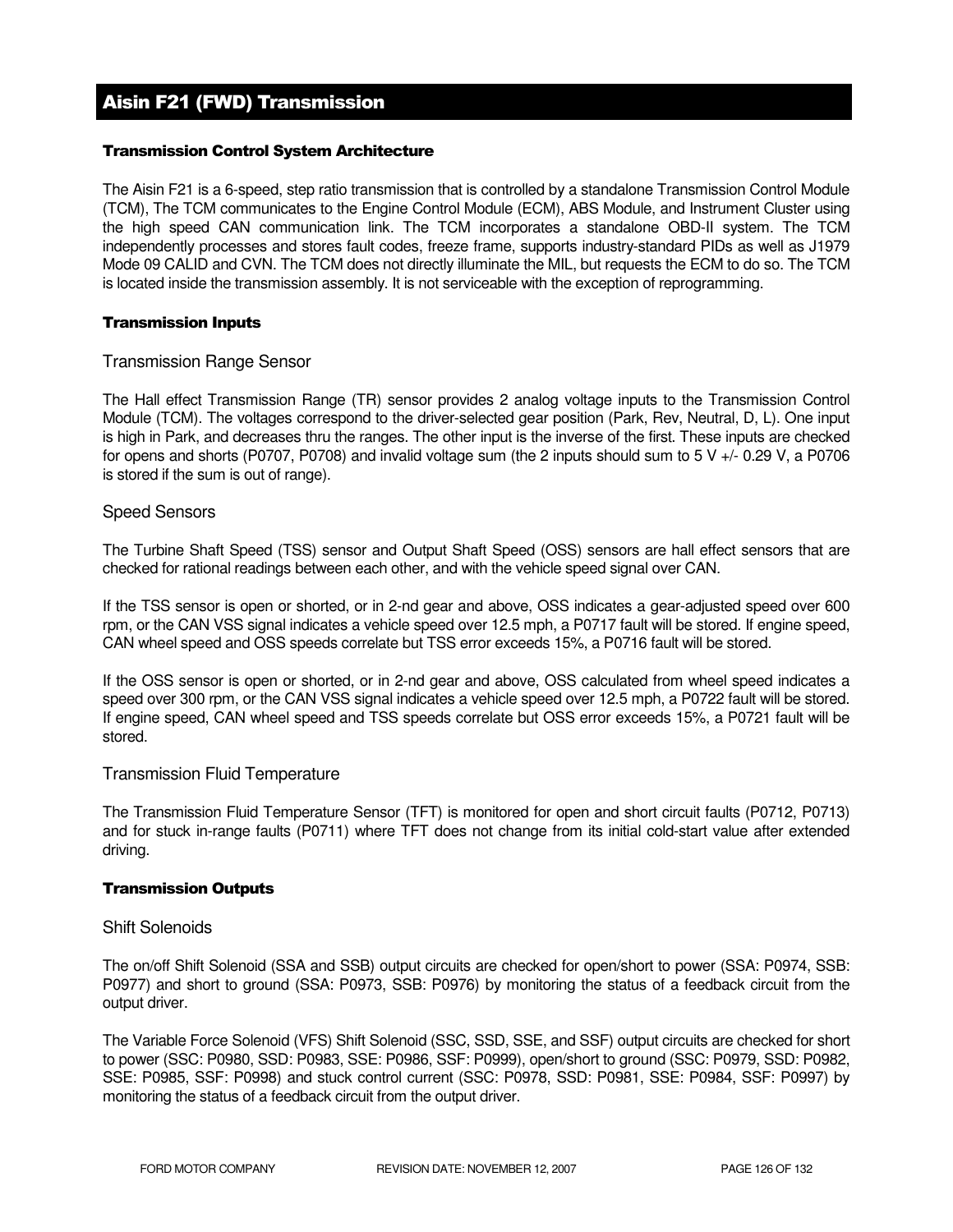The shift solenoids are monitored functionally through gear ratio monitoring (P0731 for 1<sup>st</sup> gear, P0732 for 2<sup>nd</sup> gear, P0733 for 3<sup>rd</sup> gear, P0734 for 4<sup>th</sup> gear, P0735 for 5<sup>th</sup> gear, and P0729 for 6<sup>th</sup> gear), or if the drive range is failed to Neutral (P1700 fault code).

## Torque Converter Clutch

The Torque Converter Clutch (TCC) output circuit is checked for short to power (P2763), open/short to ground (P2764) and stuck control current (P2762) by monitoring the status of a feedback circuit from the output driver.

The TCC solenoid is also functionally monitored for stuck on and stuck off malfunctions. If the TCC is failed on when commanded off, engine rpm will drop to zero during a drive engagement or when coming to a stop and a P2758 fault code will be stored. If the TCC is failed off when commanded on, excessive slip (>100 rpm) will occur and a P2757 fault code will be stored.

### Pressure Control Solenoid

The Pressure Control Solenoid (PCA, controls line pressure) output circuit is checked for short to power (P0963) open/short to ground (P0962) and stuck control current (P0961) by monitoring the status of a feedback circuit from the output driver.

### Transmission Control Module (TCM)

The TCM monitors itself by using various software monitoring functions. The flash ROM is checked using a checksum calculation. If the checksum is incorrect during initialization, a P0601 fault will be stored. The EEPROM is emulated in the flash ROM. If it is not possible to store information in the EEPROM emulation or if the verification fails, a P0603 fault is stored and the ECM is requested to illuminate the MIL immediately. If a RAM Read/Write error is detected during initialization, a P0604 fault code will be stored.

## CAN Communications error

The TCM receives information from the ECM via CAN. If the CAN link fails the TCM no longer has torque or engine speed information available. The TCM will store a U0073 fault code if the CAN Bus is off. The TCM will store a U0100 fault code if it doesn't receive any more CAN messages from the ECM. Fault codes will be stored if the ECM received invalid/faulted information for the following CAN message items: Engine Torque (P2544), Engine Speed (P1920), and pedal position (P1576).

The TCM receives wheel speed from the Antilock Brake System (ABS) module, a U0121 fault code will be stored if communication with the ABS module is lost. If the wheel speed signal is invalid or failed, a U0415 fault code will be stored.

### Power Supply

If the power supply is outside of the specified 9 to 18 volt range, a fault will be stored (P0562, P0563).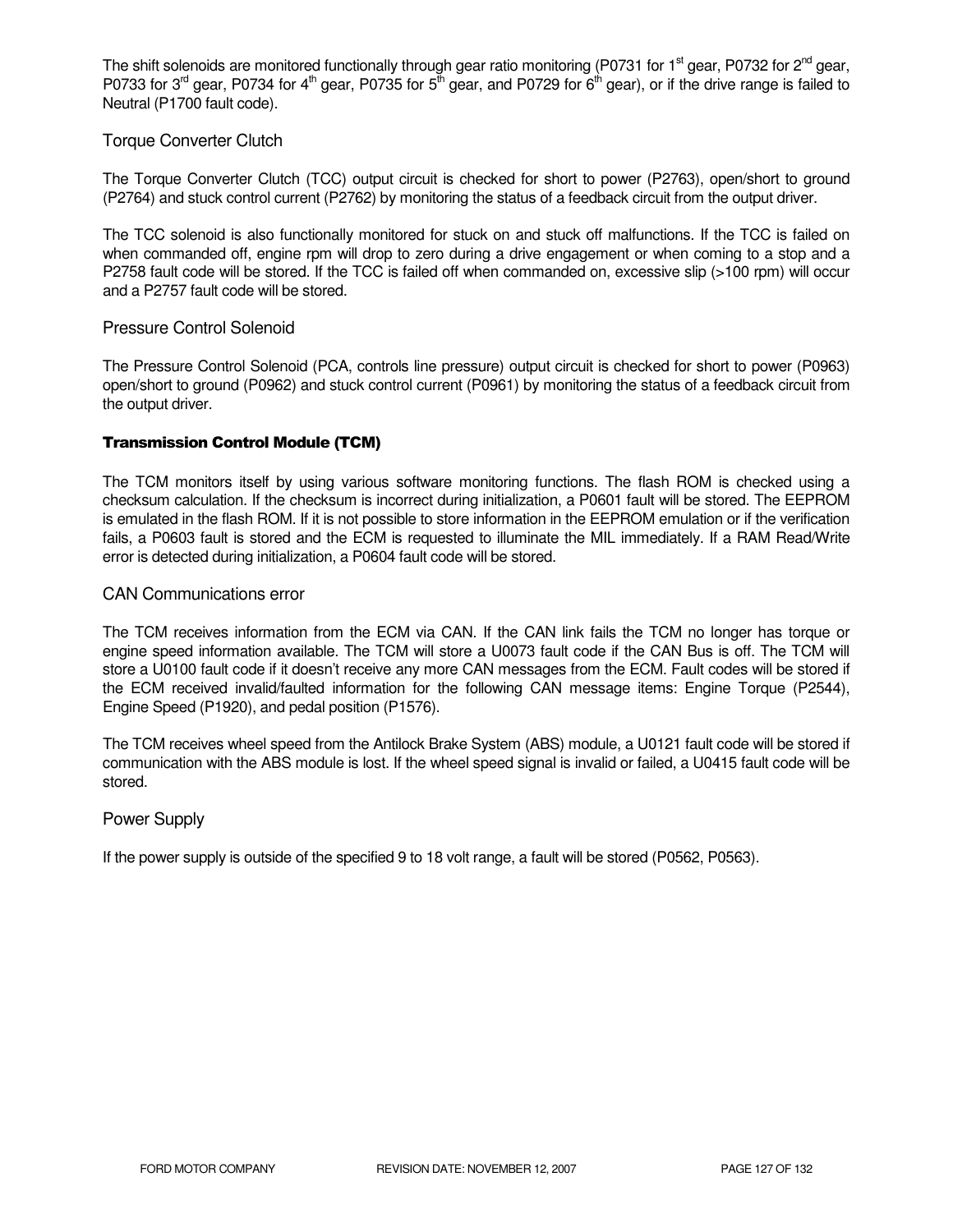# On Board Diagnostic Executive

The On-Board Diagnostic (OBD) Executive is a portion of the PCM strategy that manages the sequencing and execution of all diagnostic tests. It is the "traffic cop" of the diagnostic system. Each test/monitor can be viewed as an individual task, which may or may not be able to run concurrently with other tasks. The Diagnostic Executive enables/disables OBD monitors in order to accomplish the following:

- Sequence the OBD monitors such that when a test runs, each input that it relies upon has already been tested.
- Controls and co-ordinates the execution of the individual OBD system monitors: Catalyst, Misfire, EGR, O2, Fuel, AIR, EVAP and, Comprehensive Component Monitor (CCM).
- Stores freeze frame and "similar condition" data
- Manages storage and erasure of Diagnostic Trouble Codes as well as MIL illumination
- Controls and co-ordinates the execution of the On-Demand tests: Key On Engine Off (KOEO), Key On Engine Running (KOER), and the Output Test Mode (OTM).
- Performs transitions between various states of the diagnostic and powertrain control system to minimize the effects on vehicle operation.
- Interfaces with the diagnostic test tools to provide diagnostic information (I/M readiness, various J1979 test modes) and responds to special diagnostic requests (J1979 Mode 08 and 09).

The diagnostic also executive controls several overall, global OBD entry conditions.

- The Diagnostic Executive waits for 4 seconds after the PCM is powered before initiating any OBD monitoring. For the 2001 MY and beyond, this delay has been eliminated to meet the "zero startup delay" misfire monitoring requirements.
- The engine must be started to initiate a driving/monitoring cycle.
- The Diagnostic Executive suspends OBD monitoring when battery voltage falls below 11.0 volts.
- The Diagnostic Executive suspends monitoring of fuel-system related monitors (catalyst, misfire, evap, O2, AIR and fuel system) when fuel level falls below 15%

The diagnostic executive controls the setting and clearing of pending and confirmed DTCs.

- For the 2005 MY, pending DTCs will be displays as long as the fault is present. Note that OBD-II regulations required a complete fault-free monitoring cycle to occur before erasing a pending DTC. In practice, this means that a pending DTC is erased on the next power-up after a fault-free monitoring cycle.
- For clearing comprehensive component monitoring (CCM) pending DTCs, the specific monitor must determine that no fault is present, and a 2-hour engine off soak has occurred prior to starting the vehicle. The 2-hour soak criteria for clearing CCM confirmed and pending DTCs has been utilized since the 2000 MY.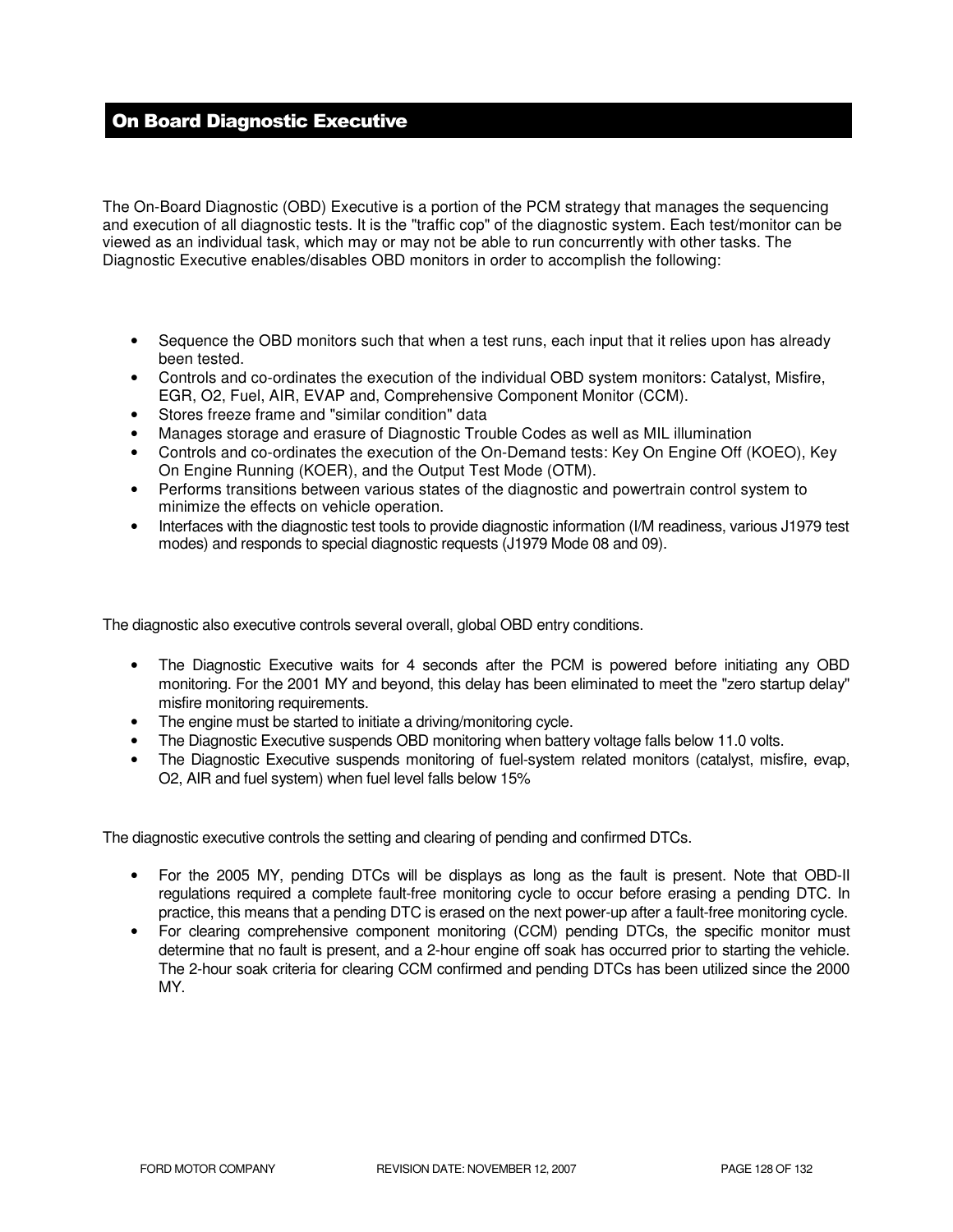# Exponentially Weighted Moving Average

Exponentially Weighted Moving Averaging is a well-documented statistical data processing technique that is used to reduce the variability on an incoming stream of data. Use of EWMA does not affect the mean of the data, however, it does affect the distribution of the data. Use of EWMA serves to "filter out" data points that exhibit excessive and unusual variability and could otherwise erroneously light the MIL.

The simplified mathematical equation for EWMA implemented in software is as follows:

New Average = [New data point \* "filter constant"] + [( 1 - "filter constant") \* Old Average]

This equation produces an exponential response to a step-change in the input data. The "Filter Constant" determines the time constant of the response. A large filter constant (i.e. 0.90 ) means that 90% of the new data point is averaged in with 10% of the old average. This produces a very fast response to a step change. Conversely, a small filter constant (i.e. 0.10 ) means that only 10% of the new data point is averaged in with 90% of the old average. This produces a slower response to a step change.

When EWMA is applied to a monitor, the new data point is the result from the latest monitor evaluation. A new average is calculated each time the monitor is evaluated and stored in Keep Alive Memory (KAM). This normally occurs each driving cycle. The MIL is illuminated and a DTC is stored based on the New Average store in KAM.

In order to facilitate repair verification and DDV demonstration, 2 different filter constants are used. A "fast filter constant" is used after KAM is cleared/DTCs are erased and a "normal filter constant" is used for normal customer driving. The "fast filter" is used for 2 driving cycles after KAM is cleared/DTCs are erased, and then the "normal filter" is used. The "fast filter" allows for easy repair verification and monitor demonstration in 2 driving cycles, while the normal filter is used to allow up to 6 driving cycles, on average, to properly identify a malfunction and illuminate the MIL.

In order to relate filter constants to driving cycles for MIL illumination, filter constants must be converted to time constants. The mathematical relationship is described below:

```
Time constant = [(1 / \text{filter constant}) - 1]^* evaluation period
```
The evaluation period is a driving cycle. The time constant is the time it takes to achieve 68% of a step-change to an input. Two time constants achieve 95% of a step change input.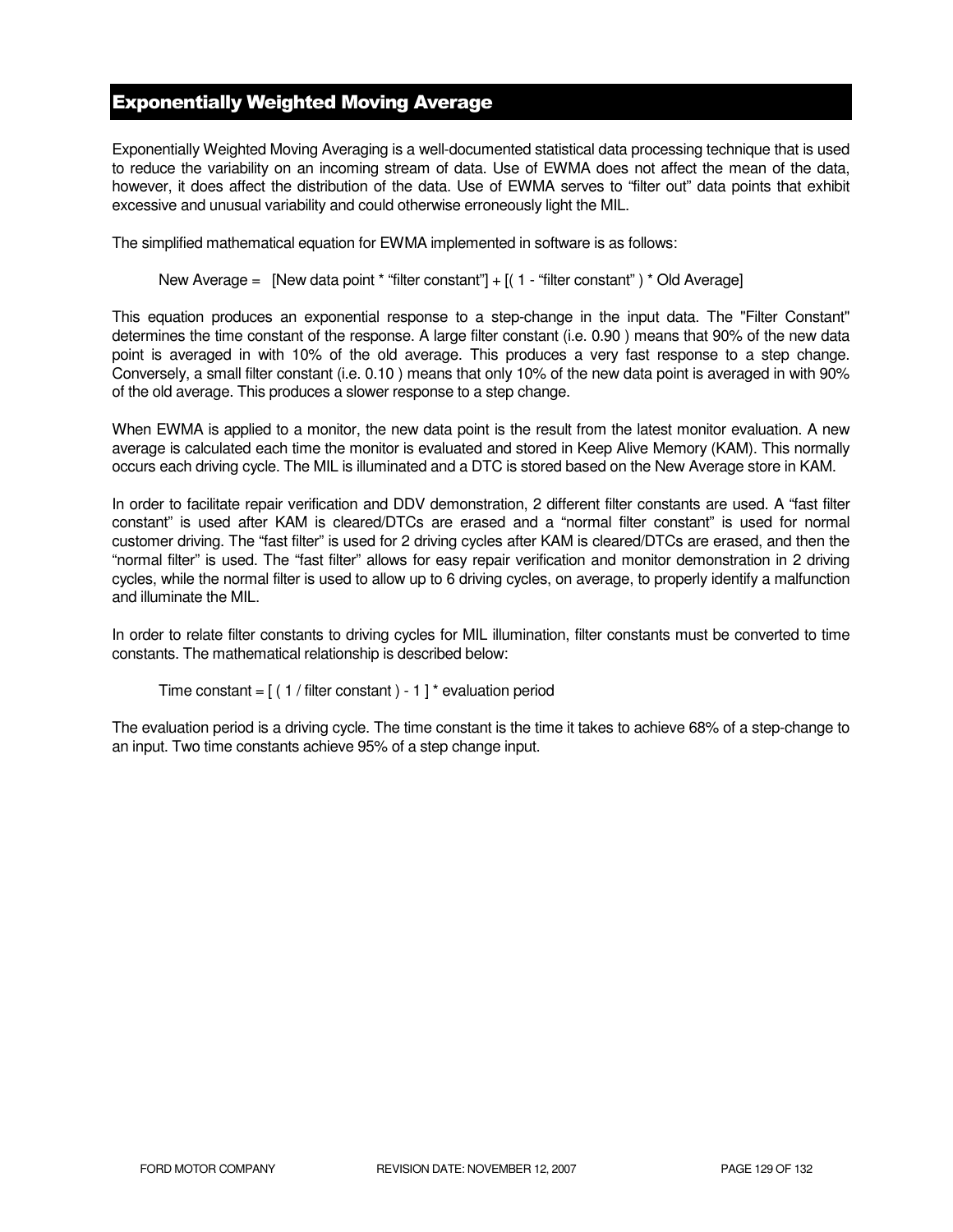## Catalyst Monitor and EGR Monitor EWMA

EWMA has been incorporated in the catalyst monitor and the non-intrusive stepper motor EGR monitor. There are 3 calibrateable parameters that determine the MIL illumination characteristics.

"Fast" filter constant, used for 2 driving cycles after DTCs are cleared or KAM is reset

"Normal" filter constant, used for all subsequent, "normal" customer driving

Number of driving cycles to use fast filter after KAM clear (normally set to 2 driving cycles)

Several examples for a typical catalyst monitor calibration are shown in the tables below. Specific calibration information can be obtained from the parameter listing provided for each strategy.

| <b>Monitor</b><br>evaluation | <b>EWMA Filter Calculation,</b><br>"normal" filter constant | Weighted<br>Average | <b>Driving</b><br>cycle | <b>Action/Comment</b>              |
|------------------------------|-------------------------------------------------------------|---------------------|-------------------------|------------------------------------|
| ("new data")                 | set to 0.4                                                  | ("new<br>average")  | number                  |                                    |
|                              | Malfunction threshold $= .75$                               |                     |                         |                                    |
| 0.15                         | $.15*(0.4) + .15*(1 - 0.4)$                                 | 0.15                |                         | normal 100K system                 |
| 1.0                          | $*(0.4) + .15*(1 - 0.4)$<br>1.0                             | 0.49                | 1                       | catastrophic failure               |
| 1.0                          | 1.0<br>$*(0.4) + .49 * (1 - 0.4)$                           | 0.69                | $\overline{2}$          |                                    |
| 1.0                          | 1.0<br>$*(0.4) + .69 * (1 - 0.4)$                           | 0.82                | 3                       | exceeds threshold                  |
| 1.0                          | 1.0<br>$*(0.4) + .82 * (1 - 0.4)$                           | 0.89                | 4                       | MIL on                             |
| 0.15                         | $.15*(0.4) + .15*(1 - 0.4)$                                 | 0.15                |                         | normal 100K system                 |
|                              |                                                             |                     |                         |                                    |
| 0.8                          | $0.8*(0.4) + .15*(1 - 0.4)$                                 | 0.41                | 1                       | 1.5 <sup>*</sup> threshold failure |
| 0.8                          | $0.8*(0.4) + .41*(1 - 0.4)$                                 | 0.57                | $\overline{2}$          |                                    |
| 0.8                          | $0.8*(0.4) + .57*(1 - 0.4)$                                 | 0.66                | 3                       |                                    |
| 0.8                          | $0.8*(0.4) + .66*(1 - 0.4)$                                 | 0.72                | $\overline{4}$          |                                    |
| 0.8                          | $0.8*(0.4) + .72*(1 - 0.4)$                                 | 0.75                | 5                       | exceeds threshold                  |
| 0.8                          | $0.8*(0.4) + .75*(1 - 0.4)$                                 | 0.77                | 6                       | MIL on                             |

Note: For the catalyst and EGR monitor, the "fast filter" is normally set to 1.0

For the catalyst monitor, the "fast filter" is normally used to 2 driving cycles, for the EGR monitor, "fast filter" is normally used for 1 driving cycle.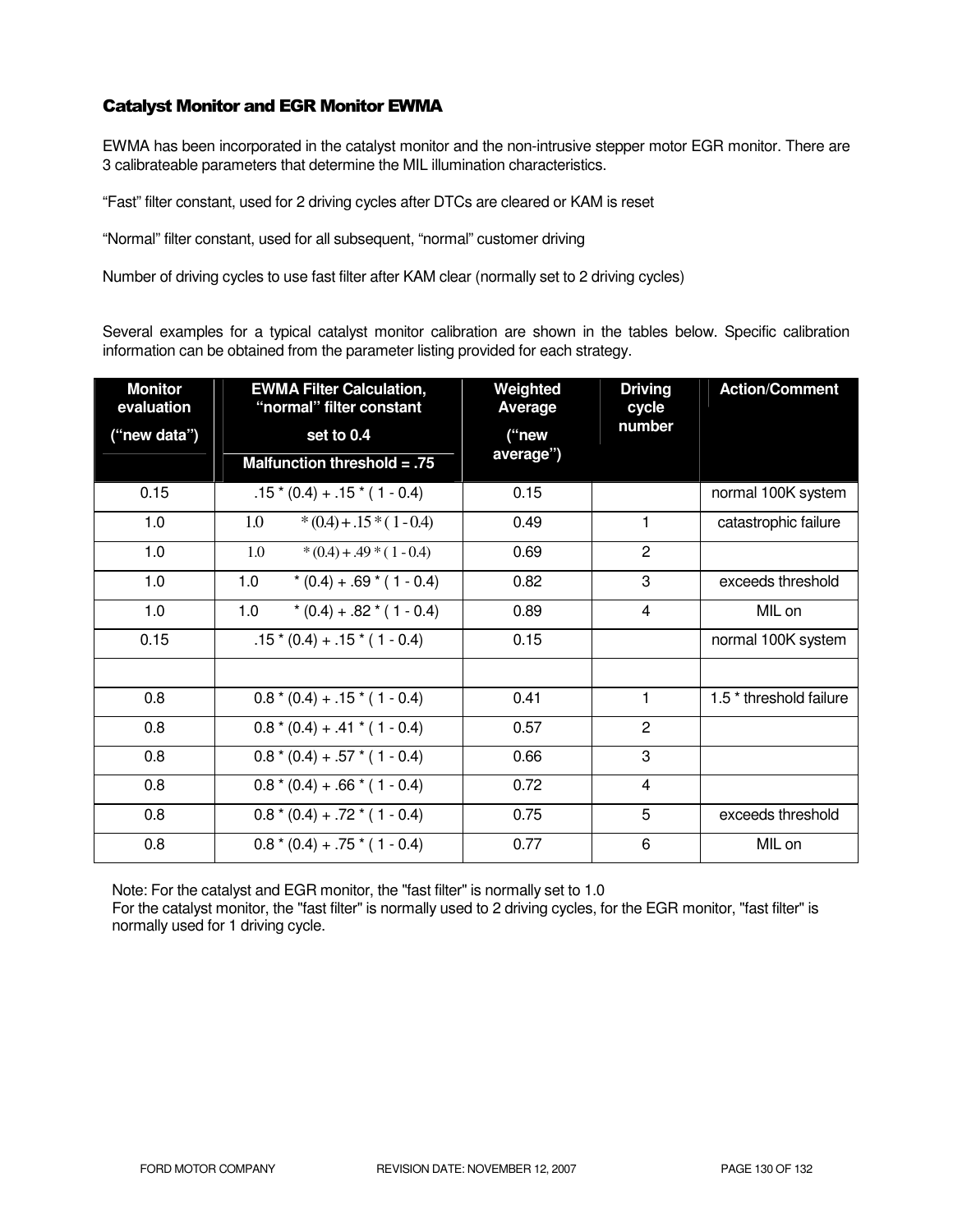## I/M Readiness Code

The readiness function is implemented based on the J1979 format. A battery disconnection or clearing codes using a scan tool results in the various I/M readiness bits being set to a "not-ready" condition. As each noncontinuous monitor completes a full diagnostic check, the I/M readiness bit associated with that monitor is set to a "ready" condition. This may take one or two driving cycles based on whether malfunctions are detected or not. The readiness bits for comprehensive component monitoring, misfire and fuel system monitoring are considered complete once all the non-continuous monitors have been evaluated. Because the evaporative system monitor requires ambient conditions between 40 and 100  $^{\circ}$ F and BARO > 22.5 " Hg (< 8,000 ft.) to run, special logic can "bypass" the running the evap monitor for purposes of clearing the evap system I/M readiness bit due to the continued presence of these extreme conditions.

## Evap bypass logic for 1997, 1998 and 1999 MY c/o vehicles:

If the evaporative system monitor cannot complete because ambient temperature conditions were encountered outside the 40 to 100 °F and BARO range at speeds above 40 mph during a driving cycle in which all continuous and non-continuous monitors were evaluated, the evaporative system monitor is then considered complete due to the continued presence of extreme conditions. If the above conditions are repeated during a second driving cycle, the I/M readiness bit for the evaporative system is set to a "ready" condition. (Note: Some 1997 and 1998 vehicles do not require catalyst monitor completion to bypass.)

## Evap bypass logic for new 1999 MY, 2000 MY, and beyond vehicles:

If the evaporative system monitor conditions are met with the exception of the 40 to 100 $^{\circ}$ F ambient temperatures or BARO range, a timer is incremented. The timer value is representative of conditions where the Evap monitor could have run (all entry conditions met except IAT and BARO) but did not run due to the presence of those extreme conditions. If the timer continuously exceeds 30 seconds during a driving cycle in which all continuous and non-continuous monitors were evaluated, the evaporative system monitor is then considered complete. If the above conditions are repeated during a second driving cycle, the I/M readiness bit for the evaporative system is set to a "ready" condition.

## Power Take Off Mode

While PTO mode is engaged, the I/M readiness bits are set to a "not-ready" condition. When PTO mode is disengaged, the I/M readiness bits are restored to their previous states prior to PTO engagement. During PTO mode, only CCM circuit checks continue to be performed.